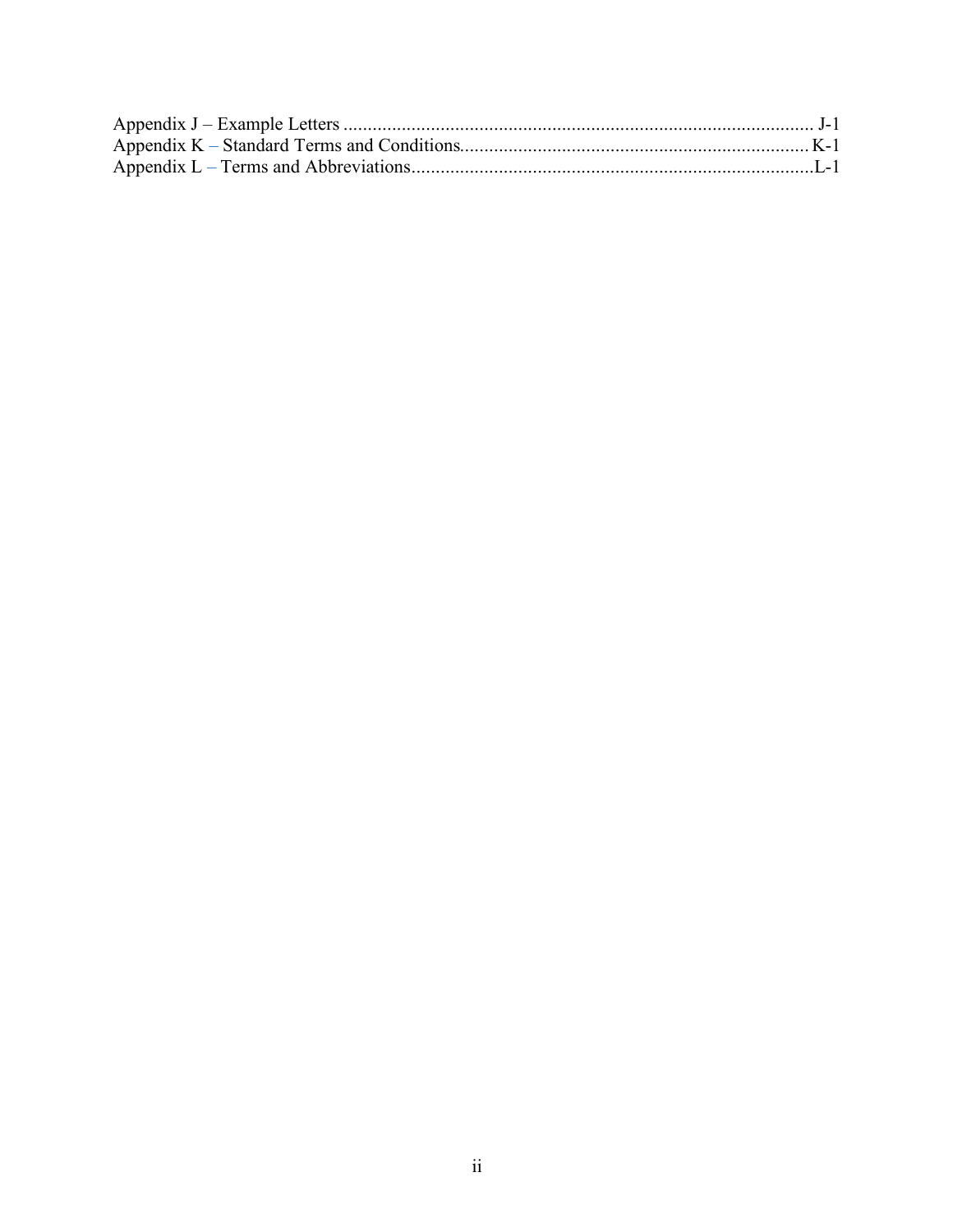DEPARTMENT OF THE ARMY EC 1165-2-220 US Army Corps of Engineers CECW-ZB Washington, DC 20314-1000

Circular

No. 1165-2-220 10 September 2018

## EXPIRES 30 SEPTEMBER 2020 Water Resource Policies and Authorities POLICY AND PROCEDURAL GUIDANCE FOR PROCESSING REQUESTS TO ALTER US ARMY CORPS OF ENGINEERS CIVIL WORKS PROJECTS PURSUANT TO 33 USC 408

1. Purpose. The purpose of this Engineer Circular (EC) is to provide policy and procedural guidance for processing requests by private, public, tribal, or other federal entities to make alterations to, or temporarily or permanently occupy or use, any US Army Corps of Engineers (USACE) federally authorized Civil Works project under 33 USC 408 (Section 408). Proposed alterations must not be injurious to the public interest or impair the usefulness of the USACE project.

a. This EC contains guidance applicable to all types of USACE projects that can be tailored to the appropriate level of detail for a specific Section 408 request. Supplemental guidance for specific infrastructure types (i.e., dams, hydropower, levee systems, and navigation) and other procedures can be found in the appendices.

b. This EC will serve as the most current comprehensive guidance for Section 408 reviews until it is supplemented, replaced, or expires. This EC applies to requests for alterations received by districts on or after the date of issuance. All requests submitted prior to the effective date of this EC can be processed consistent with the previous policy or this EC, at the requester's discretion.

c. This EC contains guidance related to interaction between USACE Section 408 decisions and other USACE processes, such as real estate decisions and permits under the USACE Regulatory Program.

2. Applicability. This EC is applicable to all headquarters USACE elements, divisions, districts, laboratories, and field operating activities related to USACE Civil Works projects.

3. Distribution Statement. Approved for public release; distribution is unlimited.

4. References. References for the main EC are in Appendix A. Other references are specified in specific appendices as appropriate.

5. Authority. See Appendix B.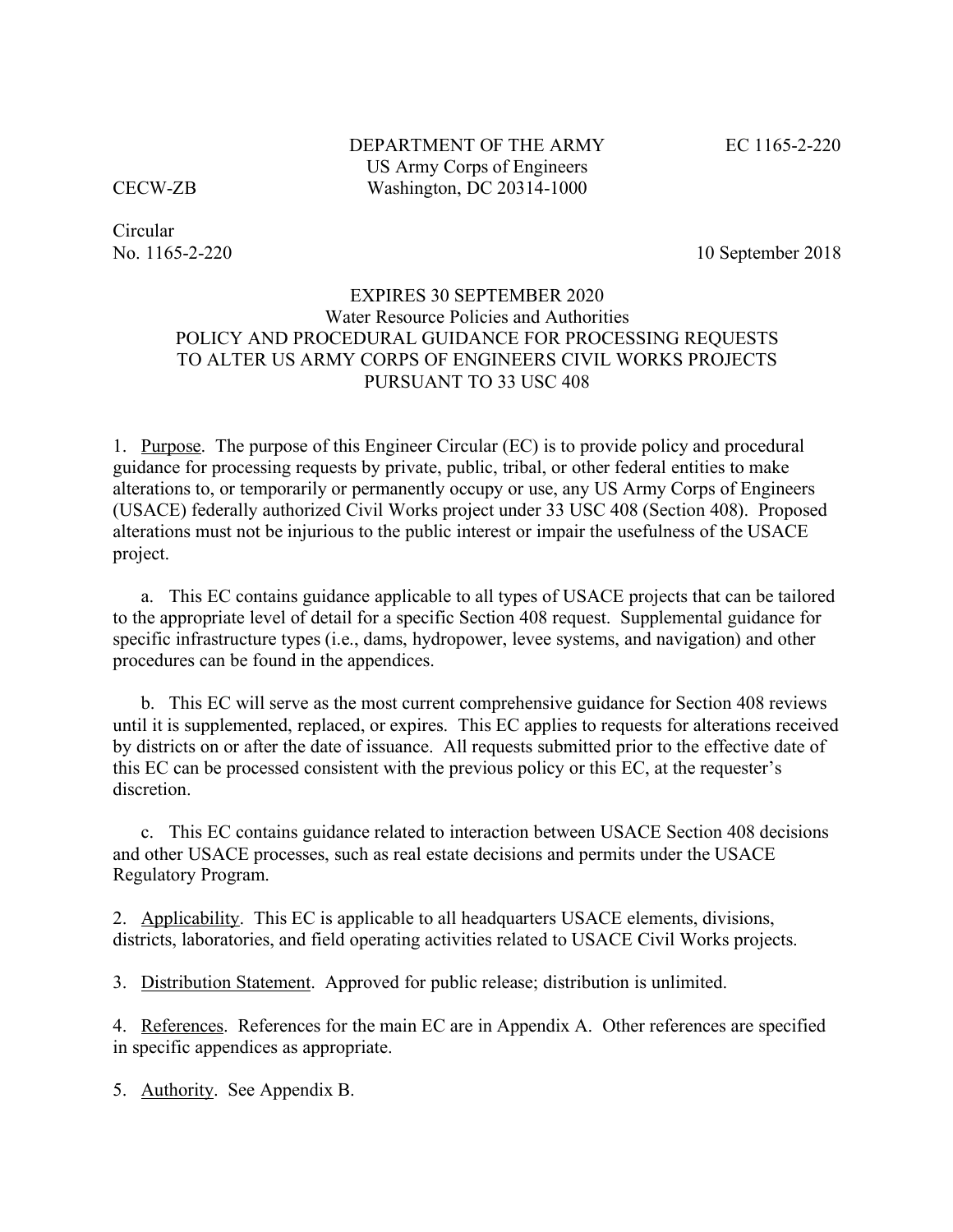6. Basic Definitions. For the purposes of this EC, the following terms are used:

a. "District" refers to a USACE district office and "division" refers to a USACE division office.

b. "USACE project" refers to a USACE federally authorized Civil Works project, including those operated and/or maintained by USACE and those operated and maintained by a nonfederal sponsor.

c. "Alteration" refers to any action by any entity other than USACE that builds upon, alters, improves, moves, obstructs, or occupies an existing USACE project. Unless otherwise stated, for ease of reference, the use of the term "alteration" in this document also includes "occupation" and "use."

d. "Requester" refers to an entity other than USACE that is requesting permission to alter a USACE project. A request for Section 408 permission can originate from a non-federal sponsor (see definition in next paragraph) or an independent requester.

e. "Non-federal sponsor" refers to a non-federal interest, as defined in the Flood Control Act of 1970, as amended (42 USC 1962d-5b(b)), that has provided assurances or executed a binding agreement for the provision of items of local cooperation for a USACE project, including, as applicable, operation and maintenance.

f. "Regulatory Program" or "Regulatory" is the USACE program responsible for oversight and implementation of permits under Section 10 of the Rivers and Harbors Act of 1899, Section 404 of the Clean Water Act, and Section 103 of the Marine Protection, Research, and Sanctuaries Act of 1972 (Section 10/404/103).

g. "Shoreline use permit" refers to the written permission issued by USACE under Part 327 of Title 36 of the Code of Federal Regulations to authorize certain structures, facilities, and uses in or adjacent to waters that are managed by USACE at Civil Works projects.

h. "Outgrant" refers to a real estate instrument which conveys or grants the right to use real property and is usually in the form of a lease, license, or easement. A consent is not an outgrant.

i. "Consent" refers to a written agreement between the holder of an easement and the owner of the underlying fee estate, that allows the owner of the underlying fee estate to use (or authorize another to use) their land in a manner that the easement holder has determined will not interfere with the easement holder's rights. A consent does not grant an interest in real estate and is not an outgrant.

j. "Real property" refers to any interest in land, including leaseholds, easements, and rightsof-way, together with the improvements, structures, and fixtures located thereon.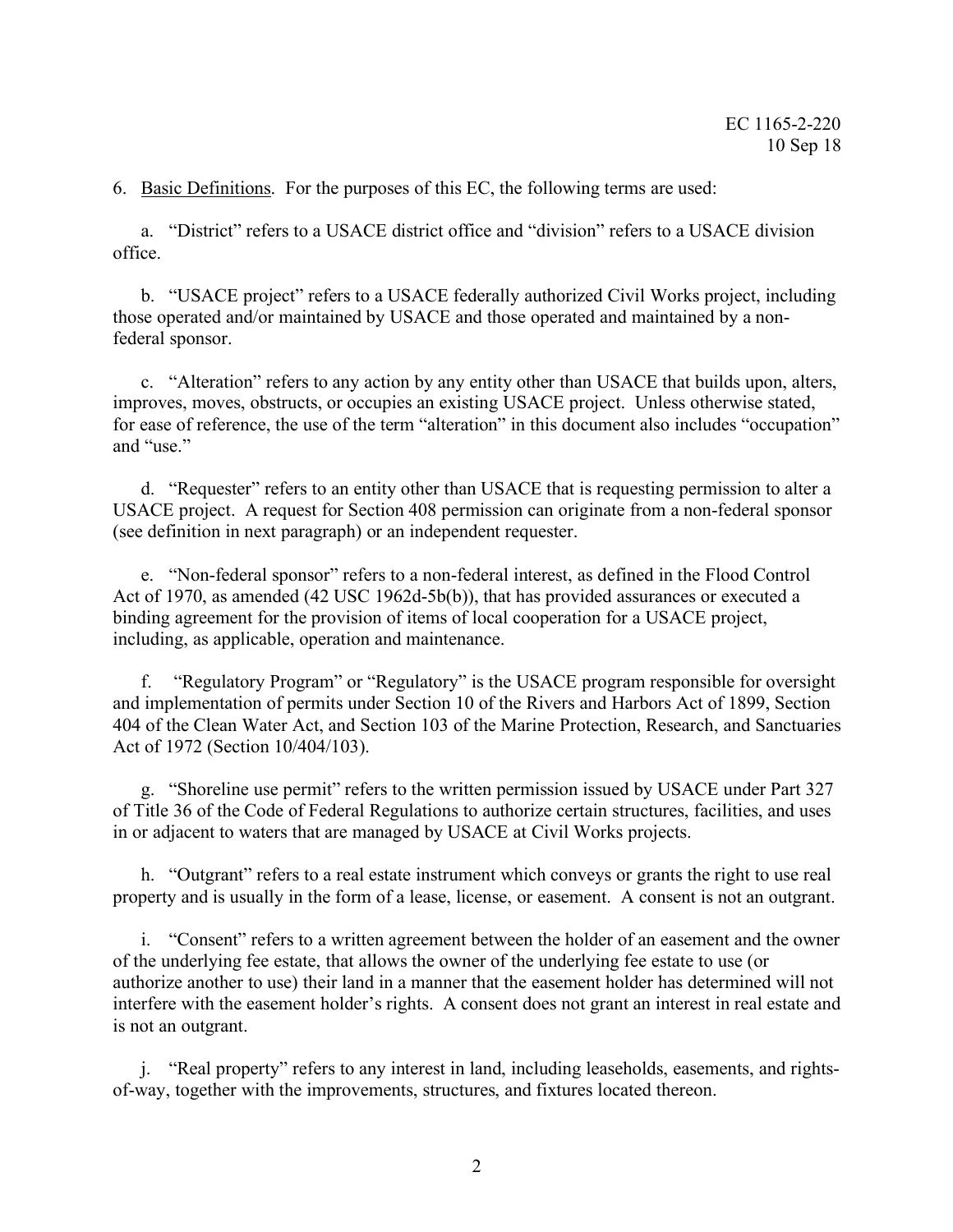k. "Real property of the United States" refers to real property owned by the United States that is under the administrative jurisdiction of USACE.

7. Program Governance. USACE will maintain a three-level decentralized organization to implement this EC, comprising Headquarters USACE (HQUSACE), division, and district levels. The Commanders at each level – HQUSACE, division, and district – have ultimate responsibility for ensuring that Section 408 decisions comply with current policy and procedures. Each level is required to establish and maintain personnel and procedures to implement this EC.

a. Program Oversight. HQUSACE will designate a HQUSACE proponent to oversee the execution of this EC and monitor progress. Each fiscal year, HQUSACE will lead an audit. The audit will be coordinated through appropriate Division and District Commanders and will result in an audit report to be submitted to the Director of Civil Works. At a minimum, the audit report will include a review of a sampling of district and division Section 408 decisions, an assessment of the consistency of documentation of decisions and compliance with policy agency-wide, use of streamlining processes (e.g., categorical exclusions, categorical permissions, and procedural review plans), and lessons learned and corrective actions needed in order to improve the process agency-wide. The audit will also evaluate the timeliness of decisions.

b. Section 408 Coordinator. Each District and Division Commander will designate a Section 408 Coordinator with the appropriate professional expertise and experience to manage and coordinate (both internally and externally to USACE) Section 408 activities. Section 408 Coordinators must have management and communication abilities and have knowledge and experience with the Section 408 procedures. District Section 408 Coordinators will ensure proper coordination occurs among all the necessary elements internally and externally, including but not limited to regulatory, tribal liaisons, real estate, counsel, planning, engineering and construction, programs and project management, and operations. Division Section 408 Coordinators will ensure proper coordination among other districts if the USACE project or proposed alteration crosses more than one district's area of responsibility, reference paragraph 7.h.(3), and consistency in implementation within the divisions' areas of responsibility. In addition, Section 408 Coordinators are responsible for data management in the Section 408 database, reference paragraph 7.d, and appropriate webpages, reference paragraph 7.e, to ensure information and status of Section 408 requests are current. Section 408 Coordinators will ensure budgetary information and resource needs to accomplish USACE Section 408 activities are coordinated and submitted during the budgeting process.

c. Administrative Record. The district will be responsible for maintaining an administrative record for each Section 408 request in their area of responsibility. The administrative record should include all documents and materials directly or indirectly considered by the decisionmaker. It should include documents, materials, and a record of the offices and staff that are pertinent to the merits of the decision, as well as those that are relevant to the decision-making process. Record documents will be uploaded to the Section 408 database, reference paragraph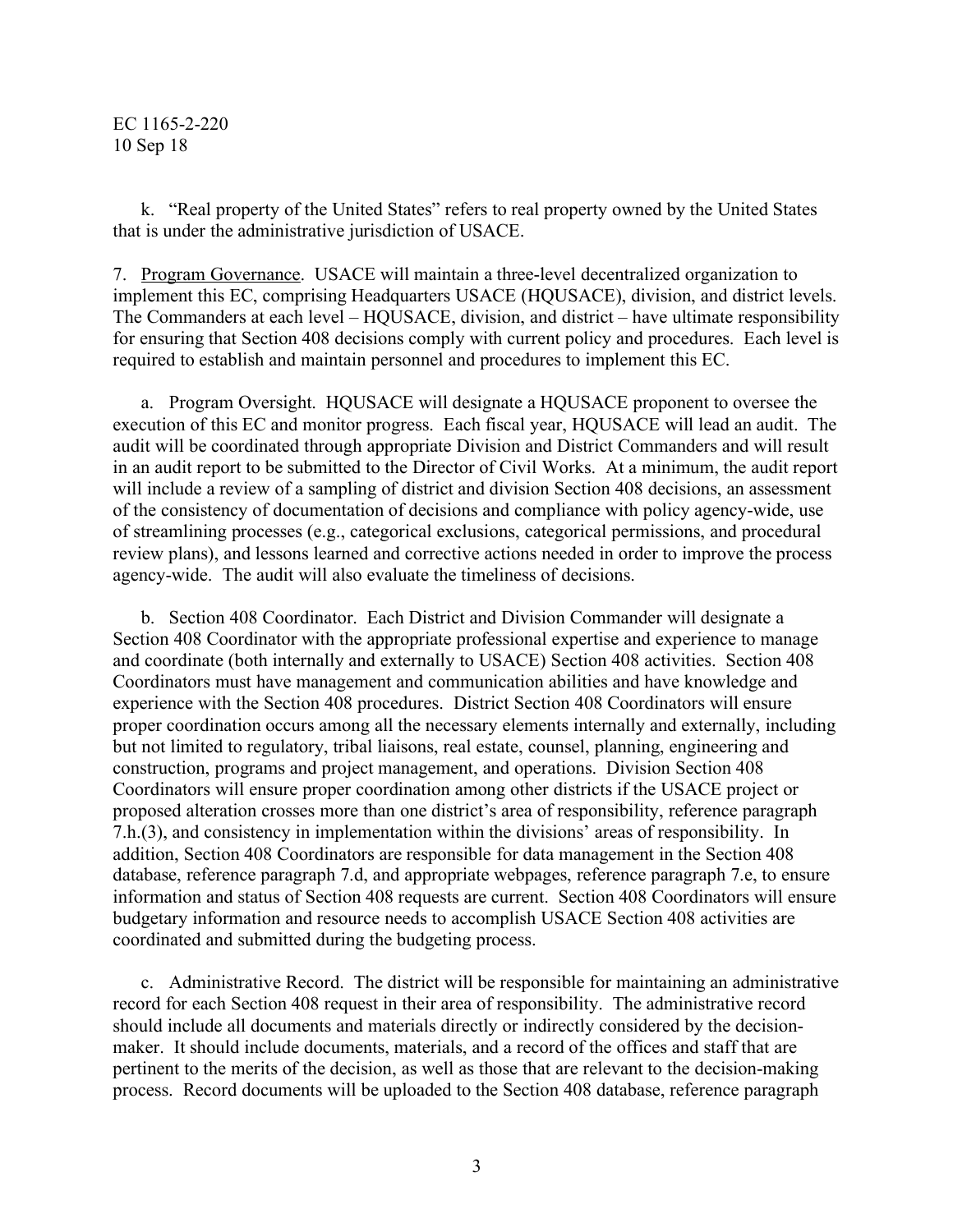7.d, as appropriate.

d. Section 408 Database. HQUSACE will establish and maintain a Section 408 database to serve as the database system of record for all Section 408 requests. The database system will be created in a manner to ensure information can be shared and synchronized with other USACE database systems as appropriate. The database will adhere to standards established for the Civil Works Business Intelligence (CWBI) and be managed under the CWBI Automated Information System, which is part of the Civil Works information technology portfolio. Database entry and quality control/quality assurance of entered data is the responsibility of districts and divisions. A subset of fields from this database will be made publicly available to provide information on the current status of Section 408 requests received.

e. Public Webpages. HQUSACE will establish and maintain a publicly available Section 408 webpage to provide basic information on Section 408, and viewable access to a subset of the Section 408 database fields related to status of requests. Each USACE district, and division if necessary, will ensure information on how a requester can submit a Section 408 request to the district is available on district-specific public webpages. District webpages will include contact information and a link to the HQUSACE Section 408 public webpage and database.

f. Funding for USACE Section 408 Responsibilities. USACE-led Section 408 activities that require funding include those on a programmatic level (e.g., data management, program management, coordination, generating categorical permissions, developing procedural review plans, and creating funding agreements) and those activities related to processing Section 408 requests (e.g., reviewing requests, development of environmental and cultural resource final documents, construction oversight, approving updates to Operation and Maintenance manuals related to the alteration, and alteration-specific review plans).

(1) See guidance on funding for Section 408 in the current Civil Works Program Development Guidance.

(2) Districts will ensure requesters are aware of the opportunity to use funding agreements to expedite activities related to processing Section 408 requests, see paragraph 7.g.

(3) Enforcement activities, reference paragraph 18, associated with completed and in-place Section 408 alterations or unapproved encroachments, will be funded from the appropriate source associated with the inspection and oversight procedures for that specific USACE project.

(4) Regulatory Program funds can only be used for a Section 10/404/103 action, which may include those actions with an associated Section 408 request. Regulatory staff can use Regulatory funds to participate in joint meetings and internally coordinate portions of shared documents when a Section 408 request also requires a Section 10/404/103 action.

g. Funding Agreements. The following are the three main authorities through which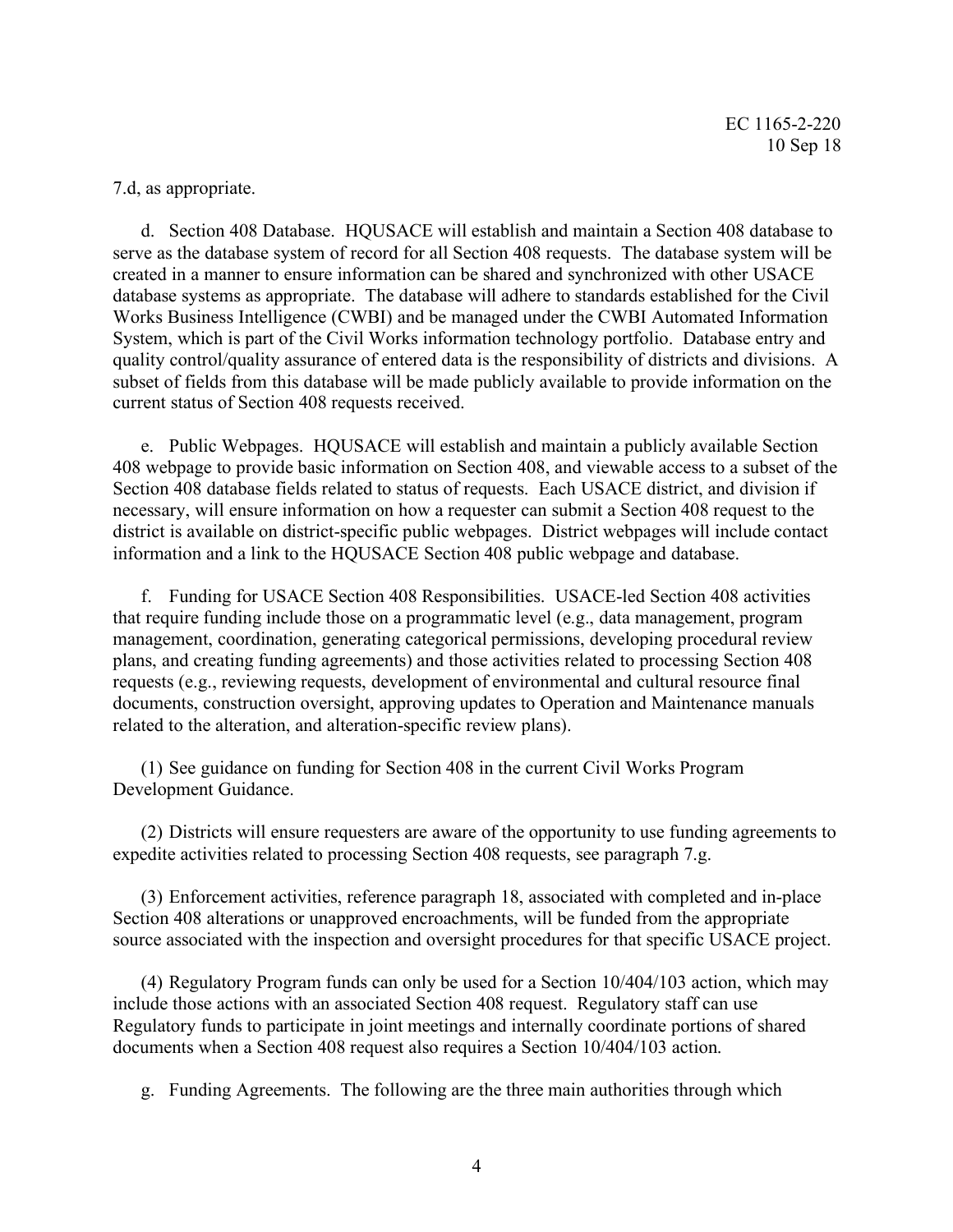USACE may accept and expend funds to expedite the review and evaluation of a Section 408 request. Districts should choose the funding agreement option that is most appropriate to provide the most efficiency. See Appendix I for detailed procedures.

(1) Section 1156(a)(2) of the Water Resources Development Act (WRDA) 2016 amended Section 14 of the Rivers and Harbors Act of 1899 (33 USC 408) to authorize the acceptance and expenditure of funds received from non-federal public or private entities to evaluate requests under Section 408. This authority is the most flexible and streamlined authority for accepting funding for Section 408 reviews.

(2) Funds may be accepted under the authority of Section 214 of WRDA 2000, as amended, (33 USC 2352) to expedite the review and evaluation of a Section 408 request for a public purpose. Funds may be accepted from non-federal public entities; public utility companies; natural gas companies; or railroad carriers. This authority requires a public notice before receipt of funds and has other limitations.

(3) Funds may be accepted under the authority of 23 USC 139(j) to expedite the review and evaluation of a Section 408 request associated with a federal-aid transportation project. Funds may be accepted from certain public entities that receive financial assistance from the U.S. Department of Transportation (USDOT). This authority requires USDOT approval of the agreement and has other restrictions and requirements. This authority may be more appropriate for projects for which the Federal Highway Administration (FHWA) and/or Federal Transit Administration (FTA) are the lead agency and the transportation project sponsor is seeking or receiving financial assistance from USDOT for permitting.

(4) To accept funds from another federal agency, a specific statutory authority must be identified that authorizes the transfer of funds for such a purpose.

h. Coordination.

(1) Effective communication and coordination, both internally and externally, is critical to achieve efficient decision-making on Section 408 requests. Districts will ensure that internal and external coordination is conducted as necessary to ensure timely and efficient reviews and decision-making. In addition, districts will seek opportunities to integrate or align internal procedures, leverage information between processes, and eliminate redundancy, while ensuring appropriate laws and policies are being met. Early and frequent coordination between USACE, the requester, and/or non-federal sponsor, if applicable, is strongly recommended. Coordination, notification and subsequent tribal government-to-government consultation should occur at the earliest stages and should be pre-decisional with interested federally recognized tribes, including tribes whose aboriginal territories extend into the lands where the proposed activity may occur. Coordination with tribes should happen prior to or concurrent with coordination with State Historic Preservation Officers. The most effective way to determine whether an area has tribal cultural, historic or spiritual significance is to work with representatives from each tribal nation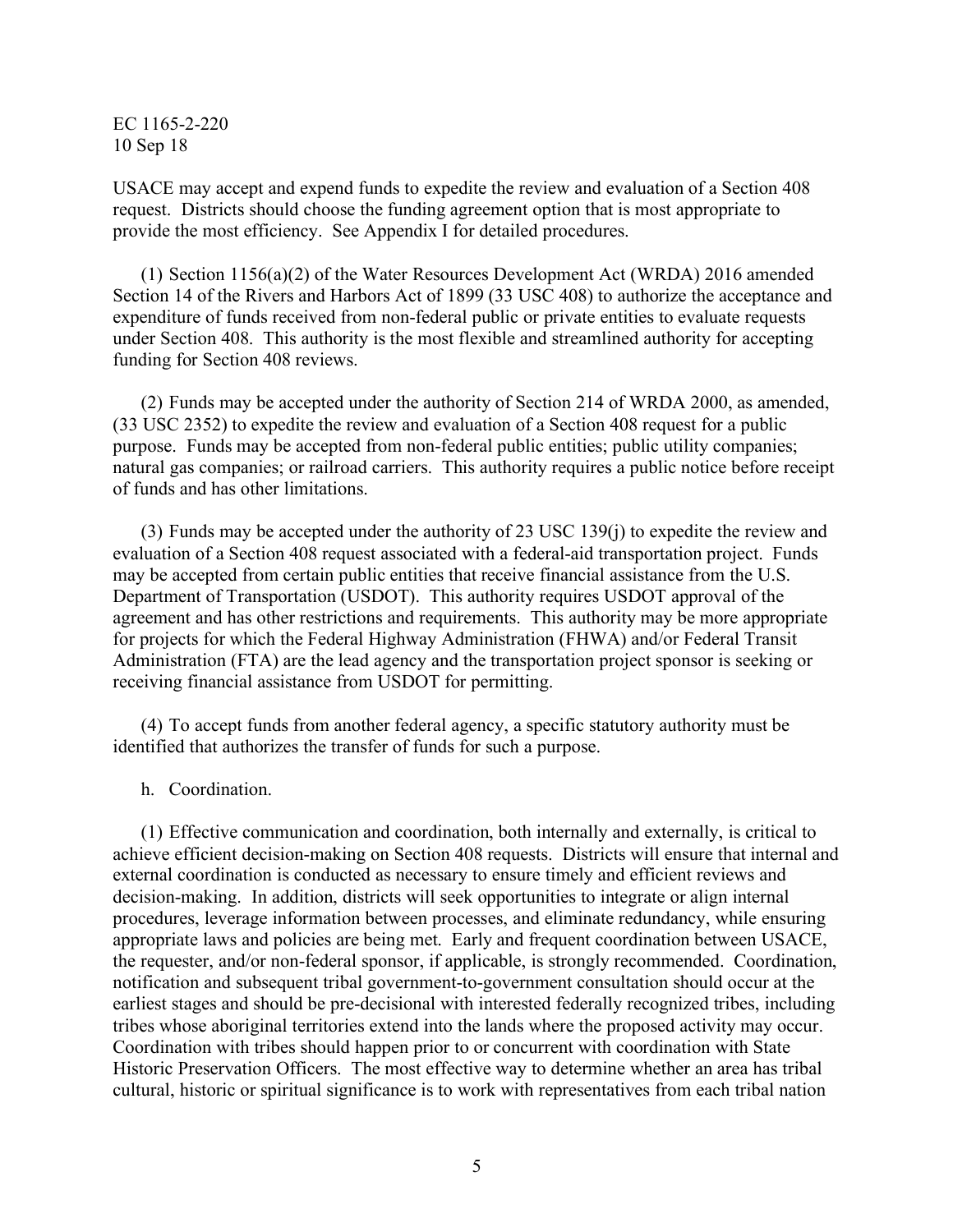that either resides or has ancestral ties to the area proposed for the Section 408 request. Coordination will aid in early identification of potential issues and help to focus efforts, thereby minimizing costs to the requester and USACE.

(2) Districts will provide a copy of this EC to non-federal sponsors of USACE projects. This EC is not intended to replace existing coordination processes districts may have with non-federal sponsors for efficient reviews of alterations to the USACE project. Districts are encouraged to adapt existing coordination processes or develop new standard operating procedures to reflect requirements in this EC and to support effective and efficient reviews.

(3) One lead district, and its' associated division office, will be designated for any single non-USACE project that crosses district or state boundaries (e.g., pipelines, highway projects, electrical transmission projects) and requires either Section 10/404/103 review(s), Section 408 review(s), or a combination of both consistent with reference A.41. The lead district will be responsible for maintaining situational awareness on the status of all Section 10/404/103 and Section 408 reviews; serving as a primary point of contact for the requester; and coordinating schedules and requirements to meet review and decision milestones.

(4) In cases in which a Section 408 permission (except for Section 408 decisions that must be made by the Division Commander, per paragraph 8.c.) and a Regulatory standard individual permit are both required for the same proposed alteration/activity, the district will conduct these evaluations in a coordinated and concurrent manner resulting in a single decision document. Although each mission area (between Section 408 and Regulatory) is responsible for the review requirements specific to its respective authorities, the environmental compliance to cover both the Section 408 permission and Regulatory permit decisions will be coordinated by a single office. Consideration should be given to the scale and scope of the activities subject to each authority when designating the lead office for environmental compliance. The district Regulatory Chief and the Section 408 Coordinator will jointly decide which office will be the lead for environmental compliance. If agreement cannot be reached, then the District Commander will decide. The single decision document will contain documentation for the final decisions for both the Section 408 permission and the Regulatory permit. Note that implementing regulations and policies for the Regulatory permit require the evaluation of proposed activities and their compatibility with the purposes of a federal project. The Section 408 analysis informs the compatibility with the purposes of a federal project for Regulatory purposes. In addition, there will be a single transmittal letter to the requester that includes as attachments both the Section 408 decision letter and the Regulatory permit. The District Commander is the deciding official for the single decision document for these cases, although he or she may further delegate these combined decisions following the same requirements as in paragraph 8.d. As a result, in these cases, the Section 408 permission and Regulatory individual permit will be reviewed and finalized at the same decision level and by the same deciding official. See Appendix G for alternative procedures related to Section 10 and Section 408.

(5) In cases in which an alteration requiring a Section 408 permission and a Regulatory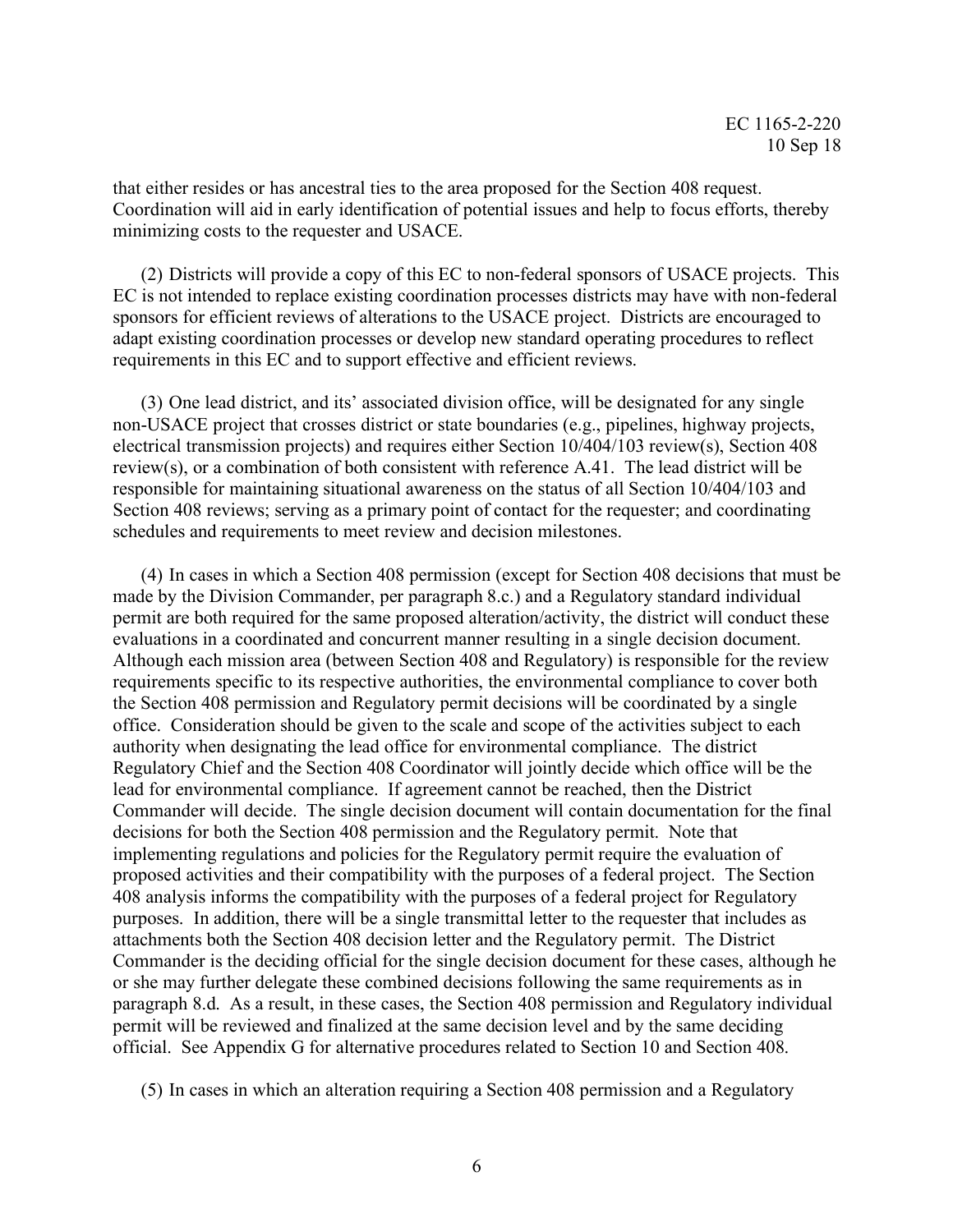permit decision other than a standard individual permit, the district will conduct these evaluations in a coordinated and concurrent manner to the maximum extent practicable. For these cases, there will be a single transmittal letter to the requester that includes as attachments both the Section 408 decision letter and the Regulatory permit. A single decision document, single office lead for environmental compliance, or the same deciding official is not required. However, the Section 408 decision must be finalized before or concurrent with, but not after, the Regulatory decision. Implementing regulations and policies for the Regulatory decisions require the evaluation of proposed activities and their compatibility with the purposes of a federal project. The Section 408 decision informs the compatibility with the purposes of a federal project for Regulatory purposes.

(6) In cases in which a proposed Section 408 alteration may affect the formulation, evaluation, or selection of alternatives for a current Investigation or other USACE study, (for example, when approval or denial of a proposed alteration would materially affect the completeness, effectiveness, efficiency, and/or acceptability of one or more alternatives being evaluated as part of a feasibility study), district staff reviewing the Section 408 request will coordinate with the district study team to identify, track, and ensure vertical awareness of the interdependencies between the Section 408 request and the USACE study. Study and implementation risks associated with the decision (approval or denial) on the Section 408 request will be managed and discussed with the vertical team through the study milestones.

(7) In cases in which a proposed Section 408 alteration changes how the USACE project will meet its authorized purpose, district staff reviewing the Section 408 request will coordinate vertically with the division to the appropriate Regional Integration Team (RIT) and Office of Counsel to confirm that Section 408 is being appropriately applied. An example is a proposed alteration to permanently breach a levee system for ecosystem restoration purposes and raise all structures behind the levee to achieve the same flood risk management benefits. This USACE project still meets the authorized flood risk management purpose but in a different manner.

(8) A proposed alteration may also be subject to other laws or requirements that involve additional coordination, prioritization, and/or transparency (e.g., Title 41 of the Fixing America's Surface Transportation Act (FAST-41), Federal-aid highway and transit projects subject to 23 USC 139, priority projects under an existing Executive Order, etc.). Districts should be aware of, and actively participate in, any additional coordination required for the Section 408 request, including supporting development of schedules and updating any non-USACE databases (e.g., FAST-41 Coordinated Project Plans and Dashboard), if required. Districts should coordinate vertically, through the division, to the appropriate Regional Integration Team (RIT), if upward reporting on status is required for these Section 408 requests. Reporting for Section 408 should be accomplished in a concurrent and coordinated manner with any other required USACE actions for that project (e.g., pending Regulatory permit decisions or real estate decisions, etc.).

(9) Requesters seeking sensitive information about an existing USACE project to develop a proposed alteration will submit requests for that information in writing to the district. Sensitive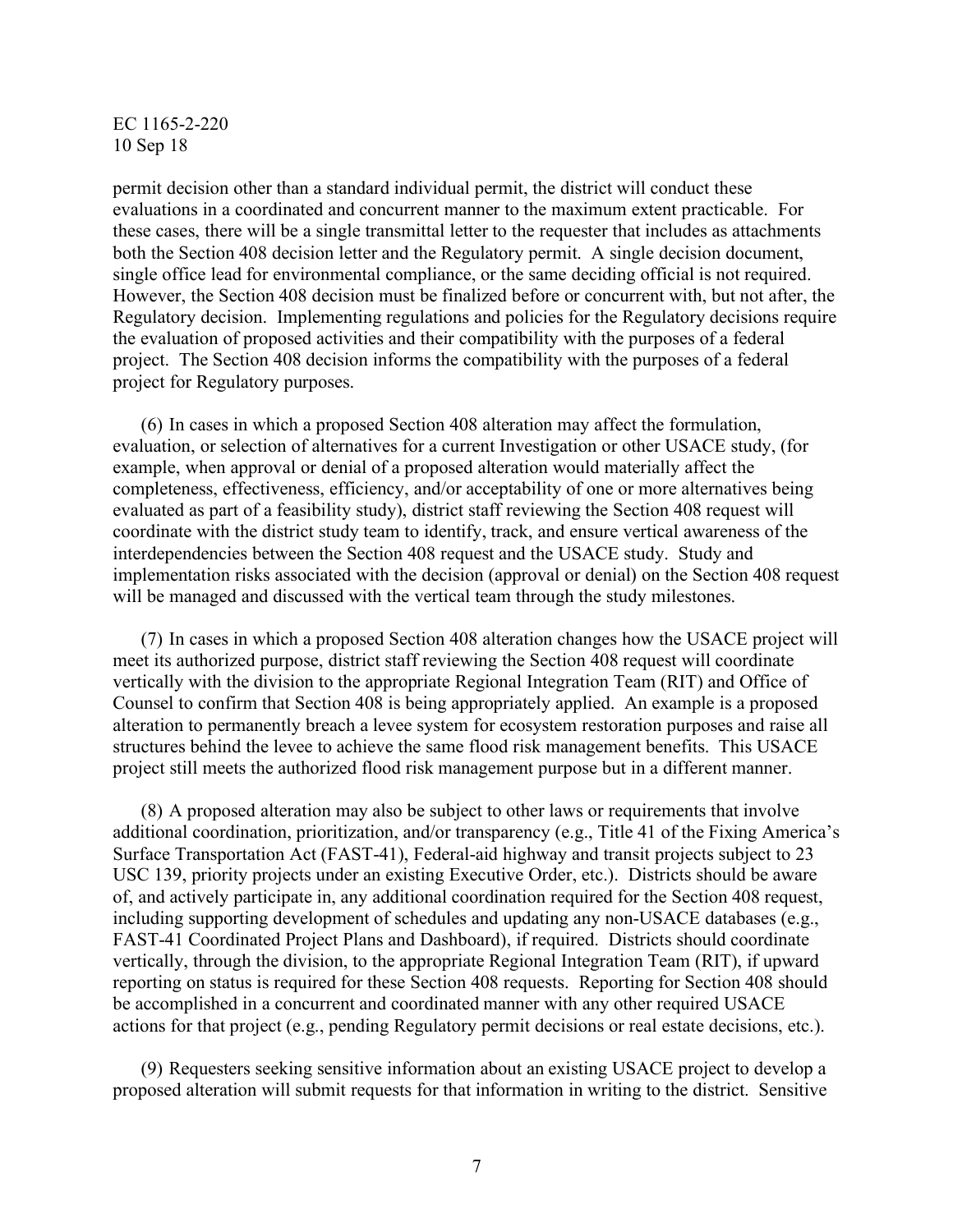information includes information that could pose a security risk or aid those intending to do harm to a USACE project. Examples include, but are not limited to, design analyses, as-builts or other drawings, specifications, location of deficiencies, operational information, and contingency plans. The district office that generated or is responsible for the information requested will review the request in coordination with the district operational security officer to determine whether it is sensitive. Districts should limit the distribution of sensitive information to only the information that is necessary for the proposed alteration. Districts will advise requesters that the information to be provided is sensitive and direct requesters to provide a list of individuals with whom the information will be shared. Districts will advise requesters that the sensitive information will not be shared with individuals not on the list. Reviewers should work with their District Office of Counsel to determine if a non-disclosure statement is needed. In some cases, districts may have to withhold sensitive information regardless of its necessity for the development of a proposed alteration. Requests to USACE for other agency data will be referred to the other agency for a release determination. Information provided by federally recognized tribes during consultation may be sensitive and not publicly available. Districts must ensure sensitive information provided by federally recognized tribes is not disclosed to the extent allowable by law and that the administrative record pertaining to this sensitive information is general in nature.

(10) Vertical coordination among district, division, and HQUSACE must occur when there is any question related to the appropriate course of action; the nature of the Section 408 request is without precedent; or the review of the Section 408 request requires deviation from policy.

8. Decision Authority. All final Section 408 decisions will comply with the following:

a. All Section 408 decision-makers must ensure accountability and consistency with federal law and policy. Section 408 decision-makers must also ensure the appropriate and requisite expertise has reviewed each Section 408 request.

b. A categorical permission may be created at the district, division, or HQUSACE level, but must be approved and signed by a District Commander, Division Commander, or the Director of Civil Works, depending upon the region in which it is applicable. Validation that a Section 408 request is consistent with the terms and conditions of a categorical permission and subsequent authorization of the activity under the categorical permission may be delegated. The delegation should be established through the process used to create the categorical permission. Reference Appendix C for additional information for categorical permissions.

c. Division Review and Decision. The following are the Section 408 requests that will require a final decision by the Division Commander and cannot be further delegated. Division Commander decisions will consider the analysis and recommendation by the District Commander. For Section 408 requests that require approval by the Division Commander and uses the multi-phased review option (reference paragraph 10.c.), Division Commanders have discretion to render a decision on any or all milestones, but must render the decision for the final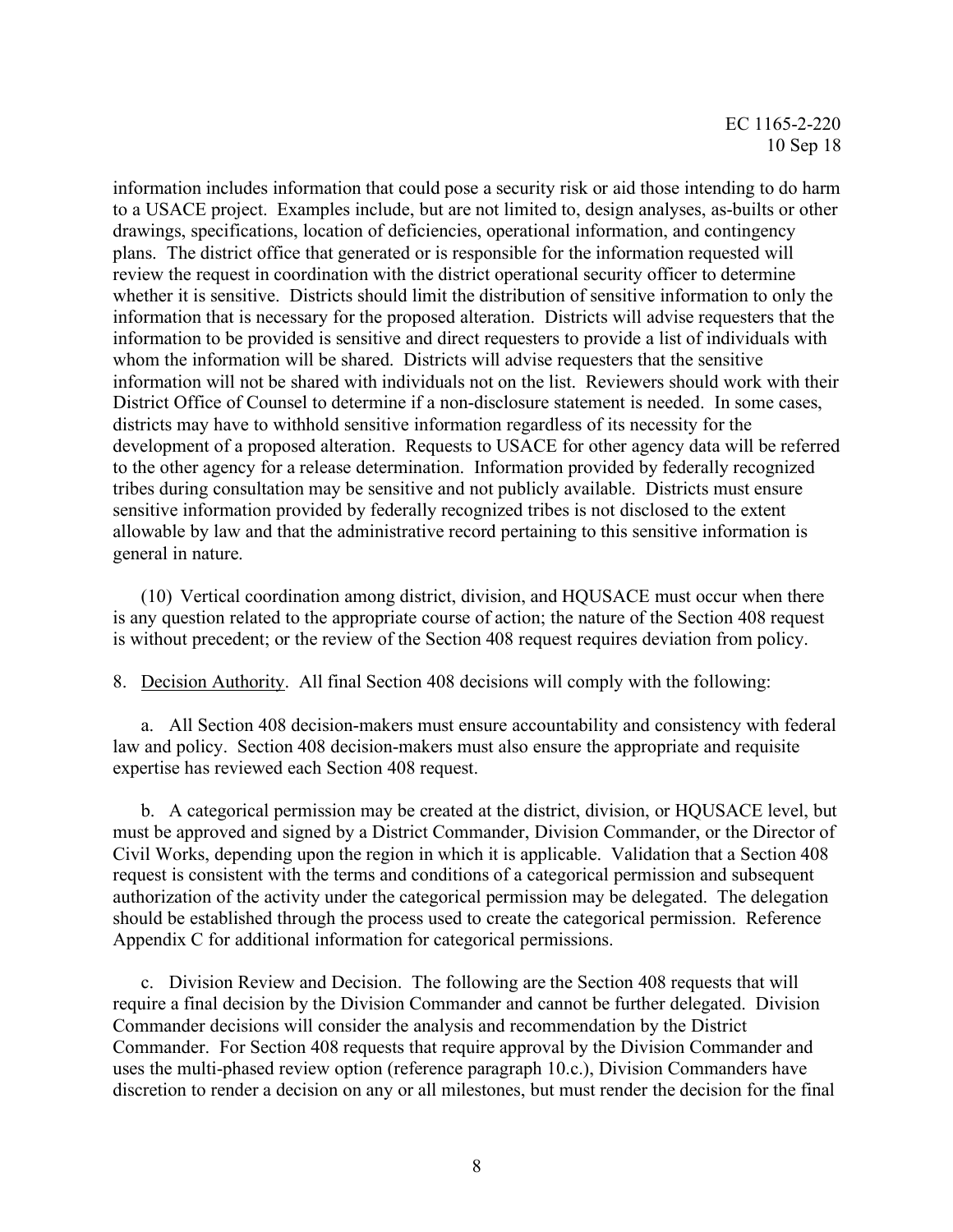milestone. Districts will keep divisions informed of the progress throughout the multi-phased review process, including any issues and concerns that would be pertinent to the Division Commander's decision for level of involvement and rendering the final decision. The Division Commander can delegate milestone decisions, except for the final milestone, to District Commanders or the District Commanders' designee.

(1) Proposed alterations that require a Safety Assurance Review (SAR), see paragraph  $12.c.(4)$ .

(2) Proposed alterations for the installation of hydropower facilities. Coordination and concurrence with the division Dam Safety Officer and the division Hydropower Coordinator is required prior to the final Section 408 decision.

(3) Proposed alterations for which the non-federal sponsor for a USACE project is seeking potential credit under Section 221 of the Flood Control Act of 1970, as amended. A decision on a Section 408 request is separate from any decision on potential credit for in-kind contributions. See paragraph 9.g.

(4) Proposed alterations that affect the formulation, evaluation, or selection of alternatives for a current study under the Investigations account or other USACE study. Coordination with the division Chief of Planning is required prior to the final Section 408 decision. See paragraph 7.h.(6).

(5) Proposed alterations that change how the USACE project will meet its authorized purpose. See paragraph 7.h.(7).

(6) Proposed navigation alterations for which federal assumption of operation and maintenance under Section 204(f) of Water Resources Development Act of 1986, as amended, is also being sought. See paragraph 9.f.(5).

d. District Review and Decision. All other decisions for Section 408 requests not included in paragraphs 8.c.(1) through 8.c.(6) may be rendered by the District Commander. A District Commander may further delegate authority for such decisions to his or her designees. The delegation must be in writing and signed by the District Commander, with the delegation identifying the name and title of the individual to whom authority is being delegated and what limitations, if any, are being imposed. District Commanders may not delegate Section 408 decisions below a supervisory Division Chief level. No further re-delegation by a designee is authorized. A copy of the delegation must be maintained in the office where the authority is held.

e. At any time, the Director of Civil Works, Division Commanders, and District Commanders have discretion to elevate decision-making authority for the final decision for a specific Section 408 request based on the unique or special circumstances involved. The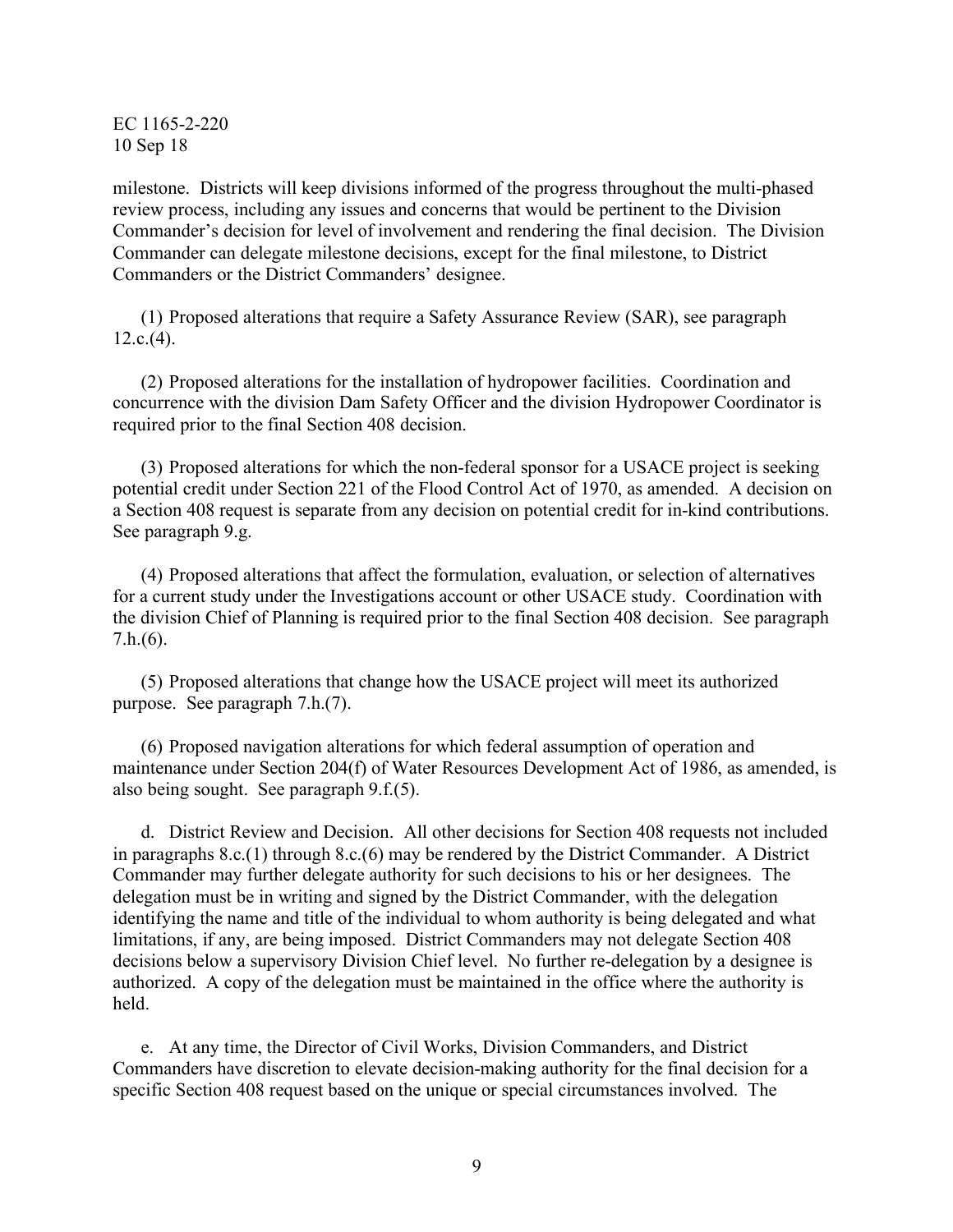following are examples of the types of considerations for elevating a Section 408 decision level:

(1) The nature of the Section 408 request is without precedent;

(2) The review of the Section 408 request may require variation from regional or national policy; or,

(3) A proposed alteration of a USACE project crosses more than one district's or division's area of responsibility.

f. The appropriate National Environmental Policy Act (NEPA) decision document (Record of Decision or Finding of No Significant Impact) will be signed by the USACE official making the decision for the corresponding Section 408 request, if it is not already integrated into the Summary of Findings document reference paragraph 15.b. Documentation of the applicability of a categorical exclusion may be signed by the Section 408 decision-maker or other appropriate district staff.

9. Determining When Procedures in this EC Apply. The following describes when the procedures in this EC apply, along with exceptions. The following does not affect the requirement for a Regulatory permit or any other applicable permits. Note, however, paragraphs 7.h.(4) and 7.h.(5) and Appendix G outline how Regulatory and Section 408 reviews must be either consolidated or effectively aligned depending on certain circumstances.

a. Geographical Limitations.

(1) This EC must be applied to alterations proposed within the real property identified and acquired for the USACE project, with exceptions further described in this section. An activity affecting a USACE project not yet constructed or under construction is considered to be an alteration, occupation, or use of a USACE project requiring permission under Section 408 if the activity will occur on real property that the Federal Government has acquired for the USACE project or that the non-federal sponsor has provided for the USACE project under the terms of a Project Partnership Agreement (PPA).

(2) This EC must be applied to alterations proposed to submerged lands occupied or used by a USACE project.

(3) This EC must be applied to alterations that cross over or under a federal navigation channel when the alteration is also subject to either Section 9 or 10 of the Rivers and Harbors Act of 1899.

(4) At the USACE district office's discretion, this EC may be applied to alterations to submerged lands proposed in the vicinity of a USACE project that occur in an area subject to the navigation servitude, when it is determined that the alterations have the potential to impair the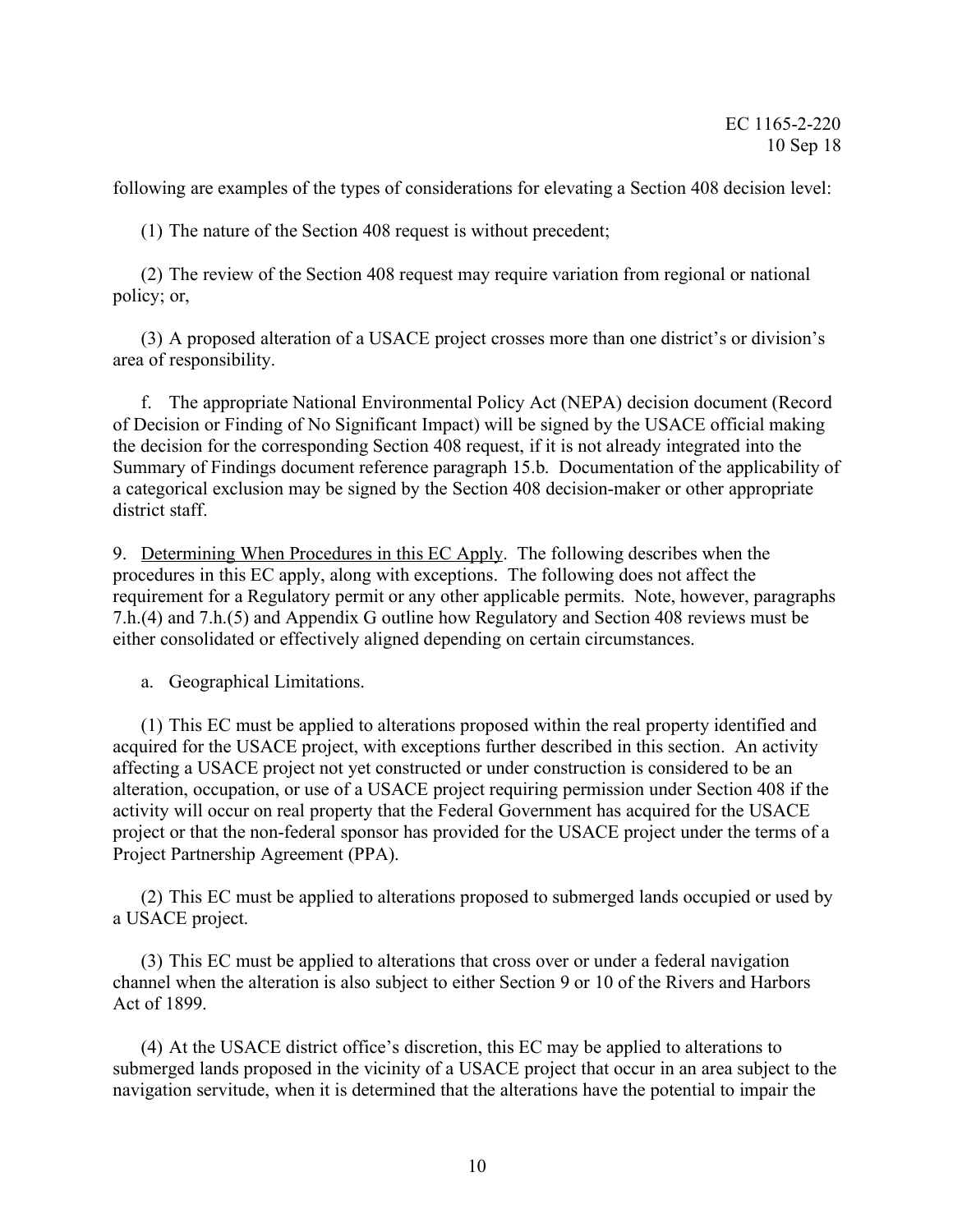usefulness of the USACE project. Navigation servitude is defined as the dominant right of the Government under the Commerce Clause of the U.S. Constitution (U.S. Const. art. I, sec. 8, cl. 3) to use, control, and regulate the navigable waters of the United States and the submerged lands thereunder for various commerce-related purposes, including navigation and flood control. In tidal areas, the servitude extends to all lands below the mean high water mark. In non-tidal areas, the servitude extends to all lands within the beds and banks of a navigable stream that lie below the ordinary high water mark.

(5) This EC should not be applied to proposed alterations occurring outside of the areas specified in paragraphs 9.a.(1) to 9.a.(4). If there is a case in which a proposed alteration occurring outside of the areas specified could impair the usefulness of a USACE project, such cases should be coordinated vertically through the appropriate Regional Integration Team (RIT) to determine the course of action.

b. Emergency alterations or emergency activities performed by USACE on USACE projects under Public Law (PL) 84-99, reference A.29, do not require Section 408 permission. Alterations by others that are considered an emergency and/or urgent, which may include interim risk reduction measures, but not implemented under PL 84-99, may require Section 408 permission and this EC would apply. Districts will consider if the alteration meets other criteria defined under this paragraph 9. If this EC applies, districts can reprioritize and expedite reviews as appropriate given the urgency required for each specific situation. Reference Appendix D on expediting environmental compliance in emergency situations.

c. Non-federal Sponsor Maintenance and Repair Activities. Maintenance and repair activities conducted by non-federal sponsors on the USACE project for which they have operation and maintenance responsibilities do not require Section 408 permission, but may require coordination or concurrence from the USACE district, as further specified below.

(1) Operations and Maintenance (O&M) activities, including any floodfighting and/or other emergency activities, specified in a USACE-issued O&M manual do not require Section 408 permission.

(2) Activities to restore the USACE project to the physical dimensions and design of the constructed project, without any changes to the real property, existing design features, or physical dimensions or performance of the USACE project do not require Section 408 permission. USACE districts may at any time require the non-federal sponsor to coordinate with the district to verify the design or construction approach of such activities based on scope and scale. USACE districts should proactively coordinate with the non-federal sponsor to identify, if any, the types of activities that may need this verification.

(3) Geotechnical exploration drilling by the non-federal sponsor associated with activities described in paragraphs 9.c.(1) and (2) does not require Section 408 permission. However, drilling in embankment dams and levees must comply with requirements in reference A.31,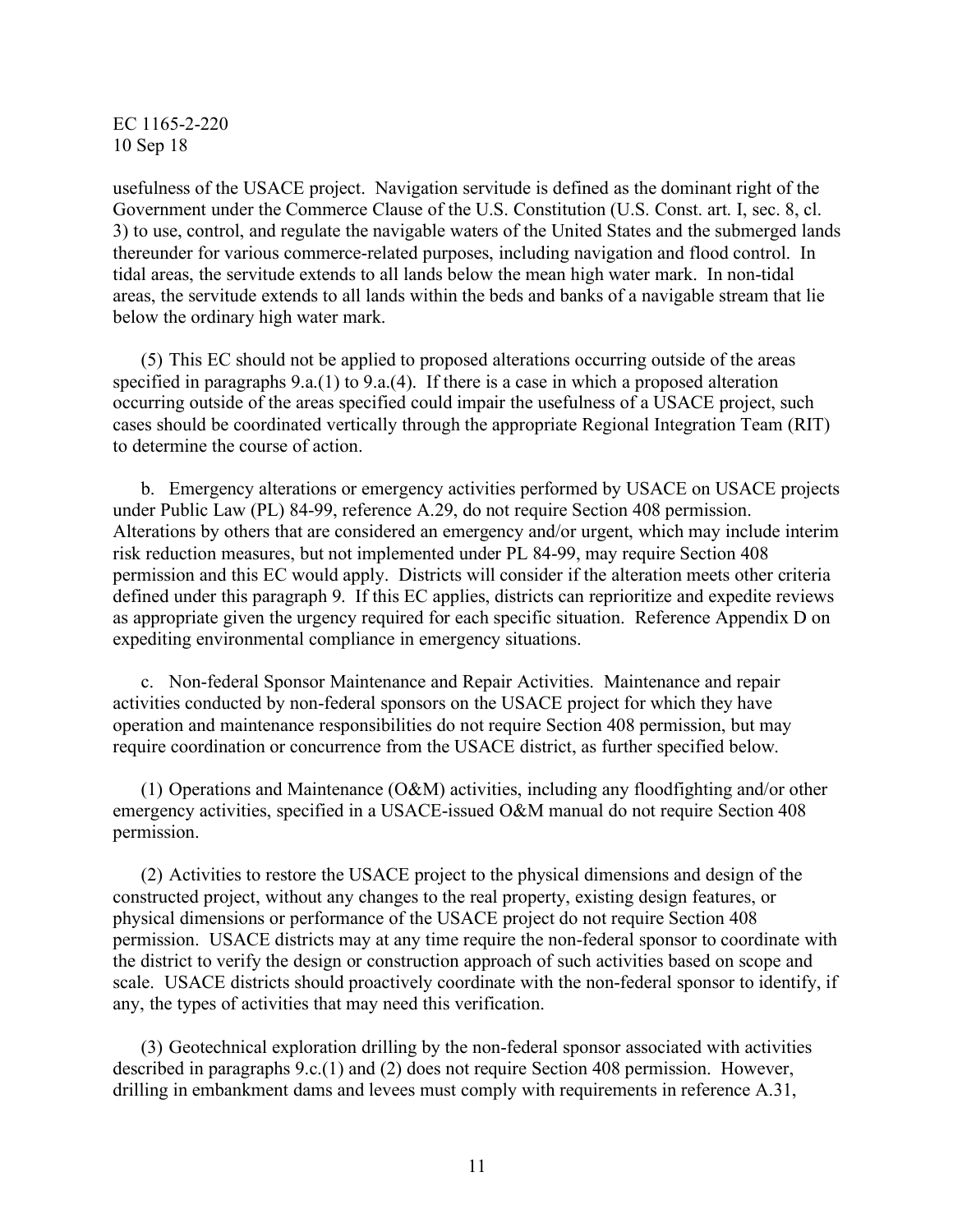including a drilling plan. Districts will coordinate with non-federal sponsors to develop the drilling plan.

d. Improvements, excavations, construction, or changes to local flood protection works referenced in 33 Code of Federal Regulations (CFR) 208.10(a)(4) and (5) do not negate nor replace the requirement for approval from USACE under Section 408 as specified for such activities in this EC.

e. When a proposed alteration will be carried out entirely within the boundaries of real property of the United States or reservoirs managed by USACE, a separate evaluation under the procedures in this EC is not required, so long as the alteration is either consistent with an approved project master plan developed according to references A.34 and A.39, or subject to a Report and Determination of Availability under chapter 8 of reference A.28. In such cases, the project master planning process or the procedure for preparing the Report and Determination of Availability satisfies the requirements for Section 408 for the proposed alteration. No separate Section 408 permission is required to support issuance of the associated shoreline use permit or outgrant. Note, in these instances, Regulatory can render a permit decision before USACE issues the shoreline use permits or outgrants, as long as Regulatory has received the Determination of Availability or confirmation of consistency with the approved project master plan, whichever is applicable to the proposed alteration.

(1) When a federal agency other than USACE is responsible for issuing the permit or outgrant authorizing a proposed alteration that will be carried out within the boundaries of real property of the United States or reservoirs managed by the USACE (e.g., pipeline rights-of-way issued by the Bureau of Land Management under 30 USC 185, or hydropower licenses issued by the Federal Energy Regulatory Commission (FERC) under the Federal Power Act), a separate Section 408 permission is not required if USACE provides the other federal agency with a Report and Determination of Availability or confirmation of consistency with the approved project master plan prior to the other federal agency's issuance of the permit or outgrant. In cases where a Report or Determination of Availability is not required by chapter 8 of reference A.28, and the proposed alteration has not been evaluated during the project master planning process, a Section 408 permission is required prior and in addition to, the permit or outgrant issued by the other federal agency. In all cases, USACE will advise the other agency of any special conditions that must be incorporated into the permit or outgrant issued by the other federal agency.

(2) If a proposed alteration requires use of both real property of the United States and real property owned by other entities or non-federal sponsors, then the processes in this EC will apply. In these cases, USACE will incorporate the decisions associated with the USACE required shoreline use permit, outgrant, or consent as part of the comprehensive Section 408 evaluation and decision.

(3) In cases in which a USACE real estate decision and Section 408 decision are both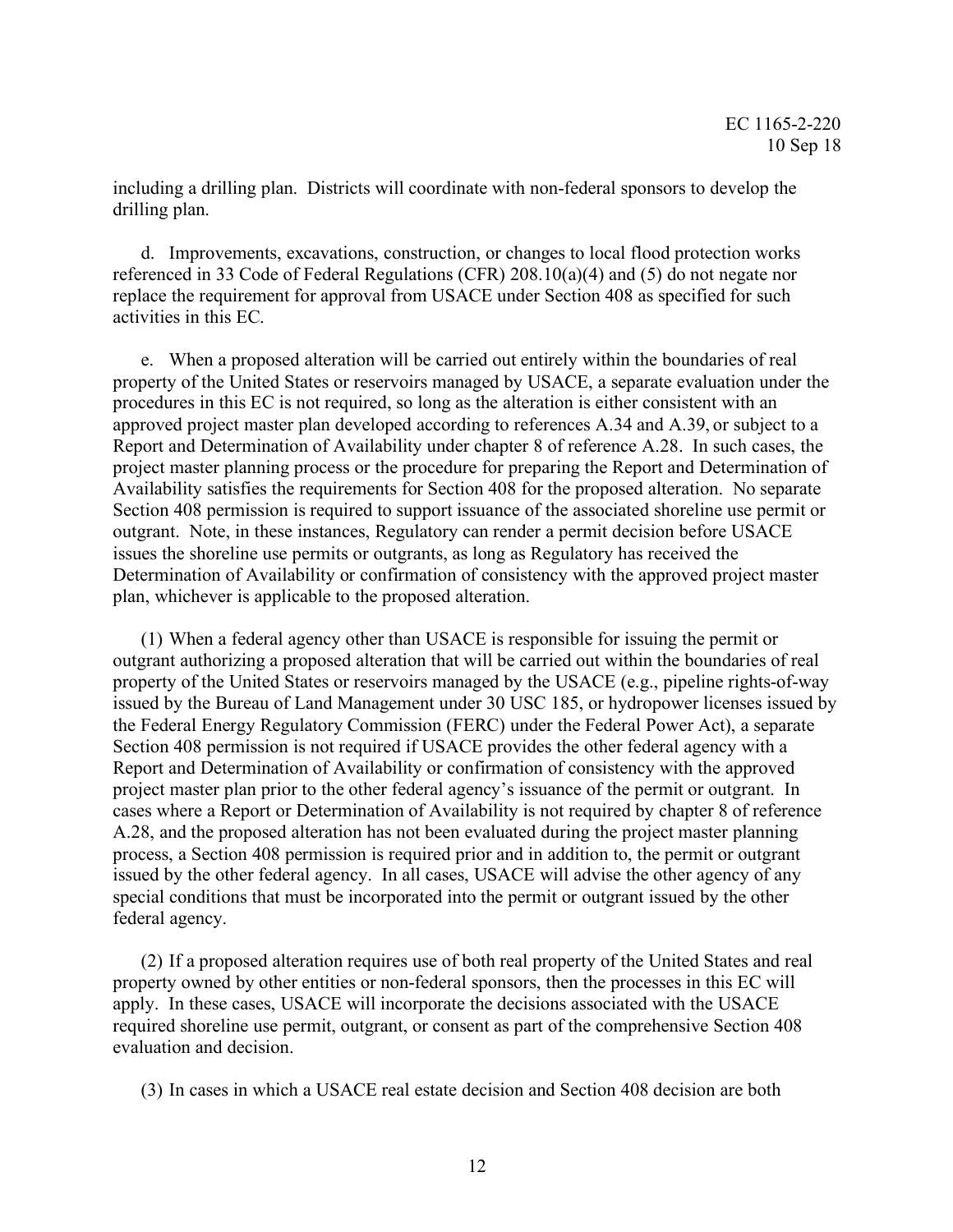needed, the district will conduct these evaluations in a coordinated and concurrent manner to the maximum extent practicable. Although reviews for both Section 408 and the real estate decisions can be conducted concurrently, final decision-making requires that the Section 408 decision be rendered before or concurrent with, but not after, the USACE real estate decisions. Implementing regulations and policies for the real estate decisions require the evaluation of proposed activities and their compatibility with the purposes of a federal project. The Section 408 decision informs this element of the evaluation for shoreline use permits, outgrants, and consents. The required shoreline use permit, outgrant, or consent must still be issued before the alteration can be carried out on real property of the United States.

(4) Fees for administrative processing of outgrants issued by USACE will be determined by applicable regulations and policy promulgated under the authority of 10 USC 2695 and 30 USC 185(l). Evaluation of a USACE project alteration requiring the issuance of a permit or outgrant by another federal agency will be funded using Operation and Maintenance funds provided for the USACE project or appropriate funding associated for coordination for non-federal hydropower development, if applicable. If a Section 408 permission is required refer to paragraph 7.f. for funding related to Section 408 reviews.

f. Non-Federal Construction of a Water Resources Development Project.

(1) Section 204 of WRDA 1986, as amended, authorizes non-federal interests to undertake construction of certain water resources development projects, or separable elements, with potential credit or reimbursement of the federal share of that construction, subject to several requirements, including obtaining all necessary permits. If the proposed work under Section 204 would alter an existing USACE project, then the non-federal interest must obtain Section 408 permission under this EC, unless the proposed work has been authorized for construction by Congress, or the USACE real estate policies and process applies (reference paragraph 9.e). Further guidance on Section 204 of WRDA 1986 is included in reference A.38.

(2) If a Section 408 permission is needed to implement work under Section 204, conducted consistent with a feasibility study, the procedures and process in reference A.38 will be followed in lieu of the review and decision process in this EC, and the district report that is required for approval for construction will also serve as the documentation and basis for the Section 408 permission decision. The Section 204 report will specifically address any impacts to the usefulness of the existing USACE project and the public interest.

(3) Districts should ensure that, to the maximum extent practicable, information from the feasibility study, including technical analyses, NEPA documentation, National Historic Preservation Act (NHPA) documentation, and other environmental and cultural resources compliance is used for the Section 204 report. Districts must determine whether physical or environmental circumstances have changed since the feasibility study was completed and supplement those analyses if necessary.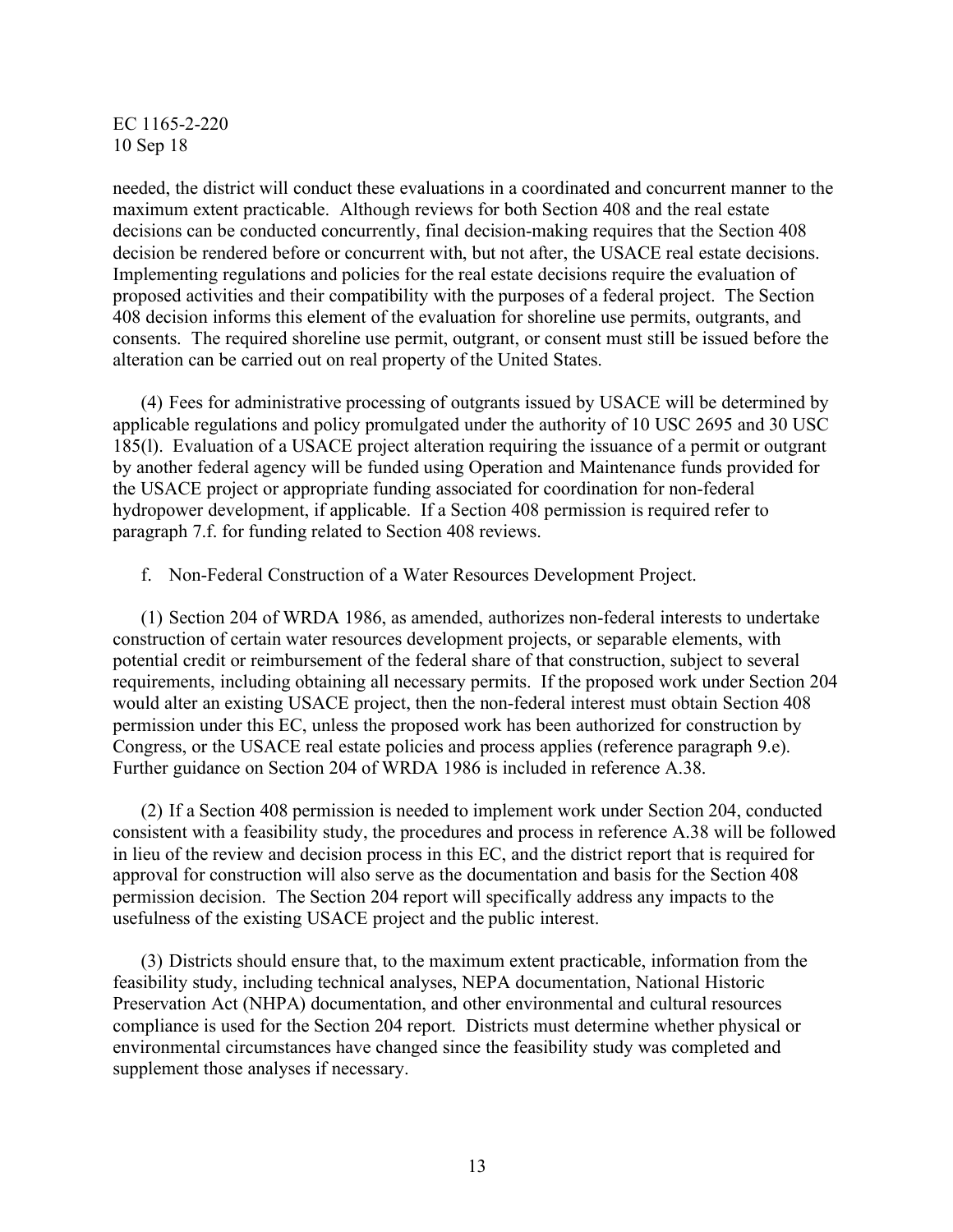(4) If the Section 204 report is approved by the Assistant Secretary of the Army for Civil Works (ASA(CW)), this approval will also constitute approval of the Section 408 permission. The District Commander will document that the Section 408 permission is granted and reference the Section 204 report approval.

(5) For alterations for which the non-federal interest is seeking federal assumption of maintenance under Section 204(f) of WRDA 1986, as amended, Section 408 permission will be required unless the modification to the USACE navigation project has already been specifically authorized by Congress. In order to avoid duplication of documentation for these two authorities, districts should ensure that requirements for both are coordinated and leveraged to the maximum extent practicable. Reference A.37 for the approval process and requirements for a Section 204(f) request. In general, the Section 204(f) report will not be submitted to the ASA(CW) for approval unless and until the Section 408 permission and any Section 10/404/103 permits have been approved.

g. In-kind Contribution Credit under Section 221 of the Flood Control Act of 1970, as amended (Section 221). There may be cases in which a non-federal sponsor wishes to undertake alterations to an existing USACE project for which there is an ongoing USACE feasibility study and the non-federal sponsor seeks credit eligibility for those alterations toward its cost share for the USACE project that is not yet authorized for construction. In such cases, any proposed alteration for which the non-federal sponsor is seeking credit cannot be initiated until the draft feasibility report is released for public review, an in-kind Memorandum of Understanding (MOU) for the work is executed, and Section 408 permission is issued.

(1) In those cases where a non-federal sponsor is undertaking work as an in-kind contribution on an authorized USACE project per an executed project partnership agreement that provides credit for such work, Section 408 permission is not required.

(2) Detailed guidance on crediting can be found in reference A.36.

h. Actions conducted under the Comprehensive Environmental Response, Compensation, and Liability Act (CERCLA). The portions of any removal or remedial action conducted entirely onsite (as that term is used in CERCLA) in a manner consistent with CERCLA and the National Contingency Plan (40 CFR Part 300) are not subject to the procedural requirements in this EC. USACE will work with the United States Environmental Protection Agency (EPA) or other federal agency undertaking or overseeing the CERCLA response during the investigation and during the process of developing the removal or remedial action to ensure that the remedy implemented does not impair the usefulness of the USACE project and is not injurious to the public interest.

10. Options for Seeking Section 408 Permission. Early coordination between USACE, the requester, and/or non-federal sponsor, if applicable, is recommended in order to determine the optimal option below. All information must be submitted in writing to USACE.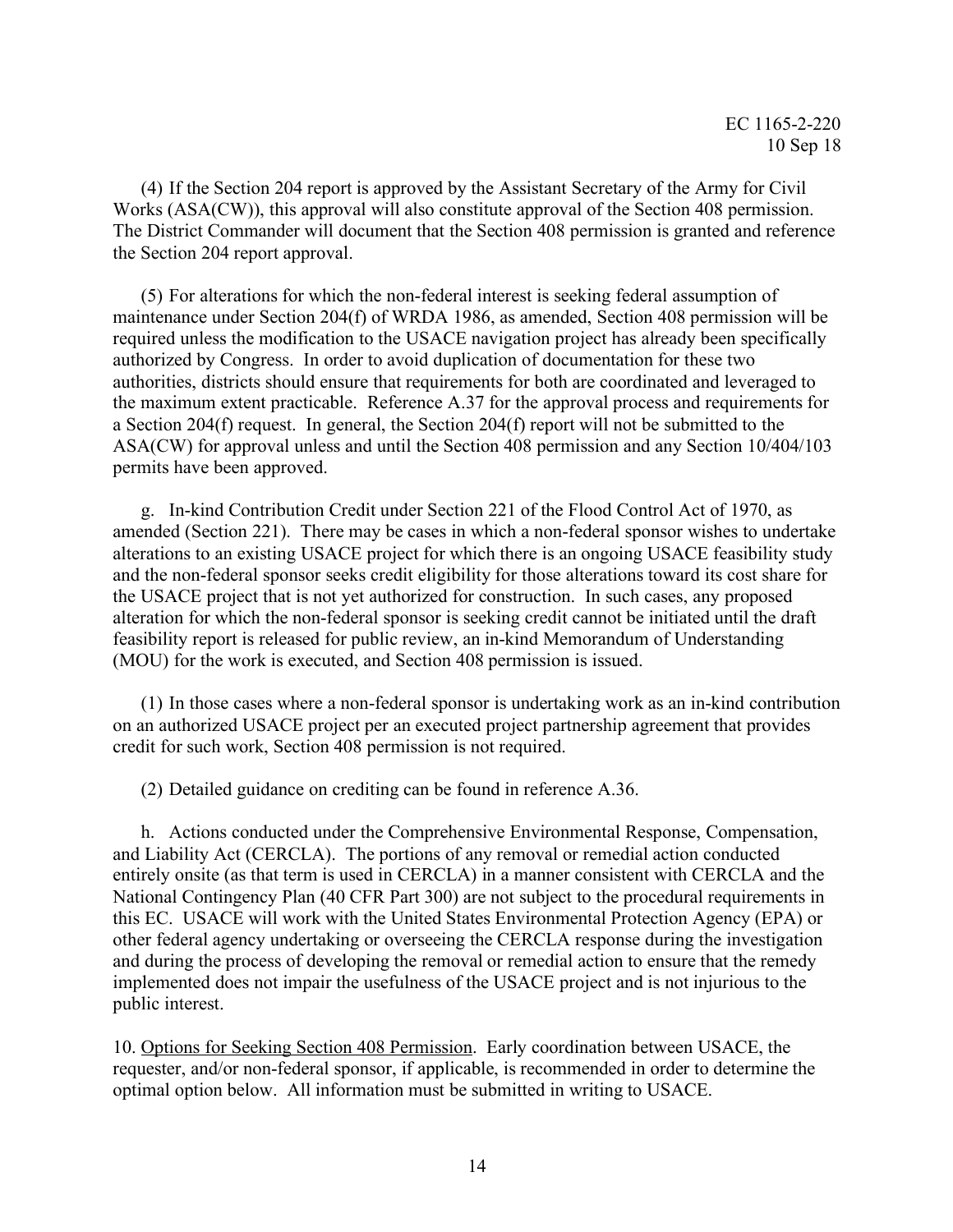a. Categorical Permission. The district, division, and/or HQUSACE have the ability to create a "categorical permission" in order to expedite and streamline the review and decisions of Section 408 requests that are similar in nature and that have similar impacts to the USACE project and environment. An assessment of impacts to the usefulness of the USACE project, environmental compliance, and a public interest determination is conducted ahead of time for a common category of activities. For those individual Section 408 requests that are consistent with the terms and conditions of an established categorical permission, the Section 408 request can be granted with a simplified validation process. See Appendix C for details.

b. Single-Phased Review. Requesters may submit all information needed for a Section 408 request, reference paragraph 11, at one time for USACE to review and render a decision.

c. Multi-Phased Review. This option provides a formalized process for requesters to pursue Section 408 permission in milestones. In other words, there is a proposed alteration in which interim reviews are conducted as the level of detail of the information is progressively developed. However, the multi-phased review approach cannot be used to piecemeal the evaluation of effects of the proposed alteration. Assessing effects to the environment, public interest, and the USACE project must consider the proposed alteration as a whole. This approach will require the district, the requester, and non-federal sponsor, if applicable, to establish pre-determined milestones at which the requester will submit specified information to the district. The district will review the information at each milestone to identify any concerns. Based on the information provided at each milestone, the district will provide a written response providing feedback and a determination as to whether or not the requester can proceed to the next milestone. This approval to the next milestone means that USACE has not identified any critical items that would preclude the eventual approval of the Section 408 based on the information reviewed, but does not guarantee an approval of the final Section 408 request. Information submitted for a specific milestone is not required to meet all of the basic requirements for a complete Section 408 request; however, information for each milestone will be cumulative and result in a complete Section 408 request with the information submitted for the final milestone. The following are additional considerations for this multi-phased review approach:

(1) Submittal for the initial milestone must contain enough information at a conceptual or master plan level for USACE to understand the scope and scale of the complete Section 408 alteration. The initial submittal must also have the Statement of No Objection, if one is required, reference paragraph 11.a.

(2) For the multi-phased review approach, the district must develop an alteration-specific review plan for the complete alteration, reference paragraph 12.c., and is encouraged to initiate development of the review plan, as soon as possible, including determining if a SAR is required. Milestones will be managed, monitored, and adapted, if necessary, in the district review plan. If a SAR is required, there may be additional review milestones required for design and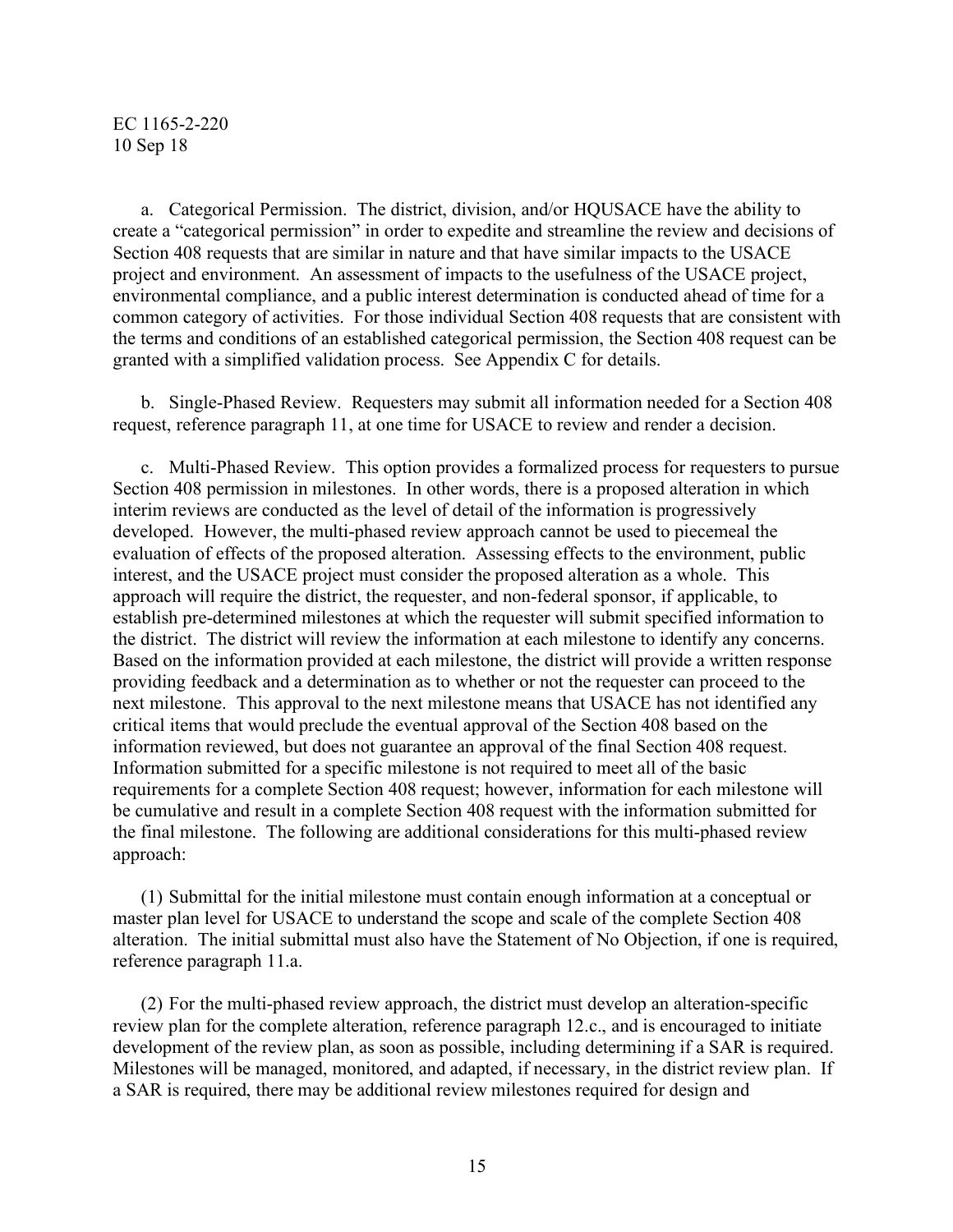construction activities.

d. If there is a situation that involves a long-term or large-scale plan, such as a watershedbased master plan, comprised of the construction of multiple alterations occurring over time, this case should be coordinated vertically through the appropriate RIT to the HQUSACE Section 408 proponent to determine the most efficient process to manage such a request.

11. Basic Requirements for a Complete Section 408 Request. All costs associated with information required for obtaining a Section 408 permission, constructing the alteration if approved, and complying with any conditions associated with the Section 408 permission is at 100 percent cost to the requester. This does not include costs for USACE to conduct the review of the request. Costs associated with USACE review is addressed paragraph 7.f. If submitting information for a categorical permission, reference the process in Appendix C. If the multiphased review approach is used, then the information needed for a complete Section 408 request may be provided at different milestones for review. Because proposed alterations vary in size, level of complexity, and potential impacts, the procedures and required information to make such a determination are intended to be scalable. Requirements for data, analyses, and documentation may be subject to change as additional information about the Section 408 proposal is developed and reviewed. Determination for the required information for each Section 408 submittal is led by the district. Supplemental information specific to dams, levees, hydropower, and navigation can be found in the appendix appropriate to the type of infrastructure (Appendices E-G). Note, identification of whether or not the proposed alteration also requires Section 10/103/404 authorization should be done up front, and districts should encourage requesters to submit any required Section 10/103/404 request in a manner to facilitate concurrent and efficient reviews with the Section 408 permission request, to the maximum extent practicable. Basic requirements for a complete Section 408 request include the following:

a. Statement of No Objection. For USACE projects with a non-federal sponsor, a written "Statement of No Objection" from the non-federal sponsor is required if the requester is not the non-federal sponsor. Non-federal sponsors typically have operation and maintenance responsibilities; have a cost-share investment in the USACE project; and/or hold the real property for the USACE project. The purpose of the Statement of No Objection is to document that the non-federal sponsor is aware of the scope of the Section 408 request and does not object to the request being submitted to USACE to initiate the evaluation of the request. Districts must coordinate with non-federal sponsors throughout the review process and ensure feedback from non-federal sponsors is considered prior to USACE rendering a final decision on the Section 408 request. Requesters can ask the USACE district office to facilitate coordination with, and seek to obtain the Statement of No Objection from, the non-federal sponsor. If a Statement of No Objection cannot be obtained, the district will not proceed with the Section 408 review with the following exceptions:

(1) A Statement of No Objection is not required if the requester is the non-federal sponsor.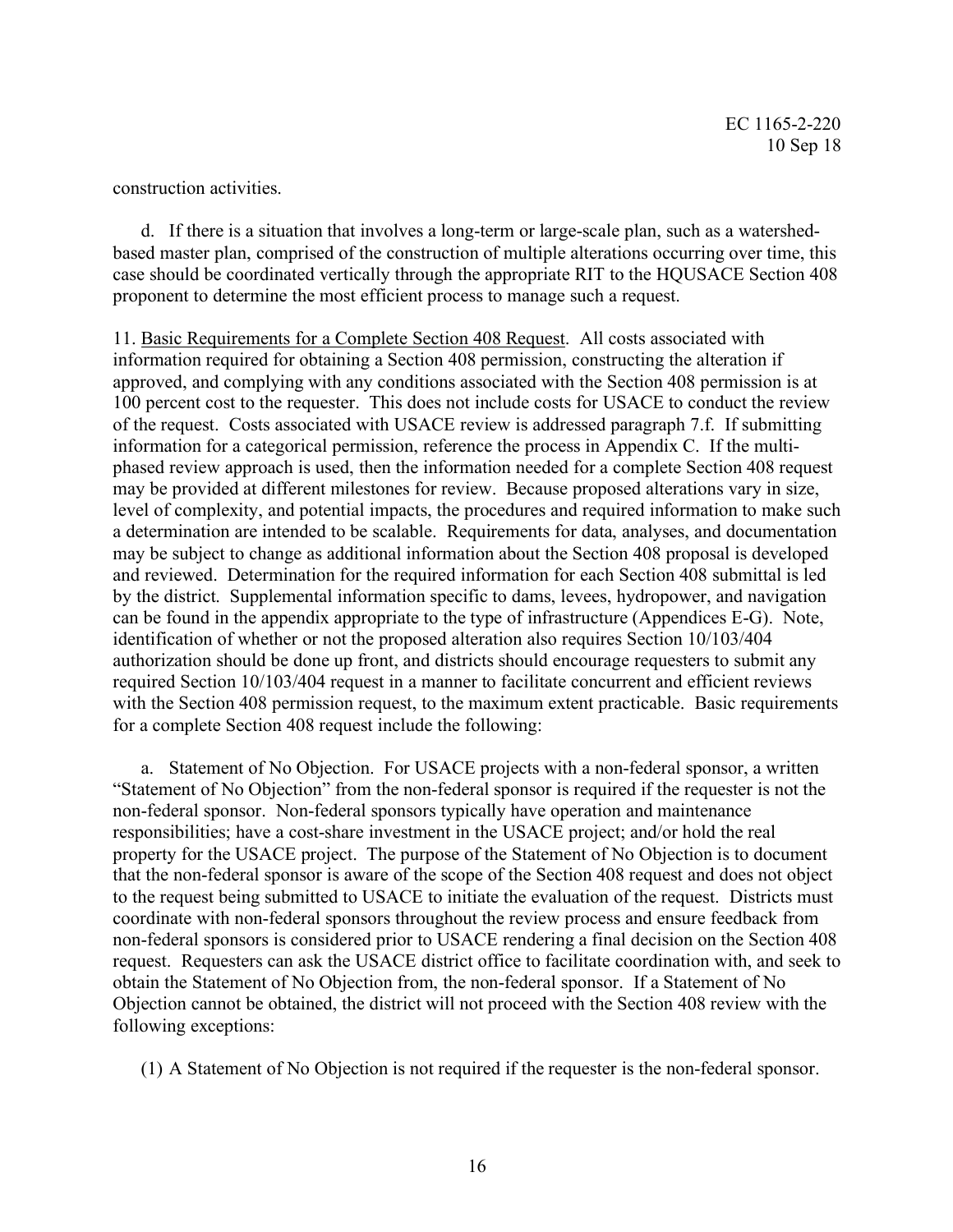(2) A Statement of No Objection is not required when USACE has all operation and maintenance responsibilities for the portion of the USACE project proposed to be altered.

(3) If a USACE project has multiple non-federal sponsors and potential impacts of the proposed alteration are limited to the location of the alteration, Statements of No Objection are required only from the non-federal sponsors associated with the locations with potential impacts. However, if the proposed alteration may impact the usefulness of the USACE project as a whole, Statements of No Objection must be obtained from all non-federal sponsors.

(4) A Statement of No Objection from the non-federal sponsor is not required if the requester could obtain the real property necessary to undertake the alteration through eminent domain without the consent of the non-federal sponsor, and the alteration will not be integral to the functioning of the USACE project. An alteration would be considered integral to the USACE project if the alteration must be complete, functional, and in-place in order for the USACE project to function and meet its authorized purpose. In cases in which the alteration is not considered integral to the USACE project, if the requester makes reasonable efforts, but is unable to obtain a Statement of No Objection from the non-federal sponsor, the requester may submit a Section 408 request with a written statement documenting the efforts to obtain a Statement of No Objection, and cite the authority and process through which the requester will have the sufficient authority to condemn all real property required for the alteration in the event the Section 408 request is approved by USACE. For these cases, USACE will independently seek input from the non-federal sponsor on the potential impacts of the proposed alteration relative to the non-federal sponsor's responsibilities, and will take that input into consideration in making the Section 408 decision. Within 30 days of notification by USACE, the non-federal sponsor must provide its input or may propose a timeline for providing feedback commensurate with the complexity of the proposed alteration. If the non-federal sponsor provides no response within 30 days of USACE's notification, USACE may proceed with the review of the alteration request without such input. Throughout the USACE review phase, USACE will continue to provide the nonfederal sponsor opportunities to provide input on the Section 408 request up until and just before USACE renders a final decision. For these subsequent opportunities for input, districts can use judgment as to the appropriate time in which to provide non-federal sponsors to respond. Approval of the Section 408 under these circumstances does not negate the process the requester must follow in order to obtain the real property needed to construct the alteration, nor provides the requester with eminent domain authority.

(5) A Statement of No Objection is not required if, after a good faith effort, neither the requester nor USACE can locate the non-federal sponsor or the non-federal sponsor's successor. If a requester is able to secure the necessary real property to execute the alteration but cannot identify the non-federal sponsor or successor, the requester should document the measures taken to locate the non-federal sponsor or successor and request that USACE determine if there is a viable non-federal sponsor or successor. USACE should document their efforts and decision for the administrative record and notify the requester.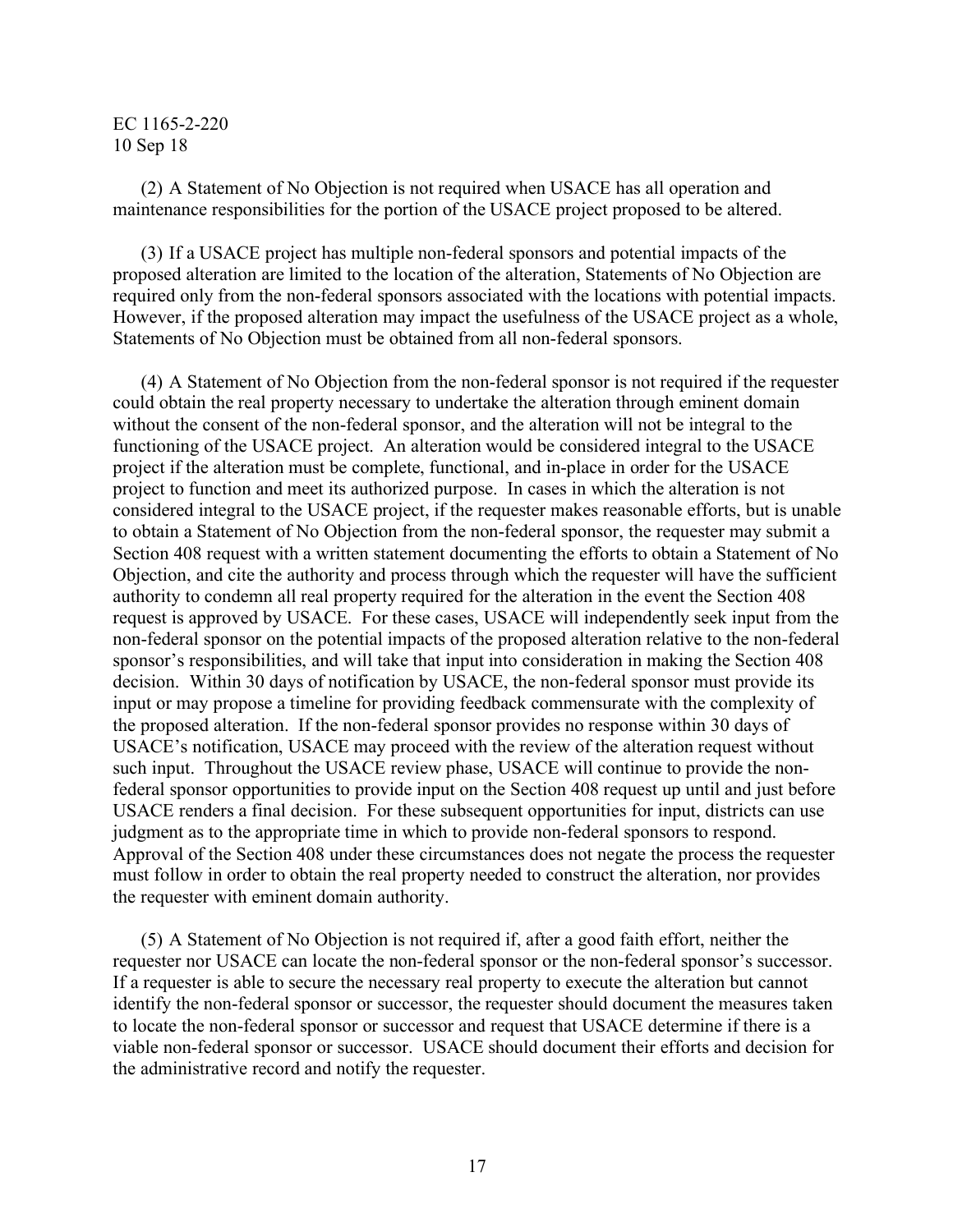b. USACE Project and Alteration Description. Basic requirements for a complete Section 408 submittal include the identification of the USACE project and a complete description of the proposed alteration(s), including necessary drawings, sketches, maps, and plans.

c. Technical Analysis and Design.

(1) The requester is responsible for ensuring a proposed alteration meets current USACE design and construction standards. However, a requester is not required to bring those portions or features of the existing USACE project that are not impacted by the alteration up to current USACE design standards. The district will work closely with the requester to determine the applicable USACE standards to be applied and the specific level of detail necessary to be provided in order for USACE to make a decision for a particular alteration request. The district determination of the appropriate level of detail will be risk-informed and documented in the USACE review plan.

(2) Districts will inform the requester if a hydrologic and hydraulic system analysis is required. The purpose of a hydrologic and hydraulics system analysis is to determine the potential hydrologic and hydraulic changes of proposed alterations. Districts will determine if such an analysis is needed and, if so, the appropriate scope of analysis based on the complexity of the proposed alteration. See Appendix H for more details regarding the requirements of a hydrologic and hydraulics system analysis.

(3) For alterations involving professional design services, the requester will be required to submit a certification that the design underwent a quality control process.

(4) If the district determines a SAR is required, a SAR review plan must be developed by the requester and the requester will be required to cover the costs of the SAR. A SAR is required for design and construction activities where potential hazards pose a significant threat to life safety. Districts will work with requesters to coordinate the development of the SAR review plan. See paragraph 12.c.(4).

d. Environmental and Cultural Resources Compliance. A decision on a Section 408 request is a federal action subject to NEPA and other federal environmental and cultural resources compliance requirements, such as Section 7 of the Endangered Species Act (ESA), Section 106 of the NHPA, essential fish habitat (EFH) consultation, tribal consultation, etc. When applicable, government-to-government tribal consultation is inherently a federal obligation and must be conducted in a meaningful, collaborative and effective communication process working toward mutual consensus, to the extent practicable and permitted by law, and begins at the earliest planning stages. Ensuring and conducting environmental and cultural resources compliance for a Section 408 request is the responsibility of USACE. However, the requester is responsible for providing all supporting information and documentation that the district identifies as necessary to assess compliance, such as species surveys, habitat assessments, and/or cultural resource surveys. Requesters may, but are not required to, draft the NEPA environmental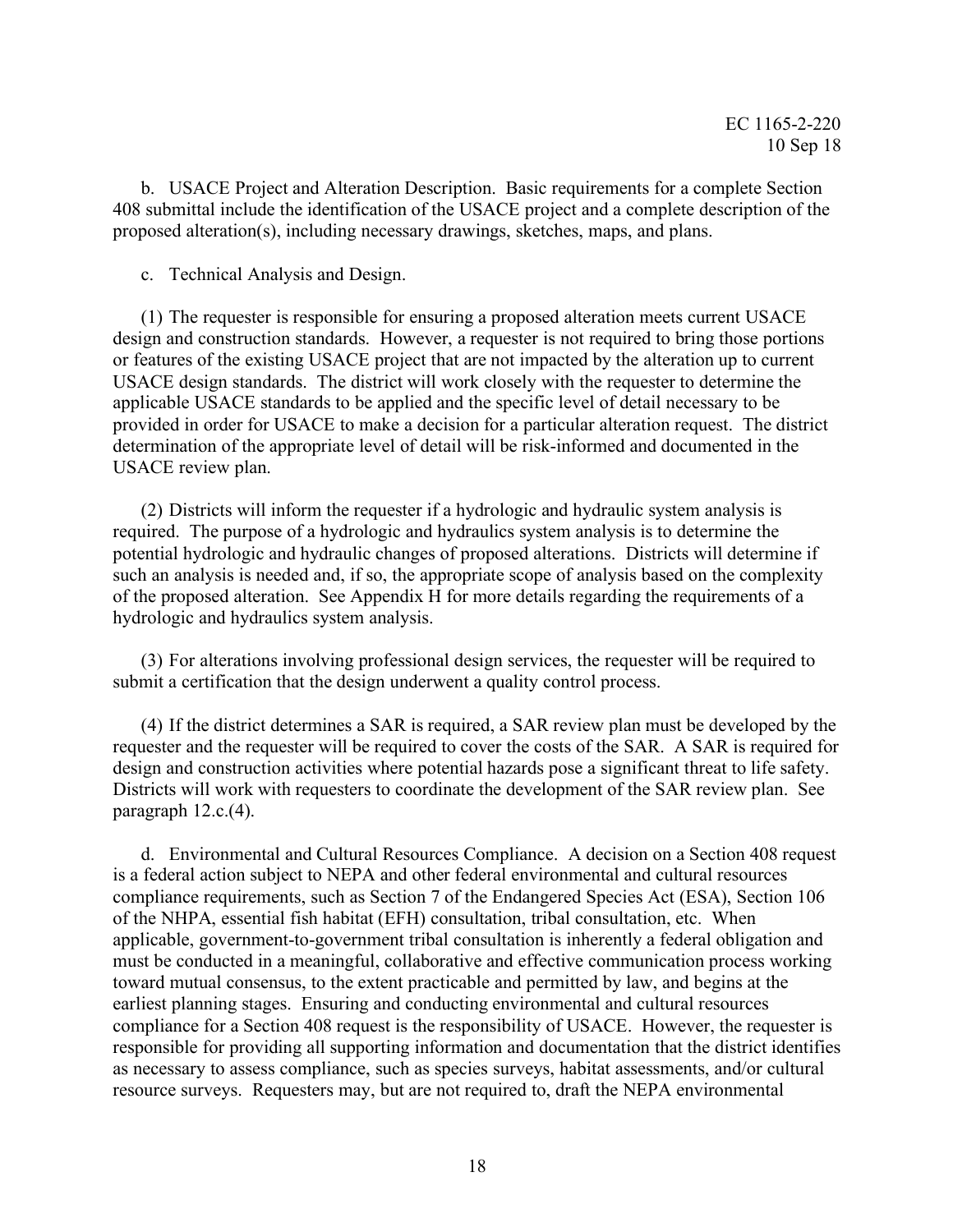assessment or fund a contractor to prepare an environmental impact statement for a Section 408 request consistent with 40 CFR 1506.5. However, the district must ensure that any NEPA documentation drafted by a requester or contractor is accurate and compliant with USACE and Council on Environmental Quality (CEQ) requirements prior to accepting it for use with the Section 408 request. A final Section 408 request cannot be rendered until the requester has provided all information necessary for the district to complete its assessment for environmental and cultural resources compliance. The district will work with the requester to determine the requirements for the information the requester is required to submit to constitute a complete request. The information required of the requester to facilitate the completion of environmental compliance will be scaled to be commensurate with the degree of potential environmental effects of the activity within the scope of the Section 408 analysis. Environmental and cultural resources compliance for Section 408 requests will typically not require the same level of detailed analysis as needed for feasibility reports or other planning studies. See Appendix D for further information.

(1) Alterations that are expected to not result in significant effects to the environment, both individually and cumulatively, should be evaluated for applicability with the approved categorical exclusions at 33 CFR 230.9. However, activities that qualify for a NEPA categorical exclusion must still satisfy compliance requirements under other statutes such as NHPA and ESA, and must fulfill consultation obligations with federally recognized tribes. Documentation of applicability of a categorical exclusion may be signed by the Section 408 decision-maker or other appropriate district staff.

(2) For categorical permissions, the district will inform the requester if additional documentation is necessary to complete environmental compliance.

(3) Districts are strongly encouraged to adopt and/or incorporate by reference any NEPA documentation that may already exist for the USACE project.

(4) For those alterations in which another federal agency is the NEPA lead agency (e.g. such as when FERC is the lead agency for private hydropower licensing, reference Appendix F), districts will participate in the NEPA review as a cooperating agency to the maximum extent practicable. Districts will typically adopt or incorporate by reference that federal agency's Environmental Impact Statement (EIS) or Environmental Assessment (EA) and consider it to be adequate for NEPA compliance for a Section 408 permission, unless the district finds substantial doubt as to the technical or procedural adequacy or omission of factors important to the Section 408 permission decision. Districts also have discretion to adopt/use another lead federal agency's environmental compliance documentation (ESA, NHPA, EFH, etc.) as allowable and appropriate for the Section 408 permission decision. Districts should ensure that the lead agency is informed of all needs to determine technical adequacy and environmental and cultural resources compliance for the purposes of Section 408 early in the process.

(5) Districts have discretion and are encouraged to develop new or use existing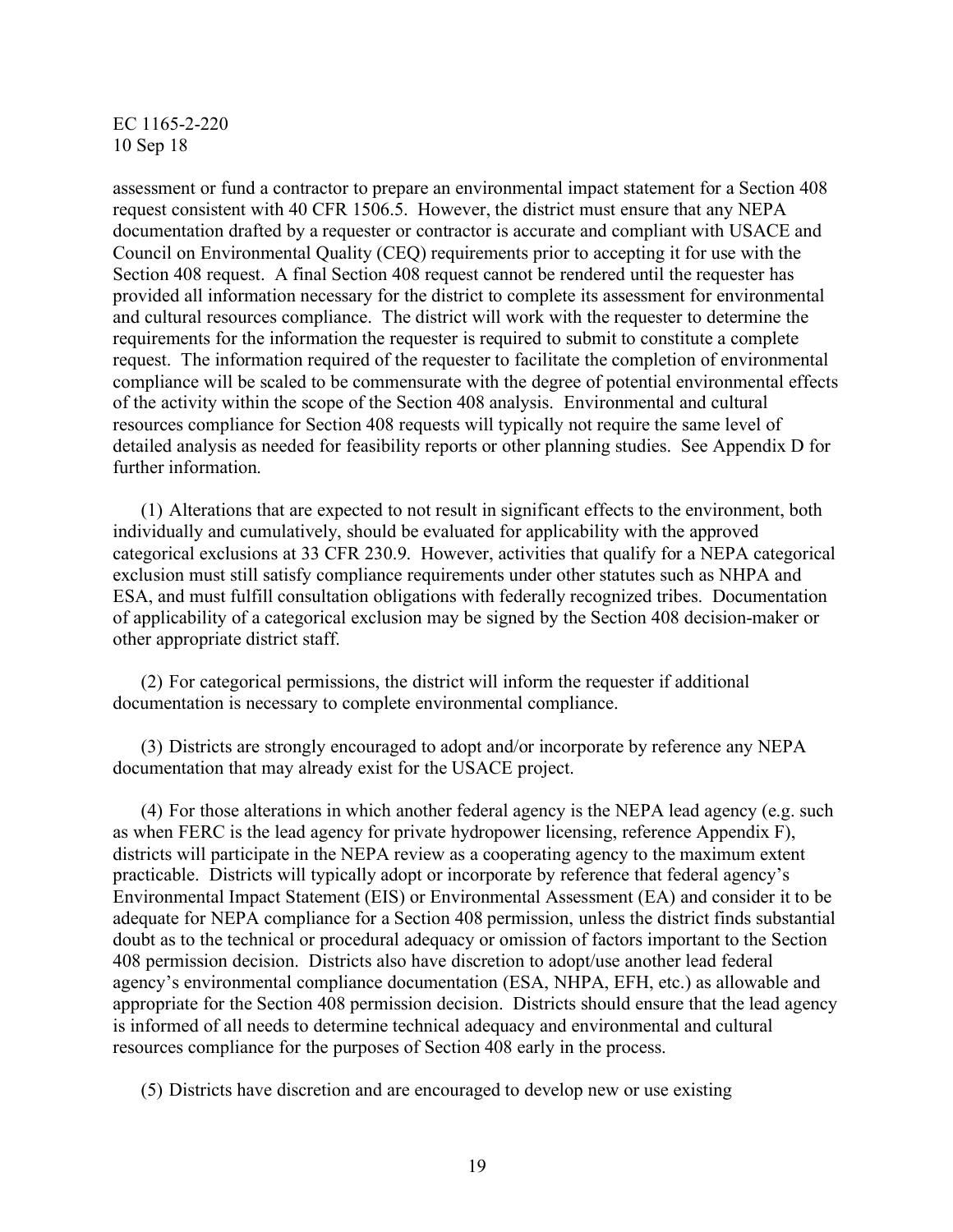programmatic NEPA documents (consistent with 40 CFR Part 1500.4(i)) and/or programmatic environmental consultations for Section 408 requests, when appropriate.

(6) Clean Water Act, Section 401 Water Quality Certification. If the requirement for a state water quality certification (33 USC 1341) applies to the alteration that is subject to a Section 408 review, as determined by USACE, then Section 408 authorization cannot be granted until the certification has been obtained or waived, as provided for by statute.

(7) Per USACE tribal consultation policy, federally recognized tribes have the right to request government-to-government consultation with the district. All requests by a tribe for government-to-government consultation with USACE will be honored.

e. Real Estate Requirements. A description of the real property required to support the proposed alteration must be provided. Non-federal sponsors issuing permits, outgrants, or consents for alterations undertaken by others will ensure that the terms of the instrument or agreement are consistent with the terms and conditions of the Section 408 permission, if applicable. If additional real property is required for an alteration that will be integral to the functioning of the USACE project, the district must follow the normal procedures to request approval of any non-standard estates under the guidance in chapter 12 of reference A.28. Maps clearly depicting both existing real property and the additional real property required must also be provided.

f. Operation, Maintenance, Repair, Replacement, and Rehabilitation (OMRR&R). Requesters must identify any projected requirements for OMRR&R needed throughout the life of the proposed alteration and the responsible entity. For instances when there may be a desire for USACE to assume or incorporate operations and maintenance of the proposed alteration as part of its responsibilities for the USACE project being modified, a justification must be provided. See paragraph 9.f.(5) for federal assumption of maintenance associated with navigation features. If operation and maintenance of the USACE project is affected by the alteration, the requester, if not the non-federal sponsor, must provide written documentation that the non-federal sponsor agrees to assume responsibility for the changed OMRR&R of the USACE project at no cost to the federal government. This written documentation must be received prior to USACE issuing the Section 408 decision. If the Section 408 request is approved and an update to the USACE issued O&M manual is needed as the result of the alteration, the requester will be required to provide the district with sufficient information to update the portion of the O&M manual related to the approved alteration. As part of this update, as-builts may be required. See paragraph 17.

g. If applicable, a written statement regarding whether credit under Section 221 of the Flood Control Act of 1970, as amended, or other law or whether approval under Section 204 of WRDA 1986, as amended is being or will be sought must be provided.

12. USACE Review Requirements. In general, each Section 408 request will be reviewed by USACE consistent with the following: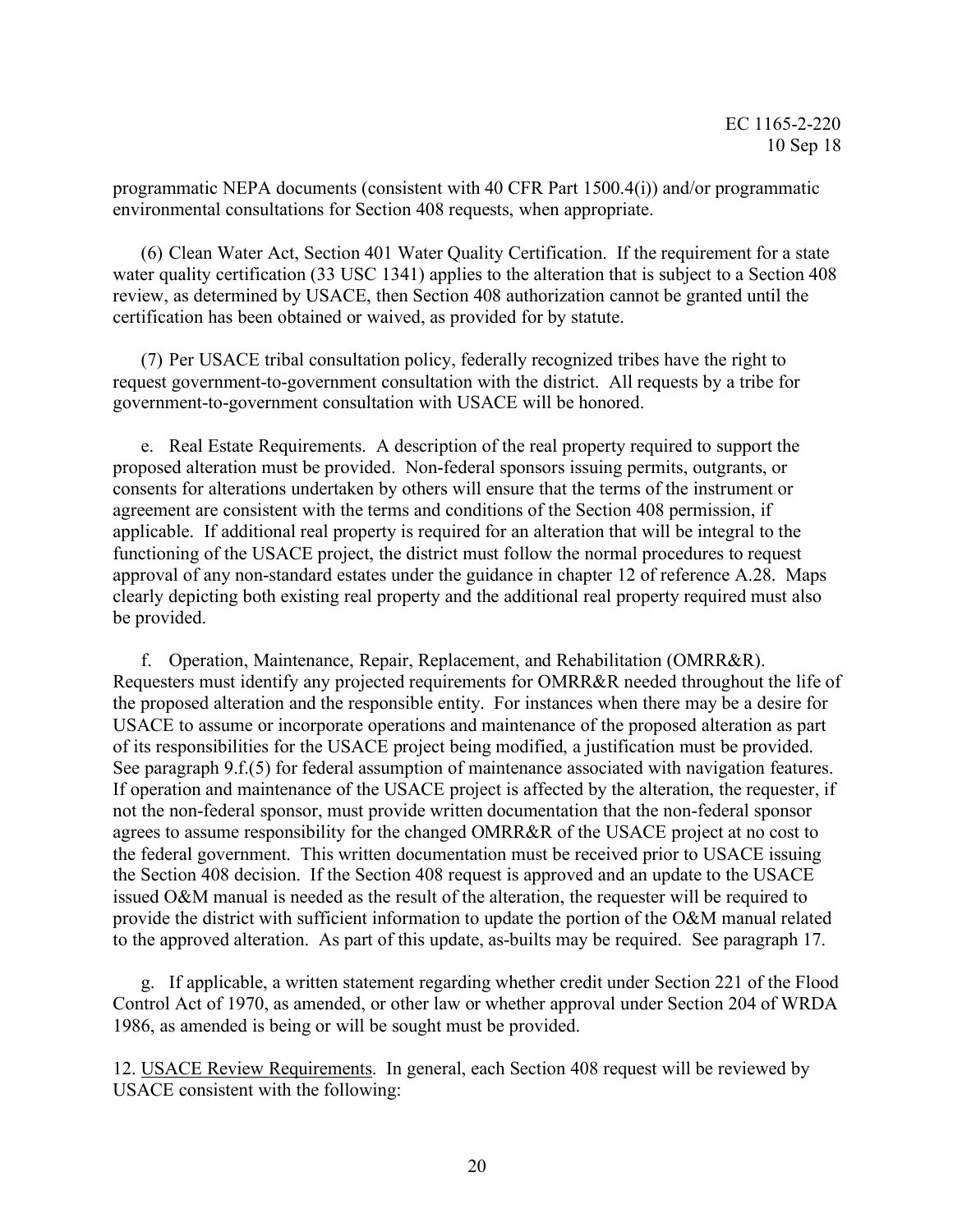#### a. Main Determinations.

(1) Impacts to the Usefulness of the USACE Project. The objective of this determination is to ensure that the proposed alteration will not limit the ability of the USACE project to function as authorized and will not compromise or change any authorized project conditions, purposes or outputs. All appropriate technical analyses including geotechnical, structural, hydraulic and hydrologic, real estate, construction, and operations and maintenance requirements, must be conducted, and the technical adequacy of the design must be reviewed. In addition, the district will determine whether or not the alteration is an integral component of the USACE project and therefore, will be treated as a federal component of the USACE project once constructed, including for purposes of the USACE Rehabilitation Program, reference A.29. An alteration would be considered integral to the USACE project if the alteration must be complete, functional, and in-place in order for the USACE project function and meet its authorized purpose. If at any time it is concluded that the usefulness of the authorized project will be negatively impacted, any further evaluation should be terminated and the requester notified. Section 408 permission will not be granted for a proposed alteration that would have an effect of deauthorizing a USACE project or eliminating an authorized project purpose.

(2) Injurious to the Public Interest. Proposed alterations will be reviewed to determine the probable impacts, including cumulative impacts, on the public interest. Evaluation of the probable impacts that the proposed alteration to the USACE project may have on the public interest requires a careful weighing of all those factors that are relevant in each particular case. The benefits that reasonably may be expected to accrue from the proposal must be compared against its reasonably foreseeable detriments. The decision whether to approve an alteration will be determined by the consideration of whether benefits are commensurate with risks. If the potential detriments are found to outweigh the potential benefits, then it may be determined that the proposed alteration is injurious to the public interest. Factors that may be relevant to the public interest depend upon the type of USACE project being altered and may include, but are not limited to, such things as conservation, economic development, historic properties, cultural resources, environmental impacts, water supply, water quality, flood hazards, floodplains, residual risk, induced damages, navigation, shore erosion or accretion, and recreation. This evaluation should consider information received from key stakeholders, interested parties, tribes, agencies, and the public. As a general rule, proposed alterations that will result in substantial adverse changes in water surface profiles will not be approved. The Regulatory Program also conducts a public interest review and cannot authorize activities that are "contrary to the public interest." When an activity requires both a Regulatory review and Section 408 review, Regulatory and the office conducting the Section 408 review should closely coordinate and leverage any information to inform their respective analyses to ensure efficiency and consistency, to the extent appropriate.

(3) Legal and Policy Compliance. A determination will be made by the appropriate Office of Counsel as to whether the request meets all legal and policy requirements.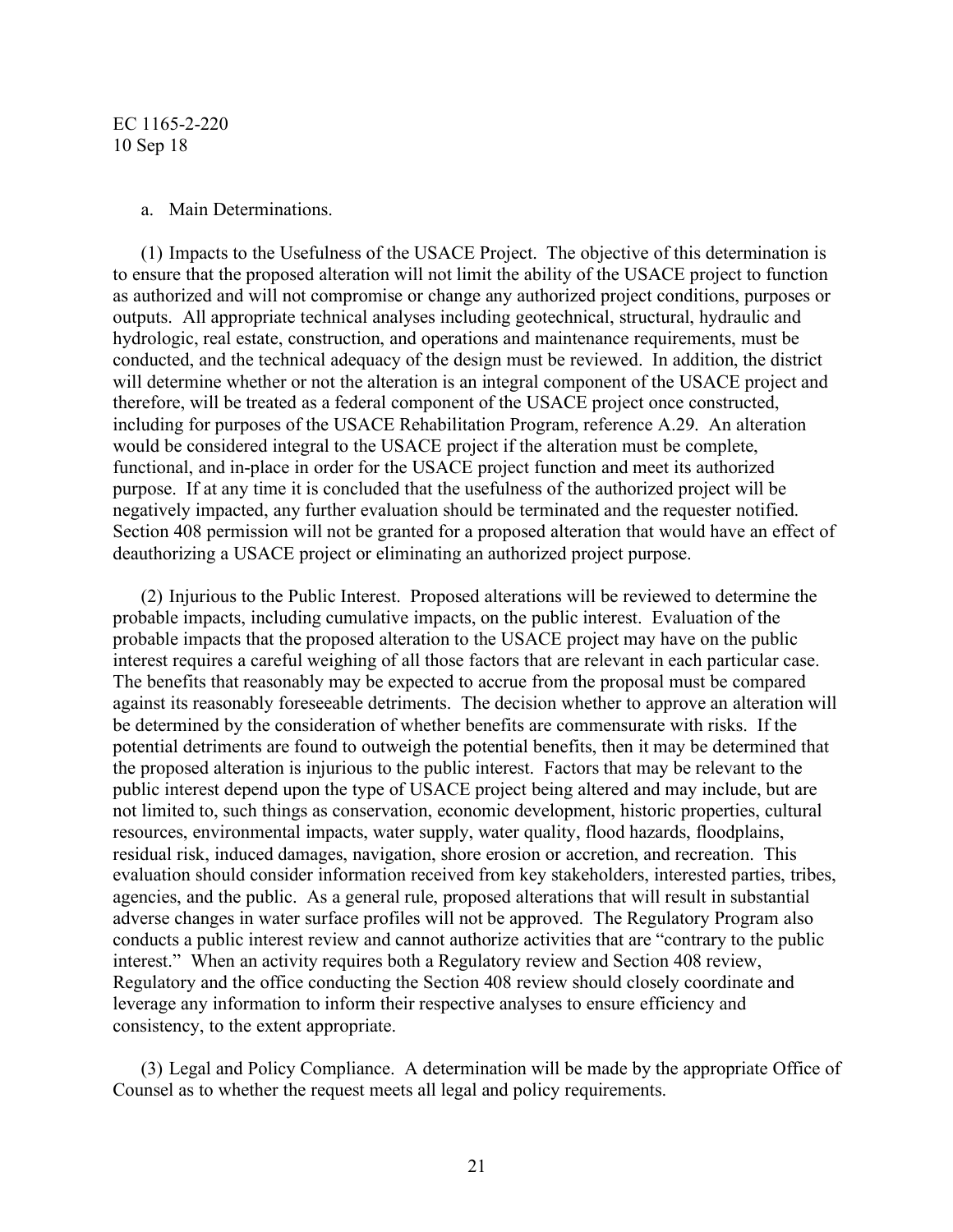b. Public Notice. Districts must make diligent efforts to solicit public input as part of the decision-making process for a Section 408 request. Except for requests that meet an established categorical permission (where a public notice is issued as part of the establishment of the categorical permission), districts should issue a public notice for all Section 408 requests advising interested parties of the proposed alteration for which permission is sought and soliciting information necessary to inform USACE's evaluation and review. At a minimum, public notices should contain the requester, a description of the alteration being proposed, and the location of the alteration. As such, this public notice must be circulated to the public by methods deemed appropriate by the district (e.g., websites, email, social media, or media outlets) as early in the evaluation of a proposed alteration as possible to generate meaningful public and agency input to inform the evaluation and decision-making processes. Because input solicited through the public notice process can inform various aspects of the Section 408 review, such as the public interest determination, environmental compliance, Executive Order 11988, informing navigation stakeholders of alterations located in inland and intracoastal waterways, Section 214 funding agreements, and corresponding Regulatory standard individual permit applications, all effort should be made to ensure the public notice is developed and coordinated in a manner that helps maximize the value and use of the input received, and reduces the potential for issuing multiple public notices for different purposes. Likewise, for those Section 408 requests in which another federal agency is the lead federal agency, districts should coordinate with the lead agency to issue concurrent or joint public notices, when feasible and appropriate. The comment period associated with the public notice should generally be no more than 30 calendar days, but the comment period may deviate from this guideline in order to satisfy multiple purposes (i.e., 60-day comment period for a draft EIS) or to facilitate a joint public notice with another federal agency. Section 408 requests for which an environmental assessment (EA) is prepared or a categorical exclusion is used, draft NEPA compliance documents should not be circulated for public comment, except in rare circumstances. Instead, this public notice soliciting input will serve as the method of involving the public in the NEPA process that is required by 40 CFR 1501.4(e)(1). Environmental compliance may require other consultation and public engagement activities beyond a basic public notice. See Appendix D for more information on environmental compliance.

c. USACE Review Plan. The review of each Section 408 request will be conducted in conjunction with a review plan. Districts should ensure requesters understand the review requirements as early in the process as possible. A review plan will define the USACE resource requirements and procedures of how the review and decision for the Section 408 request will be conducted and rendered, respectively. The USACE review team will be subject matter experts based on expertise, experience, and skills, from multiple disciplines as necessary to ensure a comprehensive review. If the requester is not the non-federal sponsor, the review plan must also include opportunities for the non-federal sponsor to provide input on potential impacts to their responsibilities throughout the review process. Districts are encouraged to review information submitted by requesters as the review plan is being finalized, but no final Section 408 decision will be rendered without an approved review plan in place. Section 408 review plans do not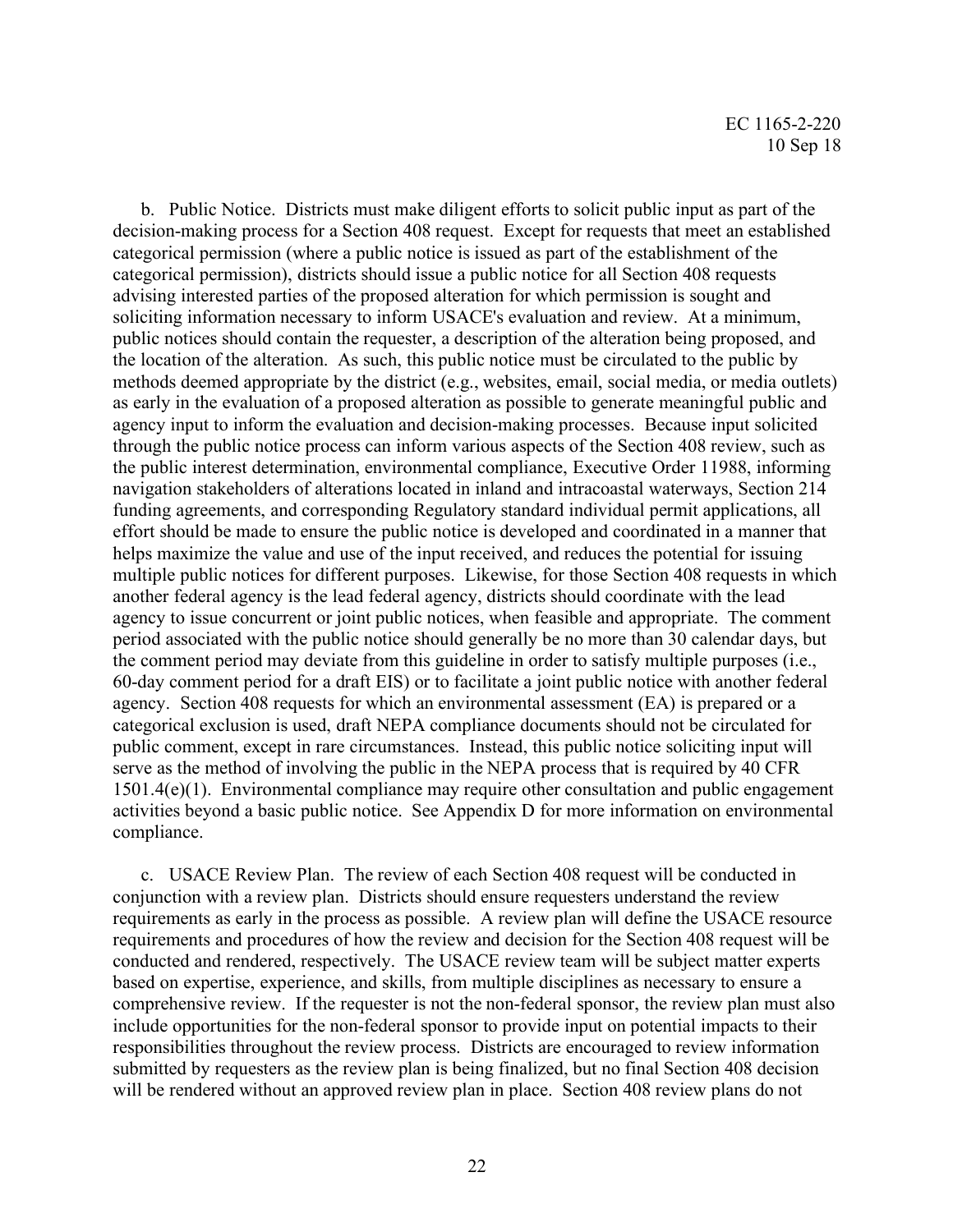have to be posted on the internet. If a SAR is required, districts and divisions may use discretion to post the SAR report on the district or division website. If the decision is made to post the SAR report, districts and/or divisions will ensure appropriate protection of sensitive or security related information when posting the SAR report.

(1) For categorical permissions, the review and validation process is established and documented as part of the creation of the categorical permission; therefore, no separate review plan is needed. Reference Appendix C for additional information for categorical permissions.

(2) Districts have the option to develop an overarching review plan, called a Procedural Review Plan, that establishes the review procedures to be used for Section 408 requests similar in nature and that have similar impacts and do not require a Safety Assurance Review (SAR), reference paragraph 12.c.(4). Procedural Review Plans are approved by the Division Commander; however, the Division Commander may delegate signature authority for the Procedural Review Plan to either the Division Regional Programs Director or the Division Regional Business Director. Districts must review and update approved Procedural Review Plans on an annual basis. The division must reapprove the Procedural Review Plans if there are any significant changes in scope or process.

(3) Districts must develop alteration-specific review plans for Section 408 requests that are not covered by a categorical permission or Procedural Review Plan. Section 408 requests using the multi-phased review approach, reference paragraph 10.c., or requiring a SAR, must have an alteration-specific review plan. If the multi-phased review approach is being used, documentation of established milestones will be managed in the district's review plan for the Section 408 request. Milestones can be adjusted as part of the process for updating the review plan. The decision-maker for the Section 408 request, reference paragraph 8, will be the approver of alteration-specific review plans. For example, if the decision-maker is the Division Commander, the Division Commander or the Division Commander's designee must approve the review plan. The Division Commander may delegate signature authority for the review plan to either the Division Programs Director or the Division Regional Business Director. If the Section 408 is to be approved by the District Commander, the District Commander must approve the review plan and so on. The division may choose to approve alteration-specific review plans that could be approved at the district level. Approved alteration-specific review plans must be updated as needed; however, if there are any significant changes in scope or process of the review, then the review plan must be reapproved at the appropriate approval level. The Review Management Organization (RMO) responsibilities can be at the level in which the Section 408 decision is made, with the exception of Section 408 requests that require a SAR, reference paragraph 12.c.(4). See reference A.40 for RMO responsibilities.

(4) The district Chief of Engineering will refer to reference A.40, or subsequent policy, to determine if a SAR is required for a proposed alteration. For alterations involving a levee or dam, this decision will be made in consultation with the district Dam Safety Officer or Levee Safety Officer when they are not the same person as the Chief of Engineering. If the district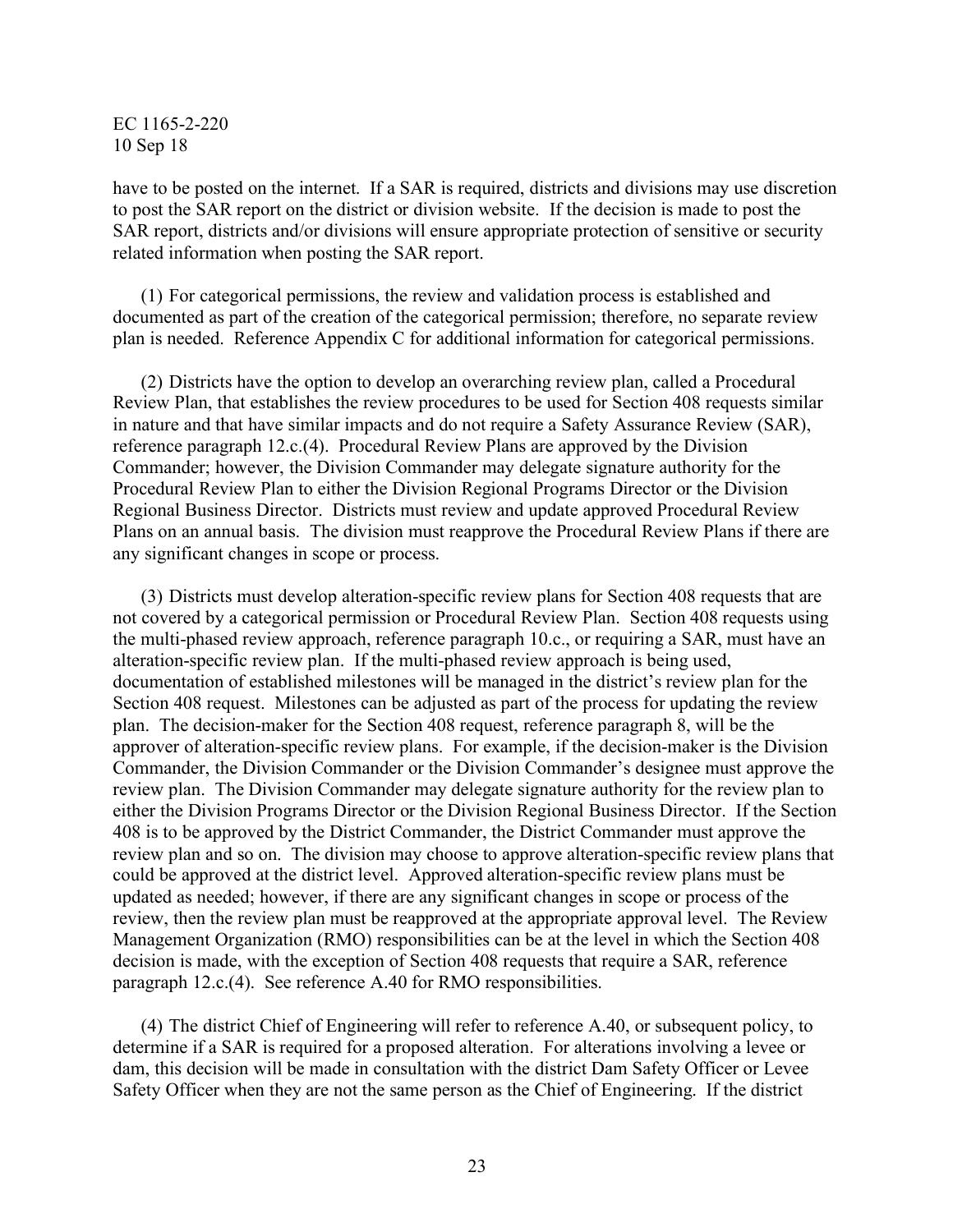determines a SAR is required, an alteration-specific review plan must be developed and the Risk Management Center (RMC) will be assigned as the RMO for the entire Section 408 review including the SAR. The final alteration-specific review plan and SAR review plan must be endorsed by the RMC and approved by the Division Commander or the Division Commander's designee. The Division Commander may delegate signature authority for the review plan to either the Division Regional Programs Director or the Division Regional Business Director. The district will work with the requester in the development of the review plan for the SAR. The district will include the requester's SAR review plan as an appendix to the USACE alterationspecific review plan.

13. Overall Process. The overall USACE review process for Section 408 requests involves four main steps: completeness determination (reference paragraph 14); review and decision (reference paragraph 15); final decision notification (reference paragraph 16); and construction oversight (reference paragraph 17). All information submitted by the requesters should be transmitted to the appropriate USACE district office having jurisdiction over the USACE project being altered.

a. The first submittal of information to the USACE district office should have a cover letter signed by the entity requesting the Section 408 permission.

b. Submittals may be accepted electronically (such as by email or file transfer) or by hard copy. When the initial submittal is received, the district will create a database entry for that request, including the assignment of a unique identifier (to be automatically generated by the Section 408 database). The unique identifier will be used for tracking purposes throughout the entire Section 408 request process and will be referenced in all correspondence with the requester.

c. USACE will provide timely responses to requesters regardless of the type of Section 408 request or the stage of the review. Districts and divisions should prioritize work in a manner to support timely responses and decisions (and within the timelines specified in paragraphs 14 and 15) to the maximum extent practicable.

d. Written notifications by districts to requesters can be provided by the district electronically or by hardcopy, depending on the preference of the requester. Districts will tailor content of the written notifications to each given situation. See Appendix J for example letters to requesters.

e. At any time in the process, a requester may choose to withdraw their Section 408 request in writing. In this case, the district will record the date of withdrawal in the Section 408 database.

f. For Section 408 requests involving funding agreements, the time required to develop and execute funding agreements, reference paragraph 7.g., themselves will not be subject to the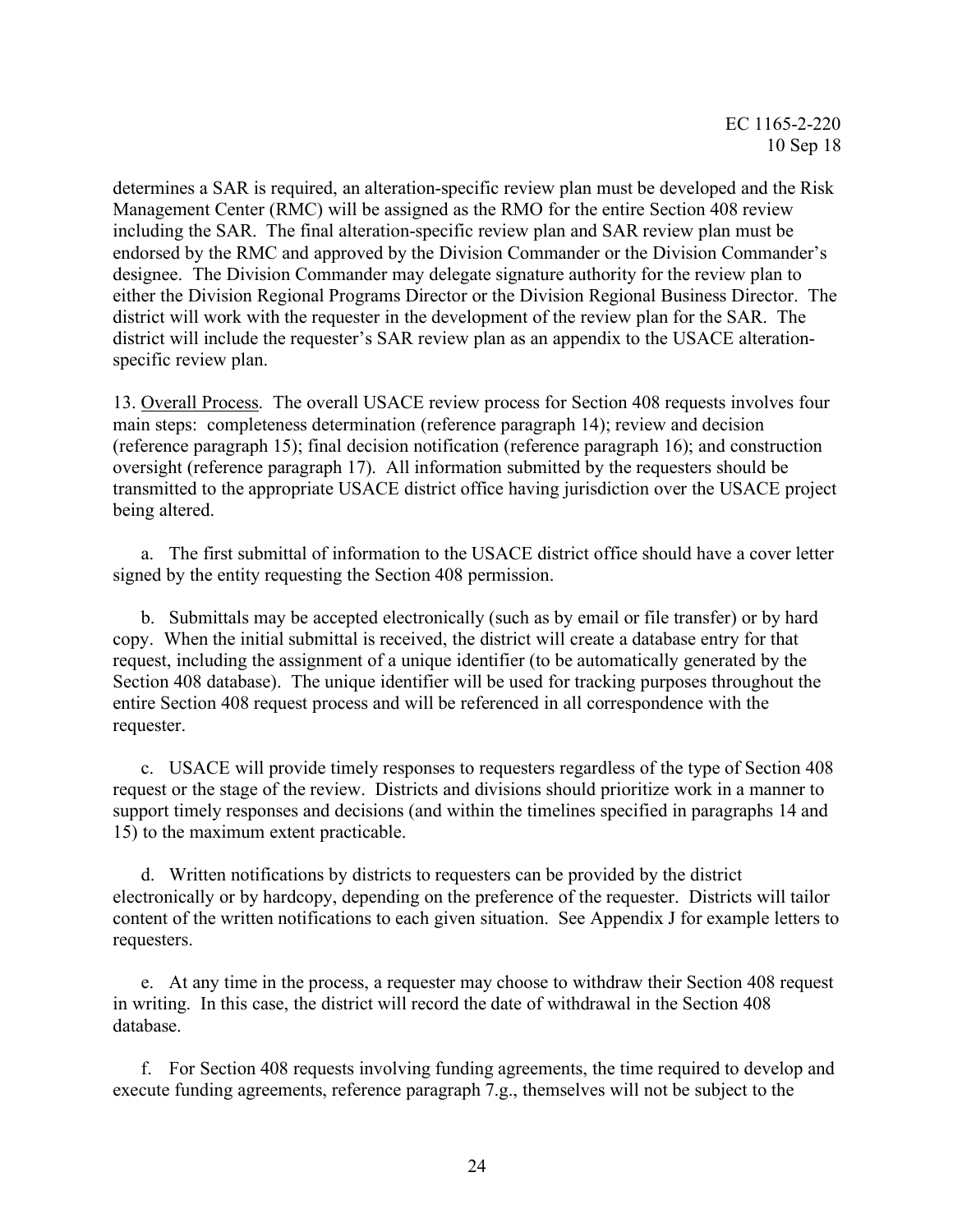notification timelines referenced in paragraphs 14 and 15. The districts will ensure timely responses and engagement in developing and executing funding agreements.

g. The written notifications to requesters may be issued and signed by the Section 408 Coordinator or other signatory designated by the District Commander, except for final decision notifications. Final decision notifications for validation of categorical permissions, singlephased decisions, or multi-phased review decisions will follow appropriate decision processes as specified in paragraph 8.

14. Step 1: Completeness Determination. This first part of the process involves the requester providing information to the district in one or more submittals in order to satisfy all the basic requirements of a complete Section 408 request as indicated in paragraph 11. When a requester submits information to a district office, districts are expected to provide a written completeness determination within 30 days of receipt. If the district determines a submittal is not complete, the district will provide the requester a written notification within 30 days of receipt, providing a description of what information is required in order for the submittal to be complete. The 30 day timeline for a completeness determination is then restarted upon any subsequent submittals of information. A submittal will be determined complete and therefore initiating the 90-day review and decision step (reference paragraph 15) when it meets one of the following scenarios:

a. For categorical permissions, information submitted by the requester will be considered complete when the information provided demonstrates the proposed alteration appears to meet the conditions of an established categorical permission. If the district can validate the use of the categorical permission based on the information in the submittal of information within 30 days of receipt, then the district can proceed and grant permission under the categorical permission and notify the requester in lieu of providing a completeness determination letter. If not, then the 90 day review and decision step will be initiated with the district providing a written notification that the submittal seeking authorization under a categorical permission is complete.

b. For requests using the multi-phased review approach, a completeness determination will be done on each milestone submittal. The requirements to determine what information is required for each milestone should be pre-determined and planned by agreement between the district and requester. When a district issues a written notification that a milestone is complete, that will initiate the 90-day review and decision step for that milestone.

c. For requests intended for a single-phased review, a submittal will be determined complete when all the basic requirements, reference paragraph 11, has been submitted. When a district issues a written notification that all basic requirements have been submitted, that will initiate the 90-day review and decision step for that Section 408 request.

d. If after evaluating the information provided by a requester the district determines that processes in this EC do not apply, the district will provide the requester a written notification within 30 days of receipt of the information with a description of why this EC would not apply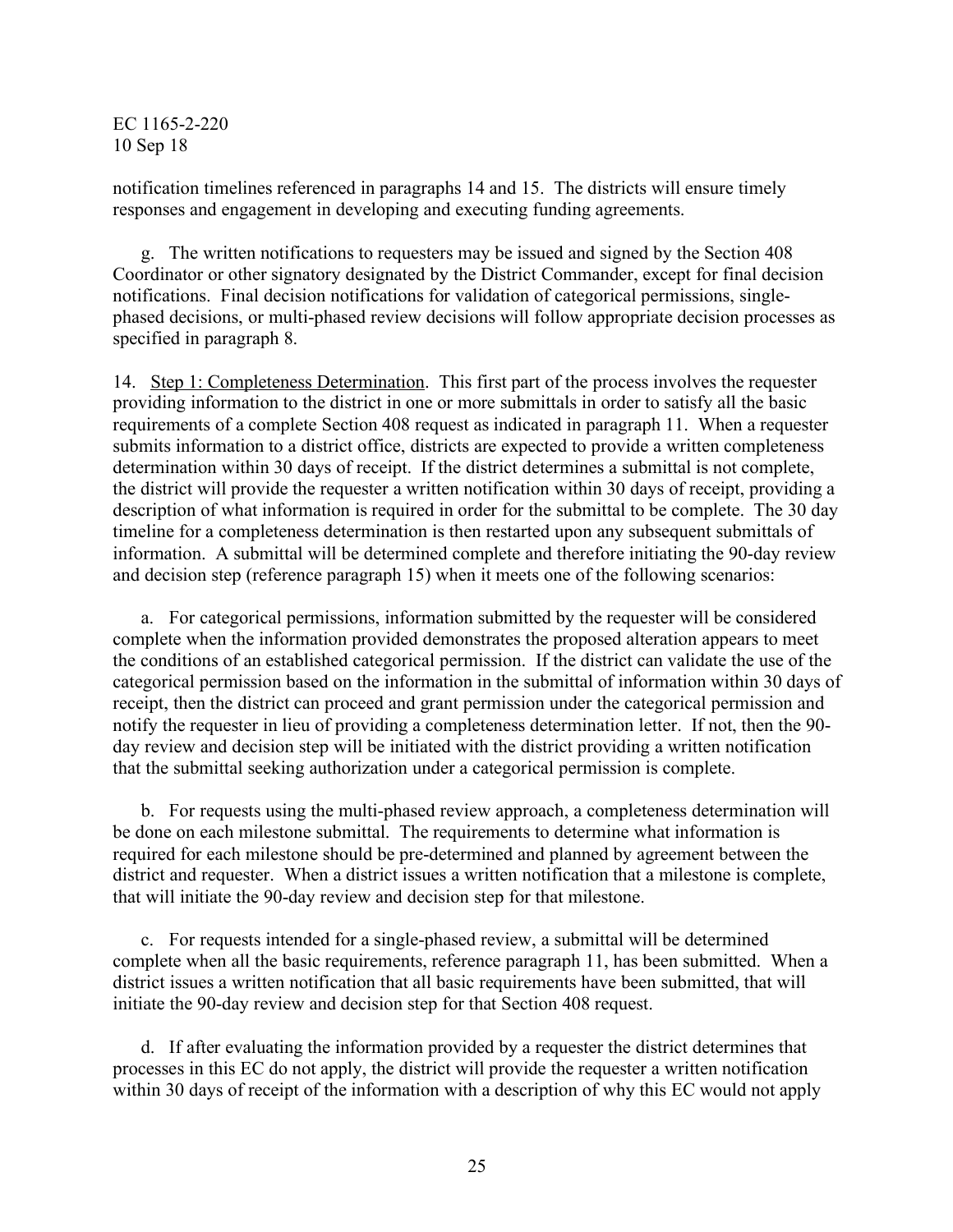and any other recommendations for the requester's next course of action, if needed.

15. Step 2: USACE Review and Decision. During this step, USACE will evaluate the information provided for the completeness determination following the review requirements in paragraph 12. This second step of the process results in USACE providing a final decision for either validating use of a categorical permission; a specific milestone; or a complete Section 408 request. Approval of the use of a categorical permission or a complete single-phase Section 408 request means that the requester can proceed to construction of the alteration, subject to specified conditions. Approval of a specific milestone results in the requester proceeding to the next milestone, unless the submittal is the final milestone. Approval of the final milestone constitutes approval of the entire Section 408 request; must be render by the appropriate Section 408 decision-maker (reference paragraph 8); and results in the requester being able to proceed to construction of the alteration, subject to specified conditions. Approved alterations for construction must result in a fully functional element once construction is complete.

a. Timeline for Review and Final Decision. A final decision will be provided by USACE to the requester within 90 days from the date the completeness determination was made by the district, unless one of the following stipulations apply. This 90-day timeframe is inclusive of the time needed for division review and decision, if required, and issuance of the final notification (reference paragraph 16).

(1) If a final decision cannot be made within 90 days, the district will provide a written notification to the requester with an estimated decision date. If the decision date extends beyond 120 days from a completeness determination, the district will send a memorandum through the Division Commander to the Director of Civil Works with a description of the Section 408 request and a justification for the decision extending beyond 120 days. HQUSACE will provide this information to the Committee on Environment and Public Works of the Senate and the Committee on Transportation and Infrastructure of the House of Representatives.

(2) There may be cases during the USACE review and decision phase in which it is identified that more information is needed to render a final decision. If the additional information is needed to support or clarify the pending Section 408 request, the coordination for obtaining the additional information can be done informally between the district and requester. The 90-day timeframe for the final decision is not paused during this informal coordination. If this coordination causes the USACE review and decision timeframe to extend beyond 90 days, follow procedures in paragraph 15.a.(1). If the need for additional information is triggered by a change in the scope or scale of the alteration to the extent that it would require significant new information, such as new technical analyses, development of supplemental/re-initiation of environmental compliance, and/or additional real estate review, the USACE review should stop and the request should be withdrawn. This action will cease the 90-day review and decision timeline. The district then must provide written notification to the requester that a new request should be submitted to reflect the change in scope of the alteration. When the requester submits all of the required information, a new completeness determination will be made (subject to the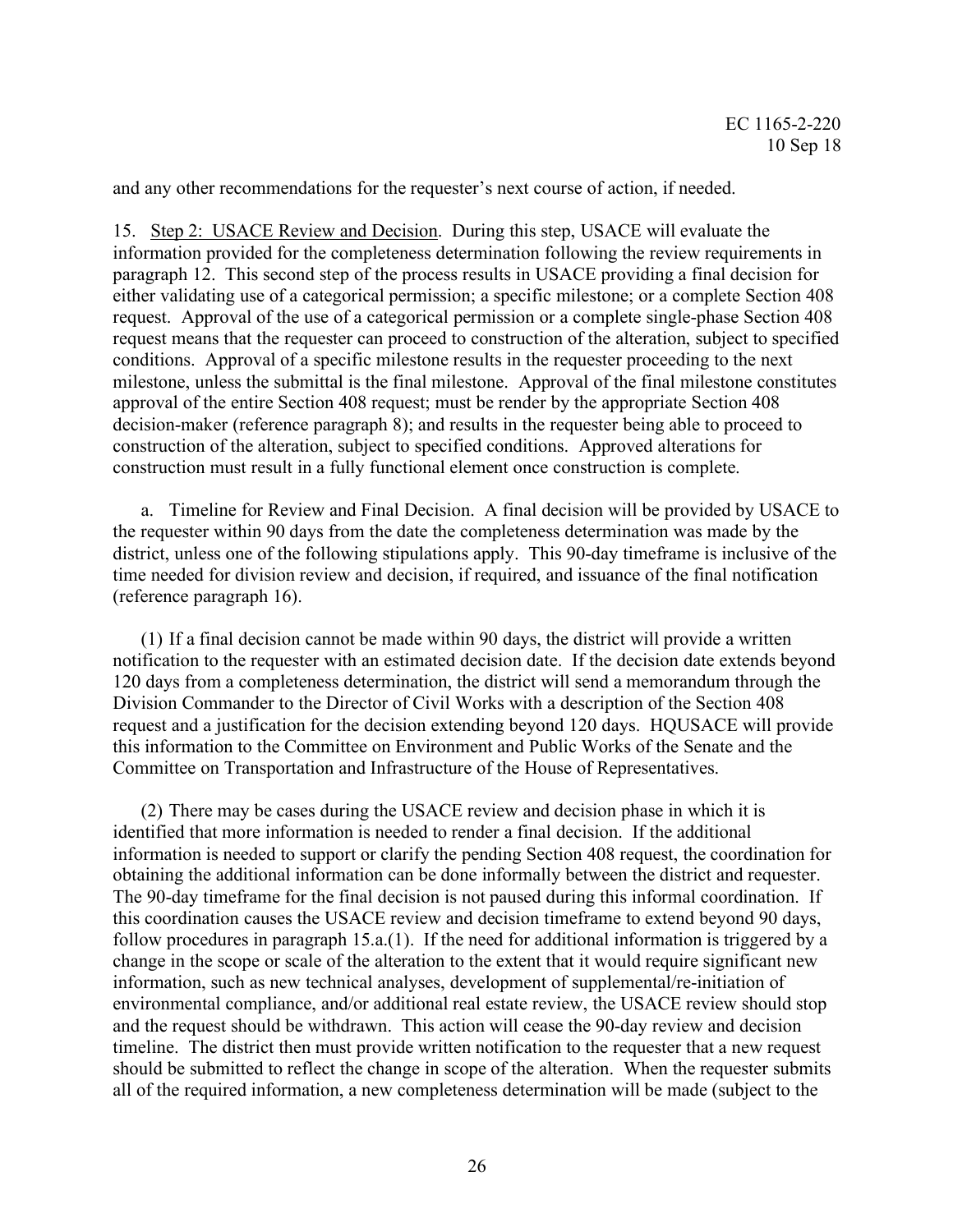30-day timeline in paragraph 14) and the 90-day timeline will be restarted from the date of the new completeness determination.

b. Summary of Findings. The district will create a Summary of Findings (content and format scalable to the request) to serve as the decision document to summarize the administrative record, including the review findings and the basis for the final Section 408 decision. A Summary of Findings does not have to be developed for each individual milestone for the multiphased review approach, but is required when the final milestone is reviewed and must summarize the entire Section 408 decision collectively. The Summary of Findings must include the following, as a minimum:

(1) USACE project description and authorization;

(2) Brief description of the request;

(3) Description and reference to the review plan process followed, including SAR determination;

(4) Summary of rationale and conclusions for recommending approval or denial, including determinations for the impact to the usefulness of the USACE project; whether or not the alteration is considered integral to the USACE project; and impacts to the public interest;

(5) Certification of legal sufficiency by Office of Counsel;

(6) Certification by the District Chief of Real Estate Division that all real property required for the proposed alteration has been identified; the identified real property is sufficient to support the alteration; and the proposed alteration will not adversely affect the USACE project's real property. If the proposed alteration will be integral to the functioning of the USACE project, the District Chief of Real Estate Division must also certify that standard estates are being used for the acquisition of any new real property that will become or may become a part of the USACE project, or that the requester is seeking approval to use non-standard estates (see paragraph  $11.e.$ );

(7) Description of any related, ongoing USACE studies (if applicable), including how the proposed alteration may impact those studies;

(8) Summary of input from the non-federal sponsor, if the non-federal sponsor is not the requester demonstrating that the district provided opportunity for the non-federal sponsor to review and evaluate the proposed alteration along with the technical analysis and design, environmental effects, real estate requirements, and potential O&M effects and that the district sought to incorporate the non-federal sponsors feedback and concerns into the decision-making process;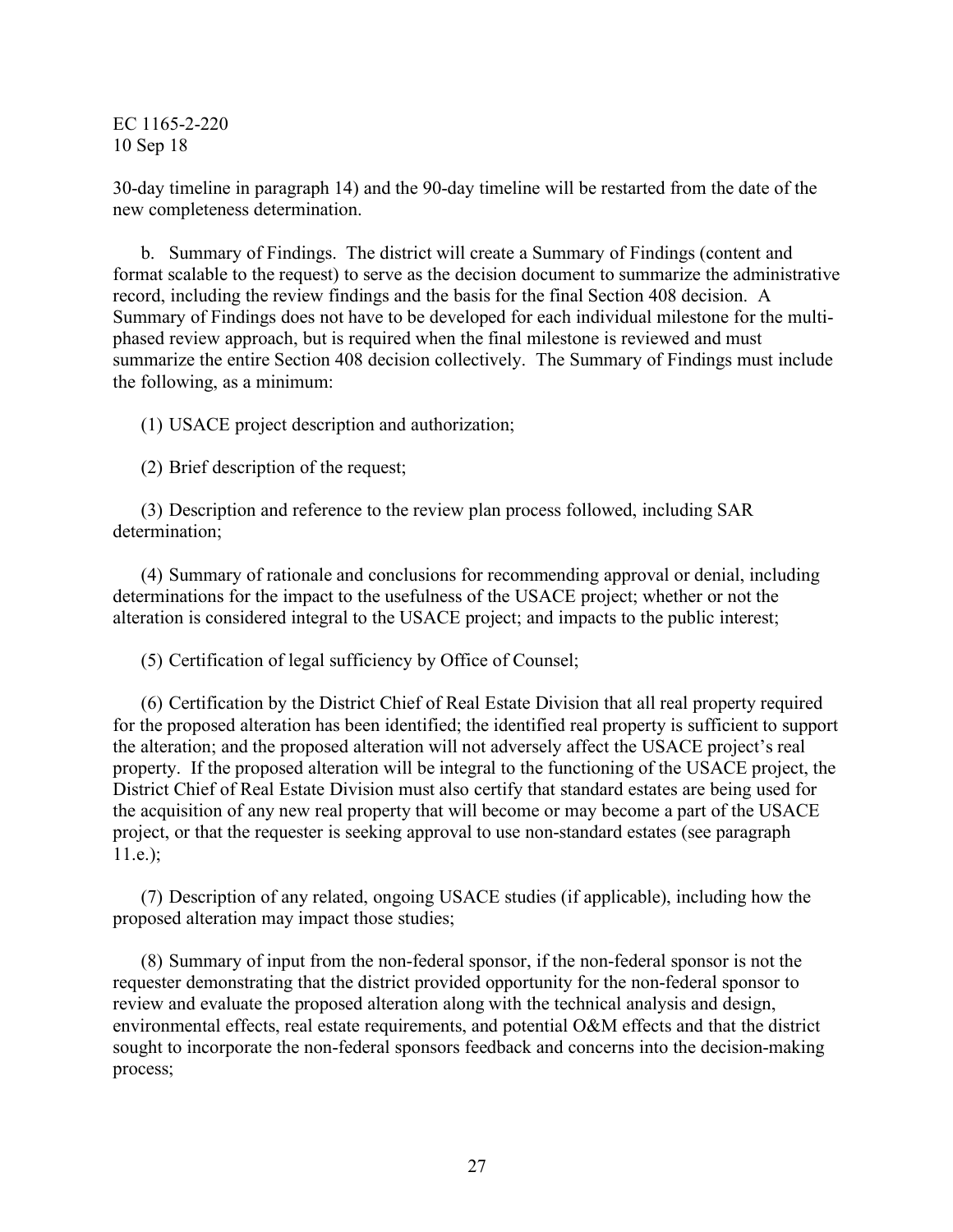(9) Summary of any changes to the O&M manual;

(10) If the district has determined that USACE would assume O&M responsibilities as part of its responsibilities for the USACE project, include the rationale and any anticipated increase in USACE O&M costs or if changes to O&M requirements would have to be implemented by the non-federal sponsor, documentation that the non-federal sponsor has agreed to those changes to their responsibilities;

(11) The NEPA Finding of No Significant Impact or Record of Decision, if the NEPA decision has not already been documented (such as applicability of a categorical exclusion, validation of a categorical permission, or an EIS led by another federal agency); and,

(12) Any additional final conclusions or information, including any associated controversial issues.

16. Step 3: Final Decision Notification. The district is responsible for providing a written decision signed by the USACE deciding official to the requester for all final Section 408 decisions, regardless of the decision level. This written decision must be issued within the 90 day review and decision timeline.

a. For those requests in which the non-federal sponsor is not the requester, USACE will coordinate the final decision with the non-federal sponsor.

b. If the final decision is to deny the request, the requester will be advised in writing as to the reason(s) for denial.

c. If the final decision is to approve the Section 408 request, the district will provide a written approval document. For cases involving a categorical permission, the written approval will be validation that the categorical permission is applicable.

d. In situations in which the district is evaluating a Regulatory standard individual permit application and Section 408 combined, reference paragraph 7.h.(4) and 7.h.(5), the district will ensure the final Section 408 decision letter and associated conditions be part of the single transmittal letter with the Regulatory permit.

e. Standard Terms and Conditions. At a minimum, the standard terms and conditions in Appendix K, except where noted as optional, must be included in all Section 408 approval notifications, including validation of use of a categorical permission. Districts and divisions may include any necessary special conditions as requirements for approval.

17. Step 4: Construction Oversight. District costs for construction oversight and closeout should be incorporated as part of review costs for the Section 408 request.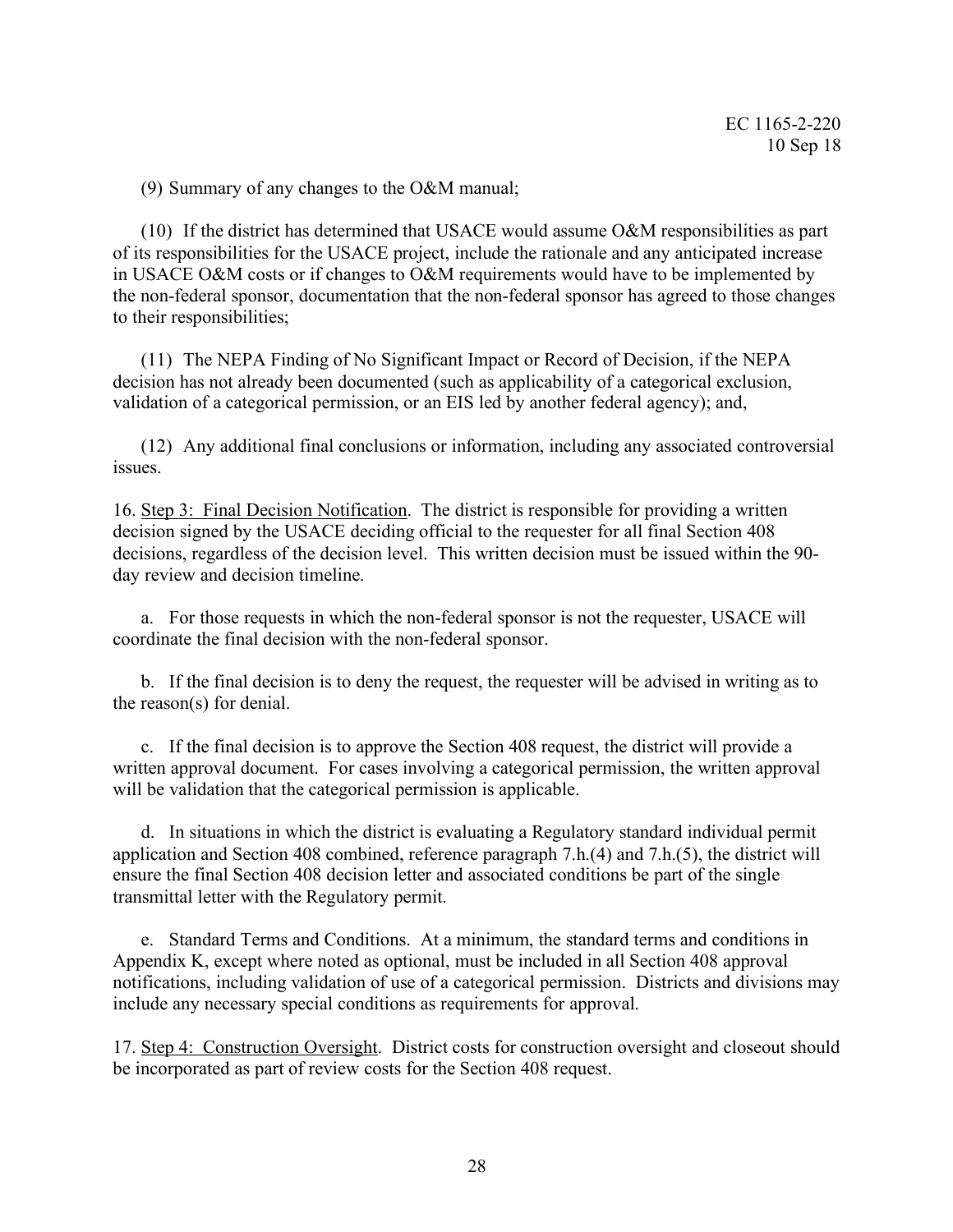a. Construction oversight. The district should develop procedures for monitoring construction activities, including reviewing construction documentation at different phases if necessary, for the approved Section 408 request scaled to the complexity of the alteration to ensure the alteration is constructed in a manner consistent with the permission conditions. If a SAR was required, there may be SAR activities that carry through during construction. Any concerns regarding construction should be directed to the Section 408 requester (and the nonfederal sponsor if applicable) for resolution.

b. As-builts. Plans and specifications with amendments during construction showing alterations as finally constructed will be furnished by the Section 408 requester after completion of the work if required by the district. As-builts must be provided to the district and the nonfederal sponsor (if the requester is not the non-federal sponsor) within 180 days of construction completion.

c. O&M Manual Updates. The Section 408 requester is required to provide the district with sufficient information to update the portions of the USACE issued O&M manual to reflect changes as a result of the constructed alteration if necessary. If the requester was not the nonfederal sponsor, the non-federal sponsor must be given must an opportunity to review all proposed changes to the O&M manual. O&M manual updates may range from simple removal and replacement of paragraphs or entirely new manuals depending on the scope and complexity of the alteration. The district is responsible for reviewing and approving any updates needed to the O&M manual as a result of the alteration. At a minimum, the update should include a description of the new features, reference to the Section 408 approvals, as-builts, and instructions regarding O&M of any new features not included in the existing manual. Reference A.32 and A.34 for information on O&M manuals.

d. Post Construction Closeout. District may need to conduct a post construction on-site inspection of the completed alteration to document final condition of the USACE project.

#### 18. Enforcement.

a. Inspection and monitoring of approved and in-place alterations will be incorporated into the inspection and oversight procedures for that specific USACE project.

b. The policy of USACE is to pursue enforcement and correction of unauthorized alterations. If an unauthorized alteration is discovered, the district, after consulting with the Offices of Counsel and Real Estate, will take the appropriate steps to remedy the unauthorized alteration. Coordination with the district Regulatory office should also occur so it can be determined if any action should be taken with respect to Section 10/404/103. Regulatory funds cannot be used for enforcement and correction of unauthorized alterations. Specific enforcement steps the district takes will depend on the particular nature of the unauthorized alteration and whether the unauthorized alteration is located on project boundaries where a non-federal sponsor holds the land rights for operations and maintenance. Non-federal sponsors with operations and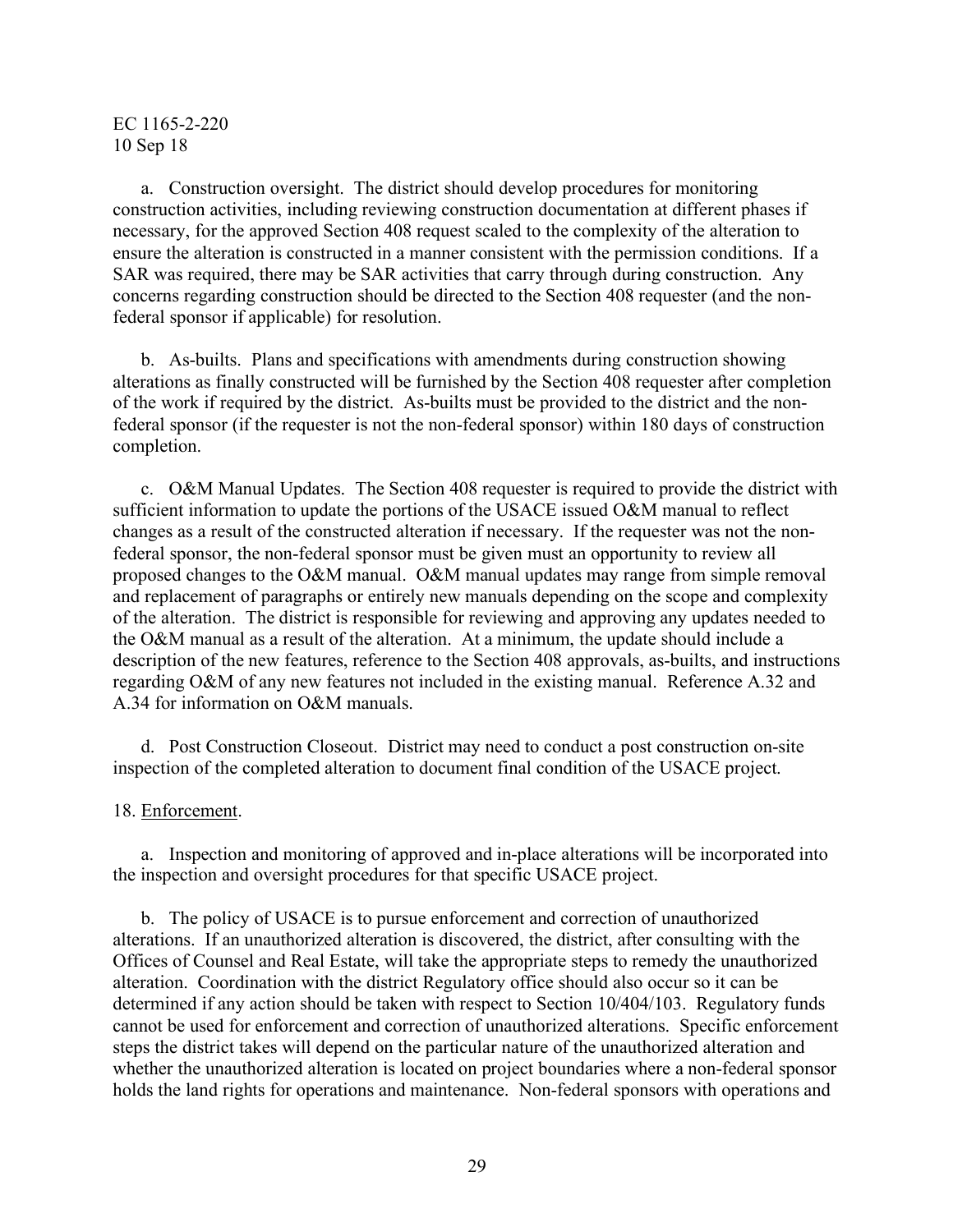maintenance responsibilities for the USACE project remain responsible for ensuring no unauthorized alterations are occurring within the project boundaries.

FOR THE COMMANDER:

JÁMES C. DALTON, P.E.

Director of Civil Works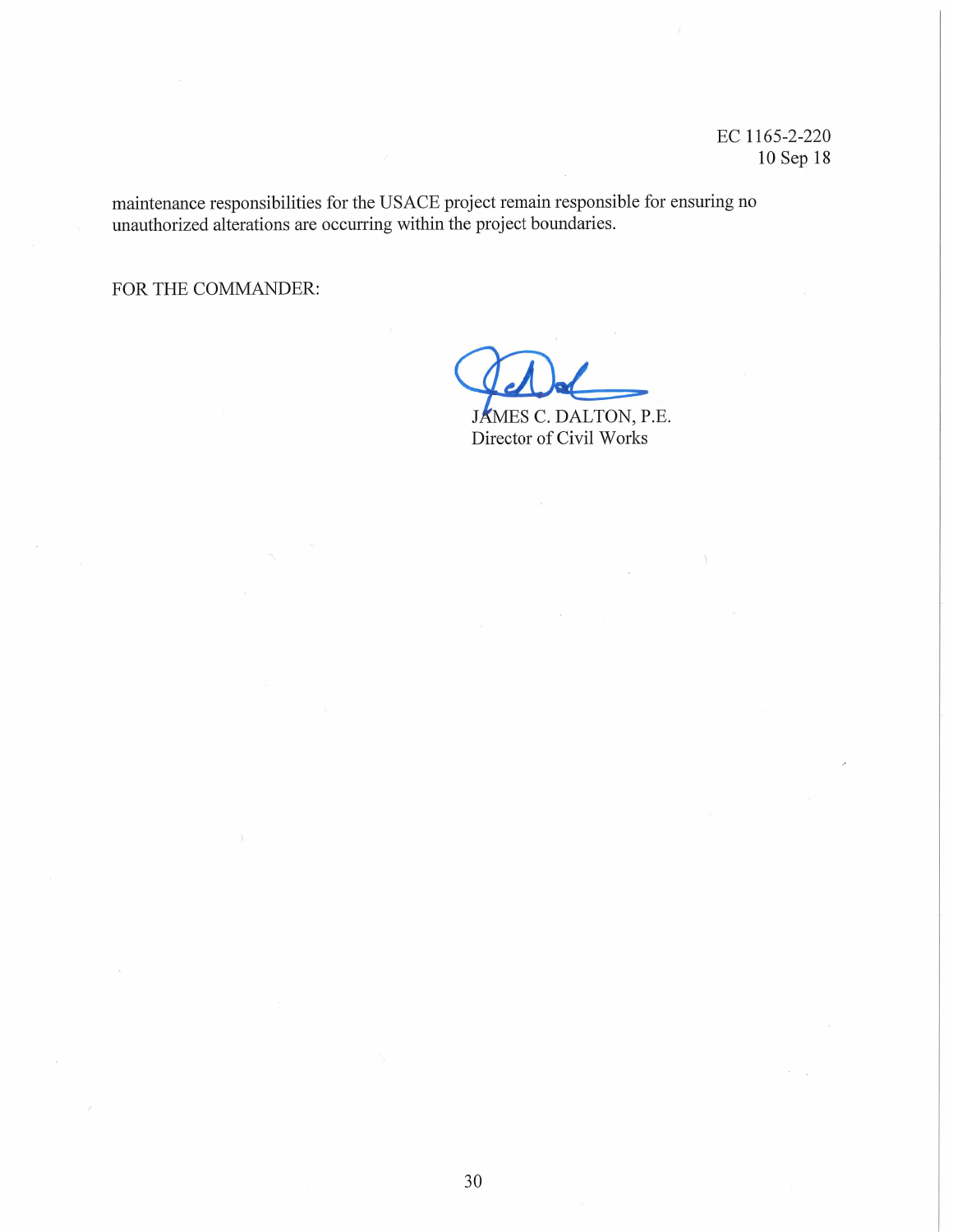# APPENDIX A

### References\*

### \*Other appendices in this EC have additional references listed.

- A.1. Rivers and Harbors Act of 1899, https://www.gpo.gov
- A.2. Federal Power Act of 1920, https://www.gpo.gov
- A.3. Section 106 of the National Historic Preservation Act of 1966, https://www.gpo.gov
- A.4. Flood Control Act of 1970, as amended, https://www.gpo.gov
- A.5. National Environmental Policy Act of 1970, https://www.gpo.gov
- A.6. Section 103 of the Marine Protection, Research, and Sanctuaries Act, https://www.gpo.gov
- A.7. Section 404 of the Clean Water Act of 1972, https://www.gpo.gov
- A.8. Section 7 of the Endangered Species Act of 1973, https://www.gpo.gov
- A.9. Section 204 of Water Resources Development Act of 1986, as amended, https://www.gpo.gov
- A.10. Section 214 of Water Resources Development Act of 2000, as amended, https://www.gpo.gov
- A.11. Section 2036 of Water Resources Development Act of 2007, https://www.gpo.gov
- A.12. Section 1005(b) of Water Resources Reform and Development Act of 2014, https://www.gpo.gov
- A.13. Title 41 of the Fixing America's Surface Transportation Act (FAST-41), https://www.gpo.gov
- A.14. Section 1156(a)(2) of Water Resources Development Act of 2016, https://www.gpo.gov
- A.15. 10 USC 2695 Acceptance of funds to cover administrative expenses relating to certain real property transactions, https://www.gpo.gov
- A.16. 23 USC 139 Efficient environmental reviews for project decision making, https://www.gpo.gov
- A.17. 30 USC 185 Rights-of-way for pipelines through federal lands, https://www.gpo.gov
- A.18. 33 USC 408 Taking possession of, use of, or injury to harbor or river improvements, https://www.gpo.gov
- A.19. 33 CFR 208.10 Local Flood Protection Works; Maintenance and Operation of Structures and Facilities, https://www.gpo.gov
- A.20. 33 CFR 230 Procedures for Implementing NEPA, https://www.gpo.gov
- A.21. 33 CFR 329 Definition of Navigable Waters of the United States, https://www.gpo.gov
- A.22. 36 CFR 327 Rules and Regulations Governing Public Use of Water Resources Development Projects Administered by the Chief of Engineers, https://www.gpo.gov
- A.23. 36 CFR 800 Protection of Historic Properties, https://www.gpo.gov
- A.24. 40 CFR 1500-1508 CEQ Regulations for Implementing the Procedural Provisions of NEPA, https://www.gpo.gov
- A.25. 50 CFR 402 Interagency Cooperation Endangered Species Act of 1973, as amended, https://www.gpo.gov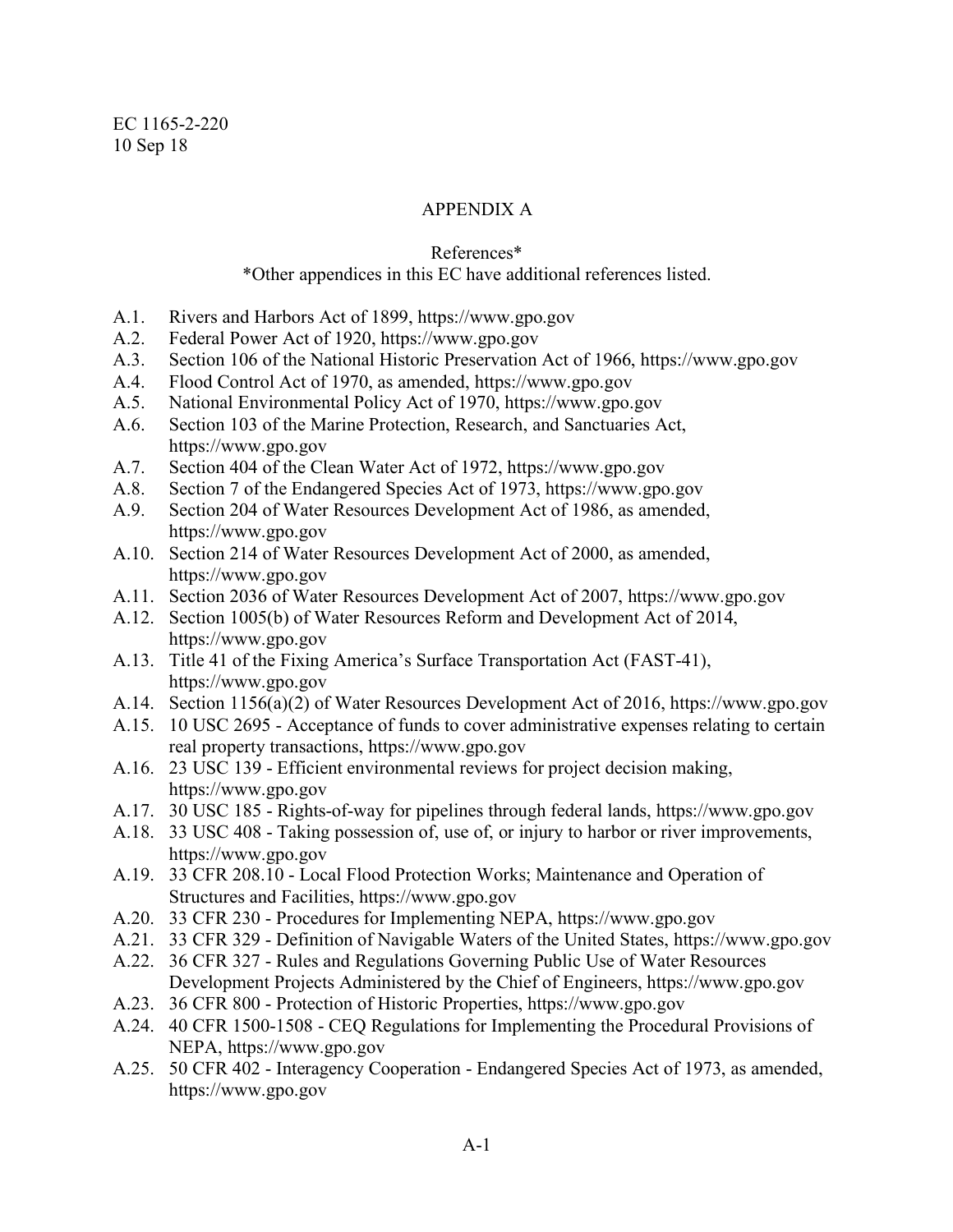- A.26. Executive Order 11988 Floodplain management, https://www.archives.gov
- A.27. AR 405-80, Management of Title and Granting Use of Real Property, http://www.aschq.army.mil
- A.28. ER 405-1-12, Real Estate Handbook, https://www.publications.usace.army.mil
- A.29. ER 500-1-1, Emergency Employment of Army and Other Resources Civil Emergency Management Program, https://www.publications.usace.army.mil
- A.30. ER 1105-2-100, Planning Guidance Notebook, https://www.publications.usace.army.mil
- A.31. ER 1110-1-1807, Drilling in Earth Embankment Dams and Levees, https://www.publications.usace.army.mil
- A.32. ER 1110-2-401, Operation, Maintenance, Repair, Replacement, and Rehabilitation Manual for Projects and Separable Elements Managed by Project Sponsors, https://www.publications.usace.army.mil
- A.33. ER 1130-2-500, Partners and Support (Work Management Policies), https://www.publications.usace.army.mil
- A.34. ER 1130-2-550, Recreation Operations and Maintenance Policies, https://www.publications.usace.army.mil
- A.35. ER 1165-2-26, Implementation of Executive Order 11988 on Floodplain Management, https://www.publications.usace.army.mil
- A.36. ER 1165-2-208, In-Kind Contribution Credit Provisions of Section 221(a)(4) of the Flood Control Act of 1970, as amended, https://www.publications.usace.army.mil
- A.37. ER 1165-2-211, Operation and Maintenance of Improvements Carried Out by Non-Federal Interests to Authorized Harbor or Inland Harbor Projects, https://www.publications.usace.army.mil
- A.38. ER 1165-2-504, Construction of Water Resource Development Projects by Non-Federal Interests, https://www.publications.usace.army.mil
- A.39. EP 1130-2-550, Recreation Operations and Maintenance Guidance and Procedures, https://www.publications.usace.army.mil
- A.40. EC 1165-2-217, Review Policy for Civil Works, https://www.publications.usace.army.mil
- A.41. Director's Policy Memorandum, Civil Works Programs, No. DPM CW 2018-06, Designation of a Lead USACE District for Permitting of Non-USACE Projects Crossing Multiple Districts or States, dated 15 May 2018
- A.42. Council on Environmental Quality, *Improving the Process for Preparing Efficient and Timely Environmental Reviews under the National Environmental Policy Act*, dated 6 March 2012, https://ceq.doe.gov
- A.43. Council on Environmental Quality, *Establishing, Applying and Revising Categorical Exclusions under the National Environmental Policy Act*, dated 23 November 2010, https://ceq.doe.gov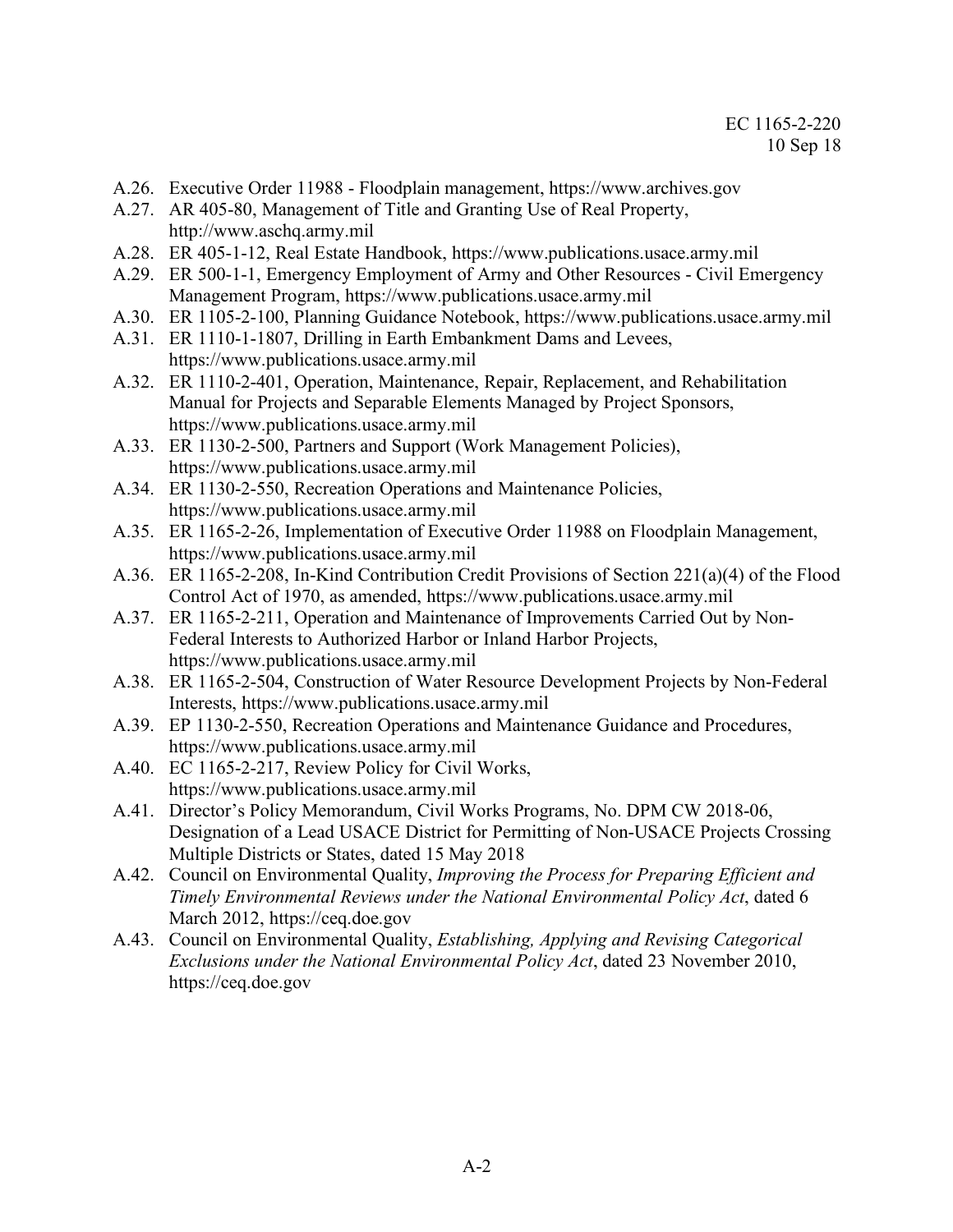## APPENDIX B

#### 33 USC 408

Below is the direct language of 33 USC 408.

§408. Taking possession of, use of, or injury to harbor or river improvements

#### (a) Prohibitions and permissions

It shall not be lawful for any person or persons to take possession of or make use of for any purpose, or build upon, alter, deface, destroy, move, injure, obstruct by fastening vessels thereto or otherwise, or in any manner whatever impair the usefulness of any sea wall, bulkhead, jetty, dike, levee, wharf, pier, or other work built by the United States, or any piece of plant, floating or otherwise, used in the construction of such work under the control of the United States, in whole or in part, for the preservation and improvement of any of its navigable waters or to prevent floods, or as boundary marks, tide gauges, surveying stations, buoys, or other established marks, nor remove for ballast or other purposes any stone or other material composing such works: *Provided*, That the Secretary of the Army may, on the recommendation of the Chief of Engineers, grant permission for the temporary occupation or use of any of the aforementioned public works when in his judgment such occupation or use will not be injurious to the public interest: *Provided further*, That the Secretary may, on the recommendation of the Chief of Engineers, grant permission for the alteration or permanent occupation or use of any of the aforementioned public works when in the judgment of the Secretary such occupation or use will not be injurious to the public interest and will not impair the usefulness of such work.

(b) Concurrent review

### (1) NEPA review

#### (A) In general

In any case in which an activity subject to this section requires a review under the National Environmental Policy Act of 1969 (42 USC 4321 et seq.), review and approval of the activity under this section shall, to the maximum extent practicable, occur concurrently with any review and decisions made under that Act.

#### (B) Corps of Engineers as a cooperating agency

If the Corps of Engineers is not the lead Federal agency for an environmental review described in subparagraph (A), the Corps of Engineers shall, to the maximum extent practicable and consistent with Federal laws-

(i) participate in the review as a cooperating agency (unless the Corps of Engineers does not intend to submit comments on the project); and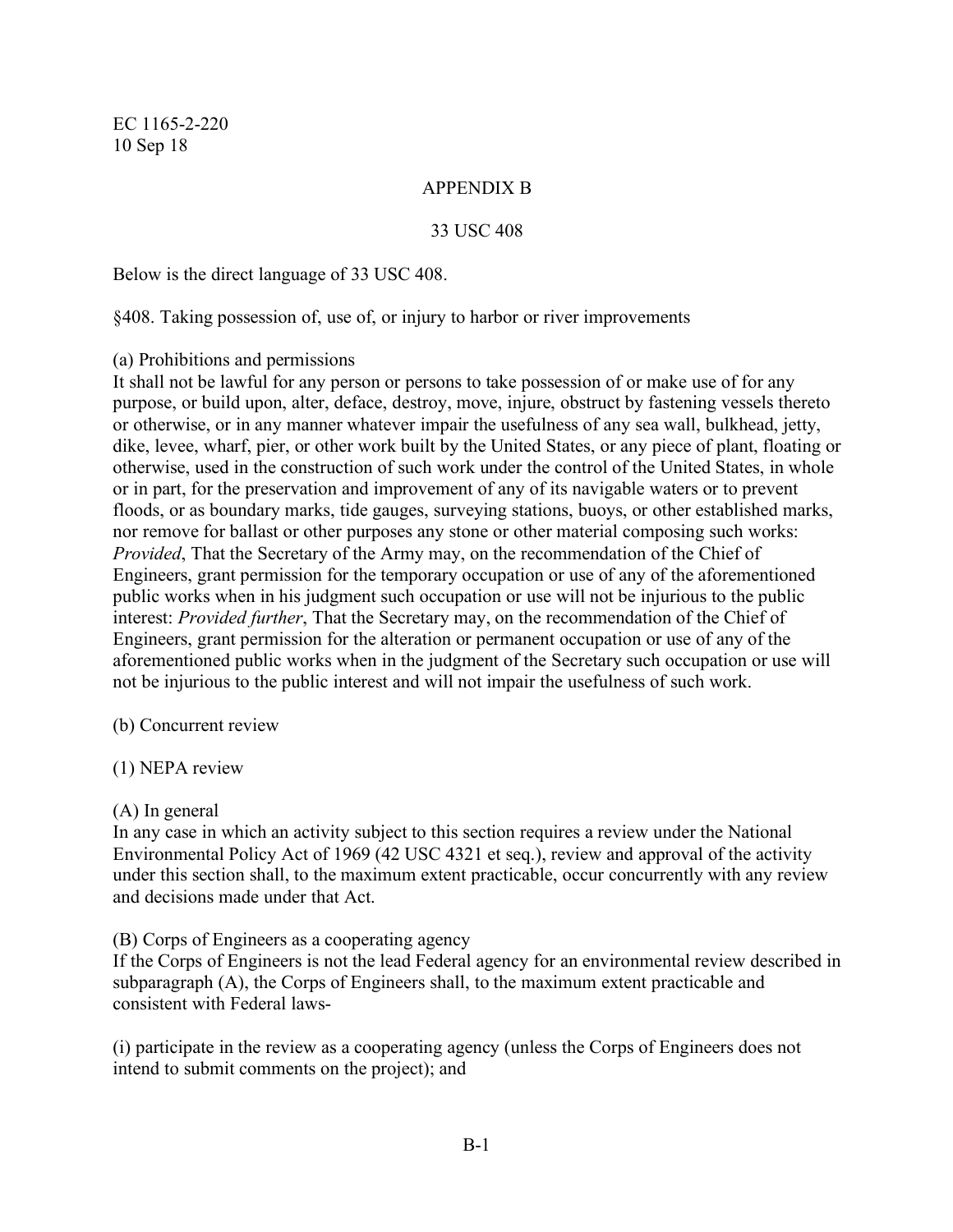(ii) adopt and use any environmental document prepared under the National Environmental Policy Act of 1969 (42 USC 4321 et seq.) by the lead agency to the same extent that a Federal agency could adopt or use a document prepared by another Federal agency under-

(I) the National Environmental Policy Act of 1969 (42 USC 4321 et seq.); and

(II) parts 1500 through 1508 of title 40, Code of Federal Regulations (or successor regulations).

### (2) Reviews by Secretary

In any case in which the Secretary must approve an action under this section and under another authority, including sections 401 and 403 of this title, section 1344 of this title, and section 1413 of this title, the Secretary shall-

(A) coordinate applicable reviews and, to the maximum extent practicable, carry out the reviews concurrently; and

(B) adopt and use any document prepared by the Corps of Engineers for the purpose of complying with the same law and that addresses the same types of impacts in the same geographic area if such document, as determined by the Secretary, is current and applicable.

### (3) Contributed funds

The Secretary may accept and expend funds received from non-Federal public or private entities to evaluate under this section an alteration or permanent occupation or use of a work built by the United States.

### (c) Timely review

### (1) Complete application

On or before the date that is 30 days after the date on which the Secretary receives an application for permission to take action affecting public projects pursuant to subsection (a), the Secretary shall inform the applicant whether the application is complete and, if it is not, what items are needed for the application to be complete.

### (2) Decision

On or before the date that is 90 days after the date on which the Secretary receives a complete application for permission under subsection (a), the Secretary shall-

(A) make a decision on the application; or

(B) provide a schedule to the applicant identifying when the Secretary will make a decision on the application.

(3) Notification to Congress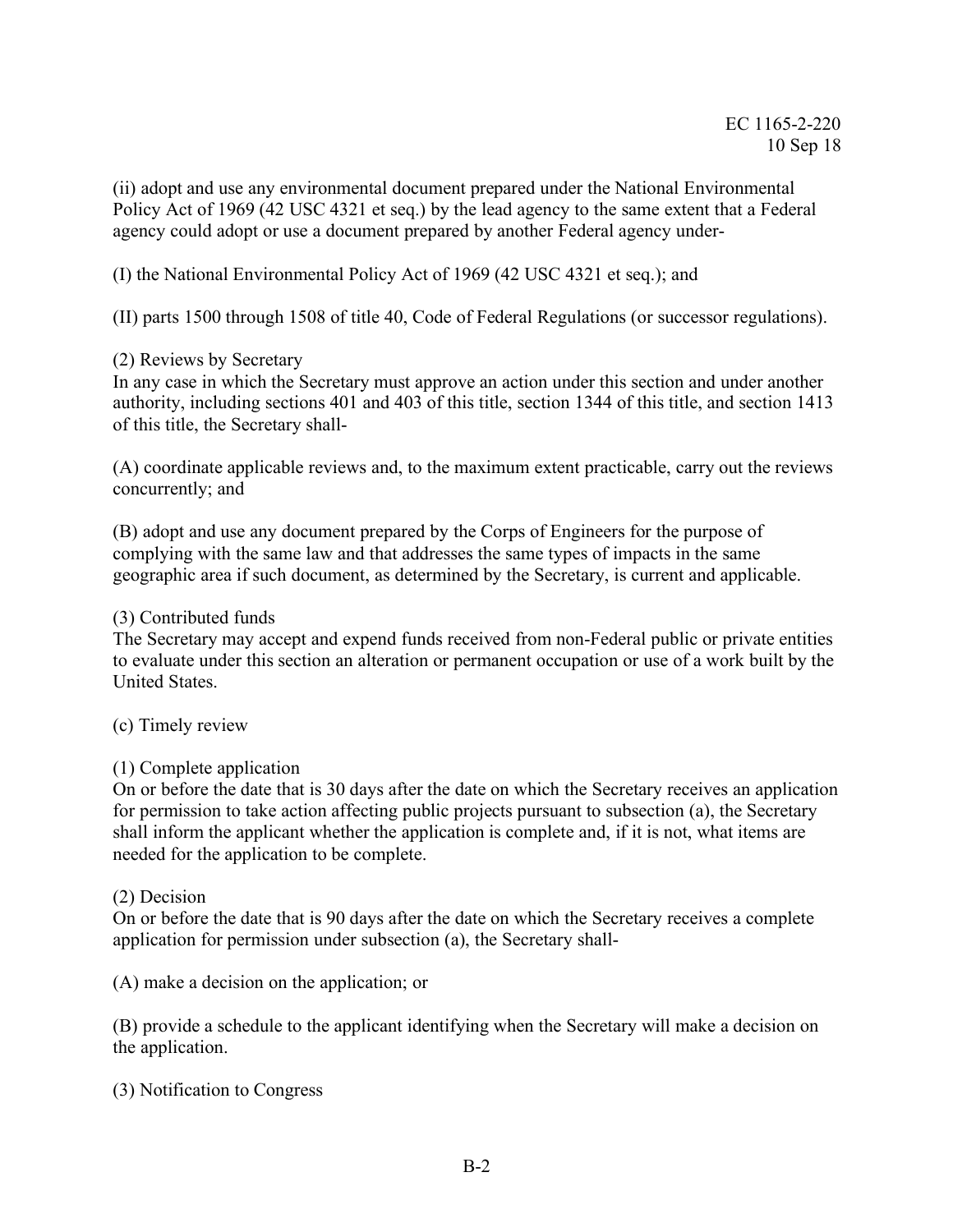In any case in which a schedule provided under paragraph (2)(B) extends beyond 120 days from the date of receipt of a complete application, the Secretary shall provide to the Committee on Environment and Public Works of the Senate and the Committee on Transportation and Infrastructure of the House of Representatives an explanation justifying the extended timeframe for review.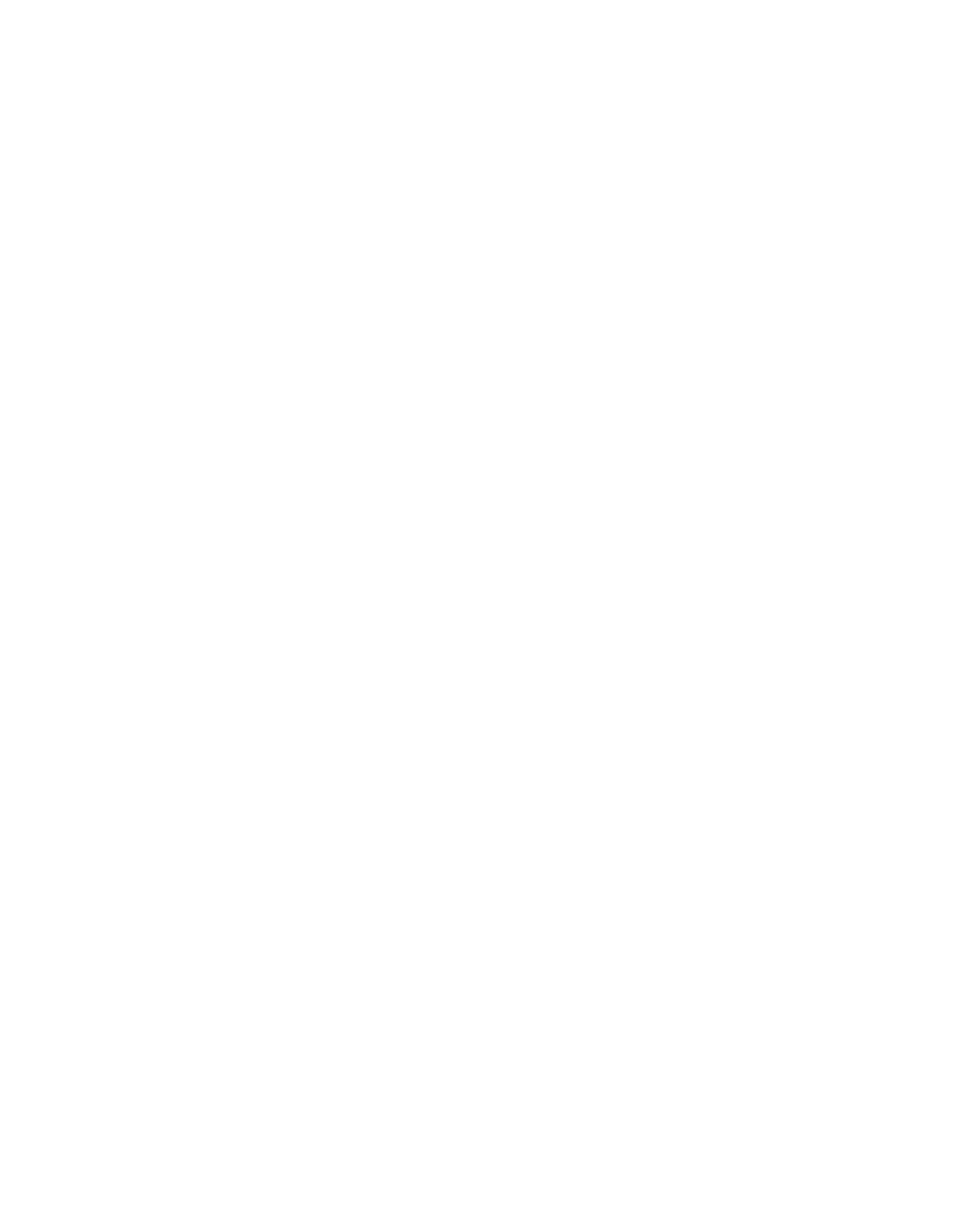# APPENDIX C

### Categorical Permissions

C-1. Purpose. The purpose of this appendix is to provide supplemental information on categorical permissions including the process to establish categorical permissions and the use of a categorical permission with a Section 408 request. This appendix should be used in conjunction with the guidance in the main EC.

C-2. References. See Appendix A for a list of relevant references.

C-3. Policy. Categorical permissions are intended to be a flexible tool for districts, divisions, and HQUSACE to use in order to streamline the approval of "categories" of alterations that are similar in nature and that have similar effects to a USACE Civil Works project and impacts to the environment. The premise behind a categorical permission is that a USACE office identifies a specific and commonly occurring set of activities that require Section 408 permissions within a specified geographic area that, both individually and cumulatively, have been determined not to impact the usefulness of the USACE project(s); associated environmental impacts are less than significant; and the activities would not be injurious to the public interest.

a. A categorical permission is not the same as a NEPA categorical exclusion. The analysis of potential effects to the USACE project, public interest, and NEPA and other environmental and cultural resources compliance for the identified activities is done in advance to establish the categorical permission, and then individual Section 408 requests are reviewed for compliance with the established categorical permission. For those individual Section 408 requests that are consistent with the terms and conditions of a categorical permission, Section 408 permission can be granted with an abbreviated validation process to determine that the terms and conditions are met. The decision letter used to document the use of a categorical permission can include any additional clarifying environmental documentation necessary, likely avoiding the need for a separate NEPA document.

b. A categorical permission may be created at the district, division, or HQUSACE level, but must be approved by a District Commander, Division Commander, or the Director of Civil Works depending upon the region in which it is applicable. Validation that a Section 408 request is consistent with the terms and conditions of a categorical permission and subsequent authorization of the activity under the categorical permission may be delegated. The delegation should be established through the process used to create the categorical permission.

c. A categorical permission can be developed at any geographic scale so long as the effects can be meaningfully generalized across that scale. The use of terms and conditions to limit what activities can proceed under a categorical permission may be essential to successfully establishing a categorical permission. For example, it may be necessary to limit a categorical permission to actions that occur outside of areas designated under the Endangered Species Act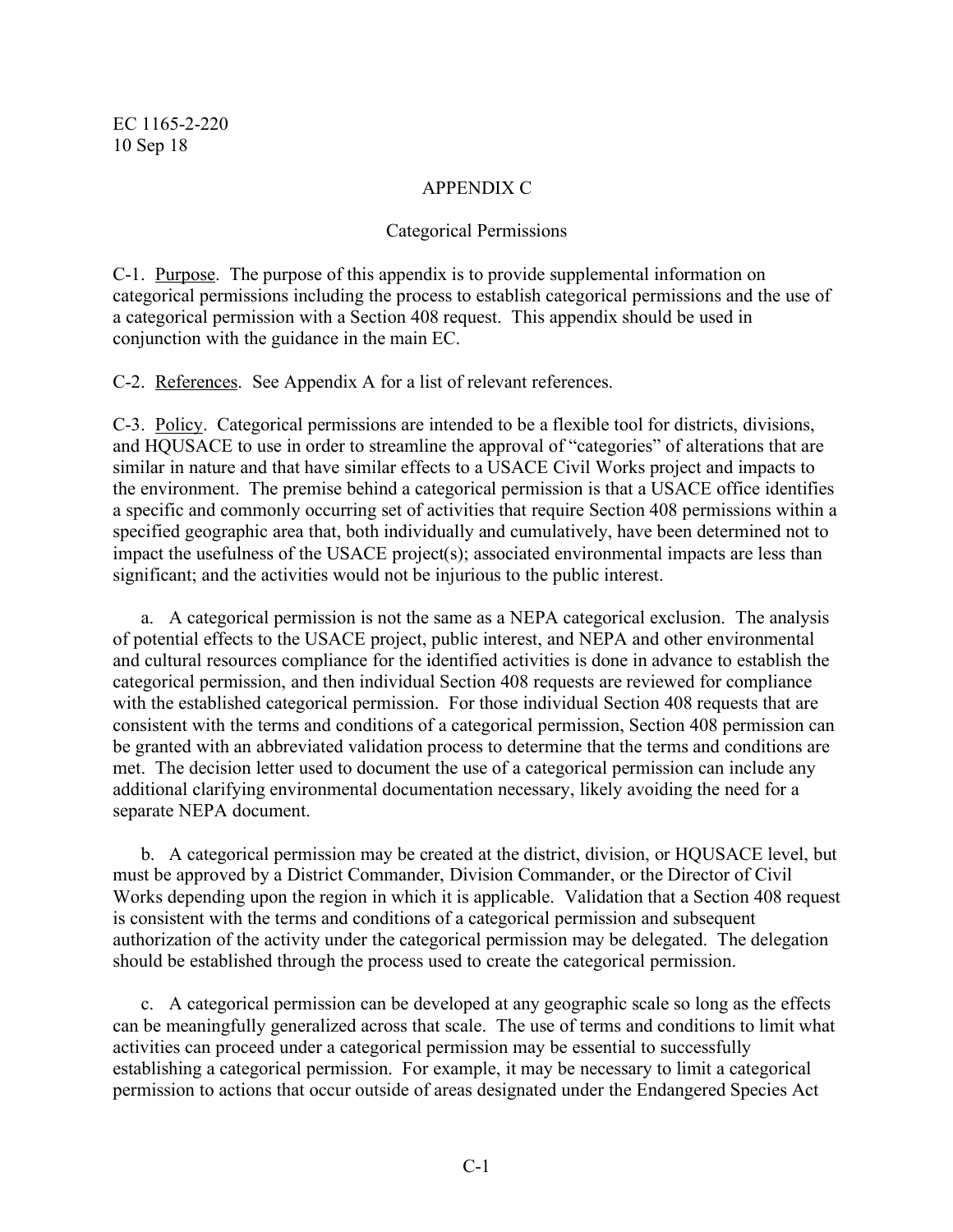(ESA) as critical habitat or outside of areas subject to tribal treaty rights. Categorical permissions can be limited to not apply at all in those circumstances, or they can require the resolution of ESA consultation requirements or tribal coordination on a project-specific basis before validation of the categorical permission can be granted.

d. Potential categorical permissions should be coordinated with those non-federal sponsors with responsibility for the USACE projects that would be covered. Non-federal sponsors should be given opportunity to provide input on all aspects of the proposed categorical permission, with specific attention to concerns regarding impacts on their O&M responsibilities and public interest considerations. The categorical permission may include terms and conditions to address issues associated with the non-federal sponsor O&M responsibility. For example, a categorical permission could require requesters, if the requester is not the non-federal sponsor, to obtain a Statement of No Objection and/or require review by the non-federal sponsor prior to submitting the request to USACE.

### C-4. Establishing Categorical Permissions.

a. Categorical permission development follows similar steps as the process to develop a programmatic NEPA document, but requires an evaluation of the potential effects to the USACE Civil Works project (such as structural and operational effects), public interest, and the potential environmental and cultural resources effects of the covered activities. The basic process will include:

(1) scoping;

(2) conducting an initial assessment of potential impacts to the USACE project to ensure the scope is appropriate for a categorical permission;

(3) development of the draft categorical permission with special conditions;

(4) soliciting non-federal sponsor input;

(5) making the draft categorical permission available for public comment and tribal government-to-government consultation. In addition, there will be opportunities for a public hearing afforded;

(6) developing a final categorical permission and decision document after taking into consideration all input and making necessary revisions; and

(7) making the final categorical permission publicly available on appropriate USACE websites.

b. All proposed and final categorical permissions should explicitly state that a categorical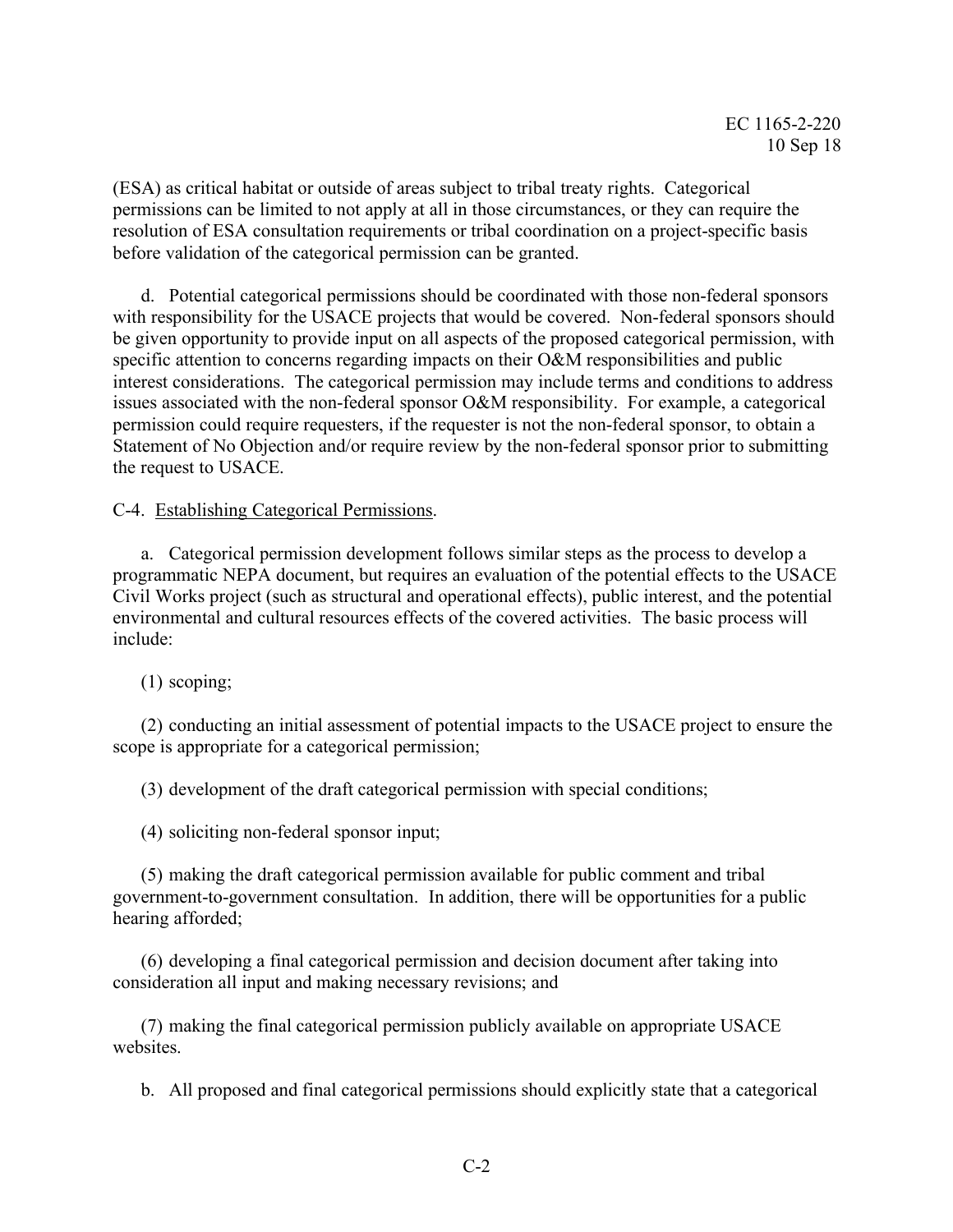permission satisfies the Section 408 requirements only and that landowner permission and any other applicable federal, state, or local permits need to be secured before work can begin, including any applicable and required Regulatory Program authorization. Appropriate district staff should ensure the categorical permission decision is coordinated with the Section 10/404/103 permit decision if both are required.

c. When establishing a categorical permission, the district, division, or HQUSACE should develop:

(1) the detailed description and scope of the activities that are proposed to be covered by the categorical permission;

(2) the geographic area in which the categorical permission applies;

(3) the specific USACE project(s) or types of USACE projects to which the categorical permission applies;

(4) a list of circumstances that, if present, would disqualify an otherwise in-scope activity from using the categorical permission (such as the possibility for adverse effects to endangered species in the area);

(5) a summary of findings that supports the determination that all activities within the defined parameters of the categorical permission do not impair the usefulness of the applicable USACE project(s) and are not injurious to the public interest, as well as the NEPA decision document (categorical exclusion, finding of no significant impact (FONSI), or ROD, as appropriate) for the categorical permission;

(6) a description of what documentation is to be submitted to USACE by the entity requesting Section 408 permission in order to validate the applicability of the categorical permission for a specific activity;

(7) an appropriate period of validity for the categorical permission (i.e., expiration date), if appropriate; and

(8) the process for USACE staff to use to validate the applicability of the categorical permission and inform the requester of whether the activity is authorized under the categorical permission, including the identification of the decision level for the validation.

C-5. Implementing Categorical Permissions.

a. For individual Section 408 requests involving the validation of use of a categorical permission, a written decision will be provided to the requester. The written approval should attach or include any terms and conditions of the categorical permission with the approval letter.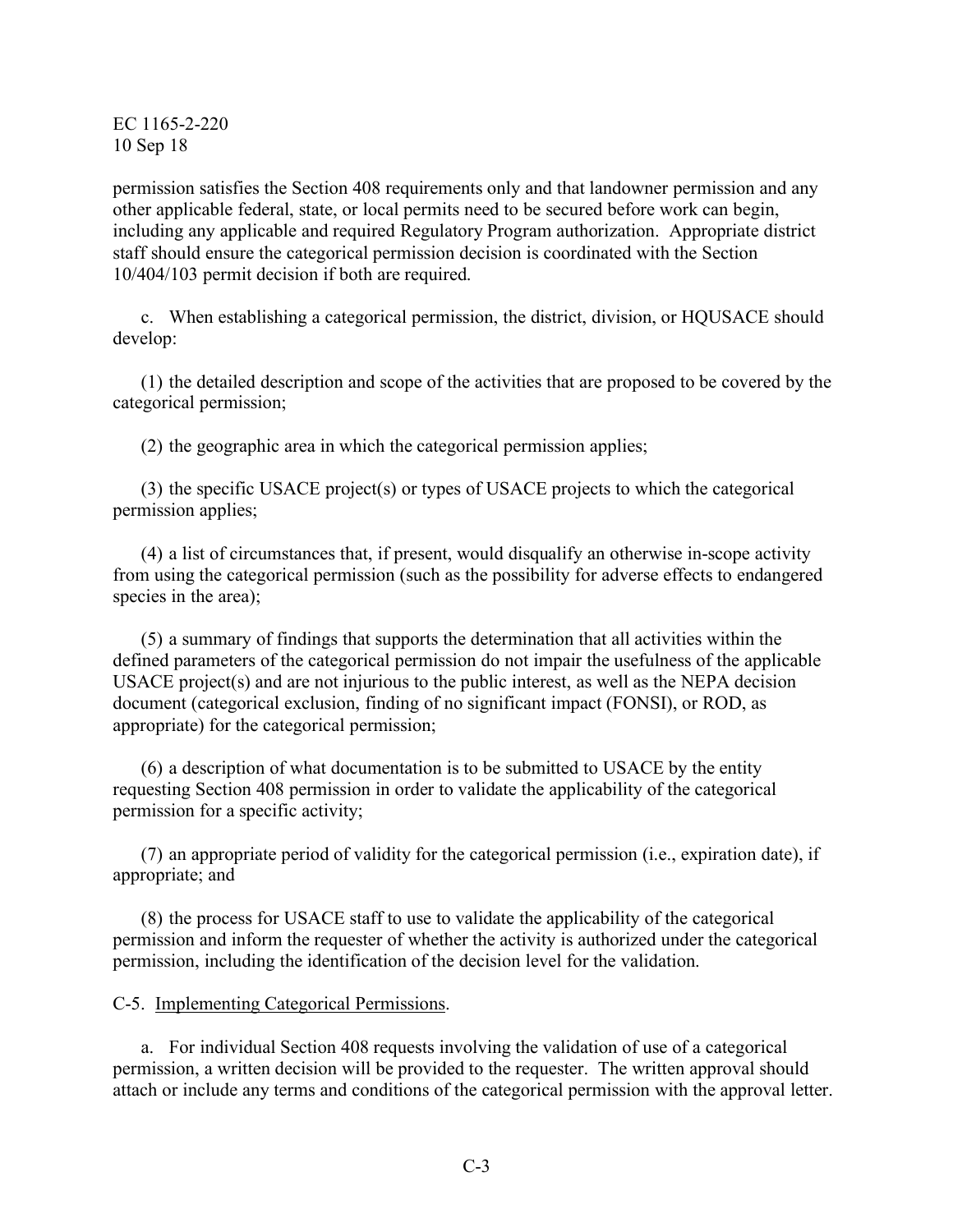b. The organizational level that developed the categorical permission should also develop a process to periodically conduct a review or audit of the categorical permission itself to ensure that its use continues to meet its intended purpose to not impair the usefulness of the applicable USACE project(s) and not be injurious to the public interest. Should the review or audit demonstrate that the categorical permission is not meeting its intended purpose, the District Commander, Division Commander, or Director of Civil Works, as appropriate, has the authority to suspend or revoke the categorical permission.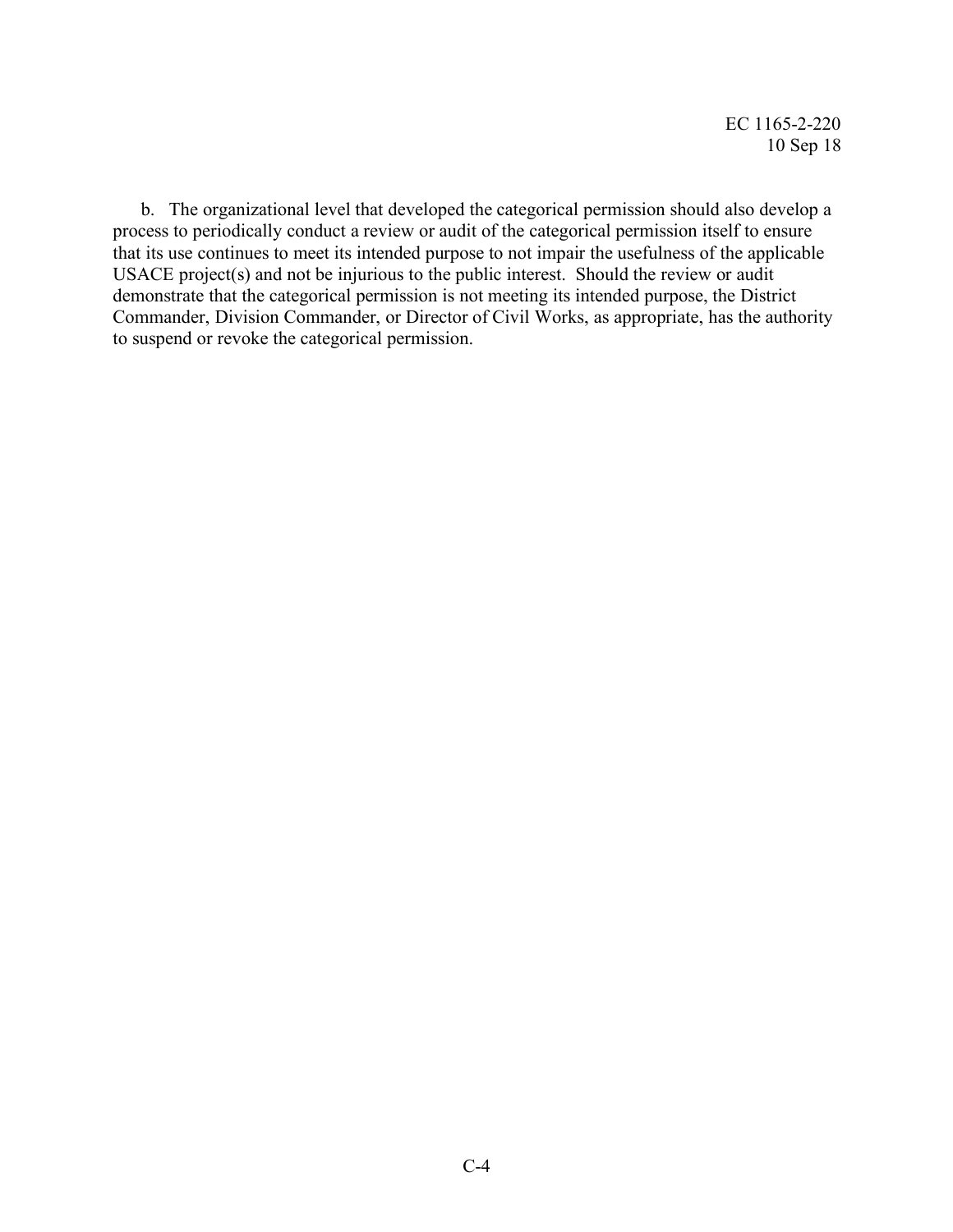# APPENDIX D

### Environmental and Cultural Resources Compliance

D-1. Purpose. The purpose of this appendix is to provide supplemental policy guidance on conducting environmental and cultural resources compliance inclusive of NEPA compliance for Section 408 permission requests. This appendix should be used in conjunction with the guidance in the main EC.

D-2. References. The following are the primary references that are most relevant to environmental and cultural resources compliance for Section 408 permissions. There are multiple other federal statutes, Executive Orders, and regulations that potentially may be applicable to a specific Section 408 permission request. Districts should consult with environmental staff and/or counsel to determine which laws and regulations are applicable to a given request.

- a. Rivers and Harbors Act of 1899
- b. National Environmental Policy Act
- c. Endangered Species Act of 1973
- d. National Historic Preservation Act
- e. Clean Water Act of 1972
- f. 33 CFR Part 230 Procedures for Implementing NEPA
- g. 40 CFR Part 1500-1508 Council on Environmental Quality (NEPA)

h. Establishing, Applying and Revising Categorical Exclusions under the National Environmental Policy Act, Council on Environmental Quality (2010)

i. Improving the Process for Preparing Efficient and Timely Environmental Reviews under the National Environmental Policy Act, Council on Environmental Quality (2012)

j. Council on Environmental Quality CEQ Information Memorandum to Agencies Containing Answers to 40 Most Asked Question on NEPA Regulations (46 FR 34263-68, July 28, 1983)

D-3. Policy.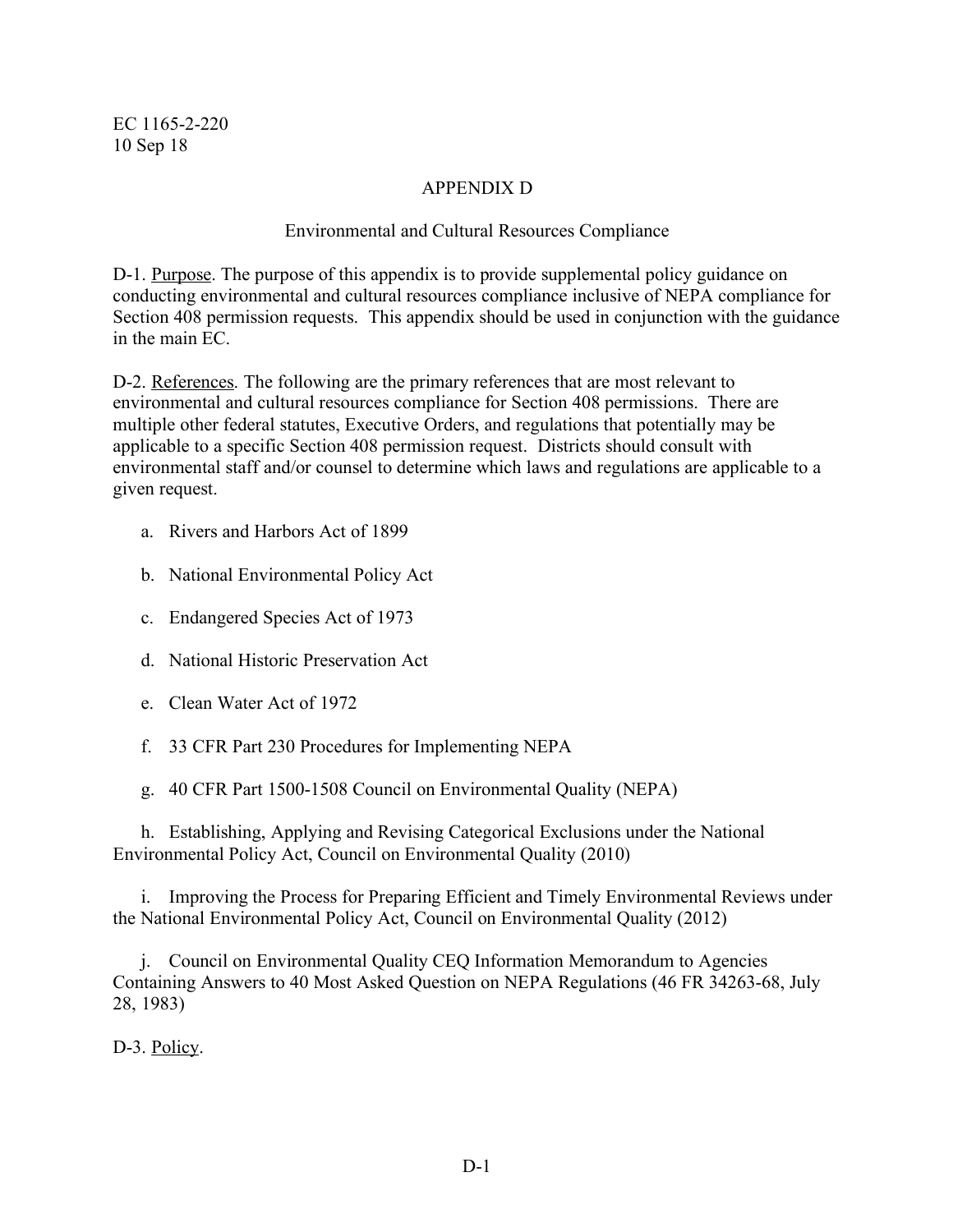a. A decision on a Section 408 request is a federal action subject to NEPA and other federal environmental and cultural resources compliance requirements such as Section 7 of the Endangered Species Act, Section 106 of the National Historic Preservation Act, essential fish habitat consultation, and tribal consultation, etc. Environmental and cultural resources compliance efforts should be conducted concurrently with the Section 408 review process to the maximum extent practicable. Environmental and cultural resources compliance, except those prepared for Regulatory permit decisions, must be completed prior to rendering a Section 408 permission decision.<sup>1</sup> Environmental and cultural resources compliance efforts should be commensurate with the degree of potential environmental and cultural effects of the activity within the scope of the Section 408 analysis.

b. Ensuring and conducting environmental and cultural resources compliance for a Section 408 request is the responsibility of USACE. However, the requester is responsible for providing all supporting information and documentation that the district identifies as necessary to assess compliance, such as species surveys, habitat assessments, and/or cultural resource surveys. Requesters may, but are not required to, draft the NEPA environmental assessment or fund a contractor to prepare an environmental impact statement for a Section 408 request consistent with 40 CFR 1506.5. The district must ensure that any NEPA documentation drafted by a requester or contractor is accurate and compliant with USACE and CEQ requirements prior to accepting it for use with the Section 408 request. A final Section 408 decision cannot be rendered until the requester has provided all information necessary for the district to complete its assessment for environmental and cultural resources compliance. The district will work with the requester to determine the requirements, which will be scaled to be commensurate with the degree of potential environmental effects of the activity within the scope of the Section 408 analysis.

c. USACE has jurisdiction under Section 408 only over the specific activities or portions of activities that have the potential to alter, occupy, or use a USACE project. Therefore, if a proposed alteration is part of a larger project that extends beyond the USACE project boundaries, the district should focus its analysis for environmental and cultural resources compliance on only those portions or features of the larger project that USACE has sufficient federal control and responsibility to review. The scope of analysis for environmental and cultural resources compliance for the Section 408 review should be limited to the area of the alteration and those adjacent areas that are directly or indirectly affected by the alteration. For example, a pipeline or highway can extend for many miles on either side of a USACE project boundary. In this example, the scope of analysis for Section 408 review should be limited to the effects of the pipeline or highway construction within the USACE project boundary and limited adjacent area to the extent that the location of the impacts are determined by the route within the USACE project boundary, but would not address those portions of the pipeline or highway construction that are sufficiently removed from the USACE project boundary. In contrast, a proposed

<sup>&</sup>lt;sup>1</sup> Compliance and decision-making under Regulatory authorities (Section  $10/404/103$ ) is conducted by the Regulatory component within the applicable district. All final Regulatory permit decisions will be made concurrent with or after the corresponding Section 408 decision.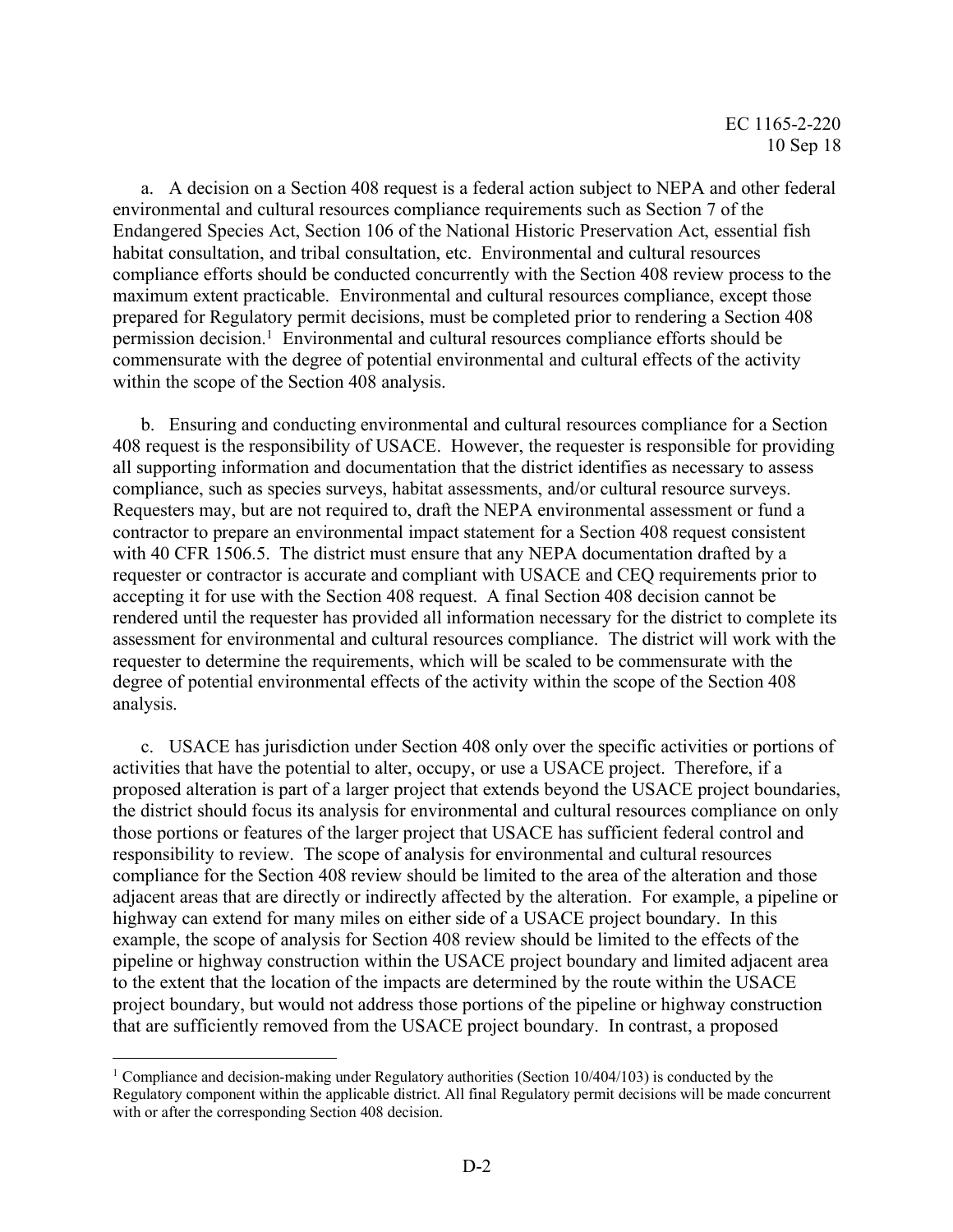alteration that would increase the design level throughout a federally authorized levee system would likely significantly overlap the footprint of the USACE project such that the scope of analysis for environmental and cultural resources compliance would include all of the requester's activities. As a general rule, if there are features of a larger project occurring outside of the USACE project boundaries that are integral to the features of the larger project altering a USACE project that they cannot be meaningfully distinguished (e.g., a setback levee that is located outside of the original project boundary of the levee being replaced), the USACE Section 408 scope of analysis should be broad enough to address all those features/activities. Generally, elements of the larger project that are not integral to the features that would alter the USACE project should not be included in the USACE environmental and cultural resources compliance analysis. The scope of analysis should generally be similarly limited to include operations and maintenance of a proposed alteration only to the extent that the operation and maintenance of the alteration would affect the USACE project. However, in some cases the scope of analysis for operational effects may be broader than the scope of analysis for construction effects and may extend beyond the USACE project boundary. Note that the scope of analysis for a Section 408 request may be different than the scope of analysis for a Regulatory permit review (Sections 10/404/103) for the same proposal because the geographic extent of jurisdiction under each authority may be different.

d. Programmatic Compliance. Districts have discretion and are encouraged to develop new or use existing programmatic NEPA documents and/or programmatic environmental consultations for Section 408 permission requests, when appropriate. Programmatic NEPA documents and other environmental consultations (e.g., Programmatic or Regional Biological Opinions, Section 106 Programmatic Agreements, and Standard Local Operating Procedures for Endangered Species [SLOPES]) provide a way to efficiently conduct environmental compliance for categories of activities that have similar environmental effects.

e. Historic, Cultural, and Archaeological Resources. Districts should follow the regulations within 36 CFR 800 for complying with Section 106 of the NHPA when acting as the lead agency as outlined in 36 CFR 800.2(a)(2) for Section 106 compliance. The undertaking within the context of 36 CFR 800.16(y) is limited to the activity within the jurisdiction of USACE that requires permission under Section 408 (see paragraph D-3.c. above). The area of potential effects for a Section 408 request should therefore, be limited to the areas directly or indirectly affected by the limited scope of the undertaking. Section 106 compliance will be satisfied using Regulatory's compliance when the Regulatory element is the lead for environmental compliance on an action that requires both Section 408 and Regulatory authorization and activities and impacts within the scope of each review are the same. For Section 408 requests, the section on cultural resources within Appendix C of reference A.30 does not apply.

f. Tribal Consultation.

(1) USACE recognizes the sovereign status of federally recognized tribes and its obligations for pre-decisional government-to-government consultation. USACE also recognizes that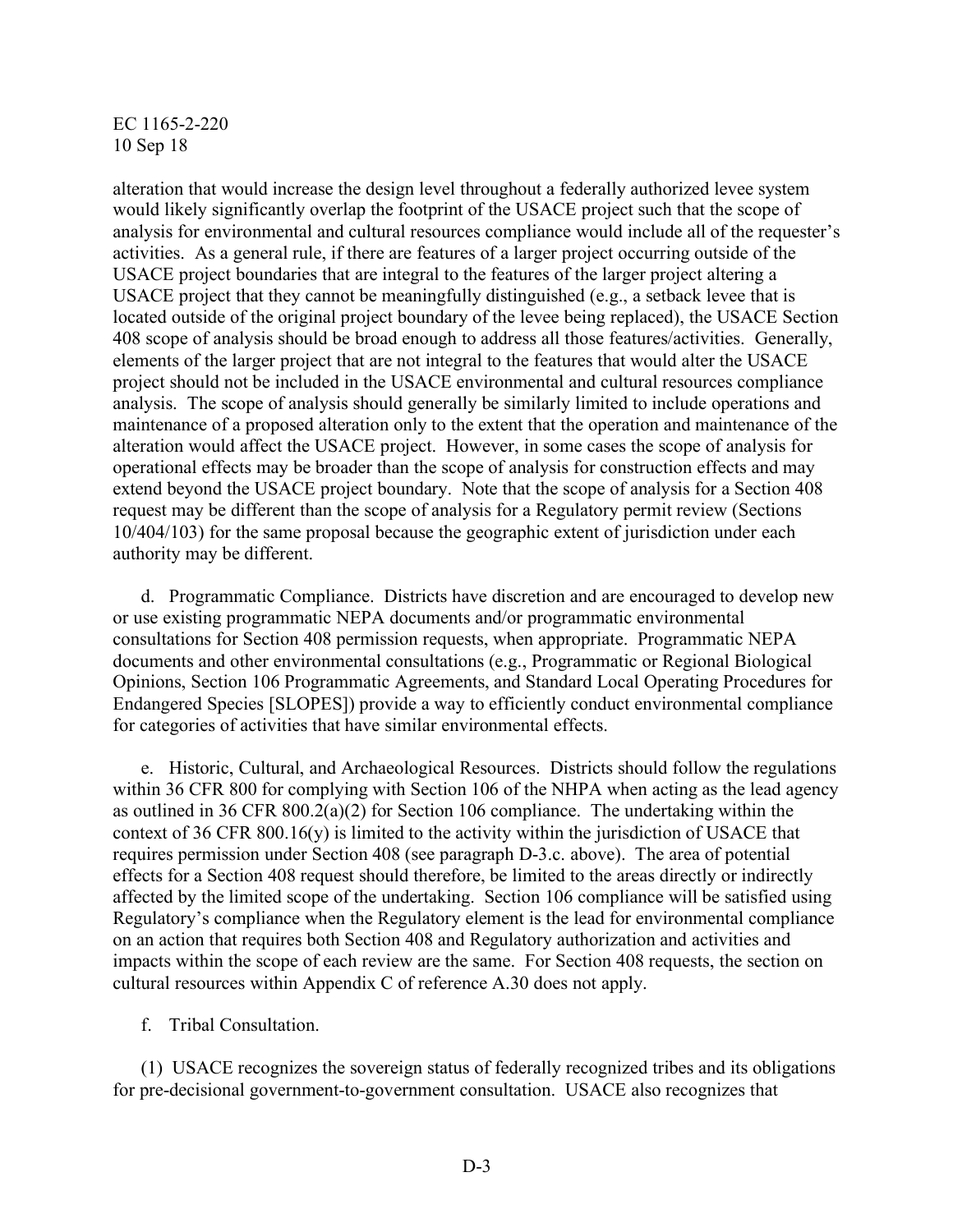working with representatives from tribal nations, it can determine whether an area has tribal cultural, historic or spiritual significance. USACE further recognizes that tribes possess their own individual culture, histories, languages, customs and that tribal traditional knowledge is unique to each tribe and it will be used to inform the Section 408 review process. As a result, consultation may occur with individual tribes in bi-lateral engagement or with multiple tribes that have consented to consult in a multi-lateral engagement.

(2) Districts are required to ensure that meaningful government-to-government consultation occurs early in the review process of a Section 408 request. Consistent with the USACE tribal consultation policy, districts should involve the tribes in open, timely, meaningful, collaborative, and deliberative communication process that emphasizes trust and respect throughout review and decision-making process. During consultation districts should, to the extent practicable and permitted by law, work toward mutual consensus during consultation in an active and respectful dialogue concerning actions that may significantly affect tribal resources, tribal rights (including Treaty rights) or Indian lands. Tribal consultation is not bound nor limited to specific timelines. Districts must ensure early coordination with district tribal liaisons to identify any tribal issues (i.e., tribal holidays, timing of Tribal Council meetings, etc.) that could impact timelines prescribed in this EC. Per the USACE tribal consultation policy, federally recognized tribes have the right to request government-to-government consultation with the district. All requests by a tribe for government-to-government consultation with USACE will be honored.

g. Fish and Wildlife Coordination Act. If the proposed alteration would impound, divert, or otherwise control or modify any stream or other body of water (including channel deepening), consultation under the Fish and Wildlife Coordination Act is required. Districts must ensure that the US Fish and Wildlife Service (USFWS) and applicable state wildlife resources agency have an opportunity to provide input and recommendations regarding the impact of the action on wildlife resources. Districts should document the outreach to the wildlife resource agencies. Districts must integrate any reports or recommendations received in the documentation for the Section 408 decision along with an explanation of how that input was considered. However, districts should not be providing funds to USFWS to conduct this consultation for Section 408 requests.

h. Mitigation. Mitigation may include avoiding, minimizing, rectifying, reducing, and/or compensating for adverse impacts to resources and may include, but is not limited to, fish and wildlife mitigation, cultural resources mitigation, noise mitigation, and air quality mitigation.

(1) Districts have discretion to require mitigation for a Section 408 request for a mitigated FONSI for NEPA purposes, to ensure the proposed alteration is not injurious to the public interest, or as required under other applicable federal environmental law.

(2) Mitigation associated with Section 408 requests does not need to be incrementally cost justified and does not need to comply with requirements in Section 2036 of WRDA 2007, as amended.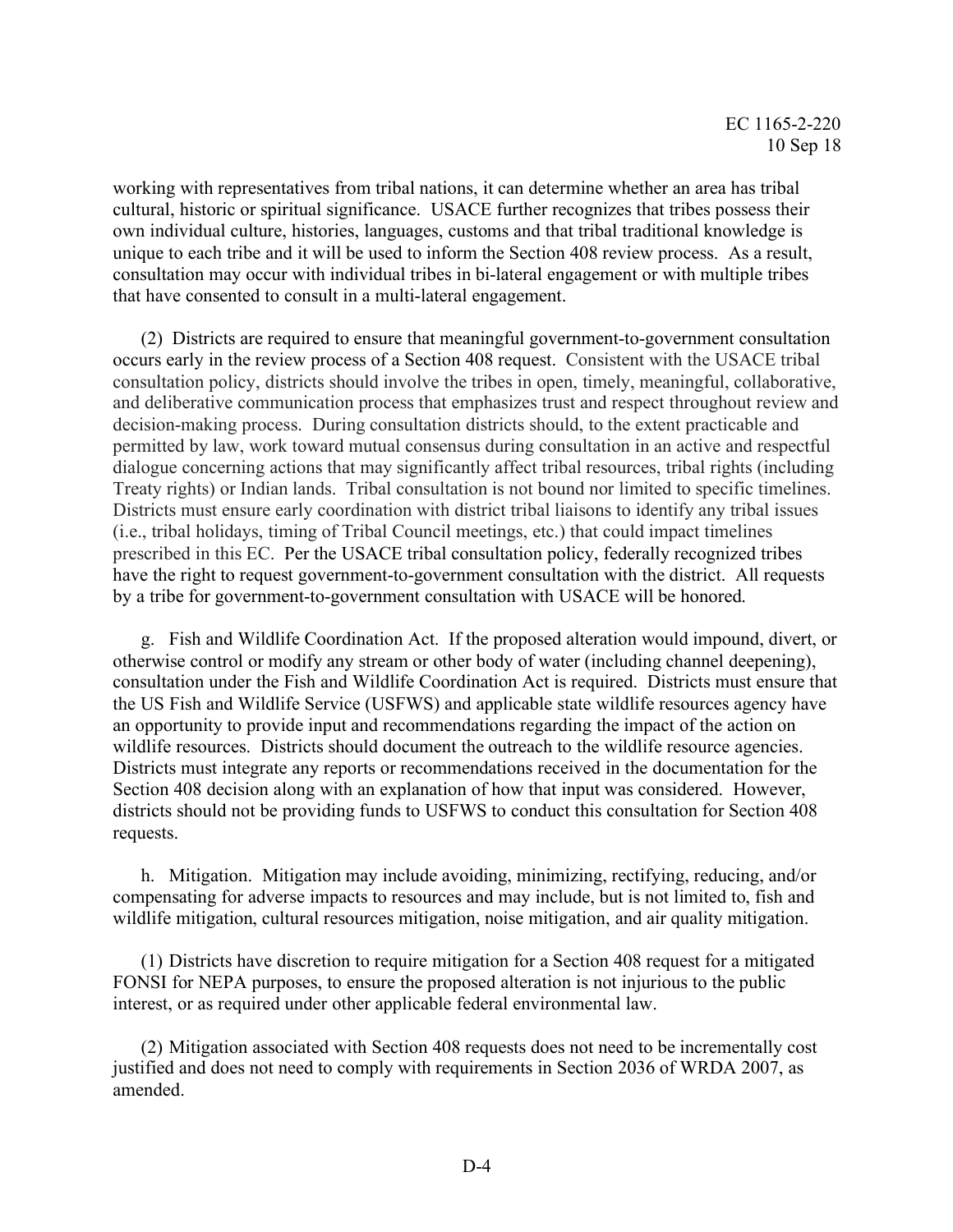(3) If the proposed alteration also requires Regulatory authorization, the review conducted by the Regulatory element within the district will determine if compensatory mitigation for losses to aquatic resources is appropriate under its applicable authorities. Therefore, the Section 408 request will not include an evaluation of mitigation for those resources subject to Regulatory's jurisdiction.

i. Emergency Situations. The district has discretion to use the emergency procedures provided for in environmental statutes to process Section 408 requests.

(1) NEPA. The regulations implementing NEPA provide for flexibility in the NEPA compliance process in circumstances of an emergency after coordination with CEQ.2 NEPA documentation should be accomplished prior to initiation of emergency work if time constraints render this practicable. Such documentation may also be accomplished concurrent with or after the completion of emergency work, if appropriate.3 Districts should be aware of categorical exclusions, including the categorical exclusion for emergencies at Section 1005(b) of Water Resources Reform and Development Act of 2014, to expedite NEPA compliance in these situations.

(2) Endangered Species. The regulations implementing ESA provide that where emergency circumstances mandate the need to consult in an expedited manner, consultation may be conducted informally through alternative procedures that the Service(s) determine to be consistent with the requirements of Section 7(a)-(d) of the Endangered Species Act. <sup>4</sup> Formal consultation, if required, should be initiated as soon as practicable after the emergency is under control.

(3) Historic and Cultural Resources. Specific procedures to comply with Section 106 of the NHPA during a disaster or emergency are located at 36 CFR 800.12, "Emergency Situations." Districts and divisions may develop, in consultation with the Advisory Council on Historic Preservation and others, standard procedures during a disaster and/or emergency; they may follow provisions of programmatic agreements that contain specific provisions for addressing historic properties in emergencies; or, in the absence of specific procedures, provide opportunities to comment as specified in 36 CFR 800.12(b)(2).

# D-4. NEPA.

a. The NEPA compliance process should be completed in an efficient, effective and timely manner consistent with guidance issued by CEQ on March 6, 2012 entitled *Improving the Process for Preparing Efficient and Timely Environmental Reviews under the National Environmental Policy Act.* Controlling guidance for NEPA compliance is set forth in CEQ's

 <sup>2</sup> 40 CFR 1506.11

<sup>3</sup> 33 CFR 230.8

<sup>4</sup> 50 CFR 402.05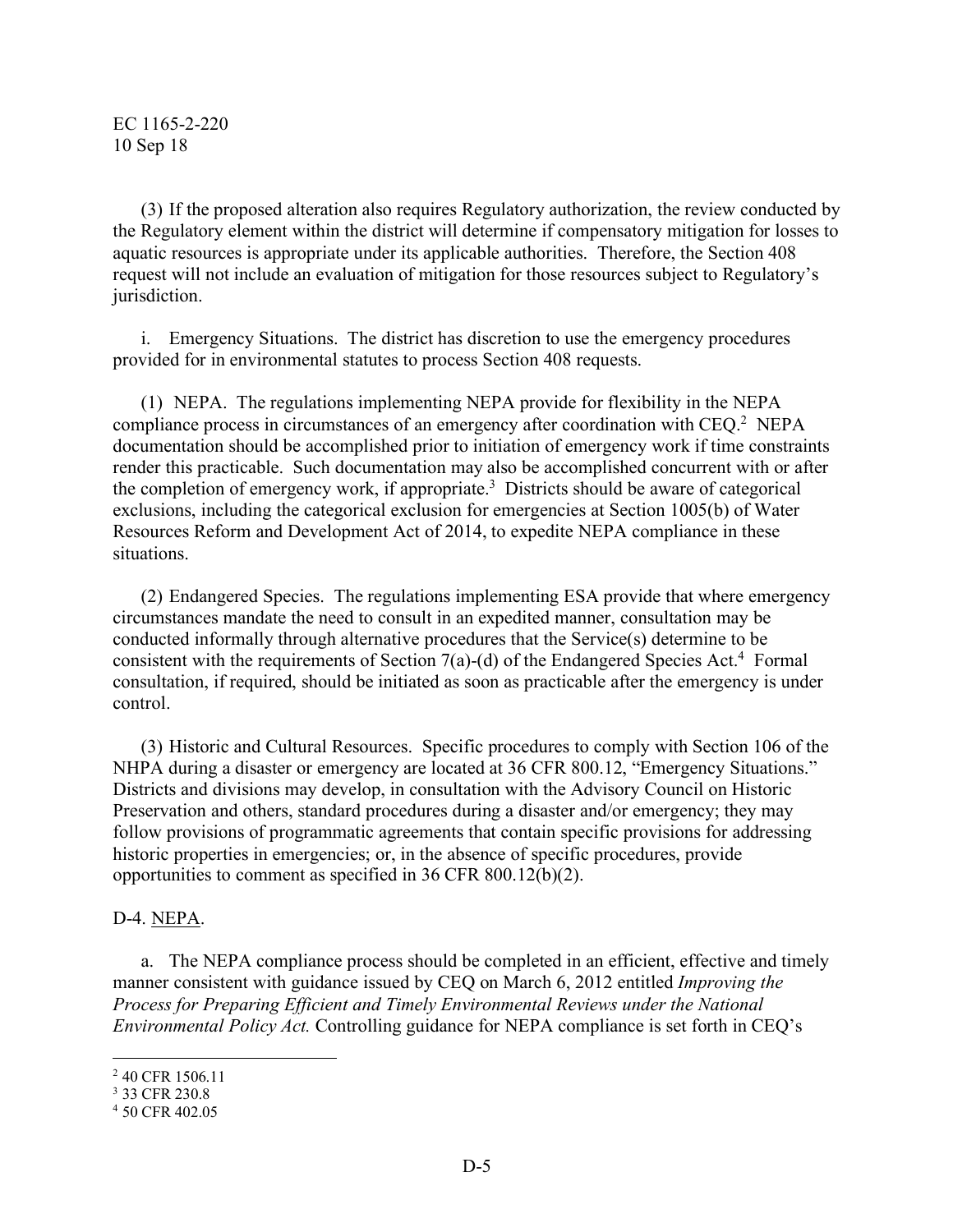regulations at 40 CFR Parts 1500-1508 and the USACE Civil Works NEPA implementing regulations found at 33 CFR Part 230.

b. NEPA documentation for Section 408 requests will typically not require the same level of detailed analysis as needed for feasibility reports or other planning studies. In addition, portions of 33 CFR 230, such as Appendix A, that are applicable to feasibility, continuing authority, and/or special planning reports are not applicable to Section 408 permissions. However, districts are expected to comply with all basic requirements of NEPA.

c. Alternatives Analysis. For NEPA compliance for Section 408 requests, reasonable alternatives required by 40 CFR Part 1502.14 should focus on two scenarios: 1) no action (i.e., no proposed alteration in place) and 2) action (i.e., proposed alteration in place). Only reasonable alternatives need to be considered in detail. Reasonable alternatives must be those that are feasible, considering those that satisfy the underlying purpose and need (of the requester) that would be satisfied by the proposed federal action (granting of permission for the alteration). Thus, examination of alternative forms of a proposed alteration that the requester has not proposed should only be included to the extent necessary to allow a complete and objective evaluation of the public interest and informed decision regarding the alteration request.

(1) Because USACE is not the proponent for the alteration requested under Section 408, all environmental compliance documentation will refer to the requester's proposal as the "requester's preferred alternative."

(2) For NEPA compliance led by another entity such as another federal agency, that agency may include additional alternatives to comply with their specific requirements. District should be actively coordinating with the lead agency as a cooperating agency to ensure any information needed for NEPA compliance for the Section 408 request is included in the lead agency's NEPA document to maximize the ability to fully adopt that NEPA document.

(3) For NEPA compliance for Section 408 requests that also require Regulatory authorization, additional alternatives and additional detail may be included the NEPA document to comply with Section 404(b)(1) guidelines for the Clean Water Act (CWA). The various offices within the district should be coordinating to ensure appropriate alternatives and detail are included in any NEPA document to maximize the ability for one NEPA document to be prepared to satisfy NEPA compliance for both purposes.

(4) When Regulatory is conducting its alternatives analysis under the CWA Section 404(b)(1) guidelines, an alternative cannot be considered practicable if Section 408 permission cannot be granted. However, the need to seek a Section 408 permission does not make an alternative impracticable.

d. Public Involvement. Involving the public is a critical component to NEPA compliance. For Section 408 alteration requests that are expected to have a significant effect on the human or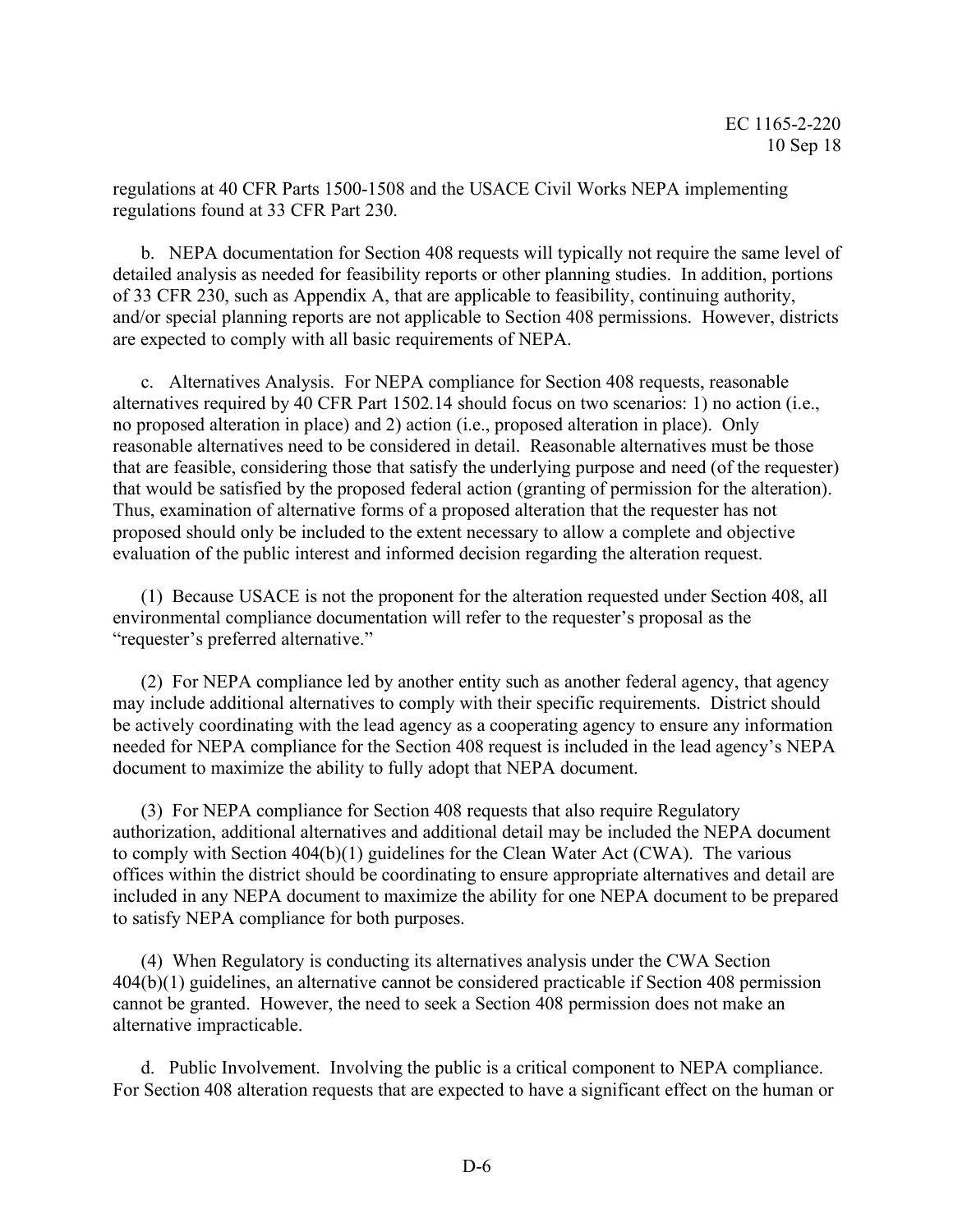natural environment, the district must make diligent efforts to involve the public throughout the NEPA scoping and EIS process including the required comment periods. For those Section 408 requests for which an environmental assessment (EA) is prepared or a categorical exclusion is used, draft NEPA compliance documents should not be circulated for public comment, except for in rare circumstances. Instead, a public notice soliciting input will serve as the method of involving the public in the NEPA process required by 40 CFR 1501.4(e)(1). See paragraph 12.b. of the main EC for information on public notices. In circumstances where a proposed alteration is associated with a current study or other uncommon circumstances, a decision to circulate the draft Section 408 EA may be approved by the Division Commander or the Division Commander's designee. Any decision to circulate draft EA and/or draft FONSI for a Section 408 request that also requires a Section 10/404/103 permit decision must be coordinated with the Regulatory Program to ensure that no pre-decisional or deliberative information related to Regulatory decision making (e.g., Section 404(b)(1) guidelines analysis) is included in the document to be circulated.

e. Categorical Exclusions. Alterations that are expected to not result in significant effects on the environment, both individually and cumulatively should be evaluated to determine if an approved categorical exclusion at 33 CFR 230.9 applies. For example, the categorical exclusions at 33 CFR 230.9(b) and (i) may have applicability to some of the smaller scale alterations that may be in a Section 408 request. Real estate grants for rights-of-way as referenced in 33 CFR 230.9(i) should be broadly interpreted to include grants of rights-of-way by either USACE or the non-federal sponsor. Prior to using a categorical exclusion, the district must ensure that the proposed alteration is within the intended scope of the specific categorical exclusion and that no extraordinary circumstances exist that would merit the preparation of an EIS or EA. Applicability and use of approved USACE categorical exclusions for Section 408 permissions should be documented in a manner consistent with the CEQ guidance memorandum titled, *Establishing, Applying and Revising Categorical Exclusions under the National Environmental Policy Act*, dated 23 November 2010.

f. Adoption and Incorporation by Reference. Districts are strongly encouraged to adopt and/or incorporate by reference any NEPA documentation that may already exist or may already be in development for the federal project, or other relevant NEPA documentation. This may include recent NEPA documents from a feasibility study, operations study, dam safety modification study, and/or Regulatory actions. Districts must ensure that the information contained in these other NEPA documents is appropriate and applicable to the anticipated effects of the alteration, paying particular attention to re-evaluate information that is greater than 5 years old, prior to adoption or incorporation by reference for the Section 408 permission decision. Districts should provide supplemental NEPA documentation, to only cover those environmental impacts associated with the Section 408 alteration that were not considered in these previous NEPA documents. Districts may also adopt another agency's EA. When adopting all or portions of another agency's EIS or EA, the district is still responsible for developing a Record of Decision (ROD) or FONSI, as applicable, to document NEPA compliance for the Section 408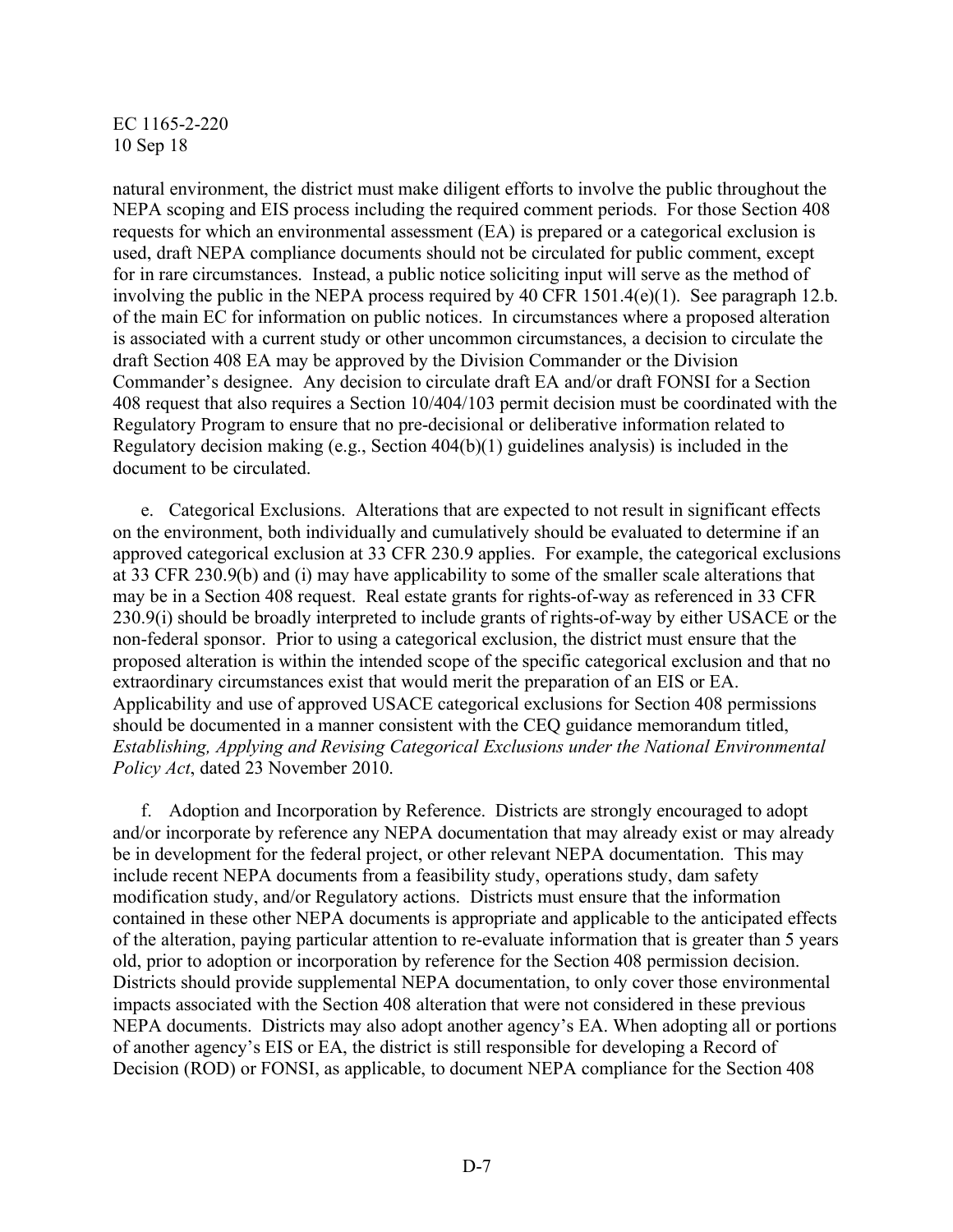permission decision. The ROD or FONSI may be integrated with the Summary of Findings for purposes of efficiency.

g. Cooperating Agencies.

(1) As provided for in 40 CFR 1501.6, upon request of another federal agency that is the lead agency for NEPA, any other federal agency that has jurisdiction by law shall be a cooperating agency. This may include USACE when a Section 408 permission is required. For those alterations in which another Federal agency is the NEPA lead agency, districts will participate in the NEPA review as a cooperating agency to the maximum extent practicable.<sup>5</sup> When USACE is a cooperating agency, USACE will provide comments on another federal agency's draft EIS even if the response is no comment.<sup>6</sup> Districts will normally adopt that federal agency's EIS and consider it to be adequate for NEPA compliance for a Section 408 permission unless the district finds substantial doubt as to the technical or procedural adequacy or omission of factors important to the Section 408 permission decision, <sup>7</sup> particularly those that were raised by USACE during the development of the EA or EIS but rejected by the lead agency for inclusion. Districts may also adopt portions of an EIS under 40 CFR 1506.3, and supplement with any information necessary to comply with NEPA for the Section 408 permission decision. For hydropower alterations, USACE and FERC have entered into an MOU for meeting NEPA requirements (see Appendix F).

(2) Tribal governments may have special expertise with respect to alternatives and can participate as a cooperating agency. Meaningful coordination with tribal entities, and analysis of a proposed action's potential effect on tribal lands, resources, or areas of historic significance is an important part of federal agency decision-making. In addition to provisions in 40 CFR 1501.2 and 1501.7 which call for the involvement of tribes that may be affected by a federal proposal, CEQ issued a Memorandum to the Heads of Federal agencies (July 28, 1999) encouraging more active solicitation of tribal entities for participation as cooperating agencies in NEPA documents. Per the CEQ Memorandum, the benefits of granting cooperating agency status include "disclosure of relevant information early in the analytical process, receipt of technical expertise" which is consistent with the USACE tribal consultation policy.

h. Multi-phase Reviews and Tiering. Districts have discretion to use tiering to efficiently conduct NEPA compliance for a multi-phased review of a Section 408 request. In this case, a broad or programmatic EIS or EA, as appropriate, would be completed in the first milestone of a multi-phased review of a Section 408 request. The district may then supplement, or tier off of, the original NEPA document, as appropriate, for each subsequent milestone of the Section 408 request. When tiering, the initial broad or programmatic EIS or EA must present sufficient information regarding overall impacts of the proposed alteration so that decision-makers can make a reasoned judgment on the merits of the action at the present stage of planning or

 $5$  33 USC 408(b)(1)(B)

 $6$  33 CFR 230.19(e)

<sup>7</sup> 33 CFR 230.21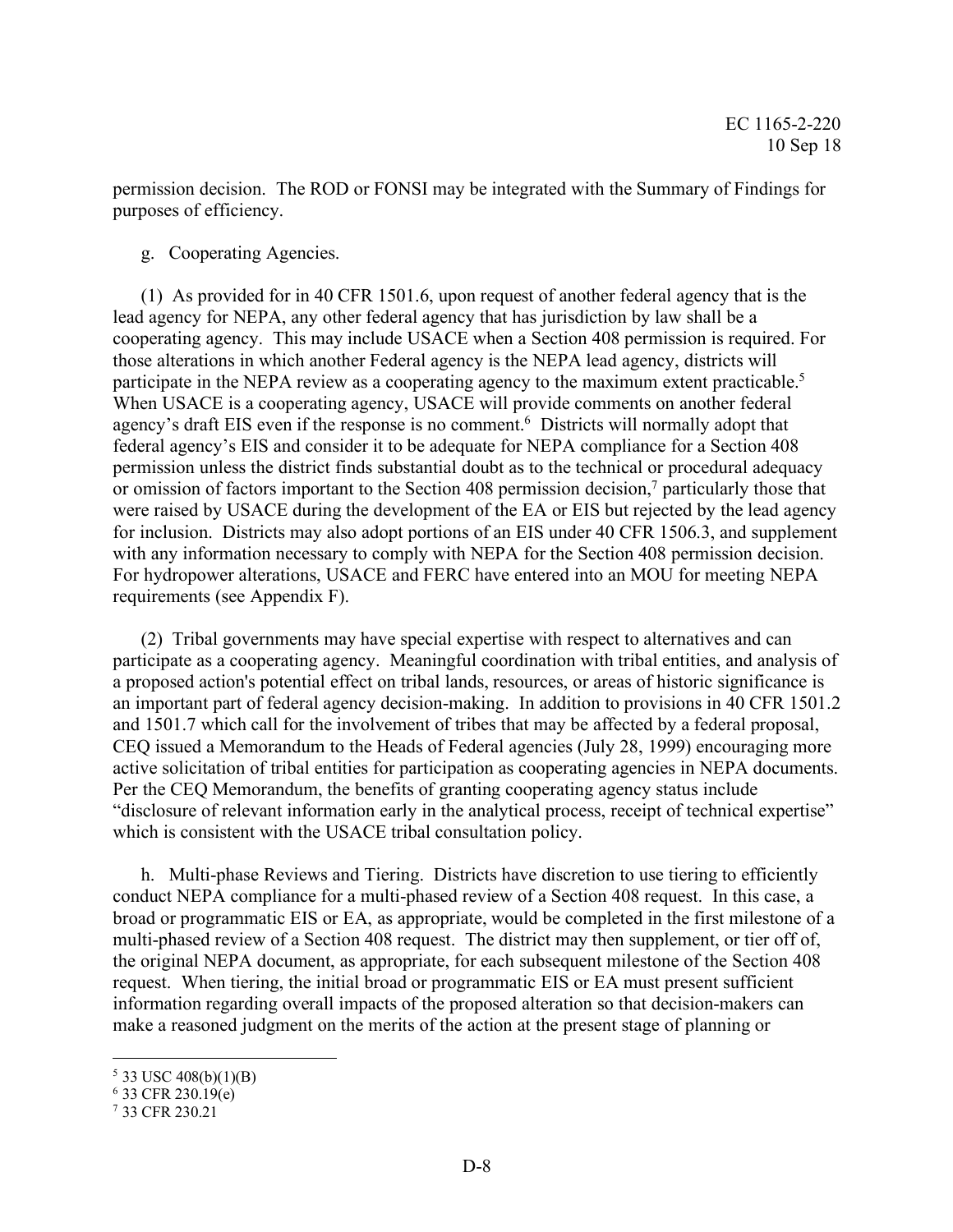development and exclude from consideration issues already decided or not ready for decision. The initial broad EIS or EA should also identify data gaps and discuss future plans to supplement the data and prepare and circulate phase-specific NEPA documents. 8

 <sup>8</sup> 33 CFR 230.13(c)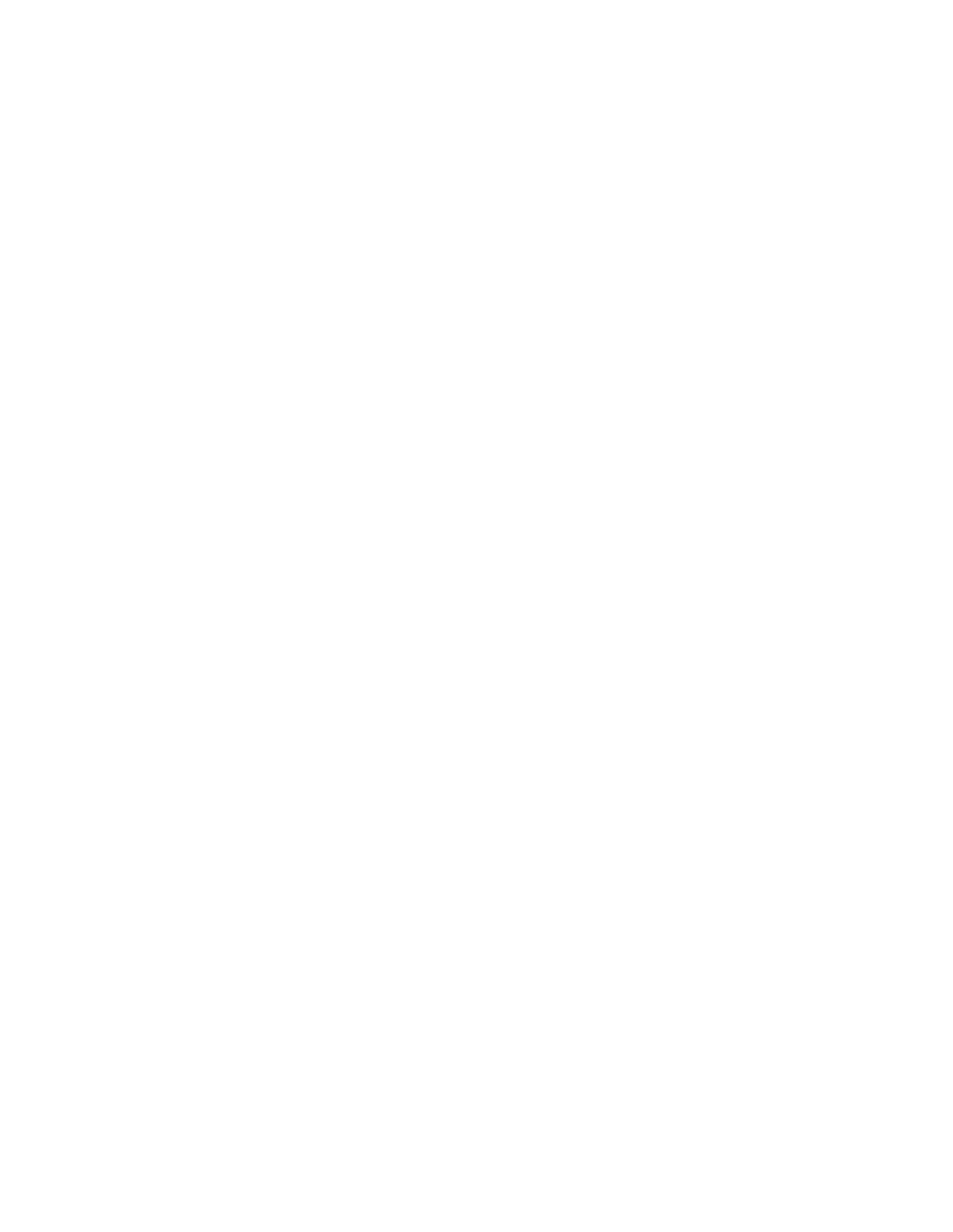### APPENDIX E

#### Dams and Levees

E-1. Purpose. The purpose of this appendix is to provide supplemental guidance to be used in conjunction with guidance in the main EC for proposed alterations by others to federally authorized dams and reservoirs, (including dams associated with navigation locks) and levee systems.

### E-2. Applicability.

a. Dams and Reservoirs (including Navigation Dams). A dam is an artificial barrier, usually crossing a watercourse and including appurtenant structures, constructed for the purpose of storage, control, or diversion of water. This definition applies whether the dam has a permanent reservoir or is a detention dam for temporary storage of floodwaters. This appendix is applicable to federally authorized dams, and associated appurtenant structures, operated and maintained by USACE or those constructed by USACE, but which are operated and maintained by non-federal sponsors and may also be included under the jurisdiction of a State Dam Safety Agency defined by the National Dam Safety Program. This appendix may also be applicable to lands required to ensure reservoir integrity up to the project maximum flood (PMF), in addition to structures and canals where breach would release pool. See Appendix F for additional information concerning hydropower facilities. Below further describes applicability related to water supply at USACE dams and reservoirs.

(1) Water supply users entering into an agreement under Section 6 of the Flood Control Act (FCA) of 1944 (33 USC 708) or the Water Supply Act (WSA) of 1958, as amended (43 USC 390b) generally will not need a separate Section 408 permission.

(2) For currently authorized Municipal and Industrial (M&I) water supply storage, Section 408 considerations will be taken into account in the drafting of an M&I water storage agreement and associated outgrants or consents. Any requirements related to the user's facilities (intake structures, etc.) will be included in the agreement and related outgrants or consents.

(3) For reallocated M&I water supply storage under the 1958 WSA authority, the water supply user must be advised that the reallocation study itself will not specifically address the Section 408 considerations but that Section 408 considerations will be taken into account in the drafting of a water storage agreement and associated outgrants or consents. Any requirements for water supply user's facilities (intake structures, etc.) will be included in the agreement and associated outgrants or consents.

(4) For surplus water under the authority of Section 6 of the 1944 FCA, Section 408 considerations will be taken into account in the drafting of the surplus water agreement and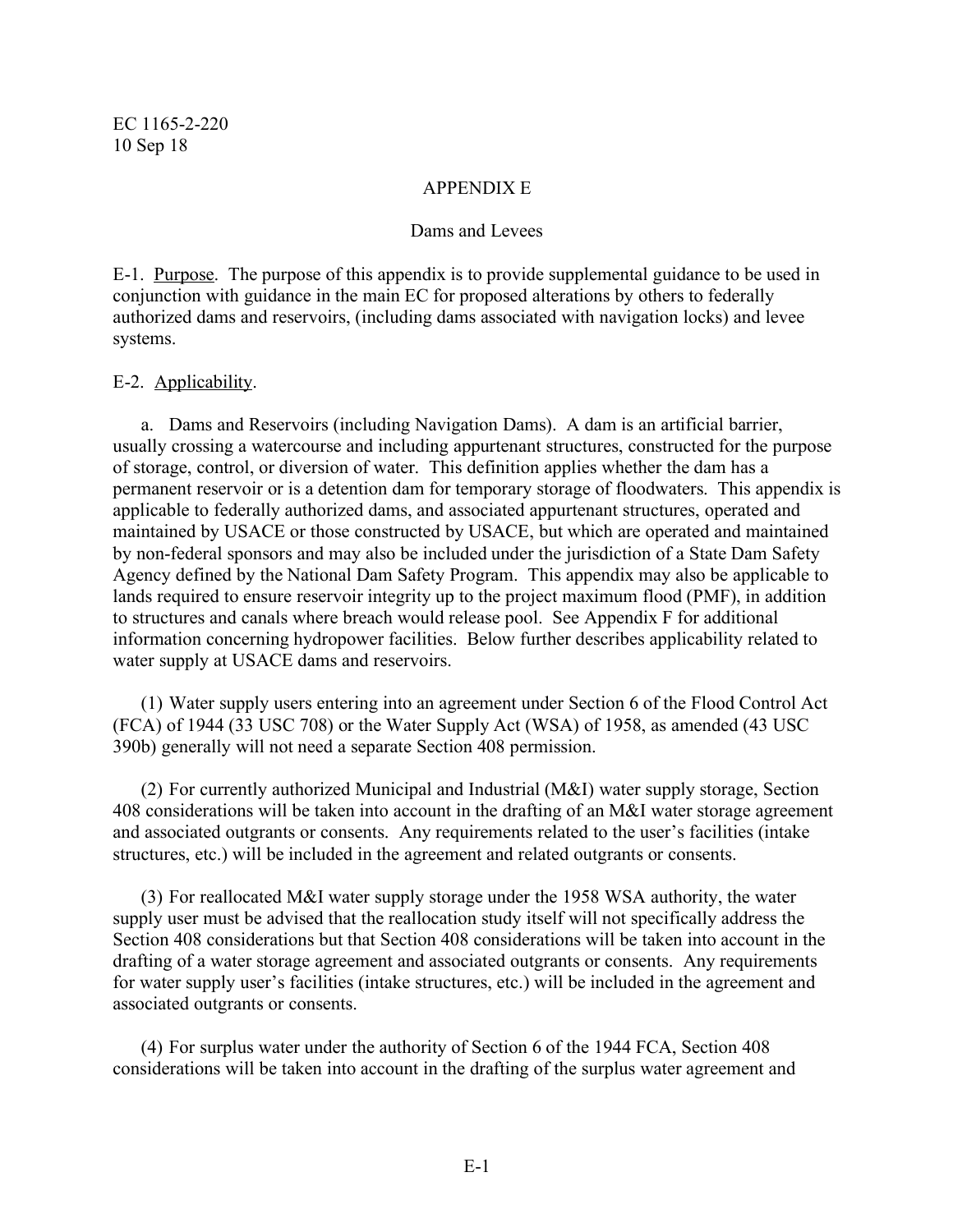associated outgrants or consents and any requirements for water supply user's facilities (intake structures, etc.) will be included in the agreement and associated outgrants or consents.

(5) For M&I water supply intakes of any size to be placed in USACE-operated projects that do not fall within the scope of either Section 6 of the 1944 FCA or of the1958 WSA, e.g., intakes placed at projects not meeting the definition of "reservoir" projects for purposes of those two statutes, the guidance in paragraph 9.e. must be followed to determine if a separate Section 408 permission is required.

b. Levee Systems. A levee system (or sometimes referred to as "levee" in this document), is comprised of one or more components which collectively provide flood risk reduction to a defined area, referred to as a leveed area. A levee is inclusive of all components that are interconnected and necessary to exclude floods from the leveed area. Levees do not usually cross a watercourse. Common components and associated features for levee systems include sheetpile walls, berms, relief wells, cutoff walls, foundation, drainage structures, ponding areas, channels, closure structures, pump stations, transitions, and erosion protection. This appendix applies to federally authorized levee systems including those operated and/or maintained by USACE and those federally authorized levee systems operated and maintained by a non-federal sponsor.

E-3. References. The following is a list of references containing evaluation processes, design standards, and operations and maintenance procedures that may be relevant to consider for alterations to dams and levees.

- a. Section 6 of the Flood Control Act (FCA) of 1944 (P.L. 78-534), Contracts for safe of surplus water at Army projects – Disposition of revenues
- b. Water Supply Act (WSA) of 1958 (P.L. 85-500, as amended)
- c. 44 CFR 65.10, Mapping of areas protected by levee systems
- d. ER 1110-2-1150, Engineering and Design for Civil Works Projects
- e. ER 1110-2-1156, Safety of Dams, Policy, and Procedures
- f. ER 1110-2-1806, Earthquake Design and Evaluation of Civil Works Projects
- g. ER 1110-2-1942, Inspection, Monitoring, and Maintenance of Relief Wells
- h. EM 1110-1-1005, Control and Topographic Surveying
- i. EM 1110-1-1804, Geotechnical Investigations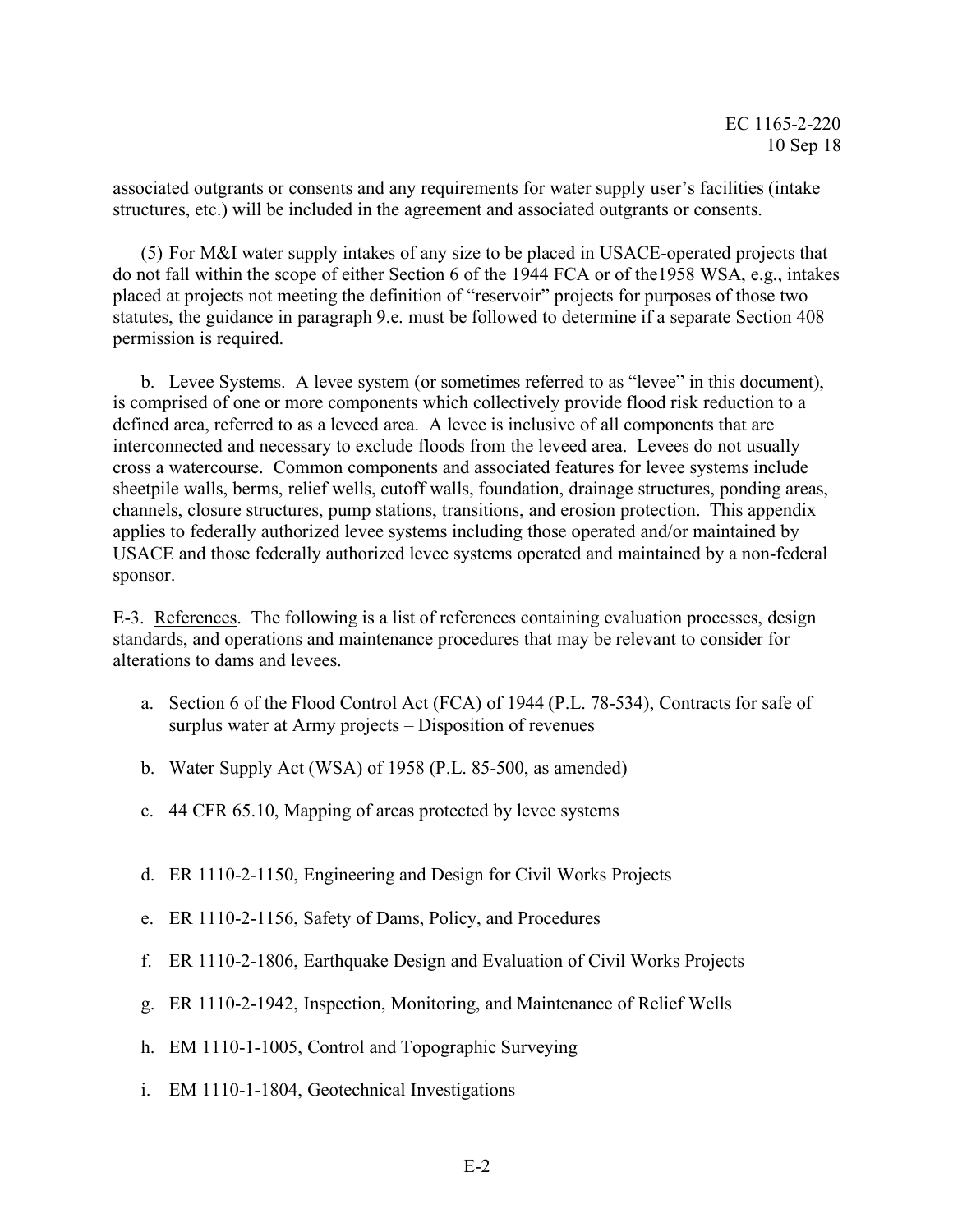- j. EM 1110-1-1904, Settlement Analysis
- k. EM 1110-1-2908, Rock Foundations
- l. EM 1110-2-1418, Channel Stability Assessment for Flood Control Projects
- m. EM 1110-2-1601, Hydraulic Design of Flood Control Channels
- n. EM 1110-2-1902, Slope Stability
- o. EM 1110-2-1906, Laboratory Soils Testing
- p. EM 1110-2-1913, Design and Construction of Levees
- q. EM 1110-2-1914, Design, Construction, and Maintenance of Relief Wells
- r. EM 1110-2-2002, Evaluation and Repair of Concrete Structures
- s. EM 1110-2-2007, Structural Design of Concrete-Lined Flood Control Channels
- t. EM 1110-2-2100, Stability Analysis of Concrete Structures
- u. EM 1110-2-2104, Strength Design for Reinforced-Concrete Hydraulic Structures
- v. EM 1110-2-2200, Gravity Dam Design
- w. EM 1110-2-2502, Retaining and Flood Walls
- x. EM 1110-2-2504, Sheet Pile Walls
- y. EM 1110-2-2902, Conduits, Culverts, and Pipes
- z. EC 1110-2-6066, Design of I-Wall
- aa. ETL 1110-2-583, Engineering and Design: Guidelines for Landscape Planting and Vegetation Management at Levees, Floodwalls, Embankment Dams, and Appurtenant **Structures**
- bb. ETL 1110-2-575, Evaluation of I-Walls
- cc. U.S. Army Corps of Engineers, Policy for Development and Implementation of System-Wide Improvement Frameworks (SWIFs), CECW-HS memorandum, 29 November 2011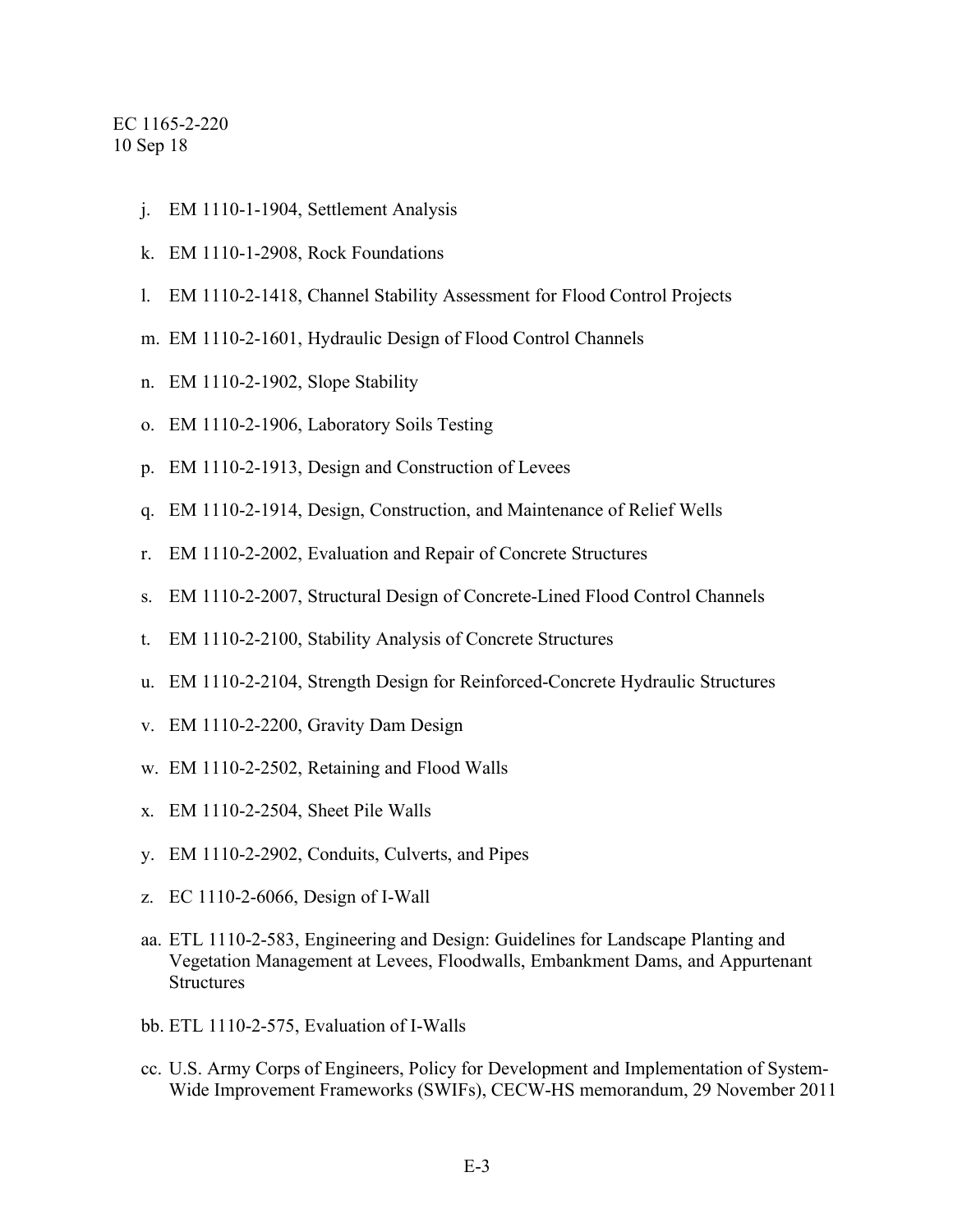- dd. U.S. Department of Interior Bureau of Reclamation and US Army Corps of Engineers, Best Practices in Dam and Levee Safety Risk Analysis, 1 July 2015 (or most recent version)
- ee. See Appendix A for other applicable references.

### E-4. Coordination.

a. For levee alterations, ensure involvement of the district Levee Safety Officer (LSO) and Levee Safety Program Manager (LSPM). For dam and reservoir alterations, ensure involvement of the district Dam Safety Officer (DSO) and Dam Safety Program Manager (DSPM). In addition, the district should inform the requester of any current USACE assessments, modifications, or other studies that are ongoing or are being considered that may have compatible objectives with the potential proposed alteration. These may include semiquantitative or quantitative risk assessments, dam safety modification studies, interim risk reduction measures, or cost-shared studies.

b. Coordination with State Dam Safety Agencies. When the request is for the alteration of a dam operated by a non-federal sponsor, the alteration will be reviewed by the State Dam Safety Agency. In these cases, the requester must obtain written concurrence of the proposed alteration from the State Dam Safety Agency prior to USACE issuing the final Section 408 decision.

c. DSOG/LSOG Review. If the district determines a Safety Assurance Review (SAR) is required for a proposed alteration to a dam or levee, the RMC will determine if the Dam Senior Oversight Group (DSOG) or Levee Senior Oversight Group (LSOG) will review the proposed alteration. If it is determined that the DSOG or LSOG review is required, the RMC will inform the division and district and it will be documented in the review plan. If the DSOG review is required, the district should contact the HQUSACE DSPM to schedule a briefing with the DSOG as soon as possible. If the LSOG review is required, the district should contact the HQUSACE LSPM to schedule a briefing with the LSOG as soon as possible. Information to be presented should include available risk assessment (screening-level or higher-level risk assessments) information and a description of the proposed alteration. DSOG or LSOG will provide feedback, recommendations and concurrence or non-concurrence with proceeding with the Section 408 to the division and district safety officers. The DSOG or LSOG will consider the following when reviewing the Section 408 proposed alteration:

(1) whether the benefits of the alteration are generally commensurate with the risks

(2) whether the alteration potentially worsens or creates new failure modes or risk drivers for the USACE project; and

(3) whether the alteration is exceptionally complex or high risk.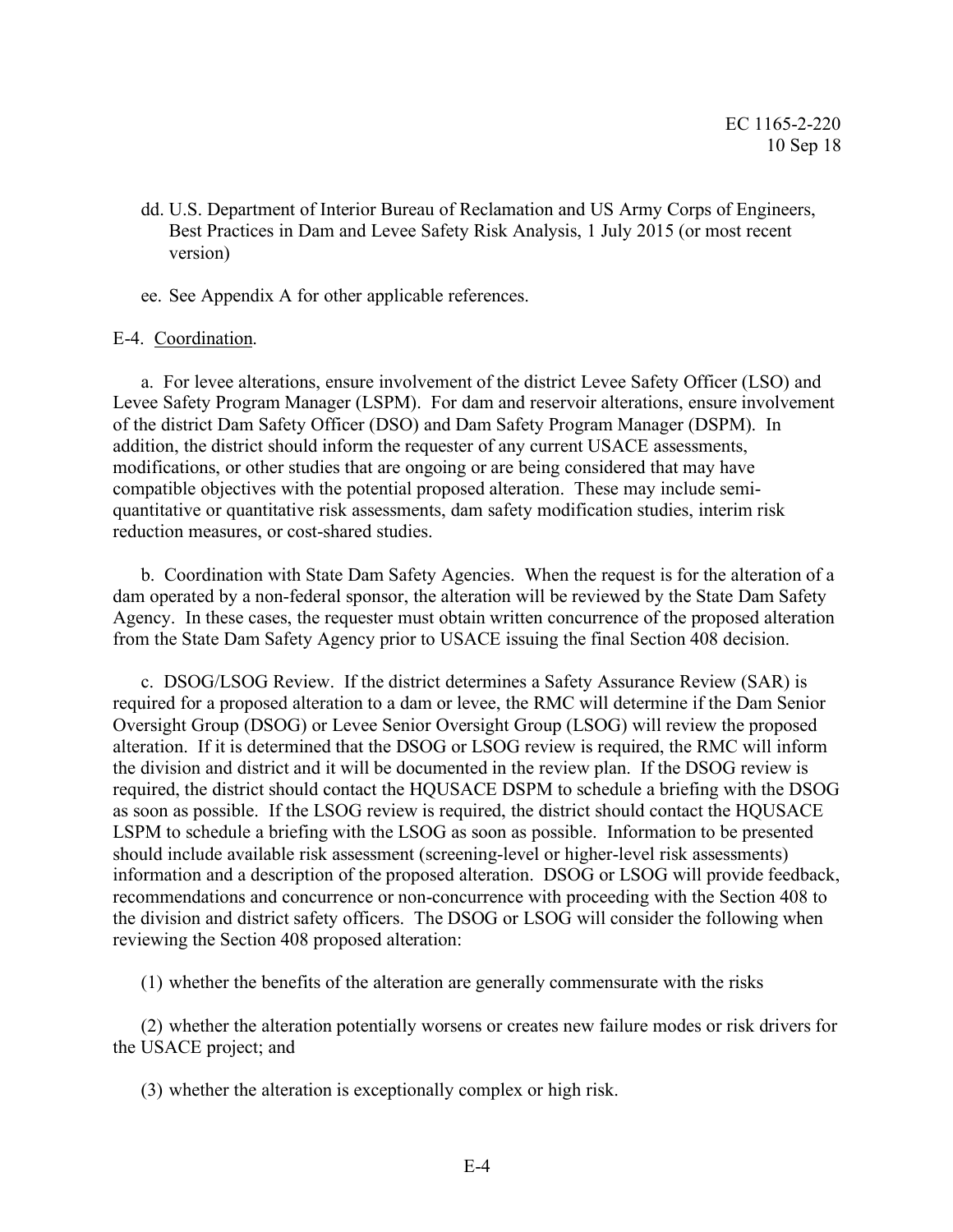E-5. Potential Considerations for Section 408 Submittals. The information below supplements the main EC. The list below is only a guide for information and/or analyses that may be needed to review alterations to dams and levees. It is not intended to list every analysis or design consideration that may be needed for all proposals.

a. Risk Assessment. Depending on the complexity and associated impacts of the proposed alternation on life safety as determined by the district DSO or LSO, the requester may be required to provide a risk assessment showing risk estimates associated potential failure modes with and without the proposed alteration in place. The district must also inform the requester if there is a change in the risk characterization of the dam or levee during the Section 408 review process and how or if the change in risk will require changes to the alteration being requested.

b. Discussion of Executive Order 11988 Considerations. The district may require the requester to submit sufficient data in order that the district may conduct its analysis required by reference A.35 to ensure that the proposed alteration is compliant with Executive Order (EO)11988. The request should be assessed as to whether there would be induced development in the floodplain, as defined in A.35, as a result of the proposed alteration and address the positive and negative impacts to the natural floodplain functions.

c. Civil. Each request should clearly identify the existing condition of the portion of the USACE project being altered and include plan, profile, and design details of the proposed alteration in relation to the existing USACE project. Below are examples of information that may be necessary to understand the existing and proposed conditions:

(1) Alteration location (Vicinity map and specific alteration location in station or river mile and/or decimal degrees)

(2) Applicable datum

(3) Real property, existing and to be acquired, needed for the proposed alteration

(4) Grading plans

(5) Layout plan, profiles, and cross-sections of proposed alteration

(6) Previous inspection reports to assist in identifying existing deficiencies and their proximity to the proposed alteration.

(7) Temporary measures required during construction (bypasses, cofferdams, etc.)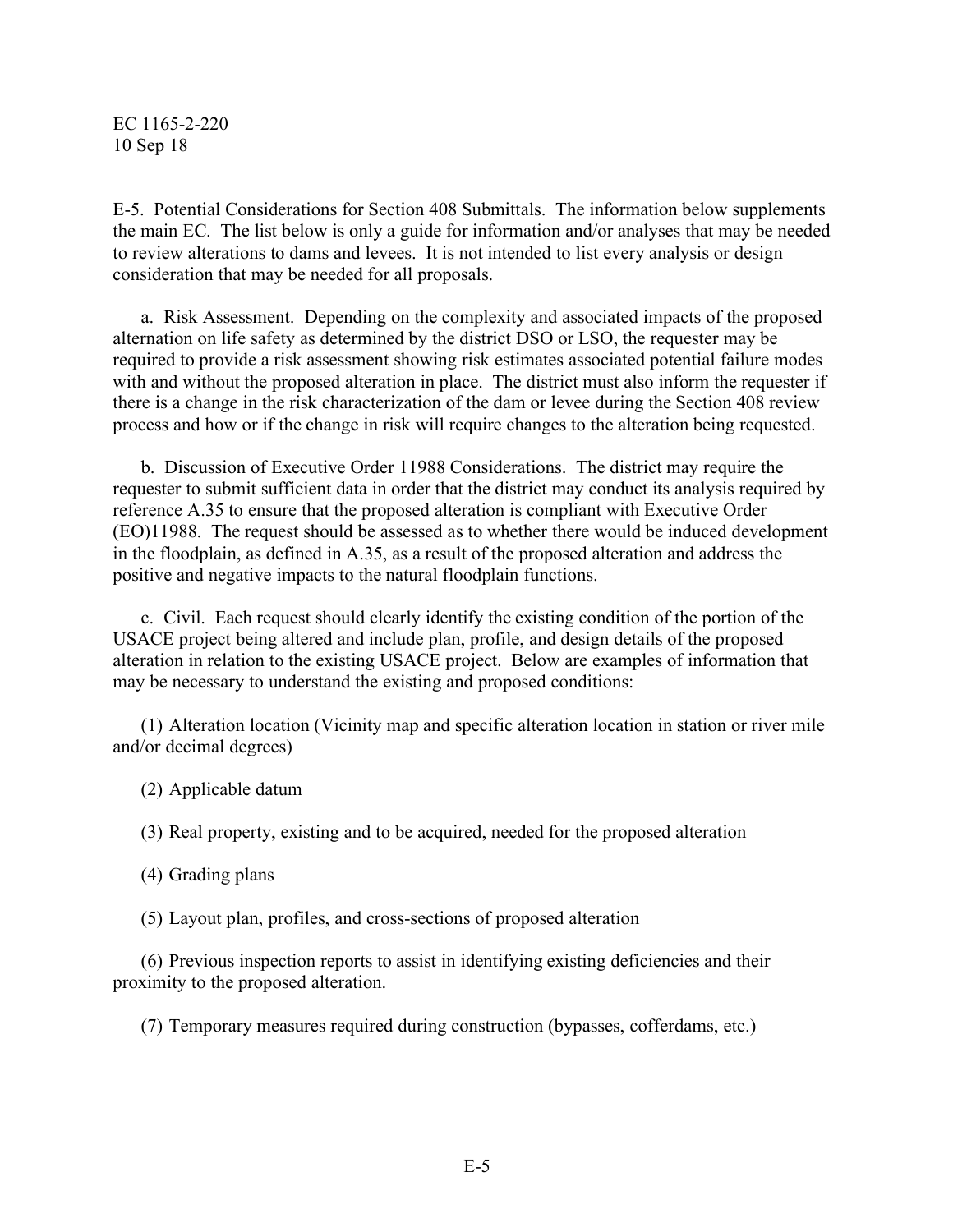d. Geotechnical. The following is a list of analyses or information that may be necessary to consider for geotechnical considerations and assessing their impacts if proposed alterations alter the USACE project cross-section or penetrate the natural blanket or foundation.

- (1) Erosion control (changes in erosive forces on a slope)
- (2) Material usage/borrow/waste/transport/hauling
- (3) Liquefaction susceptibility
- (4) Placement of stockpiles, heavy equipment, or other surcharges
- (5) Drilling plan, reference A.31
- (5) Results of subsurface investigation boring logs, test pit logs, laboratory test results, etc.
- (6) Seepage analysis
- (7) Settlement analysis
- (8) Stability analysis
- (9) Vegetation

e. Structural. The following is a list of analyses or information that may be necessary to evaluate the impacts of proposed alterations to concrete, floodwalls, or drainage structures:

(1) Bridges and related abutments

(2) Design analysis for retaining walls and excavation support system

(3) Design of shallow or deep foundations, including bearing capacity and settlement analysis if the construction is located within the line of protection or right-of-way and creates potential seepage problems

(4) Design recommendations for foundations on expansive soils

- (5) Diaphragm walls
- (6) Gates or other operable features
- (7) Other structural components integral to the USACE project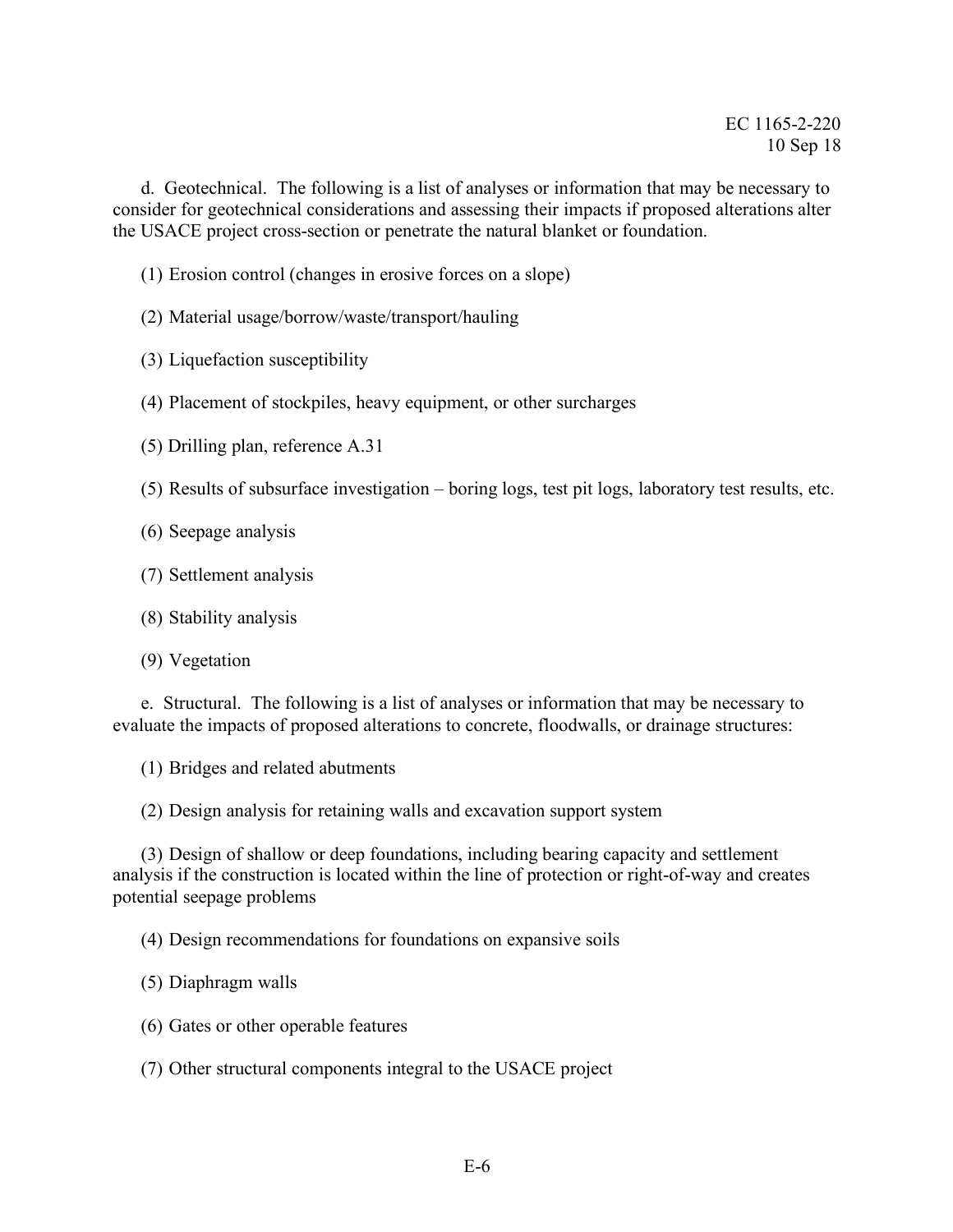(8) Pier penetrations of embankments

(9) Stability analysis including sliding, overturning, bearing, flotation, uplift and any seismic load effects for any alteration to the channel walls and/or flood walls

(10) Structural drainage control methods

(11) Water stops and contraction/expansion joints

f. Hydrology and Hydraulics. Refer to Appendix H for details on when and how a hydrology and hydraulic system analysis should be conducted. Refer to the list below for examples of factors that should be considered when evaluating hydrology and hydraulics impacts.

(1) Changes in inflow

(2) Changes in velocity

(3) Changes in water surface profiles and flow distribution

(4) Consideration of impacts to energy dissipation measures; hydropower generation; sedimentation; or navigation

(5) Scour analysis

(6) Sediment transport analysis

g. Water Control Management Plan. Alterations may have impacts on how water control structures are operated. In these cases, the alterations should consider any impacts or changes to water control plans that may be necessary. If a change to a water control manual is required, the NEPA document developed for the Section 408 alteration should incorporate appropriate analysis for updating the water control manual. Alterations that will work in conjunction with an existing Federal Water Control Manual (WCM) should be documented and incorporated into that WCM. Items to be considered are:

(1) Effects on existing Biological Opinions, Water Quality Certifications, Coastal Zone Management Concurrences, etc. should evaluate project impacts on any legal document, agreement, or requirement that informs water control management by the USACE

(2) Impacts/revisions to the operation of USACE facilities or other projects within the basin

h. Operations, Maintenance and Flood Fighting. Alterations may change how a dam, levee, floodwall, or channel project is to be operated or maintained. They may also require special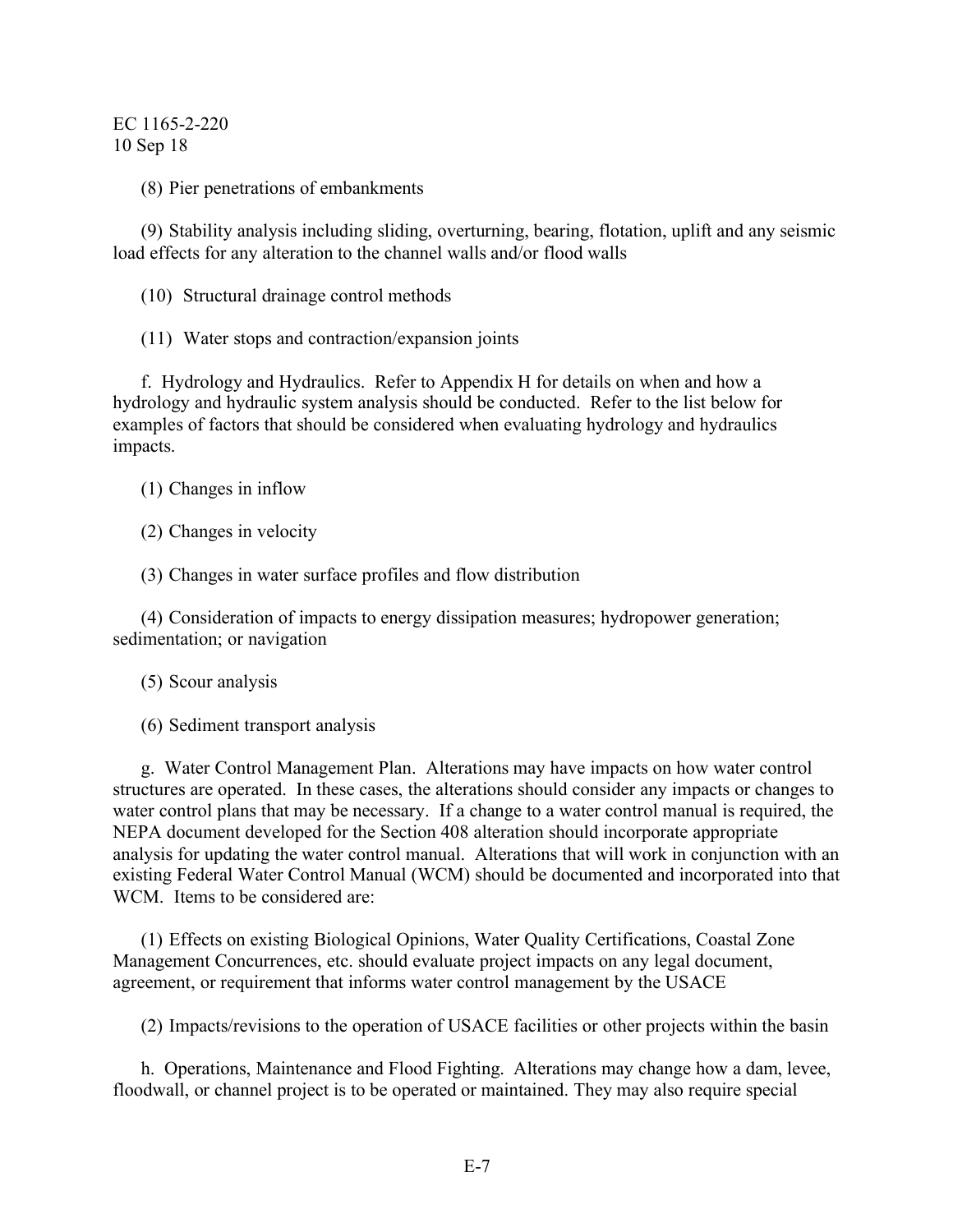flood fighting procedures. Reviews should consider the factors below to determine potential effects.

- (1) Project and maintenance access
- (2) Special inspection requirements
- (3) Maintenance practices
- (4) Flood fighting requirements and practices

(5) Flood contingency plan during construction, measures proposed to protect area under construction, monitoring of river level, river stage at which plan will be activated, materials and equipment to be used to activate plan, and personnel contact and telephone number to activate plan

### E-6. USACE Review Considerations.

a. The district (and division, if applicable) LSO is required to review any Section 408 request that modifies a levee system. The district (and division, if applicable) DSO is required to review any Section 408 request that modifies a dam.

b. Risk. Districts will consider the effects of the proposed alteration on the risk associated with the USACE project as part of the review process.

c. National Flood Insurance Program (NFIP). The criteria related to NFIP mapping purposes (44 CFR 65.10, Mapping of areas protected by levee systems) are not USACE design standards and should not be a consideration in the technical analysis or design review. However, the impacts associated with mapping dams and levee systems for the NFIP, such as influences on floodplain management, should be discussed as part of compliance with EO 11988 and considered when discussing potential impacts to associated risks. For Section 408 requests that include an objective of achieving levee accreditation for the NFIP, if the Section 408 is approved, a statement in the written approval document will specify that approval does not constitute, nor should it be construed as, an evaluation to determine if NFIP criteria have been met.

d. Rehabilitation Program. Proposed alterations to federally authorized dams, levees, and floodwalls must also be evaluated to determine whether the alteration will become an integral component of the USACE project. If it is determined that the proposed alteration will become an integral component of the USACE project that is necessary for proper functioning of the USACE project for its authorized purpose, the completed alteration will be included as a USACE project feature eligible for rehabilitation assistance and treated as a federal project component under PL 84-99. The district is responsible for making a determination as to whether or not a proposed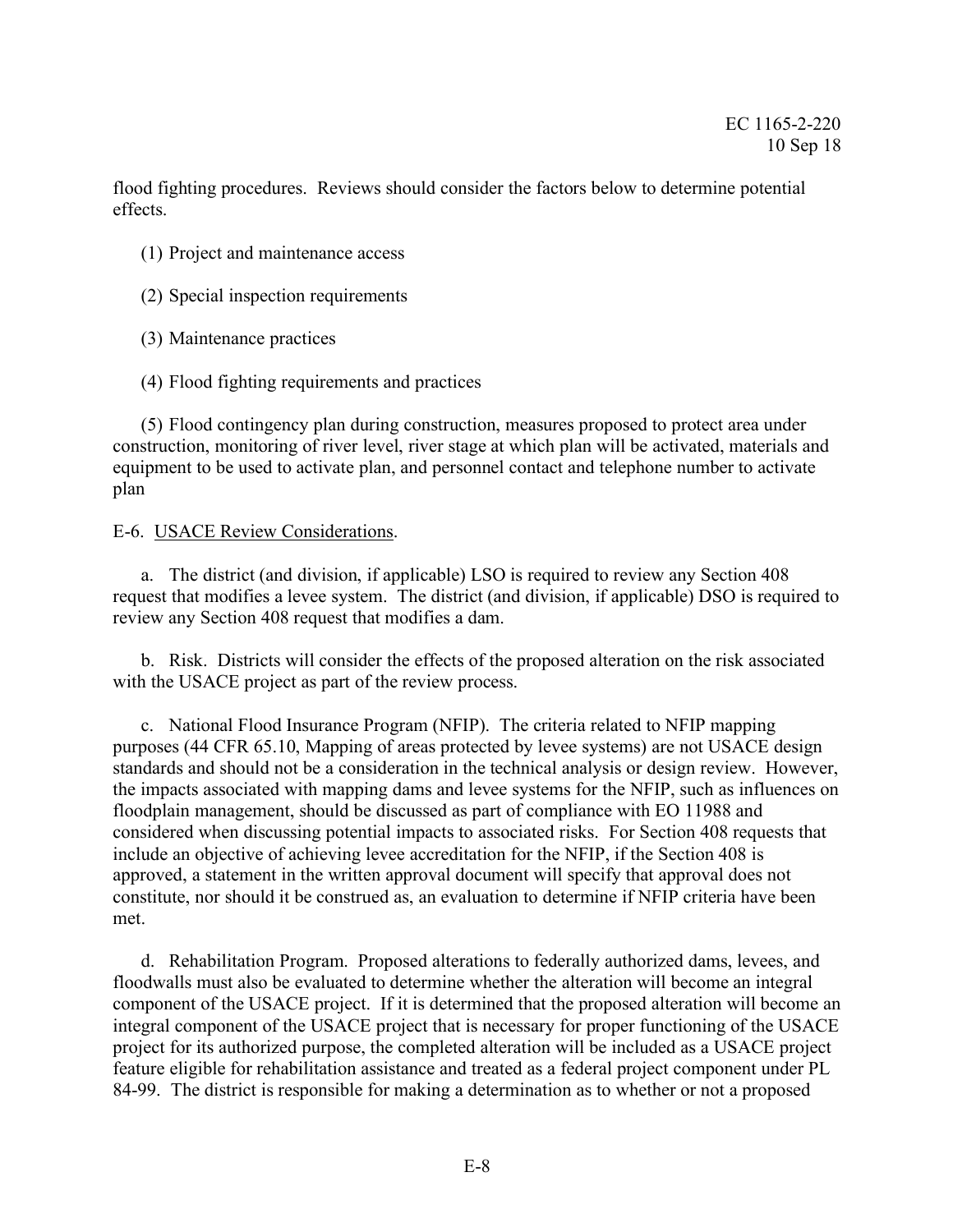alteration will become an integral component of the USACE project. Factors to consider will vary depending on the type of infrastructure and the proposed alteration. This determination must be made for all proposed alterations to federally authorized dams and levees , regardless of their status in the Rehabilitation Program at the time of the Section 408 request, to ensure that the proposed alteration is appropriately considered in future decisions about project eligibility for rehabilitation assistance. Examples of such alterations include stability or seepage berms, and changes to the structure type or geometry. In addition, districts should identify if the alteration is part of an approved System Wide Improvement Framework (SWIF), see reference E-3.bb, and consider any information specified for the alteration in the SWIF. For more information on USACE emergency activities and the Rehabilitation Program, see reference A.29.

e. Alterations Within the Reservoir Area. These proposed alterations require the same level of technical review as alterations to dams. Generally, alterations within the reservoir areas will be requested by the water supply non-federal sponsor for intake facilities. These alterations should be reviewed for impacts to life safety, inundation, and intake levels. When reviewing the intake levels, consideration will be given to drought conditions and also to lake level drawdowns for dam safety water control purposes. When alterations are proposed along the reservoir, the alteration will be reviewed for constructability and for potential failure modes related to misoperation, overtopping, foundation failures, alteration-induced subsidence, and other possible incidents that could cause the uncontrolled loss of pool.

### E-7. Post-Permission Oversight.

a. Inspections. Inspections conducted by USACE should document whether approved alterations are being operated and maintained consistent with the approved Section 408 and/or updated O&M manual.

b. National Levee Database (NLD). Districts should ensure that the NLD is updated to capture new or changed features of a levee system constructed as part of a Section 408 permission. The district will provide the requester with the requirements for any needed surveys, including updated centerline information and cross sections, in order to update the project information in the NLD to capture the alterations.

c. National Inventory of Dams (NID). Districts should ensure that the NID is updated to capture new or changed features of a dam, including appurtenant structures, constructed as part of a Section 408 permission. The district will provide the requester with the requirements to update the project information in the NID to capture the alterations.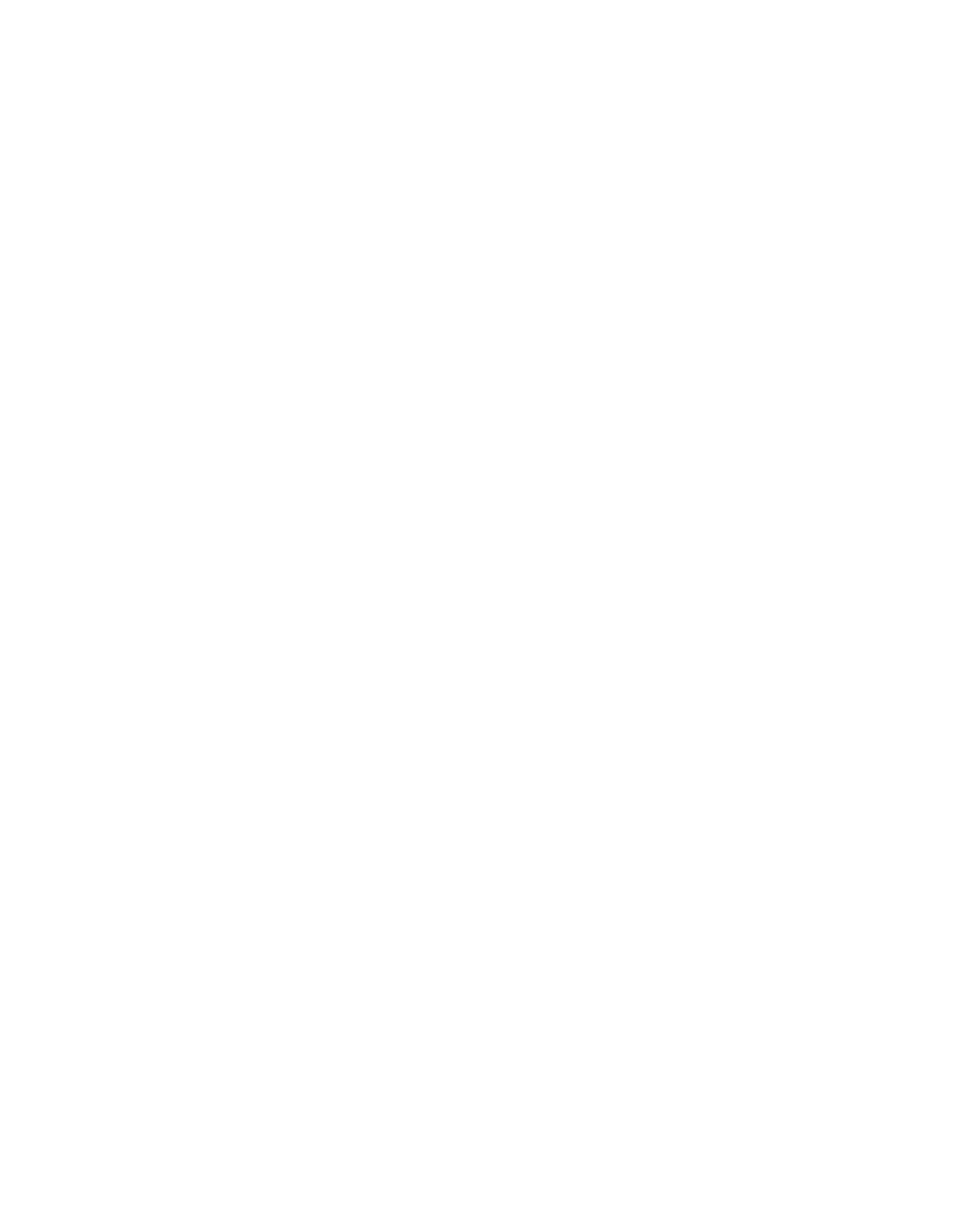# APPENDIX F

# Non-federal Hydropower Development at USACE Facilities

F-1. Purpose. The purpose of this appendix is to provide supplemental guidance to be used in conjunction with guidance in the main EC and Appendix E for requests for alterations of USACE projects by adding hydroelectric power generation and requiring a preliminary permit or license by the Federal Energy Regulatory Commission (FERC). In these cases, the main EC, this appendix, and the current Memorandum of Understanding (MOU) between the FERC and USACE, reference F-2.h (or most current version), will govern the Section 408 review process. The MOU contains the process to be used for the environmental and cultural resources compliance where FERC is the lead federal agency and USACE would be a cooperating agency. USACE is responsible for developing an understanding of the concept proposal and for responding to FERC inquiries regarding jurisdiction and conflict with USACE project purposes. USACE will also share, as appropriate, information regarding risks to the USACE project.

## F-2. References.

a. Federal Power Act, as amended

b. ER 1110-2-401, Operation, Maintenance, Repair, Replacement, and Rehabilitation Manual for Projects and Separable Elements Managed by Project Sponsors

c. ER 1110-2-1150, Engineering and Design for Civil Works Projects

d. ER 1110-2-1454, Corps Responsibilities for Non-Federal Hydroelectric Power Development under the Federal Power Act

e. ER 1110-2-1462, Water Quality and Water Control Considerations for Non-Federal Hydropower Development at Corps of Engineers Projects

f. ECB 2008-8, Sharing Technical Information in Support of Non-Federal Hydropower Development

g. US Army Corps of Engineers, Charging and Retaining Fees Charged to FERC Licensees, CECC-G memorandum, 6 June 2006

h. Memorandum of Understanding Between the United States Army Corps of Engineers and the Federal Energy Regulatory Commission on Non-Federal Hydropower Projects, 20 July 2016, with attachments.

i. See Appendix A of this EC for other applicable references.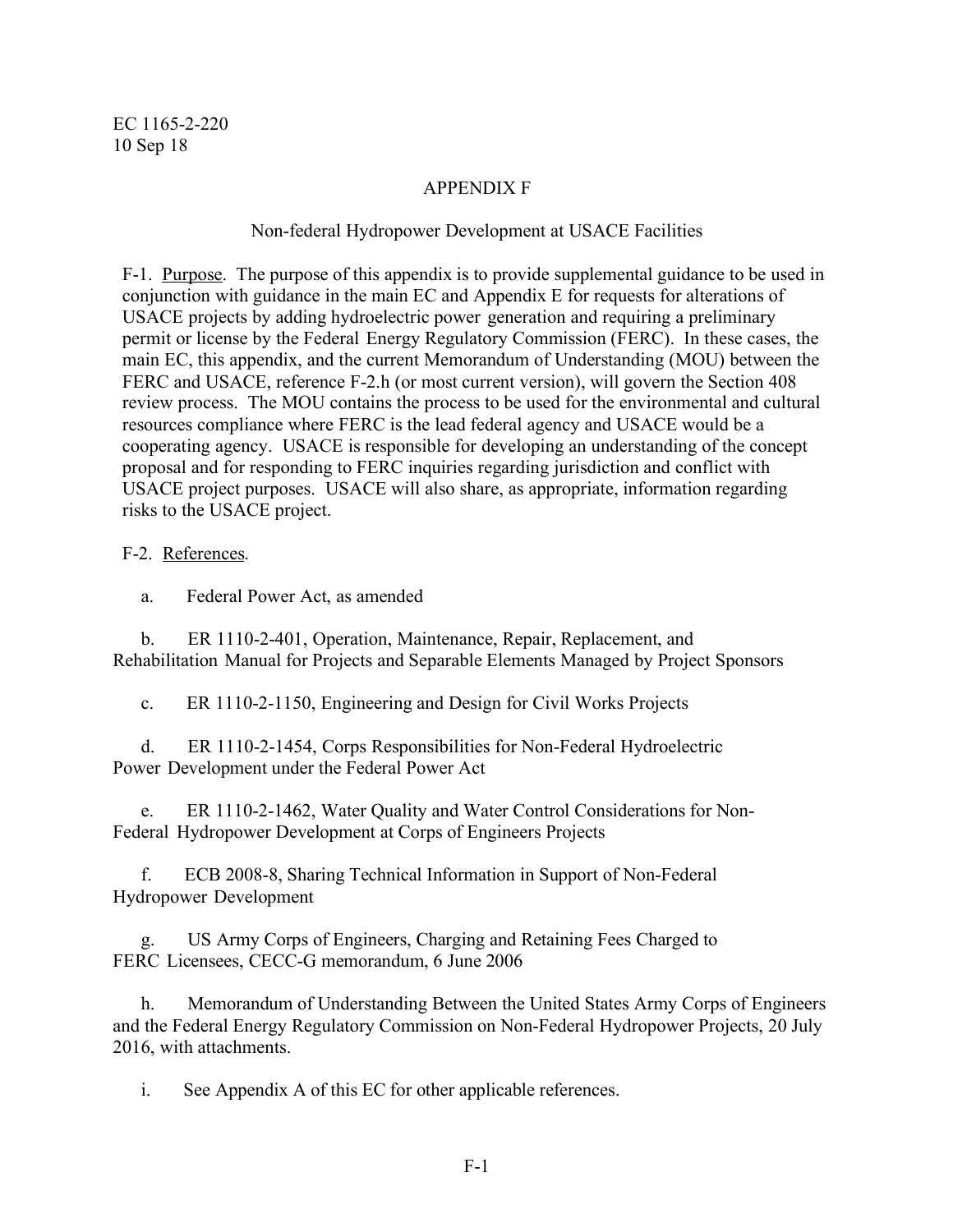### F-3. USACE and FERC Coordination.

a. Under the default two-phase process established under reference F-2.h, USACE and FERC have agreed to work with each other and with other participating agencies or entities, as appropriate, to ensure that timely decisions are made and that the responsibilities of each agency are met. Specifically, subject to the availability of resources and consistent with applicable laws, regulations, Army policies and FERC policies, each agency agrees to: commit to early involvement; participate proactively; share data; communicate informally; attend public meetings; and coordinate on studies of hydropower potential.

b. Each district and division that operates non-powered dams or other facilities with the potential for generating hydroelectric power has a FERC Coordinator for coordination with FERC regarding the licensing process and all aspects of non-federal hydropower development on a USACE dam or facility. The FERC Coordinator will be responsible for working with the Section 408 Coordinator to ensure timely completion of the Section 408 review process consistent with reference F-2.h. The FERC Coordinator should also ensure coordination occurs with Regulatory, as appropriate.

c. When a USACE district receives a written request to alter a USACE project for the addition of hydroelectric generation, the district will confirm that the requester has applied or intends to apply for a FERC preliminary permit to investigate the potential for adding hydroelectric power facilities to the USACE project. Initial coordination should consist of a meeting to discuss the proposed project and inform the requester of any known issues that would impact their proposal, such as any dam safety or water supply issues.

d. For projects with an existing FERC permit or license, reference F-2.h should be utilized to the greatest extent possible.

e. USACE will seek to streamline processes to the maximum extent possible, such as through programmatic approaches or adoption of reviews conducted by others (Appendix D) or use of categorical permissions as described in Appendix C.

f. The public notice requirements for non-federal hydropower Section 408 requests must be closely coordinated with FERC's public notice requirements for the licensing process, and where feasible the FERC public notice process must be relied upon if sufficient to reduce redundancy.

g. Design documentation within the FERC license application Exhibit F generally satisfies the design and information requirements for environmental reviews for phase I when addressing non-federal hydropower proposals.

h. Where FERC license requirements are duplicative with Section 408 permission requirements in the EC, if feasible, the FERC requirements must be relied upon to inform the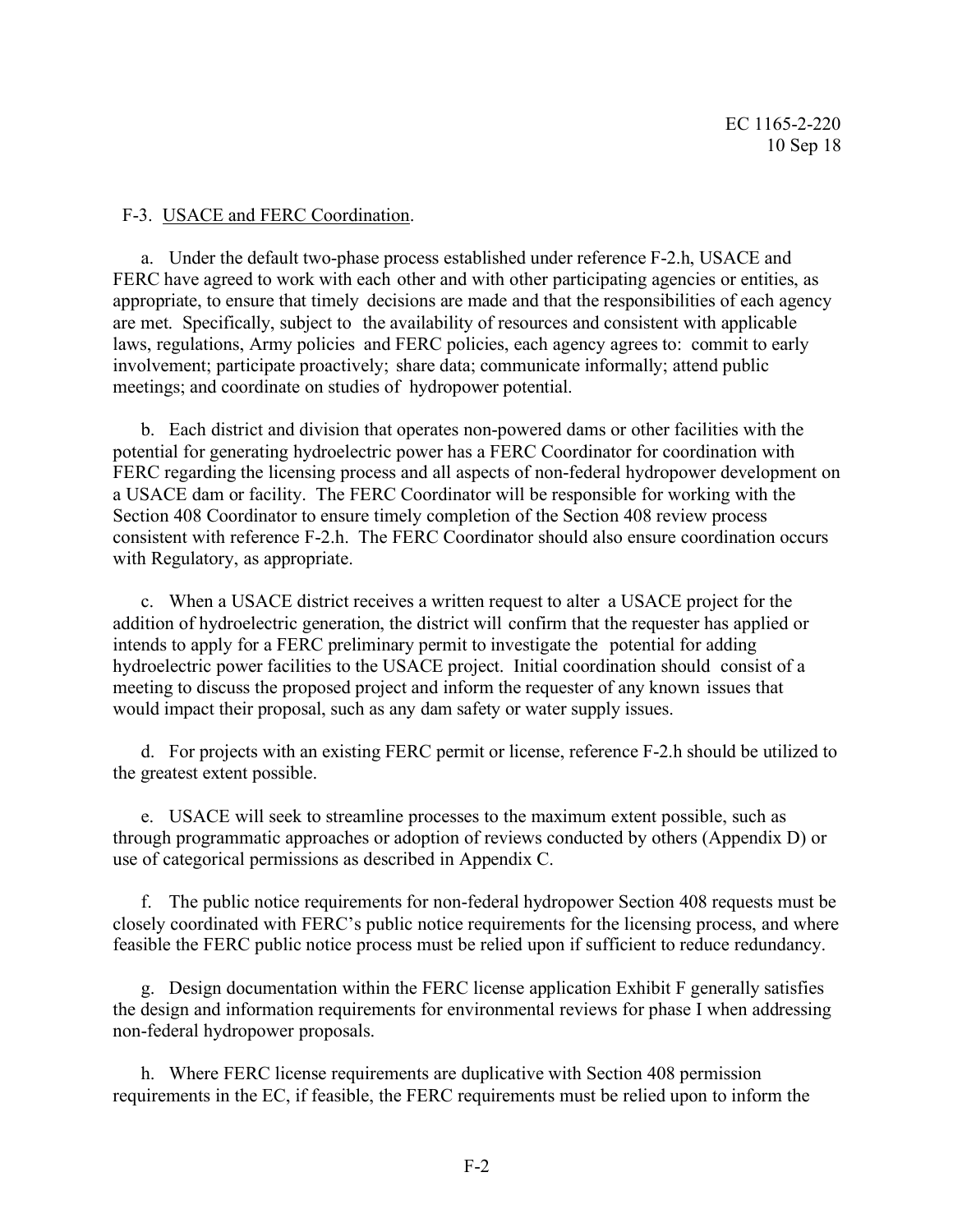USACE Section 408 permission and other related USACE decisions as encouraged by reference F-2.h to ensure streamlining and reduction of duplicative efforts.

i. Phase II of reference F-2.h allows for requesters to employ either the single-phased or multi-phased Section 408 process, as best suits the technical nature of the proposed project.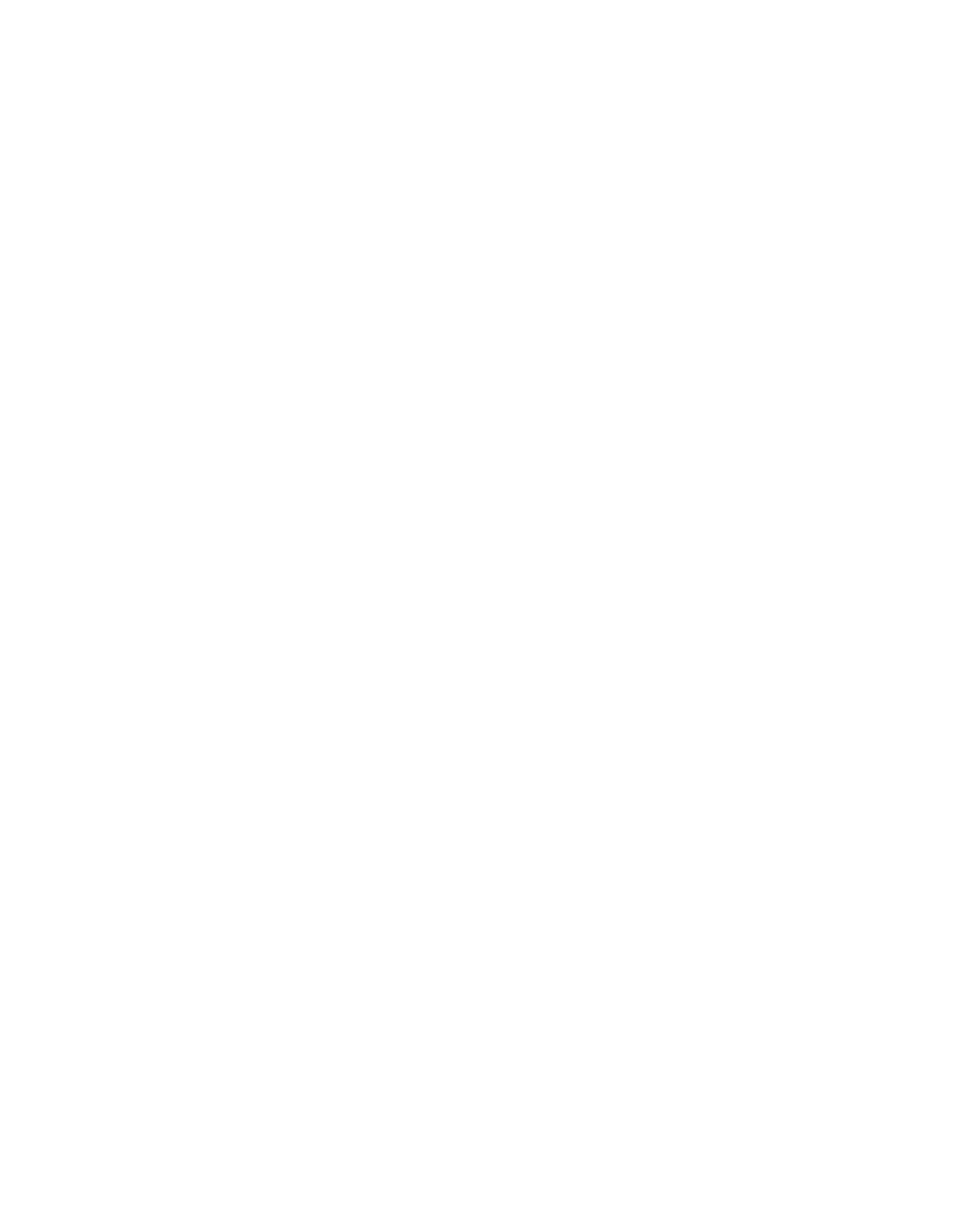# APPENDIX G

# Navigation Channels, Harbors, Locks, Jetties, Bridges, and Features

G-1. Purpose. The purpose of this appendix is to provide supplemental information to be used in conjunction with guidance in the main EC for alterations proposed by others to USACE navigation projects, including channels, harbors, locks, jetties, bridges, and other associated features (upland dredged material containment facilities). The mission of the USACE navigation program is to provide safe, reliable, efficient, effective, and environmentally sustainable waterborne transportation systems for movement of commerce, national security needs, and recreation. This mission is accomplished by ensuring adequate project dimensions to provide safe passage of commercial navigation through the federally authorized navigation project, while minimizing environmental impacts. Accordingly, any proposed alterations to an authorized USACE navigation project must be evaluated to determine that such alteration will not impair the usefulness of the project and will not be injurious to the public interest. Refer to Appendix E for proposed alterations to navigation dams.

G-2. References. The following is a list of references that may be relevant to consider for alterations to navigation features.

- a. Section 204 of Water Resources Development Act of 1986, Public Law (PL) 99-662
- b. 33 USC 565, River and Harbor Improvement by Private or Municipal Enterprise
- c. ER 1110-2-1403, Studies by Coastal, Hydraulic, and Hydrologic Facilities and Others
- d. ER 1110-2-1404, Hydraulic Design of Deep Draft Navigation Projects
- e. ER 1130-2-520, Navigation and Dredging Operations and Maintenance Policies
- f. ER 1140-1-211, Non-Department of Defense Reimbursable Services

g. ER 1165-2-211, Water Resource Policies and Authorities – Operation and Maintenance of Improvements Carried Out By Non-Federal Interests to Authorized Harbor or Inland Harbor Projects

h. EM 1110-2-1611, Layout and Design of Shallow-Draft Waterways

i. EM 1110-2-1613, Hydraulic Design of Deep Draft Navigation Projects

j. EP 1130-2-520, Navigation and Dredging Operations and Maintenance Guidance and Procedures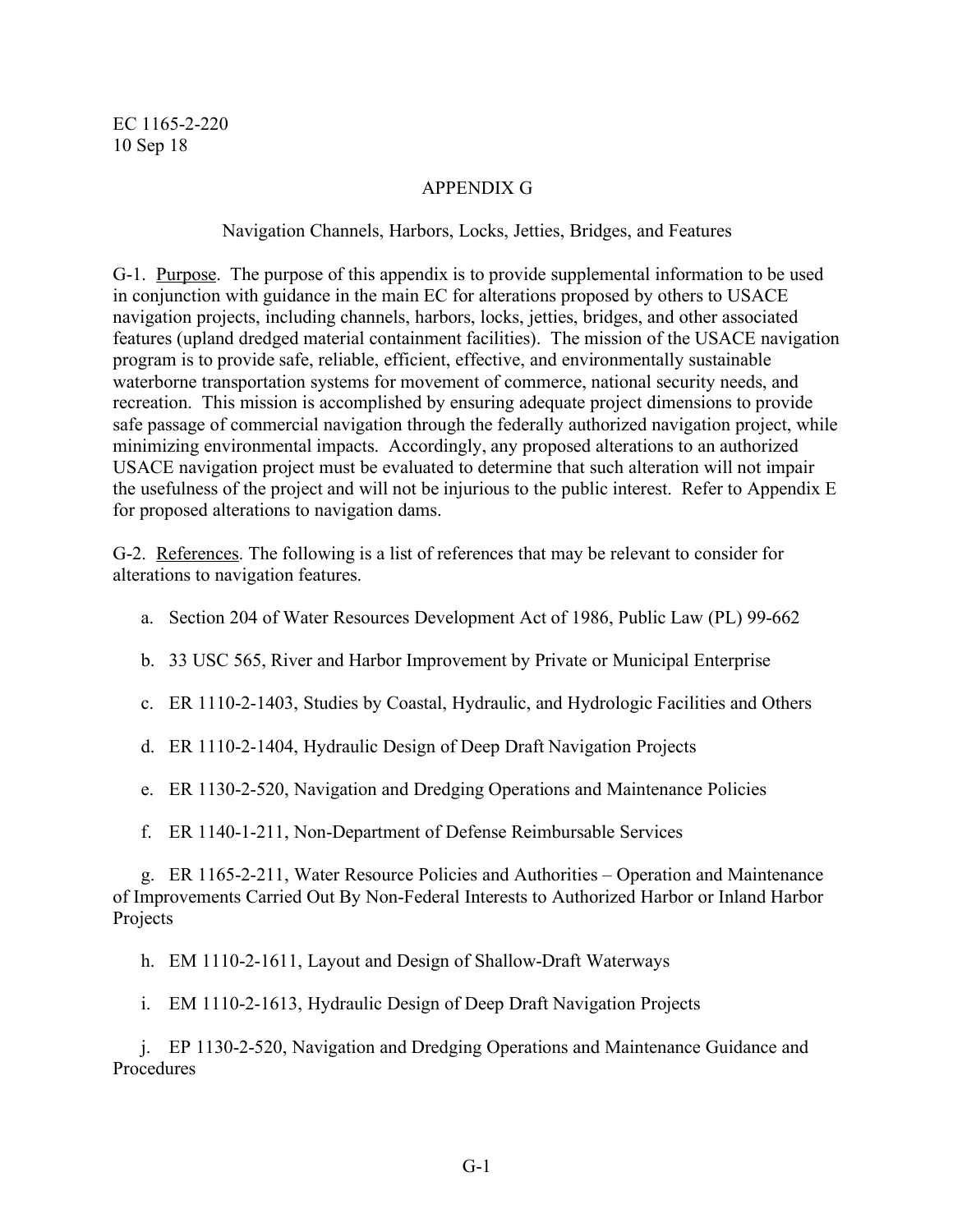k. COMDTPUB P16591.3D, Office of Bridge Programs, U.S. Coast Guard Bridge Permit Application Guide, July 2016

l. See Appendix A for other applicable references.

G-3. Project Specific Setbacks. Once it has been determined that Section 408 permission is required, districts are encouraged to use any project-specific setbacks as a guideline in evaluating whether a structure or activity is at a sufficient distance from the USACE project so not to impact the usefulness of the USACE navigation project. For those USACE navigation projects that do not have established setbacks, districts may elect to establish setbacks to delineate the minimum distances a structure or feature should be located from a navigation feature (adjacent, over, and/or below) to avoid impacting the usefulness of the project. Districts may consider project specific setbacks as a criterion when establishing a categorical permission. At a minimum, the following should be considered when developing setbacks:

a. Maximum dredging depth and width, to include advanced maintenance, allowable overdepth, and non-pay overdepth

b. Top edge of the navigation channel, including appropriate side slopes and overdepth

c. Sufficient clearances of equipment needed for dredging the navigation channel to its full depth and width, including side slopes

- d. Minimum low sag clearance required for lines or structures crossing above the channel
- e. Weather, tides, flow rates, velocities, and other factors related to the region
- f. Dredged Material Placement Facility availability

G-4. Proposed Alterations in which the Scope of Analysis Completely Aligns Between Section 10 and Section 14 (33 USC 408) of the Rivers and Harbors Act of 1899. Activities proposed in, over, or under navigable waters within a USACE Navigation project typically require authorization under both Section 10 and Section 408. The scope of what USACE must evaluate to make a decision under each authority will be different for many activities due to the different nature of the jurisdiction of each authority. The scope of analysis for Section 10 is generally limited to jurisdictional waters (see 33 CFR Part 325 Appendix B Paragraph 7.b.), whereas the scope of analysis for Section 408 is defined in relation to the limits of the Civil Works project and can include operations and maintenance and/or emergency response considerations to the extent those activities have an effect on the USACE project. In cases in which there are different scopes of analysis for Section 10 and Section 408, USACE will issue separate authorizations under each authority after sharing and levering information and analysis to the maximum extent practicable. However, for many activities altering navigation projects, the scope of analysis for Section 10 and Section 408 will be identical. In those cases where the scope of analysis for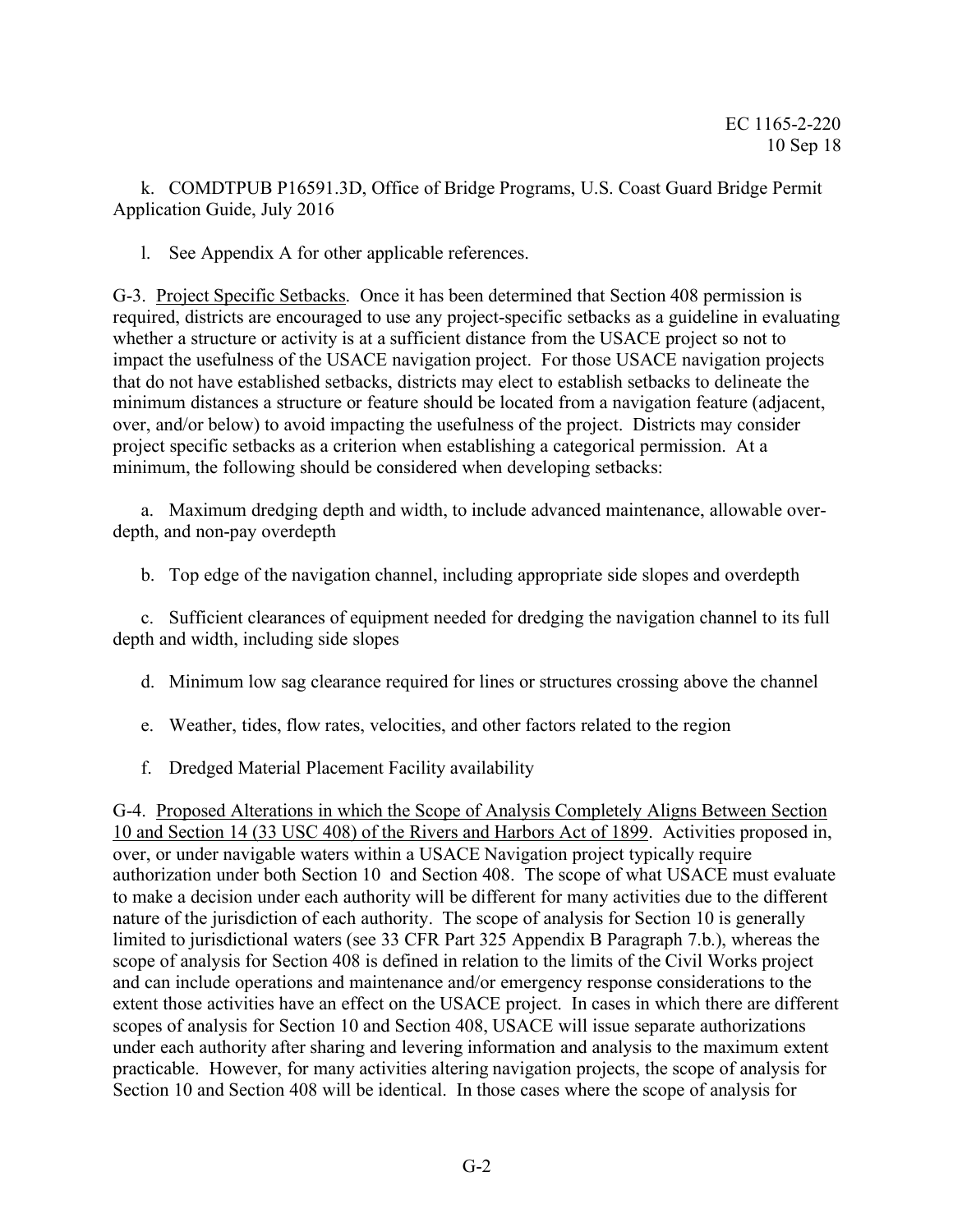Section 10 and Section 408 is identical, a single authorization will be issued following the following procedures.

a. The district will use information provided by the applicant/requester for activities occurring within navigable waters and within the boundaries of a USACE Navigation project and make a determination as to whether or not the scope and information needs would be the same for both a Section 10 and Section 408 decision. The typical type of proposed activities within USACE Navigation projects in which it may be likely that the jurisdiction and scope would be the same for both Section 10 and Section 408 include proposals for electric transmission lines, boat docks, boat lifts, bulkheads, revetments, minor dredging, mooring buoys, mooring pilings, and other similar activities. In cases when the scope and jurisdiction of Section 10 and Section 408 do not completely align, separate authorizations under Section 10 and Section 408 are required. In addition, proposed activities that also would require authorization under Section 404 of the Clean Water Act outside the boundary of the activity that triggers Section 10 jurisdiction will require a separate Section 408 permission if one is needed. Districts should coordinate with the appropriate Regulatory office and Section 408 staff for clarification on jurisdiction.

b. For cases in which the scope and jurisdiction between Section 10 and Section 408 align, appropriate district staff for Regulatory will review the information submitted for the purposes of environmental compliance and the public interest review. Appropriate district staff for the USACE Navigation project will review the information for the purposes of determining impacts to the usefulness of the USACE Navigation project (e.g., compare the proposal to approved setback policies and/or overdepths). The district will ensure there is coordination between the Regulatory and Navigation staff in cases in which additional information may be needed from the requester to promote efficiency and reduce the burden on the requester.

c. The district staff evaluating impacts to the usefulness of the USACE Navigation project will document their findings in a Memorandum for Record (MFR) that will be provided to the district Regulatory staff for their use in the Section 10 permit evaluation and determination. The MFR will contain the rationale and basis for the impacts to the usefulness determination of the proposed activity on the USACE Navigation project, including any conditions that the applicant would be required to adhere to in order to ensure the continuance of no impacts to the usefulness of the USACE Navigation project. A determination that the alteration will not impair the usefulness of the project satisfies the requirement to ensure that the alteration is "compatible" with the purposes of the project set forth at 33 CFR 320.4(g)(5). Funding for district staff for the impact to the usefulness of the project determination and development of the MFR should come from project appropriated funds associated with the specific USACE Navigation project. Regulatory funds cannot be used for the development of the MFR. The USACE Navigation office is responsible for determining that the conditions in the MFR are enforceable and for enforcing such conditions in the Section 10 permit.

d. If the Section 10 authorization is approved, the Regulatory staff will ensure that any conditions specified in the MFR are included as conditions in the Section 10 permit document.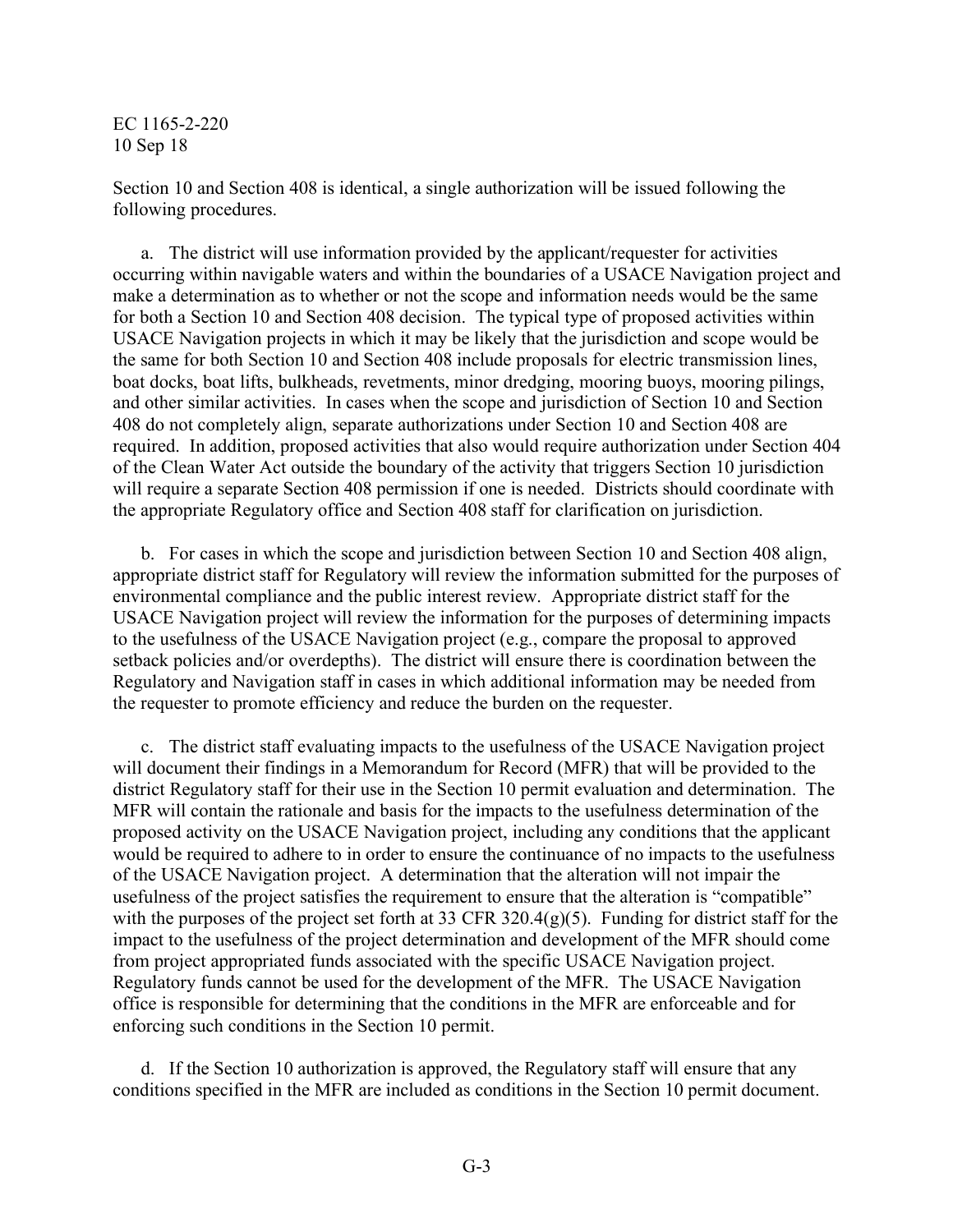Note, the required standard terms and conditions in Appendix K will be the minimum conditions that will need to be included in the MFR and incorporated into the Section 10 permit. Also, Regulatory staff must include in the Section 10 permit document that is provided to the applicant the following statement: "It has been determined that the activities authorized do not impair the usefulness of the USACE Navigation project and is not injurious to the public interest."

#### G-5. Construction or Modification of Bridges over USACE Navigation Projects.

a. Federal law prohibits the construction of bridges over navigable waters of the United States unless first authorized by the U.S. Coast Guard (USCG) under one of its authorities within Title 33 of the U.S. Code, including Section 9 of the Rivers and Harbors Act of 1899. As part of its permit review process, the USCG will evaluate whether the construction or modification of a bridge will obstruct commercial and recreational navigation within the waterway. For bridges that cross a USACE navigation channel, the USCG bridge permit decision will be informed by USACE's determination under Section 408 whether the bridge will impact the usefulness of the navigation project.

b. In order to minimize duplication of effort among USACE and USCG's authorities, USACE districts should coordinate closely with the appropriate USCG personnel throughout the respective reviews, including issuance of concurrent or joint public notices (see paragraph 12.b) when feasible, and sharing information when a Navigation Impact Analysis is required for the USCG bridge permit review. USACE districts may use information provided to USCG as part of the bridge permit application package (see reference G-2.k.) to satisfy the basic requirements of a complete Section 408 request. When additional information is required from the requester to evaluate the Section 408 request, USACE districts should coordinate with the USCG to align, and not duplicate, those information needs.

c. For environmental compliance for bridges crossing USACE navigation channel, there is often another federal agency other than USACE or USCG that is the federal lead agency (such as the Federal Highway Administration). In those situations, USACE will assume a cooperating agency role as indicated in paragraph D-4.g. For situations in which either USCG or USACE is the lead agency, USACE and USCG will coordinate to conduct joint environmental compliance to the extent allowable, including the preparation of one NEPA document to inform both the USCG permit decision and the USACE Section 408 permission decision.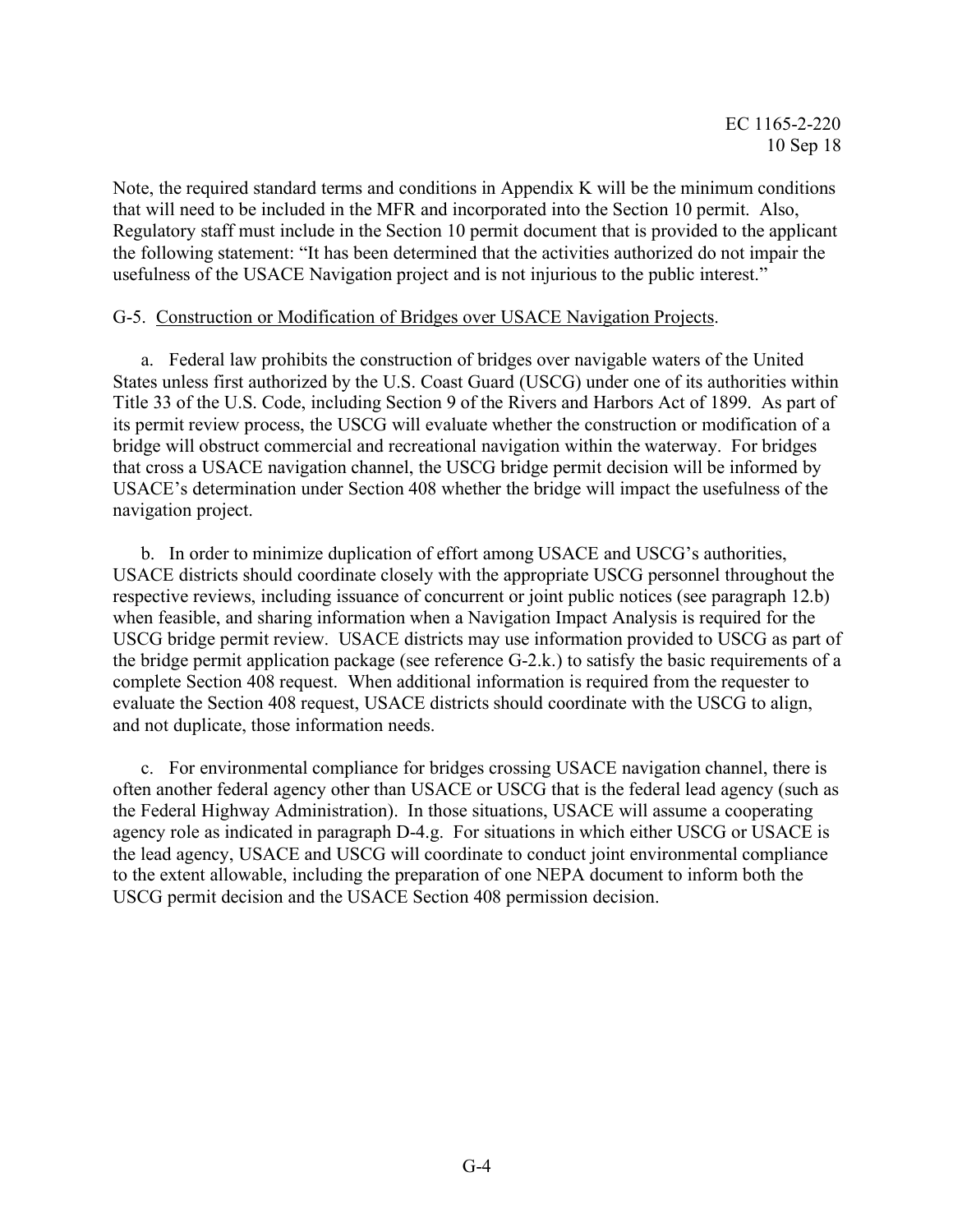# APPENDIX H

# Hydrologic and Hydraulic System Analysis

H-1. Purpose. This appendix is intended to outline the requirements for a hydrologic and hydraulic (H&H) system analysis as referenced in paragraph 11.c.(2) of the main EC. The purpose of an H&H system analysis is to determine the potential hydrologic and hydraulic changes resulting from proposed Section 408 alterations. In general, these procedures focus on riverine situations, but analysis requirements can be tailored appropriately for interior systems, navigation systems, and coastal situations. Districts will determine whether an H&H system analysis is needed and, if so, the appropriate scope of analysis based on the complexity of the proposed alteration. The requester will be responsible for the analysis. This appendix describes how to perform an analysis and display the results when it has been determined that an H&H analysis is required.

## H-2. References.

a. ER 1105-2-101, Risk Analysis for Flood Damage Reduction Studies.

b. EM 1110-2-1619, Risk-Based Analysis for Flood Damage Reduction Studies.

c. U.S. Army Corps of Engineers (USACE) Hydrologic Engineering Center (HEC), Hydrologic Modeling System HEC-HMS User's Manual, CPD-74A, Hydrologic Engineering Center, Davis, CA.

d. U.S. Army Corps of Engineers (USACE) Hydrologic Engineering Center (HEC), HEC-RAS River Analysis System User's Manual, CPD-68, Hydrologic Engineering Center, Davis, CA.

e. U.S. Army Corps of Engineers (USACE) Hydrologic Engineering Center (HEC), *HEC-ResSim Reservoir System Simulation, User's Manual*, CPD-82, Hydrologic Engineering Center, Davis, CA.

f. U.S. Army Corps of Engineers (USACE) Hydrologic Engineering Center (HEC), *HEC-FDA Flood Damage Reduction Analysis, User's Manual*, CPD-72, Hydrologic Engineering Center, Davis, CA.

g. U.S. Army Corps of Engineers (USACE) Hydrologic Engineering Center (HEC), *HEC-WAT Watershed Analysis Tool, User's Manual*, CPD-88, Hydrologic Engineering Center, Davis, CA.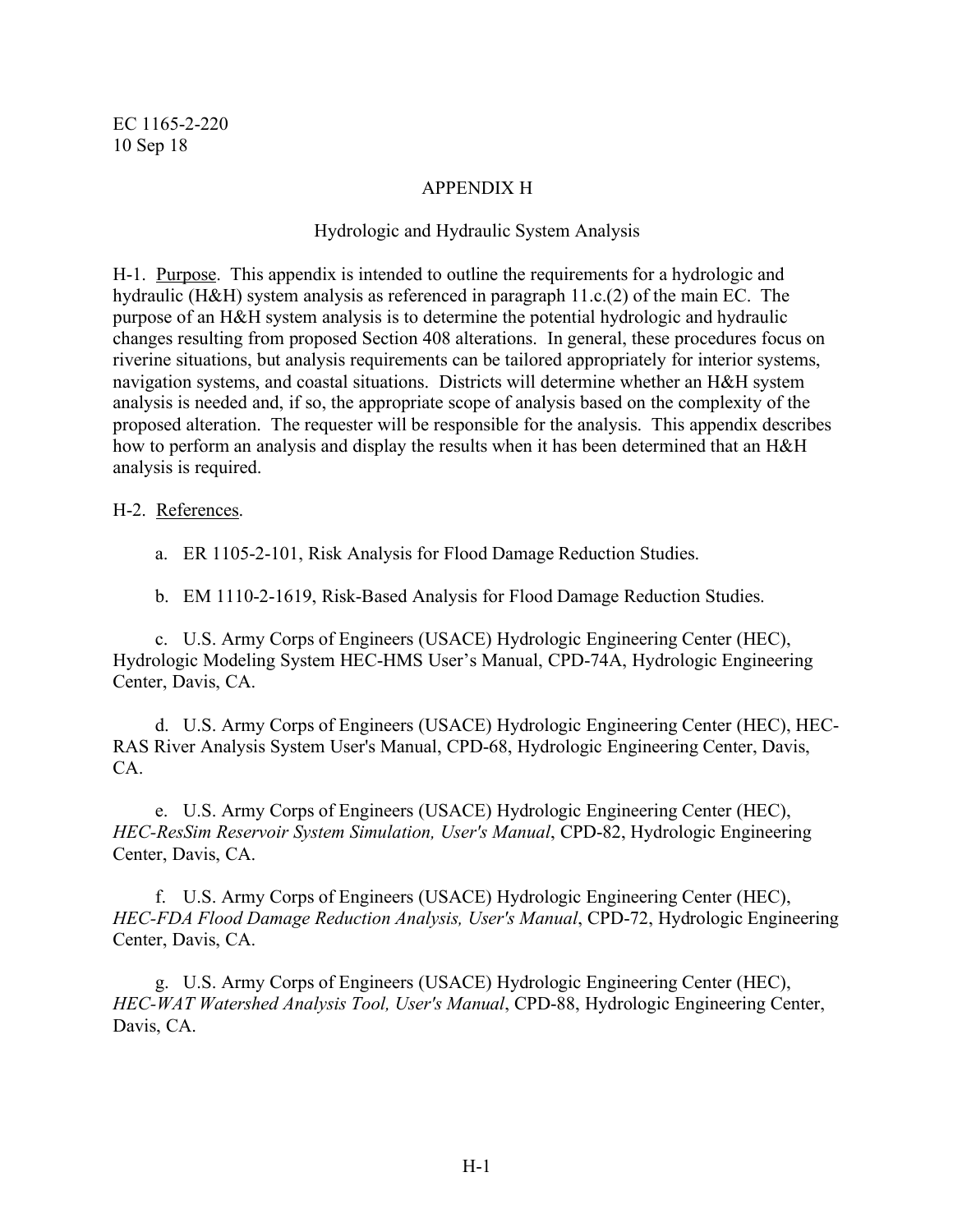# H-3. Basic Requirements and Assumptions.

a. For the purposes of this appendix, the word "system" is an integrated combination of features, property, and environment that are influenced by the proposed alteration due to changes in the frequency, depth, duration, or extent of flooding. This includes hydrologic and hydraulic connections upstream, downstream, within a navigation system, or along the coast.

b. H&H system analyses will be applied to proposed alterations of federally authorized USACE projects that change the hydrologic and/or hydraulic conditions (e.g., changing the location or dimensions of levees or channels, changing reservoir operations, constructing bridges or roadways, etc.). Districts will determine the appropriate scope of the H&H analysis based on the complexity of the proposed alteration.

c. The H&H system analysis will consider flood events and hydraulic loading only. Infrastructure measures (dams, levee and floodwall systems, jetties, and channels) will be assumed to be stable and functional up to the top of containment, and no breaching will be assumed. Based on this assumption, system response curves are not required. Other factors such as changes in performance and consequences due to the H&H changes identified by this analysis will be determined based on other information and analyses beyond this H&H system analysis. All factors and information will be considered comprehensively to make the final Section 408 decision.

d. The hydraulic analysis will consider the full range of hydrologic loading conditions.

e. For loading conditions where flood waters exceed the system capacity, the analysis must include overtopping.

f. System impacts will be determined by comparing H&H results for the existing, authorized purpose, and with proposed alteration conditions. The district should try to identify and ensure that the analysis considers the effects of reasonably foreseeable and known future alterations and/or projects throughout the system in conjunction with the proposed alteration.

H-4. Evaluation Metrics. Results of the H&H system analysis must be presented in a way to assist the Section 408 decision-makers in understanding the impacts (i.e., consequences) of the H&H changes as a result of the proposed alteration. Results can be evaluated using either changes in median or expected values of various hydrologic and hydraulic parameters, or changes in assurance (i.e., uncertainty) about those values. To improve the understanding of the H&H changes of the proposed alteration, floodplain inundation maps showing flood depths and extent should be provided. The following are various H&H outputs that may be useful to display and determine H&H changes. Specific requirements will vary depending on the particular project and proposed modification.

a. Changes in water surface elevation.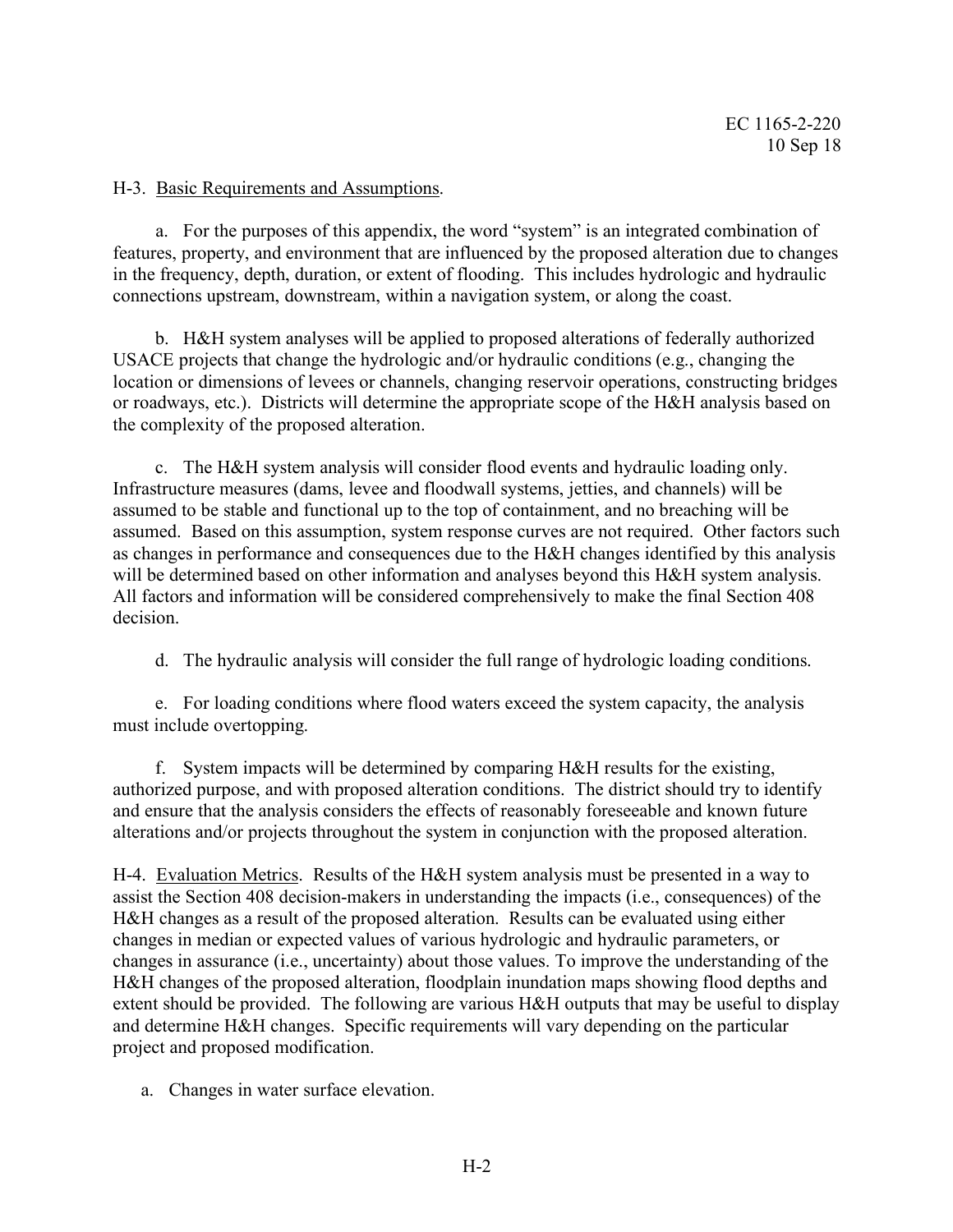b. Changes in Annual Exceedance Probability (AEP), where AEP is defined as the likelihood of a target water surface elevation being exceeded in any given year, based on the full range of possible flood events.

- c. Changes in flow, velocity, frequency, and duration.
- d. Changes in flood depth and flooding extent displayed on inundation maps.

#### H-5. Process.

a. The H&H system analysis will assess changes at the proposed alteration site and at all locations reasonably considered to be affected by the proposed alteration. The procedures described in this appendix are, in general, appropriate, with some adaptation to reflect the effects of hydraulic connectivity. Pre-approved software for analyses can be used, which include HEC-HMS (Ref. H-2.c), HEC-RAS (Ref. H-2.d), HEC-ResSim (Ref. H-2.e), HEC-FDA (Ref. H-2.f) and HEC-WAT (Ref. H-2.g). Use of any other software must be approved prior to application.

b. Methods for performing the H&H system analysis are flexible. One possible approach is described here, and follows the procedures outlined in EM 1110-2-1619 (Ref. H-2b).

(1) Step 1: Define the spatial extent of the system for which potential hydrologic and hydraulic changes must be assessed and select index locations within that extent for the H&H system analysis.

(a) The extent of the hydraulically interconnected system must be defined as the first step in an H&H system analysis. This extent must be broad enough to include channel reaches and floodplains downstream and upstream of the proposed alteration site that a reasonable analyst would expect to be influenced by changes in discharge or corresponding water surface elevation at the proposed alteration site. Within that extent, impact areas should be identified and index locations selected to allow assessment and reporting of changes. If initial findings show significant change at the outer extents represented by the selection of index locations, additional index points may be required out to the locations showing no change. Guidance for identifying impact areas and selecting index locations is included in the user's manual for the HEC-FDA (Ref. H-2.f) software and in EM 1110-2-1619 (Ref. H-2.b).

(b) Review of hydraulic model results will aid in determining the appropriate extent. For example, examination of computed water surface profiles will identify locations upstream or downstream of a proposed alteration site at which changes in the geometry at the site will have an impact on water surface elevations. Care must be exercised and results scrutinized to judge if changes in computed elevations are logically related to the changes in the geometry, or if changes seen in the model results are artifacts of computational precision limits or model instabilities. In some cases, downstream flows at a confluence will increase for a proposed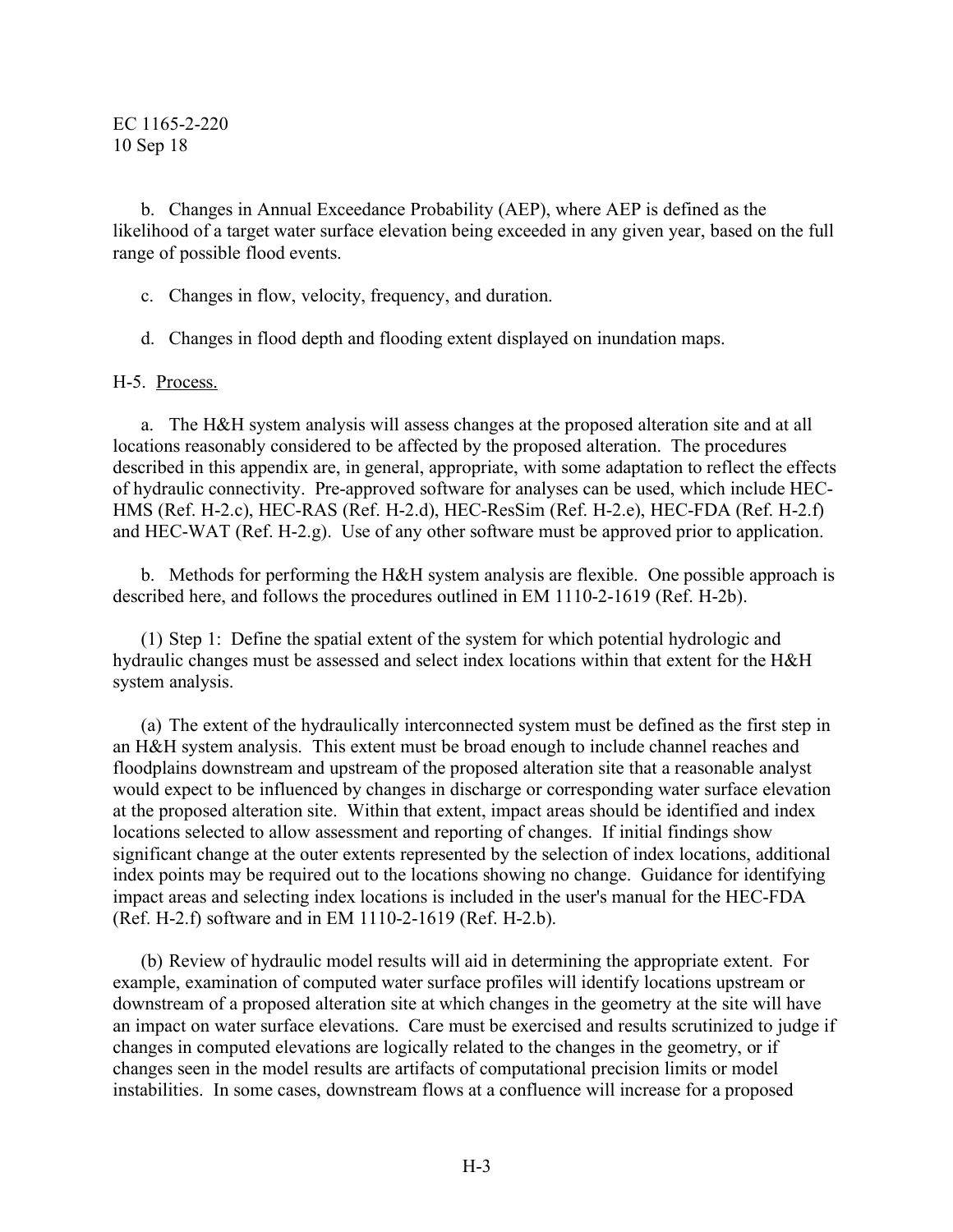alteration, but the increase will be due to a change in timing between contributing hydrographs. Consideration should be given to whether the change in timing would be expected to be reflected in historical events, or whether the change in timing is an artifact of the synthetic hydrology developed.

(2) Step 2: Identify the existing, authorized purpose, and with proposed alteration conditions for all features (e.g. levee, floodwall, channel, jetties, and/or dams) of that system to serve as the basis for assessing H&H changes of proposed alterations.

(3) Step 3: Collect or develop the necessary functions and transforms to compute existing, authorized purpose, and with proposed alteration conditions all index locations within the system. In addition to the various functions required for the H&H system analysis, the uncertainty about each function must be described. This task is completed following the general guidance presented in this appendix and EM 1110-2-1619 (Ref. H-2.b). However, current policy does not cover how to describe the uncertainty about functions that represent accumulated impacts. For example, the uncertainty about the unregulated to regulated discharge transform at a location downstream of multiple reservoirs must reflect the accumulated uncertainty about joint operation of those reservoirs. If the district needs assistance in determining accumulated impacts, districts should consult experts at Engineer and Research Development Center Hydrologic Engineering Center (HEC), or engage the division and HQUSACE. All three conditions should be evaluated as part of the H&H system analysis.

(4) Step 4: Assess the H&H results, reference paragraph H-3.f, of the existing, authorized purpose, and with proposed alteration conditions at all index locations. H&H results are computed location by location within the extent of the system. Analysis needed in this step will depend upon the proposed alteration. For example, if the alteration includes the addition of flood storage or changes to the manner in which available storage is operated, a reservoir system simulation model such as HEC-ResSim (reference H-2.e) may be developed and run with a period of record or selected hypothetical events. Through this model, a new unregulated to regulated discharge transform can be developed. Similarly, if the proposed alteration includes changes to the project geometry, for example through levee setbacks, these changes must be simulated to derive new transforms for downstream locations. Those transforms may change as a result of the project geometry changes. Results may be reported as described in paragraph H-4.

(5) Step 5: Determine the changes in H&H conditions by comparing hydrologic and hydraulic results system-wide for the existing, authorized, and with proposed alteration cases. Once various results of hydrologic and hydraulic conditions are computed and reported, systemwide H&H changes of a proposed alteration can be assessed. For proposed alterations that reduce the likelihood of inundation, the AEP will be less and confidence in reduction in likelihood of inundation will be greater. However, outcomes may vary across all index locations within the system; therefore, all index locations must be assessed.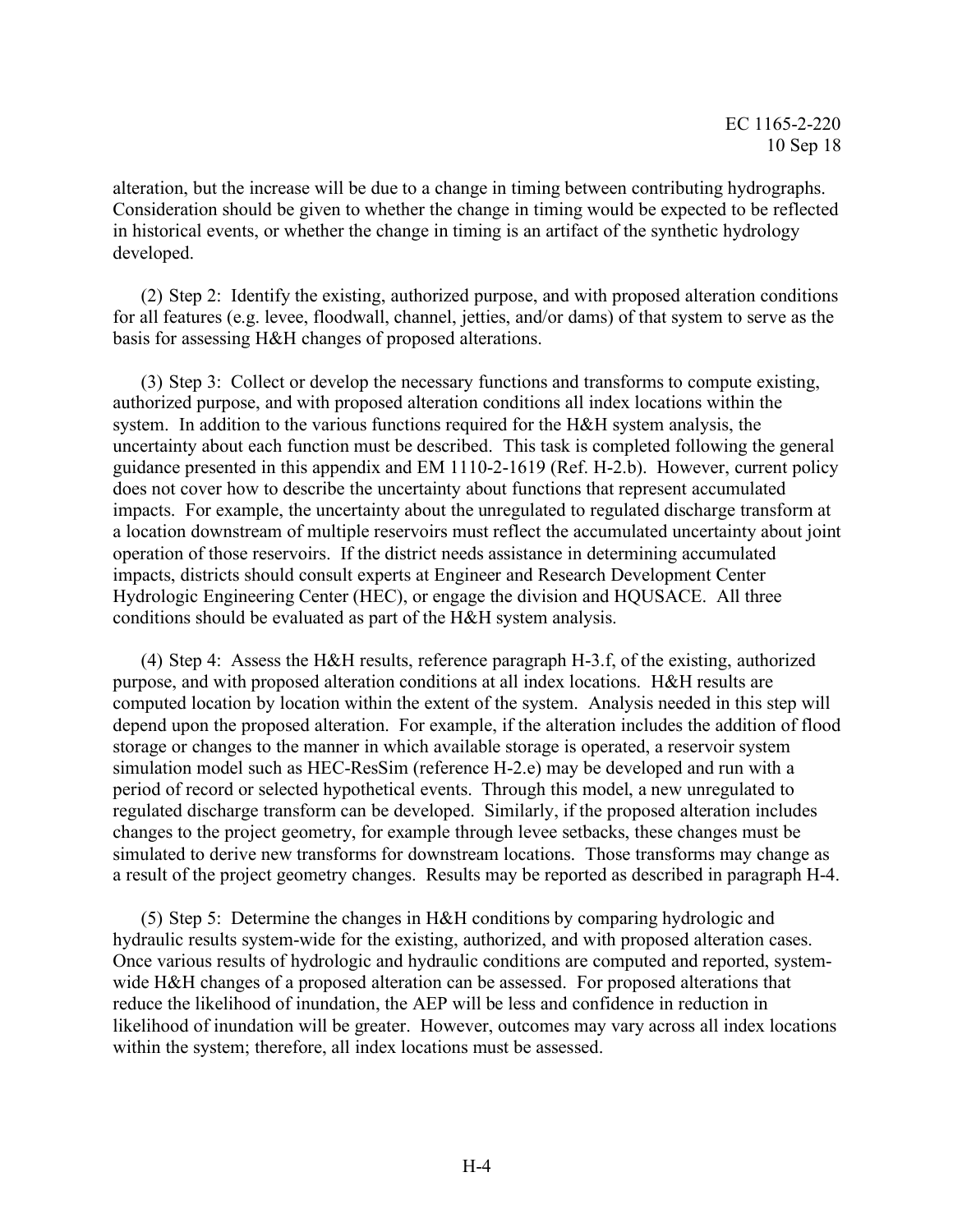#### APPENDIX I

#### Funding Agreements

I-1. Purpose. The purpose of this appendix is to provide guidance on the establishment, management, and oversight of funding agreements under applicable statutory authorities that allow the US Army Corps of Engineers (USACE) to accept and expend funds to expedite requests to alter USACE Civil Works projects pursuant Section 408. This appendix describes the specific requirements applicable to acceptance of contributed funds and development of funding agreements under each authority.

#### I-2. References.

- a. 25 USC 479a, Publications of List of Recognized Tribes
- b. Section  $1156(a)(2)$  of WRDA 2016, Contributed Funds  $(33 \text{ USC } 408(b)(3))$
- c. 23 USC 139(j), Efficient Environmental Reviews for Project Decision-Making
- d. Section 214 of WRDA 2000 (Public Law 106-541), as amended (33 USC 2352)
- e. Section 404 of the Clean Water Act, Permits for Dredged or Fill Material (33 USC 1344)

f. Section 10 of the Rivers and Harbors Act of 1899, Obstruction of Navigable Waters, Generally; Wharves, Piers, and Excavations and Filling In (33 USC 403)

g. 10 USC 2695, Acceptance of Funds to Cover Administrative Expenses Relating to Certain Real Property Transactions

h. US Army Corps of Engineers, Implementation Guidance for Section 1125 of the Water Resources Development Act of 2016 - Use of Funding Agreements within the Regulatory Program, Memorandum, 19 January 2018.

I-3. Policies for All Authorities.

a. The provision of funds for a Section 408 review by USACE under any of these authorities is voluntary, and all requesters will receive a fair and timely review of their Section 408 request regardless of whether they have contributed funds to USACE for the evaluation or not.

b. The acceptance and expenditure of funds will not impact impartial decision making at any level with respect to the evaluation and any final decision, either substantively or procedurally. The USACE review of the Section 408 request must comply with all applicable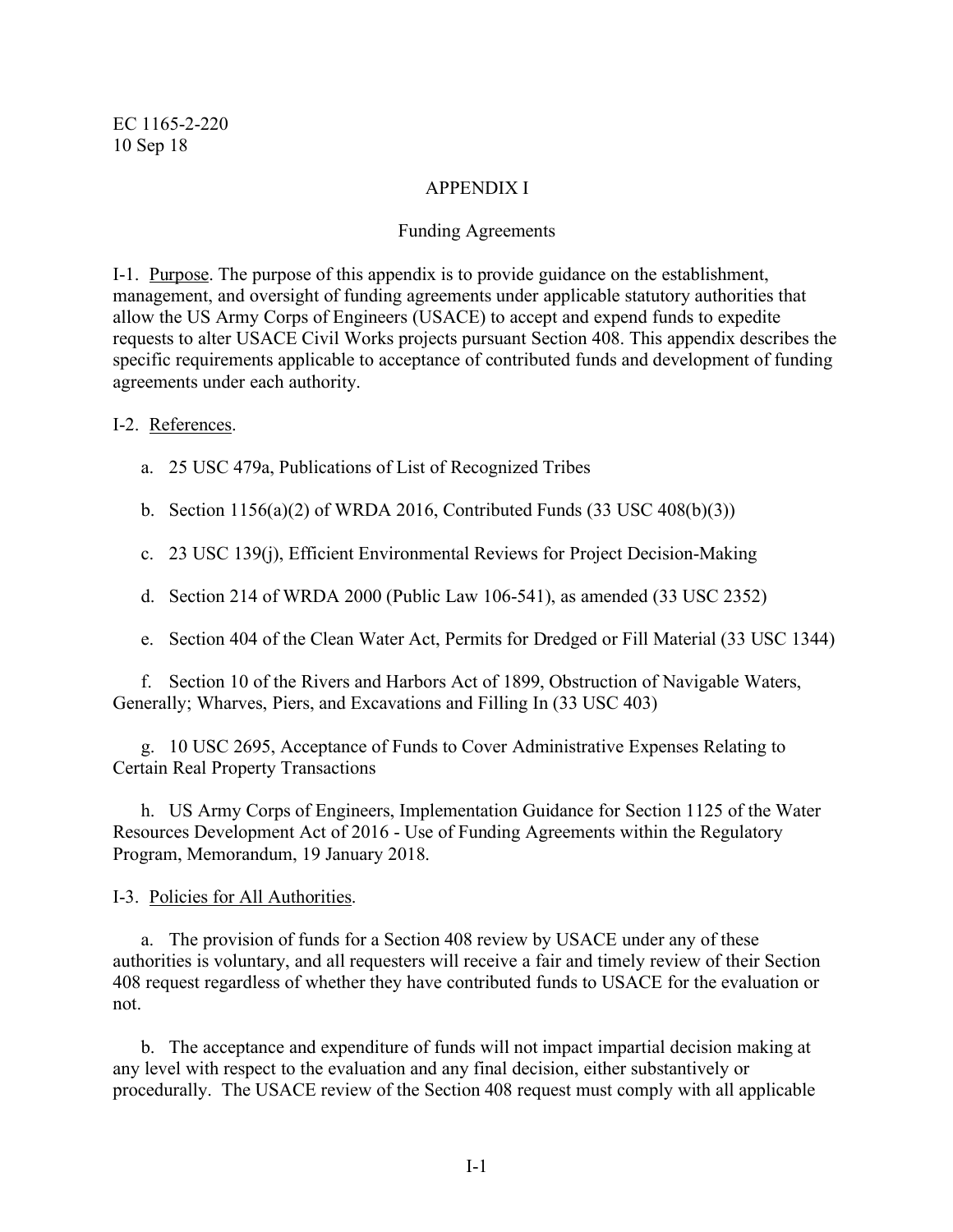laws, regulations, and procedures.

c. In general, funds should be accepted under one authority only. In the event that funds will be accepted under more than one authority, separate agreements should be executed and there should be no duplication of activities to be funded between the agreements.

d. Acceptable Uses of Funds. In general, except as noted in paragraph I-3.e., the funds can be used for all activities related to the USACE review of a Section 408 request, including precoordination and review activities. Prior to expending funds on any activity, the district must determine that the activity contributes to meeting the specific purpose of the appropriate authority as indicated in this appendix.

e. General Limitations for Funds Accepted for Reviews Under 33 USC 408.

(1) In order to preserve impartial decision making, the funds cannot be used by the final decision-maker for his or her review, recommendations, or decision concerning a Section 408 request.

(2) The funds cannot be used for compliance and enforcement activities. Enforcement activities must be charged to the applicable appropriations account based on the USACE Civil Works project.

(3) The funds cannot be used for Section 408 review activities related to non-federal hydropower development.

(4) The funds cannot be used to cover the administrative expenses incurred in processing a Covered Transaction (such as an easement, or a lease or a license of real property of the United States) under 10 USC 2695 or cost incurred for activities outlined in 30 USC 185(1). Costs associated with these administrative expenses will be recovered under 10 USC 2695 and 30 USC 185(1).

(5) The funds cannot be used to prepare documents or products for the Section 408 requester.

f. Acceptance of Contributed Funds and Accountability.

(1) The funds accepted and expended under a funding agreement, regardless of authority, must be accounted for and tracked to ensure that they are expended for their intended purpose. Receipt and expenditure of funds will be tracked by a separate account in the Corps of Engineers Financial Management System.

(2) Contributed funds will be recorded in 096X8862 as a cost-share control record (CSCR) and collect type code LCSA. The cost share advance account will cite AMSCO 190093 and CCS 408. The cost share control record must link to a zero dollar federal funding account citing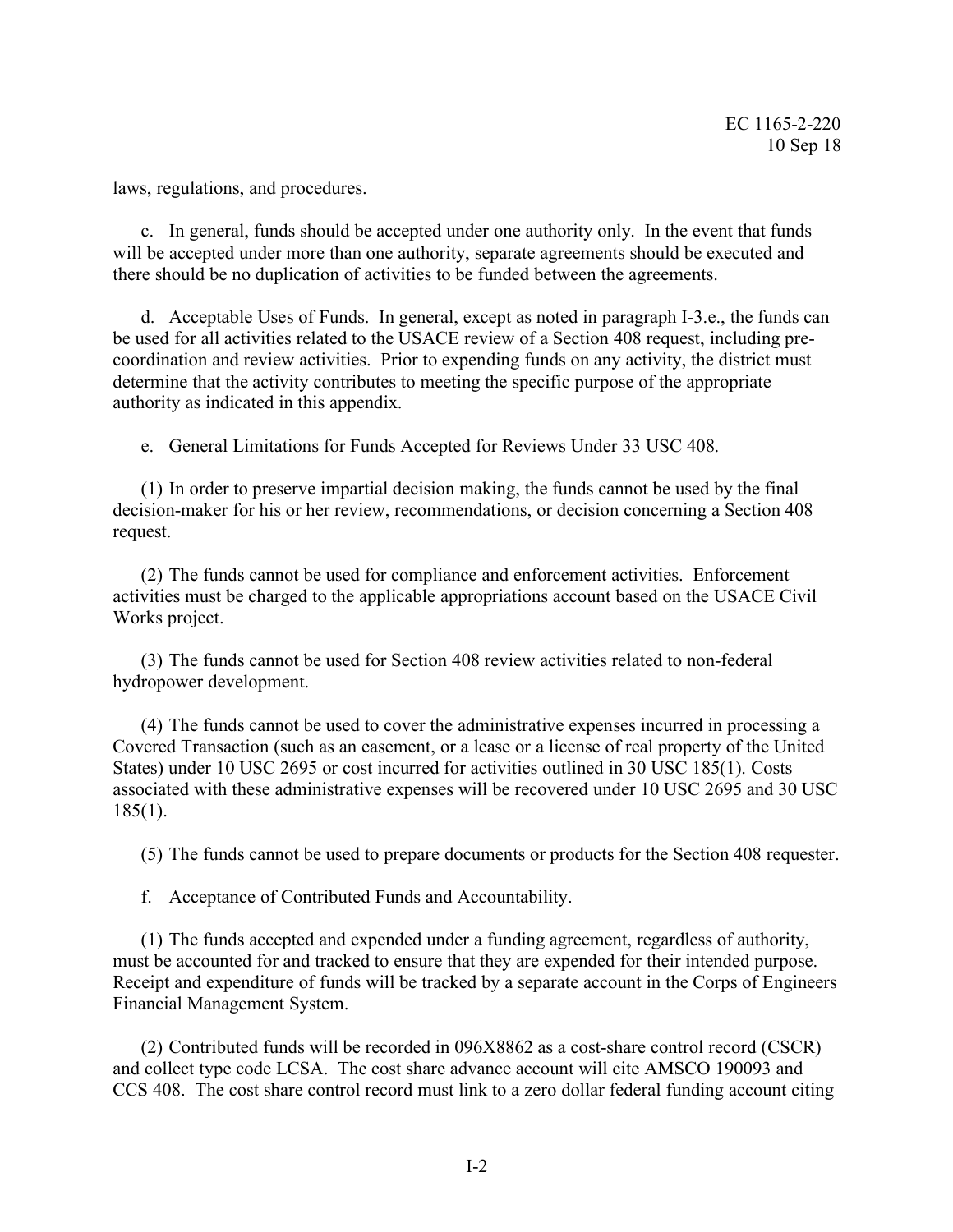appropriation 096X3123 and CCS 408. Funding agreements for Regulatory permits are processed differently. There may be cases when there is one funding agreement that covers Section 408 and Regulatory actions. In these cases, the two different processes should still be followed for the funding amount pertaining to each program. In other words, the funding associated with Section 408 activities will use the process described above, and the funding associated with Regulatory permit actions will be processed using different procedures.

(3) Section 408 Coordinators must maintain copies of all funding agreements in the Section 408 database even after completion or closure.

(4) Section 408 Coordinators will be accountable for reporting to HQUSACE annually on the status of any active funding agreements within their area of responsibility when requested. Requirements for reporting are specific to the authority for the funding agreement and are outlined in the paragraphs below for each authority.

#### I-4. Section 1156(a)(2) of WRDA 2016.

a. Section 1156(a)(2) of WRDA 2016, among other things, further amends Section 14 of the Rivers and Harbors Act of 1899 (33 USC 408; referred to as Section 408) to authorize the Secretary of the Army to accept and expend funds received from non-federal public or private entities to evaluate requests under Section 408 for an alteration or permanent occupation or use of a work built by the United States.

b. Following the process in this appendix, District and Division Commanders may accept and expend funds from non-federal public or private entities to expedite the evaluation of Section 408 requests. Expediting the review process could include generally shorter review times as compared to prior to the agreement and the facilitation of a smoother review process through improved coordination and communication or through the development or use of programmatic agreements or standard operating procedures.

c. The template agreement for the acceptance of funds for the evaluation of Section 408 requests is posted on the USACE agreements website, under "Agreement Templates." The template agreement may be modified as appropriate to address case-specific circumstances. In addition, it may be modified to cover multiple Section 408 requests by a single requester. Following district counsel or division counsel review and concurrence that the negotiated agreement is acceptable, the District Commander or Division Commander, respectively, may approve and sign the agreement.

d. Authority under Section  $1156(a)(2)$  is limited to the acceptance of funds from non-federal public and private entities. Other federal agencies cannot provide USACE with funding under this authority. If the non-federal public or private entity is providing funds that it received from another federal agency, it must provide written confirmation from that federal agency that the funds are authorized to be used for the Section 408 evaluation.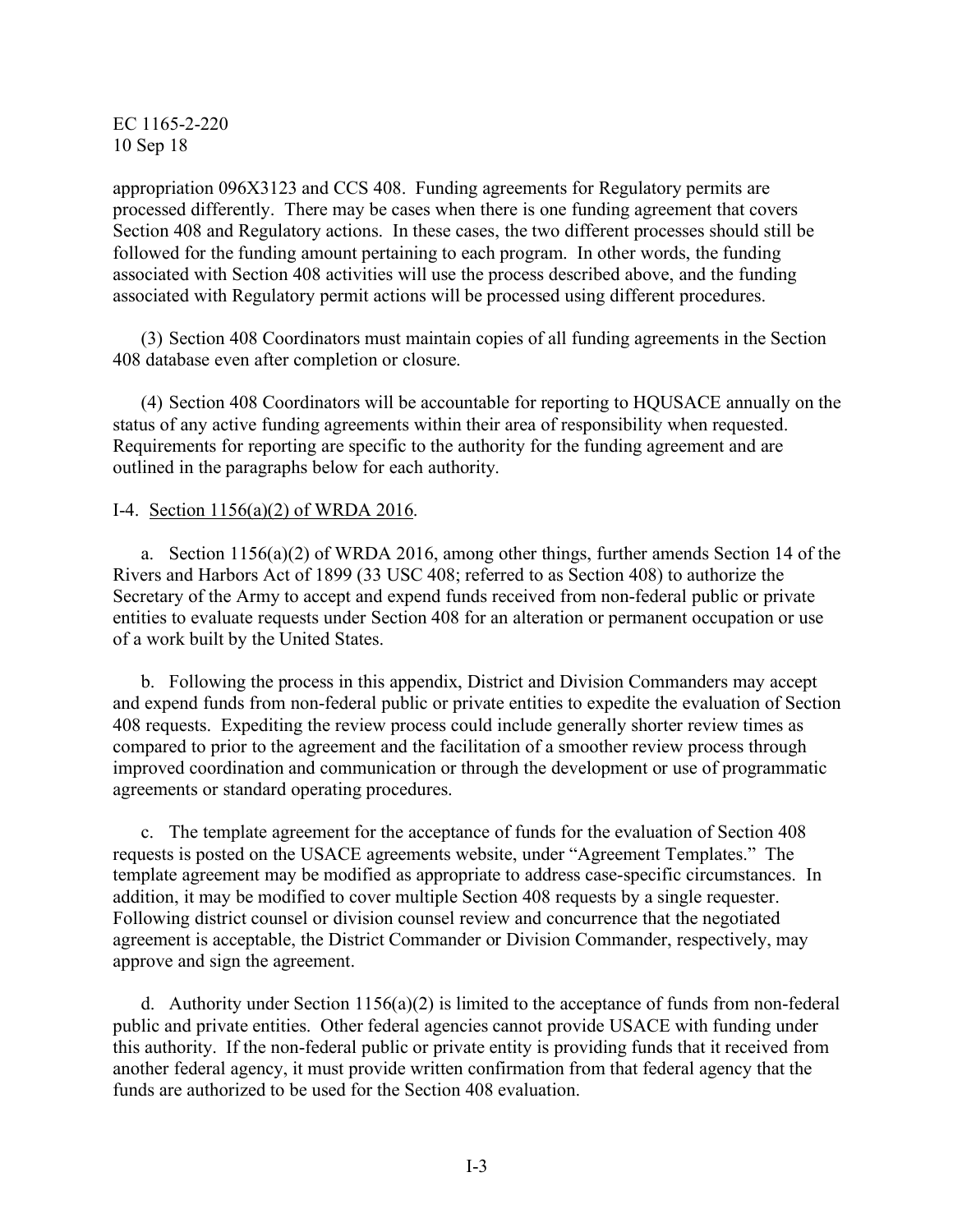e. Funds accepted under Section 1156(a)(2) cannot be used to cover the review of related Section  $10/404/103$  permit decisions.

f. Section 408 Coordinators will be accountable for reporting to HQUSACE when requested on the status of any active Section  $1156(a)(2)$  agreements within their area of responsibility.

#### I-5. Section 214 of WRDA 2000.

a. Section 214, as amended (33 USC 2352) provides that the Secretary of the Army, after public notice, may accept and expend funds contributed by a non-federal public entity, natural gas company, public utility company, or railroad carrier to expedite the permit review process for that entity, company, or carrier for projects or activities that have a public purpose. The authority to accept and expend funds from non-federal public entities does not expire, unless modified by law. The authority to accept and expend funds from public-utility companies, natural gas companies, and railroad carriers expires on June 10, 2024, unless otherwise extended or revoked by law.

b. District and Division Commanders have delegated authority to accept and expend funds under Section 214. These delegations of authority remain in effect until 10 June 2024, unless revoked or superseded.

c. Acceptable Entities. Funding agreements under to Section 214 may be executed with the following entities. Further information on acceptable entities under Section 214 is available in reference I-2.h.

(1) Non-Federal Public Entities. The term "non-federal public entity" is limited to governmental agencies or governmental public authorities, including governments of federally recognized Indian tribes, i.e., any Indian or Alaska Native Tribe, band, nation, pueblo, village, or community that the Secretary of the Interior acknowledges to exist as an Indian tribe under the Federally Recognized Indian Tribe List Act of 1994 [25 USC 479(a)].

(2) Public-Utility Companies. Public-utility companies include the following two subcategories: (i) electric utility companies, which are companies that own or operate facilities used for the generation, transmission, or distribution of electric energy for sale; and (ii) gas utility companies, which are companies that own or operate facilities used for distribution at retail of natural or manufactured gas for heat, light, or power (other than the distribution only in enclosed portable containers or distribution to tenants or employees of the company operating such facilities for their own use and not for resale.

(3) Natural Gas Companies. Section 214 also allows for funding agreements to be entered into with a natural gas company. A natural gas company is a company engaged in the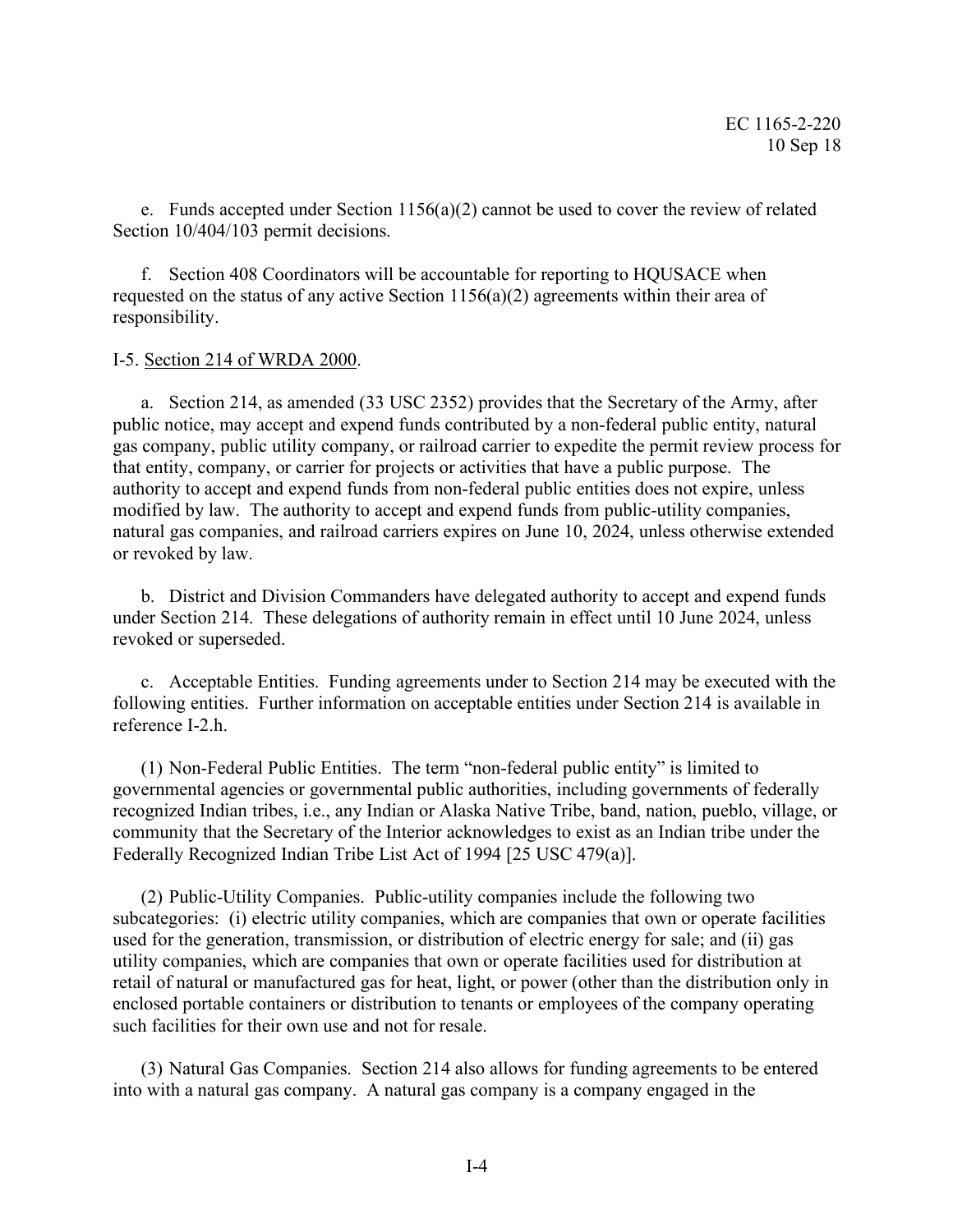transportation of natural gas in intrastate or interstate commerce or the sale of such gas in interstate commerce for resale.

(4) Railroad Carriers. The term "railroad carriers," is defined at Title 49 USC 20102 as a person providing railroad transportation, or, as approved by the Secretary of Transportation, a group of commonly controlled railroad carriers operating within the United States as a single, integrated rail system. "Railroad" means any form of non-highway ground transportation that runs on rails or electromagnetic guideways, including: a) commuter or other short-haul railroad passenger service in a metropolitan or suburban area; and b) high speed ground transportation systems that connect metropolitan areas, without regard to the technologies used for the system; but c) does not include rapid transit operations in an urban area that are not connected to the general railroad system of transportation. Districts may consult with the regional Federal Railroad Administration office if there is uncertainty as to whether a particular entity qualifies as a railroad carrier.

(5) There is no expiration of the authority to accept and expend funding from entities that meet the definition of non-federal public entity, unless modified by law. The authority to accept and expend funding from entities that meet the definition of public utility company, natural gas company, and railroad carrier expires on June 10, 2024, unless otherwise extended or revoked by law.

d. General Guidance. Activities conducted under a Section 214 agreement must expedite the Section 408 review process. Expediting the review process could include generally shorter review times as compared to prior to the agreement and the facilitation of a smoother review process through improved coordination and communication or through the development or use of programmatic agreements or standard operating procedures. The expedited review cannot result in an adverse effect on the timeframes for review of other Section 408 requests within the same district, when considered collectively.

e. Public Purpose. Funding can only be accepted and expended through Section 214 funding agreements to expedite a Section 408 review if the proposed alteration serves a public purpose. Districts must evaluate proposed agreements from non-federal public entities to ensure that the proposed activities needing Section 408 permission serve a public purpose, and districts have discretion in making that determination. It is recognized and allowable that funds provided under a Section 214 agreement with a non-federal public entity may potentially originate from a private entity or a combination of public and private entities, so long as it is verified that the proposed alteration would serve a public purpose.

- f. Agreement Development and Decision.
- (1) Initial Public Notice for Intent to Accept Funds.
- i. Prior to accepting and expending funds, the division or district must issue a public notice,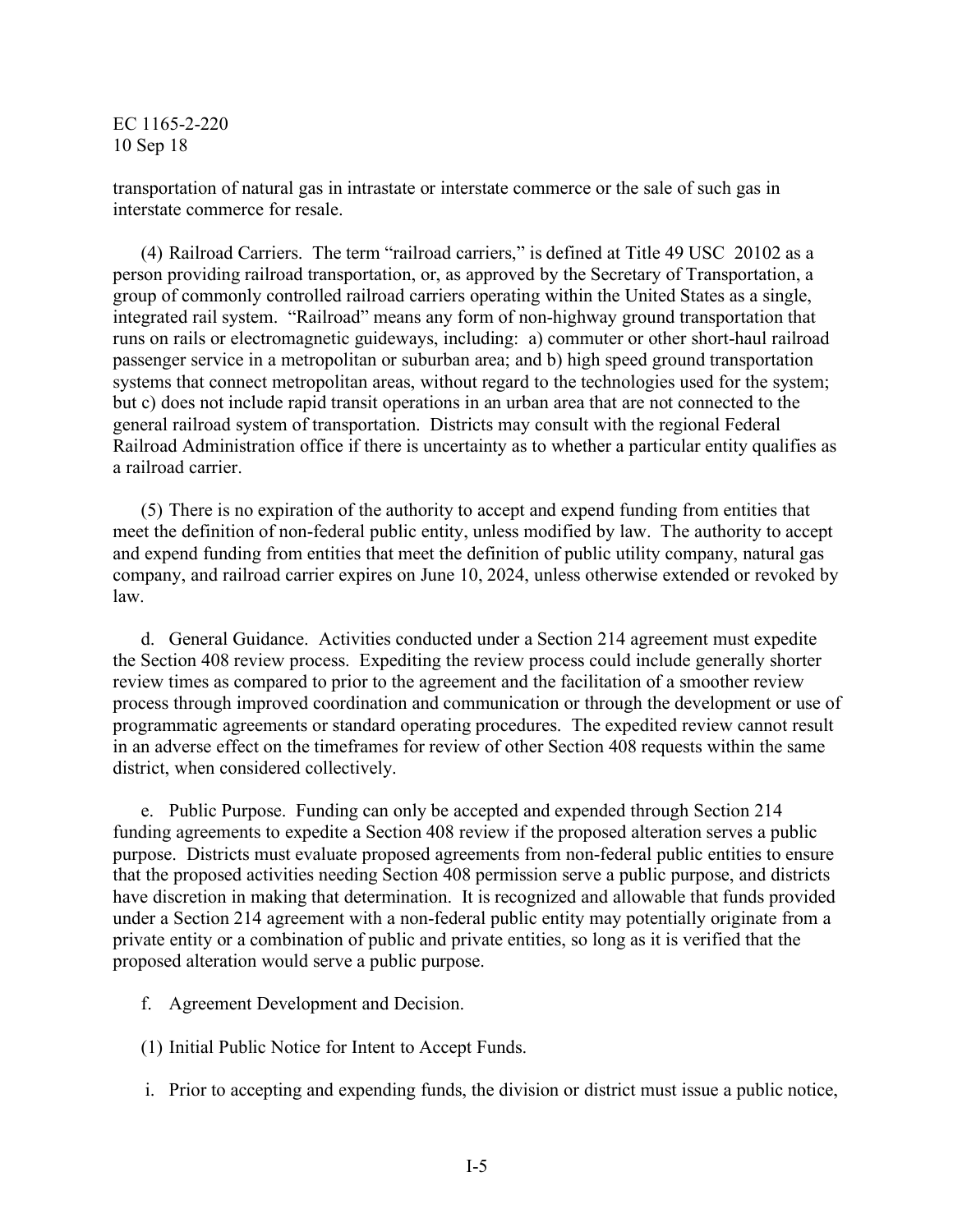post the public notice in a clearly identified and easily accessible area (e.g., "Acceptance of Funds for Expediting Section 408 Requests") on its webpage, and distribute the notice to concerned agencies, organizations, and the interested public. Further information on public purpose within the context of Section 214 is available in reference I-2.h. The district or division should consider if the purpose of this public notice can be combined with the purposes of other public notices that may be also be required, reference paragraph 12.b. of the main EC.

ii. The public notice will describe the entity providing such funds, the USACE authority to accept and expend such funds, the reason for such contributions, how acceptance of the funds is expected to expedite the Section 408 review process, what types of activities the funds will be expended on, what procedures will be in place to ensure that the funds will not impact the division or district's impartial decision making, and information on the impacts, if any, to the review process for Section 408 requests within that division or district. Further, if funds are also intended to be accepted or have been accepted to expedite the evaluation of Section 10/404/103 permit applications for the same proposed alteration and/or by the same non-federal public entity, such intention should be clearly stated in the public notice or a joint public notice developed, if feasible. The public notice must also include information on the impacts of the proposed funding agreement on the division or district's ability to review other Section 408 requests.

(2) Basis for Acceptance of Funds.

i. Following the review of the comments received in response to the public notice, the Division or District Commander will determine if the acceptance and expenditure of funds is appropriate in consideration of the requirements under the applicable statutory authority, if the division or district will be able to preserve impartial decision making, and if the acceptance and expenditure of funds will not adversely affect review timeframes for other Section 408 requests. A final draft of a funding agreement, see paragraph I-5.f.(3), must be completed to inform this decision.

ii. If the Division or District Commander determines, after considering public comments, that the acceptance and expenditure of the funds is appropriate, the funds may be accepted and expended. This decision will be documented in a Memorandum for Record (MFR). An informational public notice will be issued regarding the Division or District Commander's decision. The division or district will post the informational public notice on its webpage in the same, easily identifiable and accessible area used for the initial public notice and distribute the notice to concerned agencies, organizations, and the interested public.

(3) Acceptance of Funds.

i. Funds may only be accepted after the finalization of the decision MFR and issuance of the public notice of the execution of the funding agreement. Funding agreements will typically be executed in the format of a Memorandum of Agreement (MOA). At a minimum, the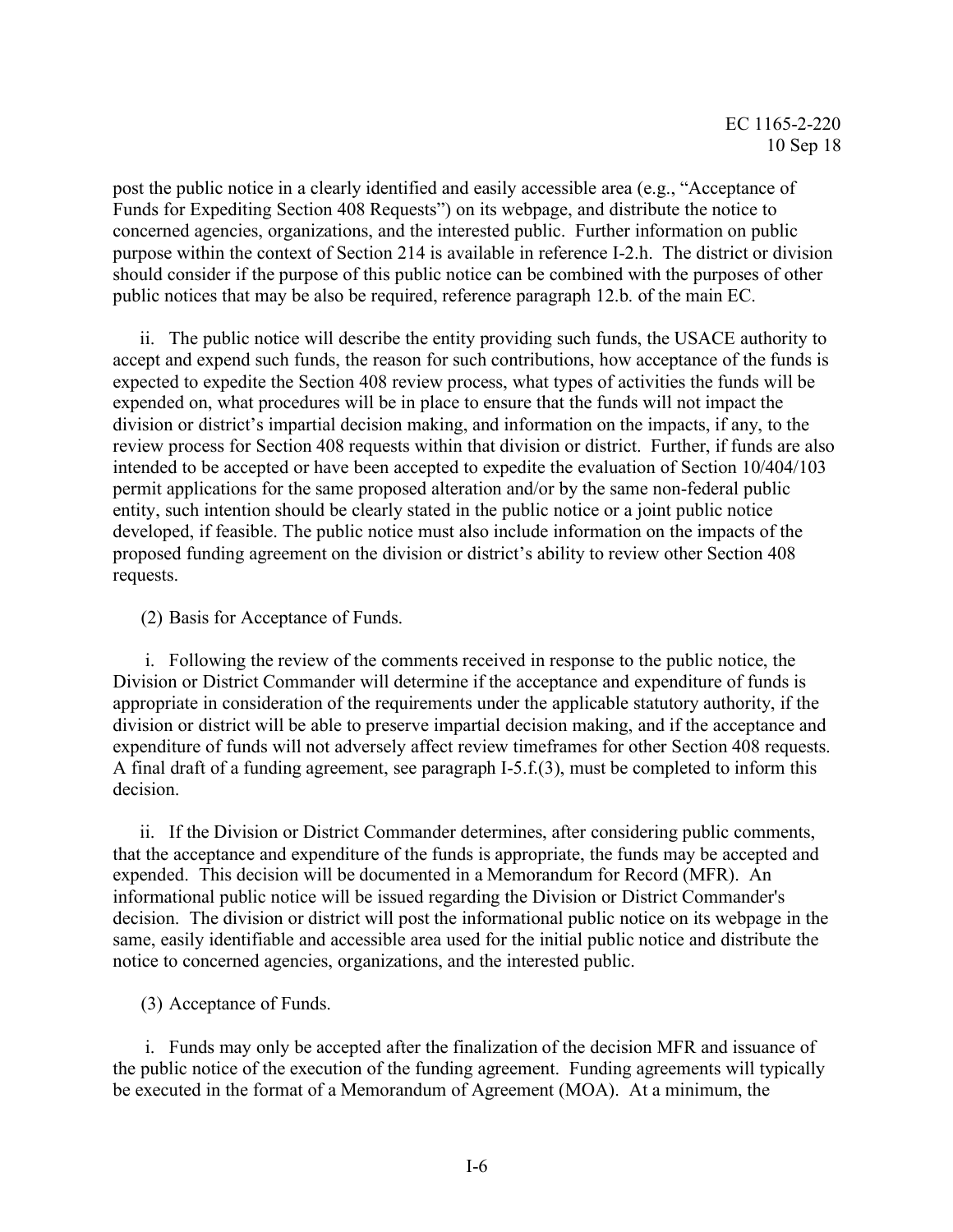agreement must include a scope of work and an itemized budget estimate, address the provision of additional funds if needed, as well as the return of unused funds, and must identify the total annual cost for each federal fiscal year covered by the term of the MOA. The itemized budget estimate must include identification of personnel, hourly rates, indirect labor costs, estimated hours of work, and travel costs related to the MOA scope of work.

ii. Issuance of a new public notice is not required for renewal or modification of a funding agreement if the purpose of the agreement remains the same. For example, a new public notice would not be required if the MOA is amended to extend the term of the agreement, modify the proposed alteration identified in the MOA, or adjust the terms of the advance payment contemplated under the MOA. The decision and basis for the renewal or modification should be documented in the MFR described in paragraph I-5.f.(2).

g. No funds provided by a federal agency to a non-federal public entity may be accepted by USACE under Section 214 unless the non-federal public entity forwards to USACE a written confirmation from the federal agency that the use of the funds to expedite the review of the Section 408 request is acceptable.

h. Transparency. Legal requirements under Section 214 require making certain information publicly available on the internet including final decisions and copies of funding agreements. Section 408 Coordinators must ensure timely data entry on Section 408 decisions and maintain copies of all funding agreements in the Section 408 database, even after completion or closure, to facilitate these transparency requirements.

i. Annual Reporting. On an annual basis, HQUSACE will provide an annual report to the Assistant Secretary of the Army for Civil Works (ASA(CW)), including a summary of the use of funding agreements executed under Section 214 and 22 USC 139(j), see paragraph I-6. The ASA(CW) will submit the combined annual report to the specified Congressional committees. Within 30 calendar days of the conclusion of each fiscal year, district and division Section 408 Coordinators will provide to the HQUSACE Section 408 proponent the following:

(1) A list of all active Section 214 and Section 139(j) funding agreements during the subject fiscal year, including the date in which the agreement was initiated and whether Section 214 or Section 139(j)was used;

(2) An accounting of the total funds accepted and total funds expended per funding agreement; and,

(3) A list of all Section 408 decisions issued for the subject fiscal year under each funding agreement.

(4)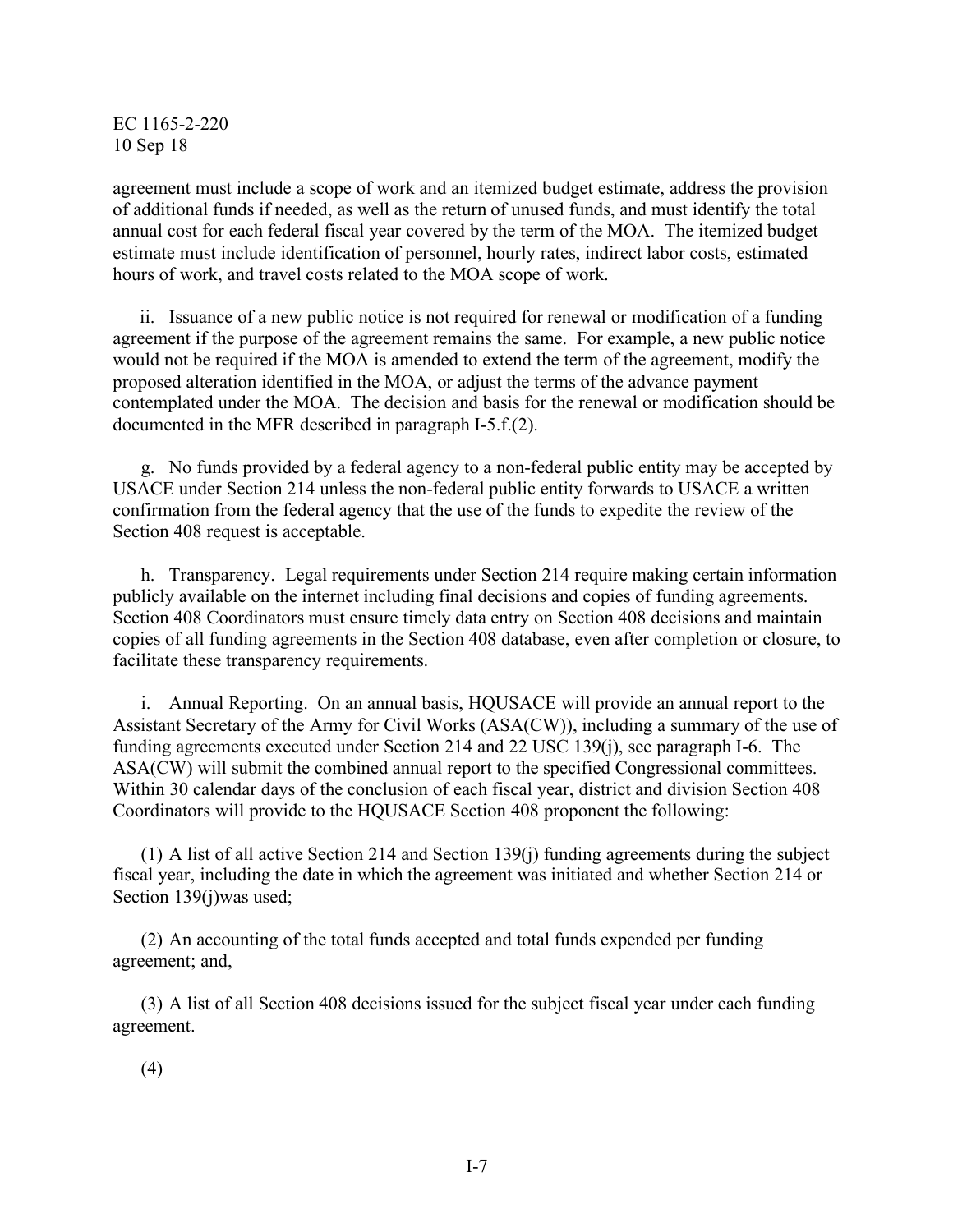#### I-6. 23 USC 139(j).

a. Section 139(j) provides that the Secretary of Transportation may approve a request by certain public entities that receive financial assistance from the USDOT to provide funds to affected federal agencies participating in the environmental review process to support activities that directly and meaningfully contribute to expediting and improving permitting and review processes.

b. Acceptable Entities. Section 139(j) allows USACE to enter into agreements with public entities receiving financial assistance from the Department of Transportation under Title 23 or chapter 53 of Title 49, which are typically administered by the FHWA and the Federal Transit Administration (FTA), respectively. Section 139(j) agreements require approval by the Secretary of Transportation, as public entities are eligible to receive reimbursement with federal aid funds for these agreements. The Secretary of Transportation has delegated approval of funding agreements down to the division level of FHWA and FTA. The USDOT has not interpreted Section 139(j) as allowing other modal administrations (such as Federal Aviation Administration or Maritime Administration) to support agreements with public entities. If there is any uncertainty regarding whether an entity is eligible for a funding agreement under Section 139(j), the entity and/or the district should consult the USDOT operating administration from which the entity receives financial assistance.

c. General Guidance. Activities conducted under a Section 139(j) agreement must directly and meaningfully contribute to expediting and improving permitting and review processes, including planning, approval, and consultation processes, for the transportation project or program. In addition, Section 139(j) funds may only be used for activities beyond USACE's normal and ordinary capabilities under its general appropriations. Because transportation project planning and delivery encompasses a variety of activities and reviews, participation in the transportation planning (pre-NEPA) process and streamlining initiatives such as NEPA/Section 408 synchronization efforts are encouraged under Section 139(j), so long as those activities result in review times that are less than the customary time necessary for such a review. FHWA has provided guidance that the development of programmatic agreements and initiatives satisfies the requirement to reduce time limits as long as the results of those efforts are designed to provide a reduction in review time. Section 139(j) puts the onus on FHWA and FTA to interpret allowable activities under the statute. Districts will consider FHWA or FTA's approval of a funding agreement as certification that the agreement is compliant with Section 139(j). Section 139(j) agreements must also meet USACE's standards and requirements contained in this appendix.

(1) FHWA or FTA may require documentation of the "customary time" necessary for a review and/or establishment of performance metrics for the agreement to demonstrate it is contributing to expediting and improving transportation project planning and delivery. Districts have discretion on the number and type of performance metrics within an agreement, including which milestones to use to determine time in review (receipt of request, date determined complete, etc.). When considering the quantity and content of any performance metrics for an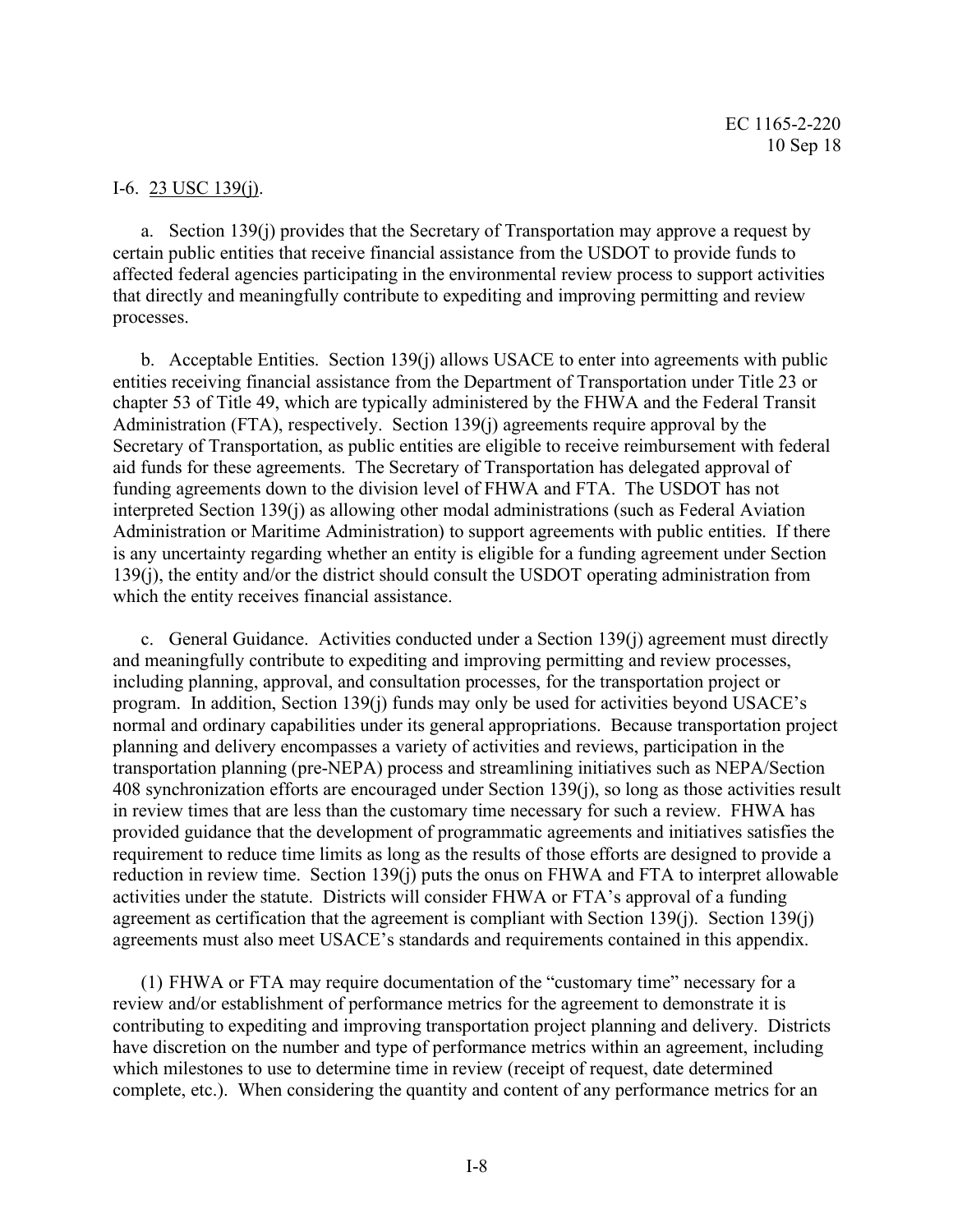agreement, the district must consider the potential effect of those metrics on performance management within the whole district. Districts must be cautious to not agree to any performance metrics that would be so onerous or stringent that achieving them comes at the cost of decreased performance for other Section 408 requests in the district.

(2) A Section 139(j) funding agreement between the district(s) or division(s) and the funding transportation agency must include the projects and priorities to be addressed by the agreement. If the funding transportation agency does not know a list of projects and/or priorities at the time of the agreement, then the funding agreement should describe the process to identify or change projects and/or priorities for the agreement.

d. Agreement Development and Decision. Districts will follow the same policy and procedures for establishing agreements under Section 139(j) as what is used for agreements under Section 214.

e. Annual Reporting. Districts will follow the same procedures for annual reporting for funding agreements under Section 139(j) as what is used for agreements under Section 214, reference paragraph I-5.i.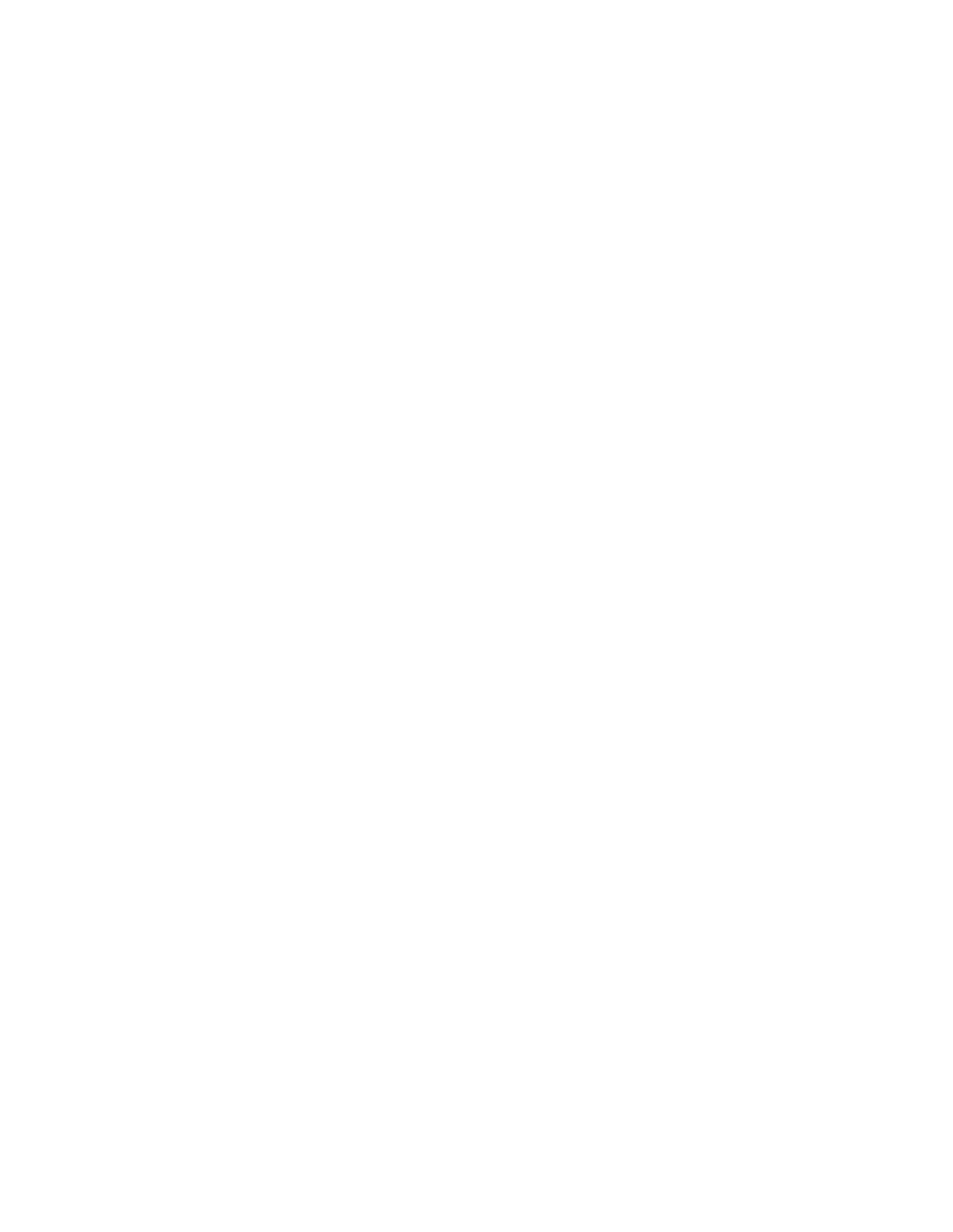## APPENDIX J

## Example Letters

J-1. Purpose. This appendix contains example response letters and an example decision letter. These letters can be modified as necessary to fit each Section 408 request.

J-2. Completeness Determination Letter. This letter is sent to a requester no later than 30 days of receipt of a submittal of information supporting a Section 408 request to inform the requester whether the Section 408 request or a specific milestone for the Section 408 request (for multiphased reviews) is complete or not. This letter can also be used and modified as necessary to inform the requester of completeness for validation under a categorical permission.

## *(District Letterhead) (Date here)*

(*Name and address of requester here*) [Mr./Ms.] *(Full Name of Requester) (Title of Requester) (Requester Address) (City, State Abbreviation, and Zip Code)*

Section 408 Request Number: *(Database ID)* 

Dear [Mr./Ms.] *(Last Name of Requester),*

The *(district name here)* District ("District") of the U.S. Army Corps of Engineers (USACE) has received your request to (*brief description of proposed alteration*) the (*name of USACE project to be altered*) operated and maintained by (*name (s) of non-federal sponsor (s) and/or USACE*) under Section 14 of the Rivers and Harbors Act of 1899, 33 USC 408 (Section 408).

(*If incomplete include the following.)* The District has reviewed your submittal consistent with Engineer Circular (EC) 1165-2-220, to determine whether the Section 408 *(insert "milestone" for multi-phased reviews)* request is complete and is ready for USACE review and decision. We have determined that your Section 408 *(insert "milestone" for multi-phased reviews)* request is incomplete and request that you submit the following additional information:

*(Describe required information needed in bullet point format using the below basic requirements*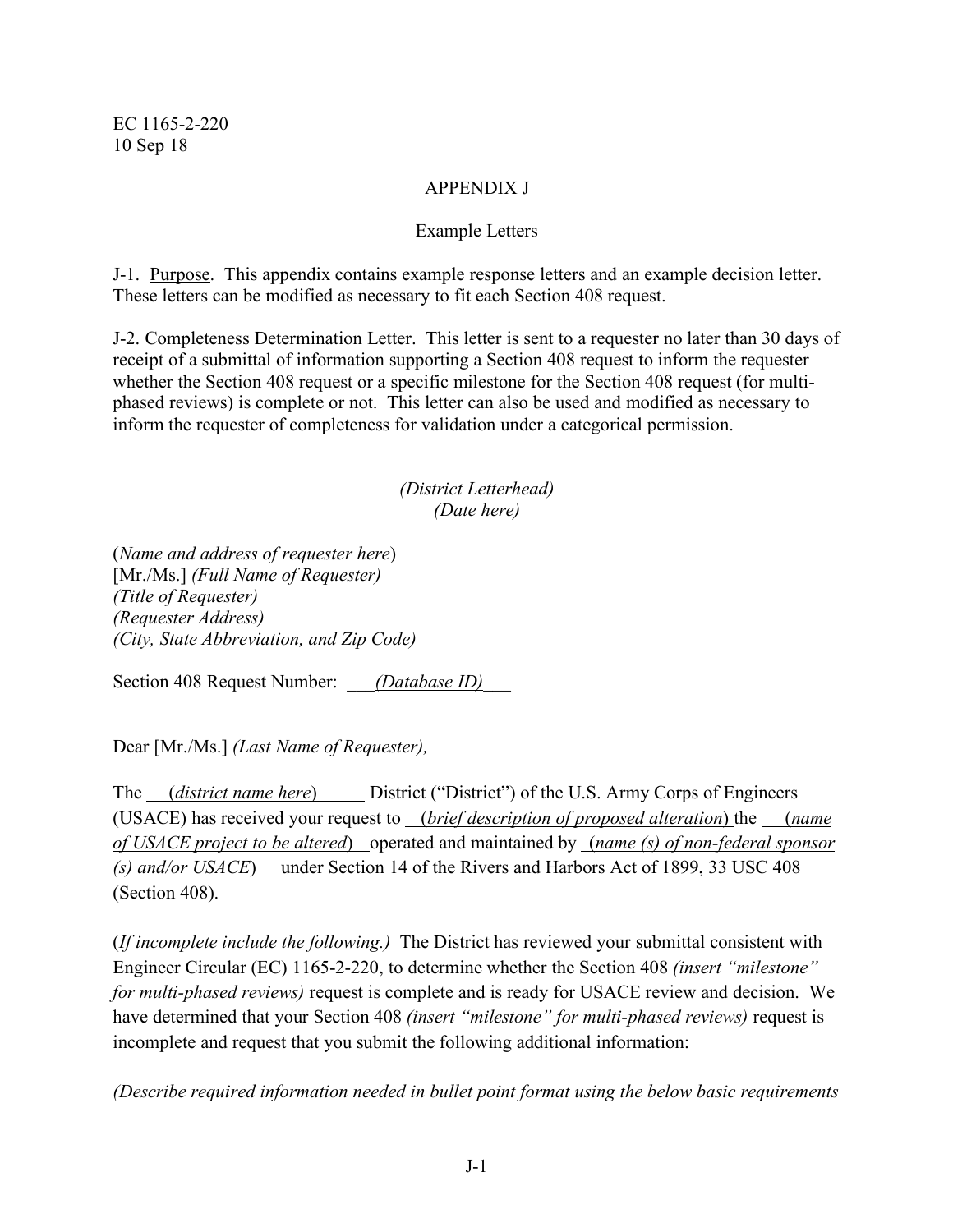*from paragraph 11 of this EC as a framework. Districts can delete those bullet point categories that have been satisfied or are not applicable. Districts can add supplemental information as enclosures if needed to help clarify what information is needed.)*

- Statement of No Objection –
- USACE Project and Alteration Description –
- Technical Analysis and Design –
- Environmental and Cultural Resource Compliance –
- Real Estate Requirements –
- Operation, Maintenance, Repair, Replacement and Rehabilitation (OMRR&R) –
- Crediting

Please submit the above information to *(Insert appropriate contact information such as organization code and address)* and include the Section 408 Request Number: *(Insert Database ID for this request)* with your information. For questions regarding your Section 408 request, please contact *(name and title of district Section 408 point of contact here) at (contact information here)*.

(*If complete, include the following.)* The District has reviewed your submittal consistent with Engineer Circular (EC) 1165-2-220 and has determine that you your Section 408 *(insert "milestone" for multi-phased reviews)* request is complete and will proceed to USACE review and decision. The District expects to render a decision on your Section 408 *(insert "milestone" for multi-phased reviews)* request within 90 days *(provide new timeline and explanation if 90 days cannot be met)* of the date on this letter. You will be notified if additional information is needed to complete the review and decision and/or if the review and decision to exceed the 90 day timeline. If you have questions regarding your Section 408 request, please contact (*name and title of district Section 408 point of contact here*) at (*contact information here*).

> Sincerely, *(Name of signatory)*

(*district name here*) U.S. Army Corps of Engineers

Enclosures (*Attach supplemental documentation as needed).*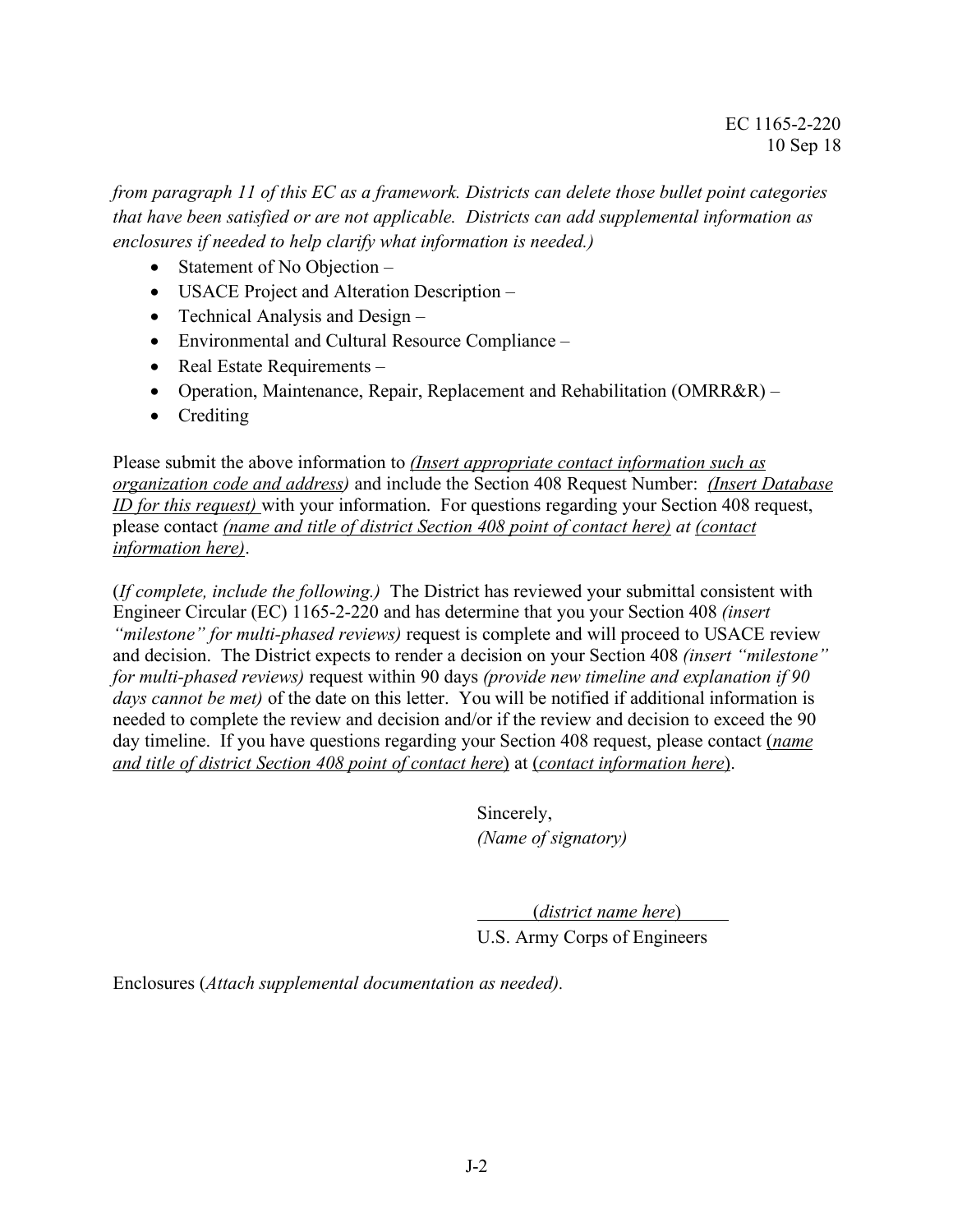J-3. Potential Multi-phased Review Option. This letter is sent to a requester no later than 30 days of receipt of a submittal of information supporting a Section 408 request that would benefit from the multi-phased review option. This response letter is to inform the requester that they will be contacted for further discussion and planning.

> *(District Letterhead)* (*Date here*)

(*Name and address of requester here*) [Mr./Ms.] *(Full Name of Requester) (Title of Requester) (Requester Address) (City, State Abbreviation, and Zip Code)*

Section 408 Request Number: *(Database ID)* 

Dear [Mr./Ms.] *(Last Name of Requester)*,

The *(district name here*) District ("District") of the U.S. Army Corps of Engineers (USACE) has received your request to (*brief description of proposed alteration*) the (*name of federal project to be altered*) operated and maintained by (*name (s) of non-federal sponsor (s) and/or USACE*) under Section 14 of the Rivers and Harbors Act of 1899, 33 USC 408 (Section 408).

Based on the scope, scale, or complexity of the proposed alteration, the District recommends a multi-phased review approach for processing your request. This option allows for information to be submitted with different levels of detail at pre-determined milestones progressing to a Section 408 decision. You will be contacted by *(insert anticipated timeframe)* to further discuss this option.

For any questions regarding this letter, please contact (*name and title of district Section 408 point of contact here*) at (*contact information here*).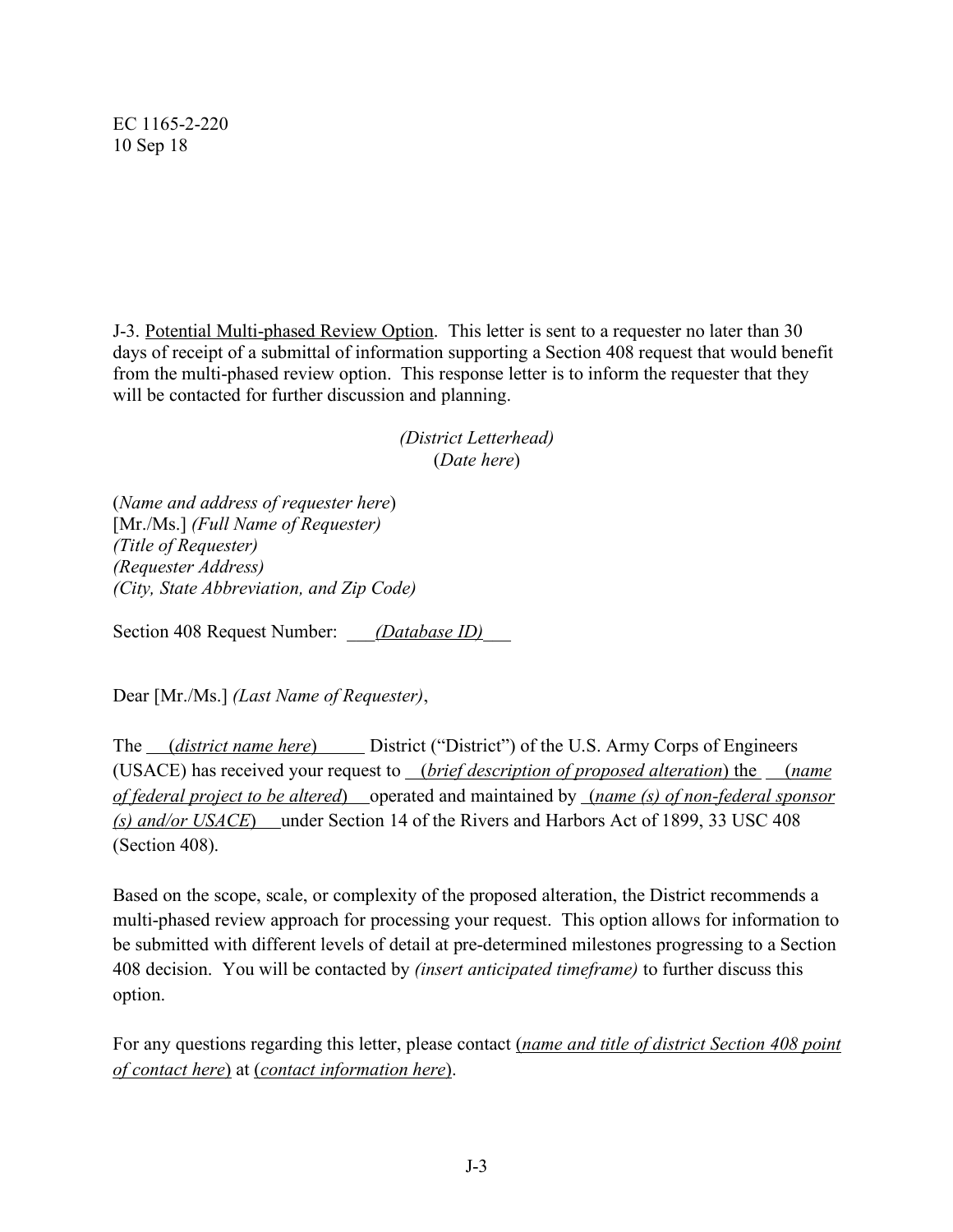Sincerely, *(Name of signatory)*

(*district name here*) U.S. Army Corps of Engineers

J-4. Multi-Phased Review Milestone Approval Letter. This letter is used to communicate a conditional approval of a milestone within a multi-phased review proves with the exception of the final decision milestone. Note that the language in boldface is needed for legal sufficiency of a conditional approval and should not be substantively modified or deleted. If the decision is to deny a milestone, then a Section 408 final decision letter expressing denial of permission may be used.

#### *(District Letterhead)* (*Date here*)

(*Name and address of requester here*) [Mr./Ms.] *(Full Name of Requester) (Title of Requester) (Requester Address) (City, State Abbreviation, and Zip Code)*

Section 408 Request Number: *(Database ID)* 

Dear [Mr./Ms.] *(Last Name of Requester)*,

The *(district name here)* District ("District") of the U.S. Army Corps of Engineers (USACE) has completed an evaluation of the milestone of your request to (*brief description of proposed alteration*) to *(name of USACE project to be altered)* operated and maintained by (*name (s) of non-federal sponsor (s) and/or USACE* under Section 14 of the Rivers and Harbors Act of 1899, 33 USC 408 (Section 408).

The District has reviewed your submittal consistent with Engineer Circular (EC) 1165-2-220. Based on the information provided to date, it appears that (*describe the work that is being conditionally approved*) is consistent with the requirements under Section 408. The District hereby grants conditional approval to advance to the next milestone of the Section 408 request. (*Insert any special conditions or additional requirements the requester needs to comply with to*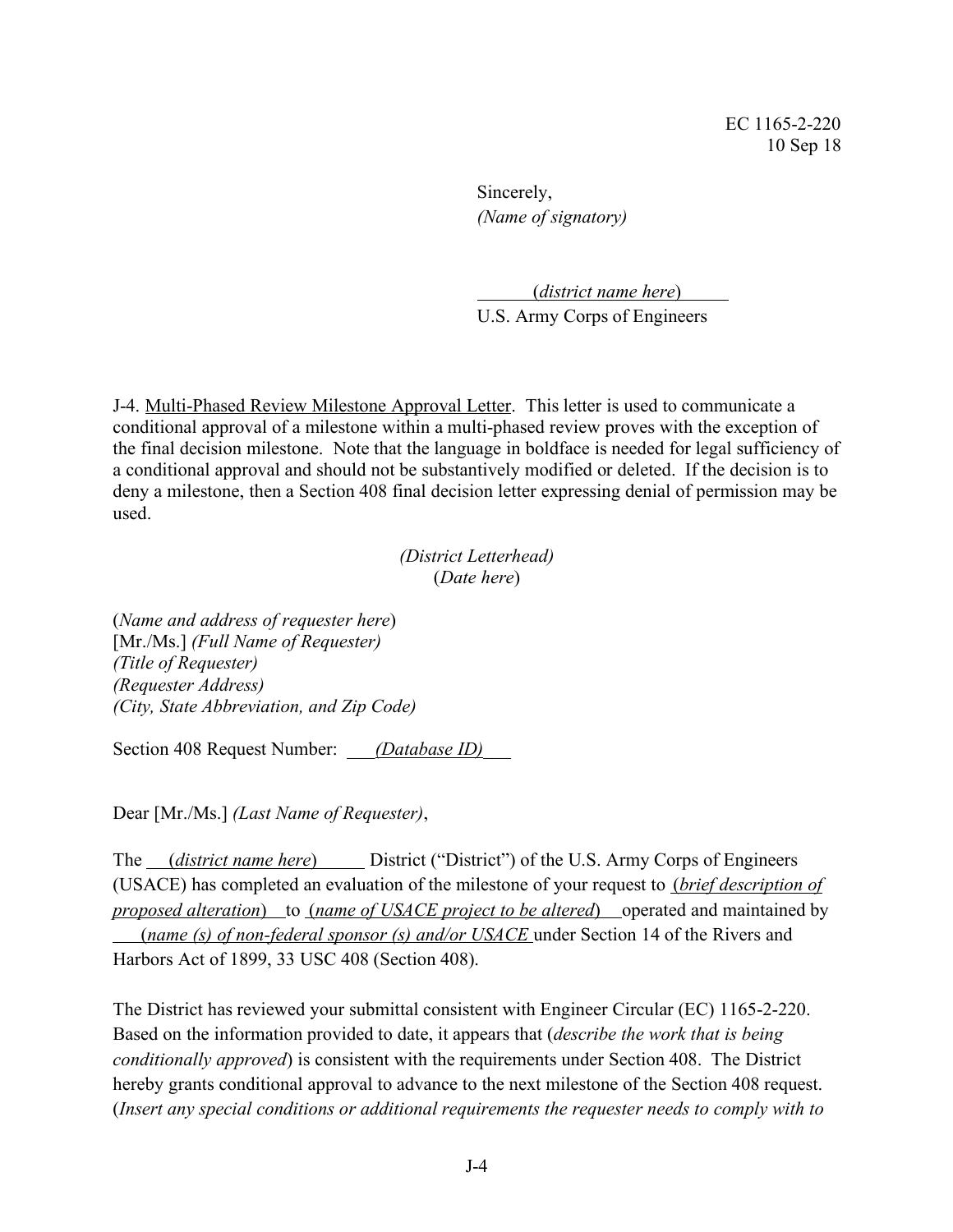*proceed to the next milestone.*)

**Note that this milestone approval is based on the information you provided for this milestone submittal. If the information you provided in support of this milestone proves to have been false, incomplete, or inaccurate, or if significant new information surfaces which USACE did not consider in reaching this milestone decision, USACE reserves the right to reevaluate, and potentially revoke, this conditional approval. Further, this conditional approval does not comprise permission under Section 408 to alter the USACE project. USACE reserves the right to approve or deny future milestones of this Section 408 request based on further evaluation.**

For any questions regarding this decision, please contact (*name and title of district Section 408 point of contact here*) at (*contact information here*).

> Sincerely, *(Name of signatory)*

(*district name here*) U.S. Army Corps of Engineers

Enclosures (*Attach supplemental documentation as needed).*

J-5. Decision Delay Letter. This letter is used to communicate to the requester when USACE will be unable to render a decision on the Section 408 request within 90 days of the completeness determination. This letter can be used with single-phase reviews, multi-phase reviews, and categorical permissions, and should be sent as soon as the District anticipates that the 90-day timeline cannot be achieved and has determined an alternate target date for rendering a decision. If the district knows at the time of the completion determination that the 90-day timeline cannot be met, then notifications should be combined versus sending multiple letters. For those Section 408 requests that require division level review and decision, the letter can be modified accordingly.

> *(District Letterhead)* (*Date here*)

(*Name and address of requester here*) [Mr./Ms.] *(Full Name of Requester) (Title of Requester) (Requester Address)*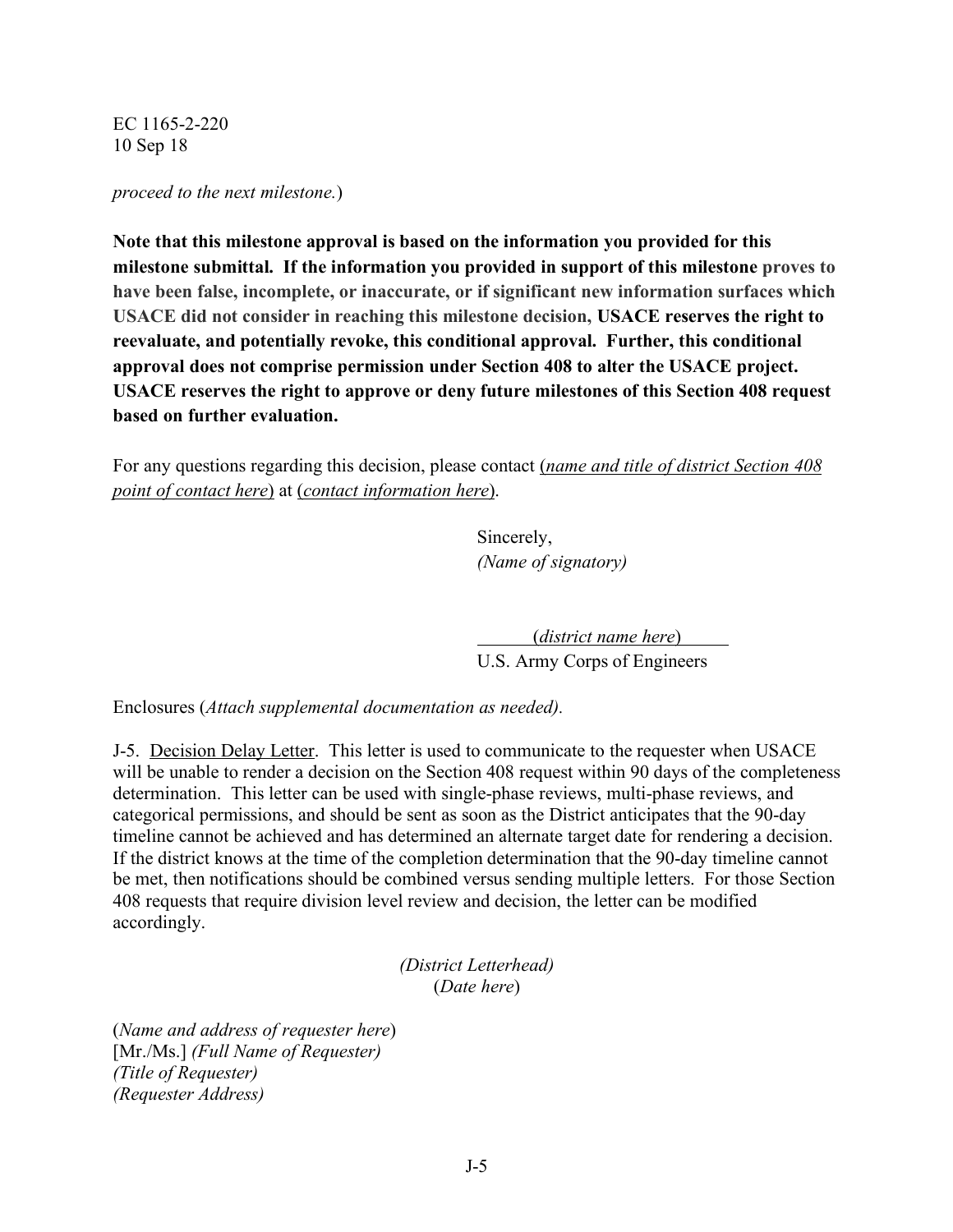*(City, State Abbreviation, and Zip Code)*

Section 408 Request Number: *(Database ID)* 

Dear [Mr./Ms.] *(Last Name of Requester)*,

The *(district name here)* District ("District") of the U.S. Army Corps of Engineers (USACE) is reviewing your request to (*brief description of proposed alteration*) to (*name of federal project to be altered*) operated and maintained by (*name (s) of non-federal sponsor (s) and/or USACE*) under Section 14 of the Rivers and Harbors Act of 1899, 33 USC 408 (Section 408). This evaluation is being performed according to Engineer Circular (EC) 1165-2-220.

The District anticipates it will be unable to render a decision on your Section 408 request within 90 days of receipt of the completion determination dated *(insert date of the completion determination)*. Additional time is needed to \_\_\_\_(*summarize rationale for exceeding 90 day decision timeline*) . The District anticipates rendering a decision *(insert either "*within xx days of this letter*" or "*by date*").* 

For any questions regarding your Section 408 request, please contact (*name and title of district Section 408 point of contact here*) at (*contact information here*).

> Sincerely, *(Name of signatory)*

(*district name here*) U.S. Army Corps of Engineers

Enclosures (*Attach supplemental documentation as needed).*

J-6. Section 408 Final Decision Letter. This letter is used to communicate the decision to grant or deny permission under Section 408. It can be used with a single-phase review or for the final milestone of a multi-phased review.

> *(District Letterhead or Division Letter)* (*Date here*)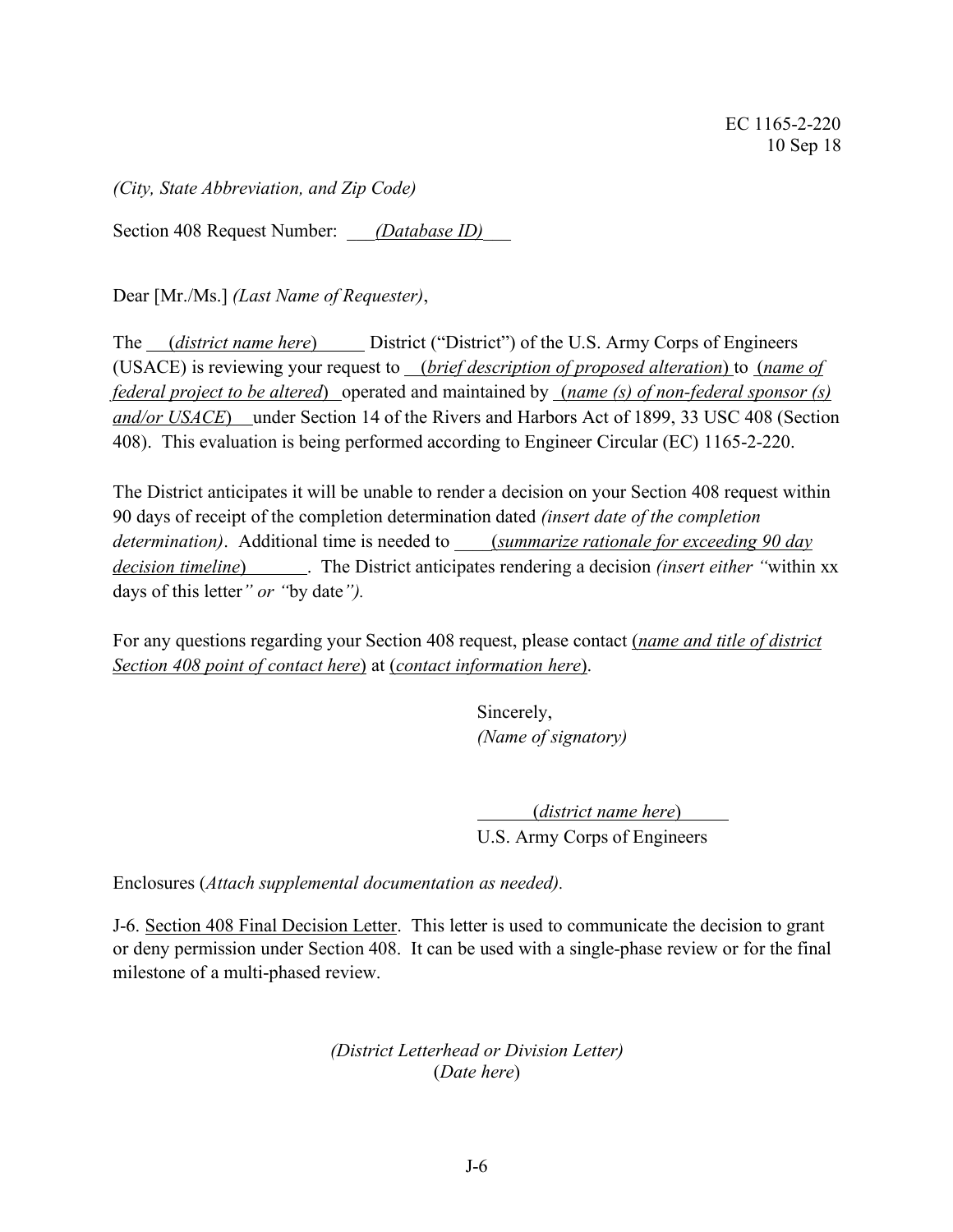(*Name and address of requester here*) [Mr./Ms.] *(Full Name of Requester) (Title of Requester) (Requester Address) (City, State Abbreviation, and Zip Code)*

Section 408 Request Number: *\_\_\_(Database ID)\_\_\_*

Dear [Mr./Ms.] *(Last Name of Requester),*

The *(district or division name here*) [District or Division] of the U.S. Army Corps of Engineers (USACE) has completed its review of your request to (*brief description of proposed alteration*) to (*name of federal project to be altered*) operated and maintained by (*name (s) of non-federal sponsor (s) and/or USACE*) under Section 14 of the Rivers and Harbors Act of 1899, 33 U.S.C. 408 (Section 408). This evaluation was performed consistent with Engineer Circular (EC) 1165-2-220.

(*If granting permission, use the following)* Based on this evaluation, the [District or Division] is granting permission to (*describe the approved alteration work in detail*) as specified in your request and subject to compliance with the terms and conditions below and attached.

(*Insert any additional special conditions necessary to ensure the alteration is not injurious to the public interest; does not impair the usefulness of the authorized project; and/or for environmental compliance purposes. Also attach a copy of the standard terms and conditions in Appendix K.)*

*(If denying permission, use the following).* Based on this evaluation, the District or Division is denying your request to (*describe the rejected alteration work in detail*). Your request cannot be approved at this time because *(Simply describe the main reason(s) why we are unable to grant permission. If appropriate, indicate the ability for the requester to revise his/her proposal and submit a new request for Section 408 permission.)* 

For any questions regarding your Section 408 permission decision, please contact (*name and title of district Section 408 point of contact here*) at (*contact information here*).

> Sincerely, *(Name of District or Division Commander or*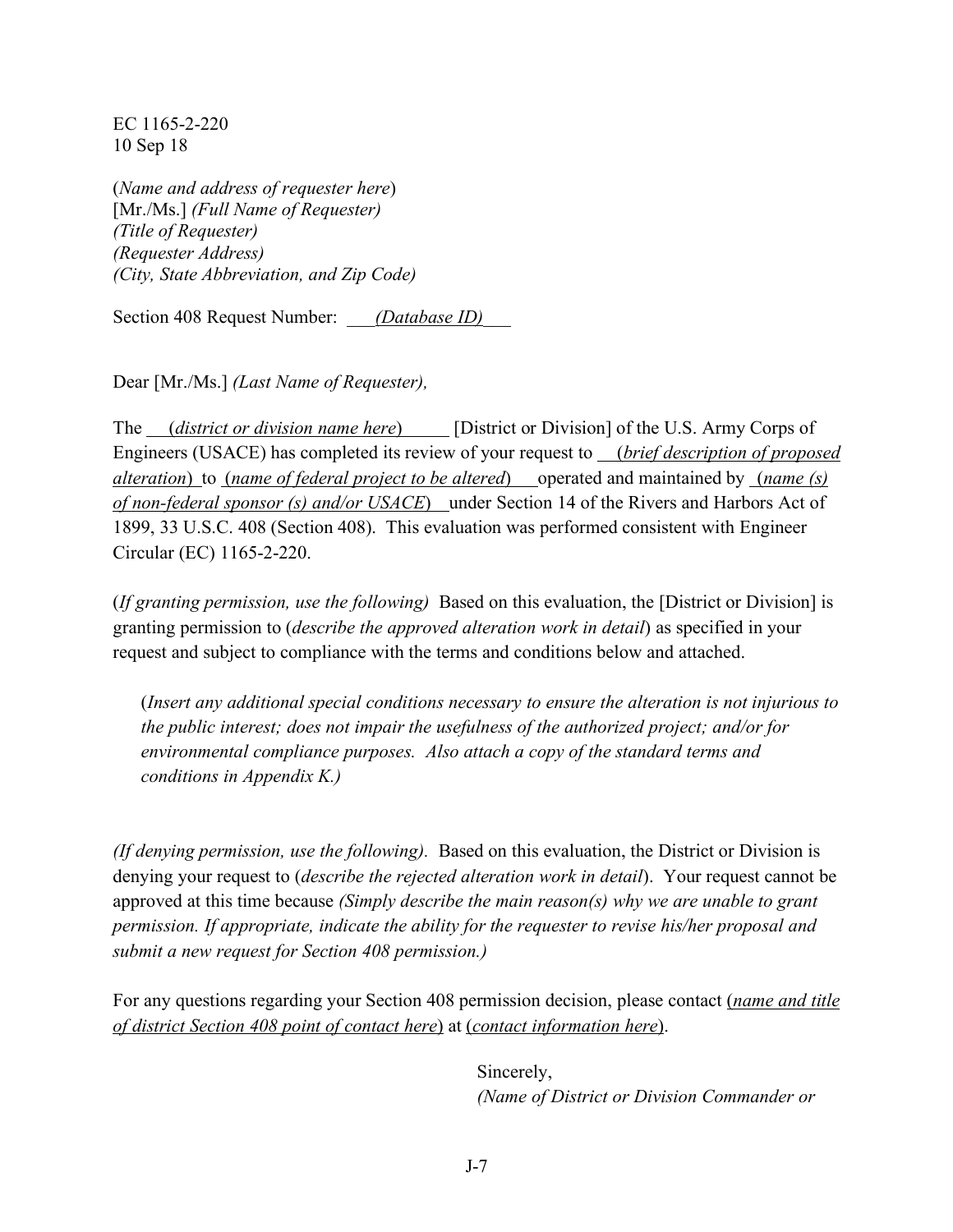*other decision-maker with delegated authority)*

(*district name here*) U.S. Army Corps of Engineers

Enclosures (*Attach supplemental documentation as needed).*

J-7. Categorical Permission Validation Letter. This letter is used to communicate validation (approval) of use of a categorical permission to the requester. Districts should attach a copy of the standard terms and conditions for the categorical permission to this letter.

## *(District Letterhead or Division Letter) (Date here)*

(*Name and address of requester here*) [Mr./Ms.] *(Full Name of Requester) (Title of Requester) (Requester Address) (City, State Abbreviation, and Zip Code)*

Section 408 Request Number: *(Database ID)* 

Dear [Mr./Ms.] *(Last Name of Requester)*,

The *(district or division name here*) [District or Division] of the U.S. Army Corps of Engineers (USACE) has completed its evaluation of your request to (*brief description of proposed alteration*) to (*name of federal project to be altered*) operated and maintained by (*name (s) of non-federal sponsor (s) and/or USACE*) under Section 14 of the Rivers and Harbors Act of 1899, 33 U.S.C. 408 (Section 408). This evaluation was performed consistent with Engineer Circular (EC) 1165-2-220.

Your request to (*describe the approved alteration work in detail*) has been validated for use with *(Insert name of District and/or title of the categorical permission)* Categorical Permission, subject to compliance with the terms and conditions below and attached.

(*Insert any additional special conditions necessary to ensure the alteration is not injurious to the public interest; does not impair the usefulness of the authorized project; and/or for*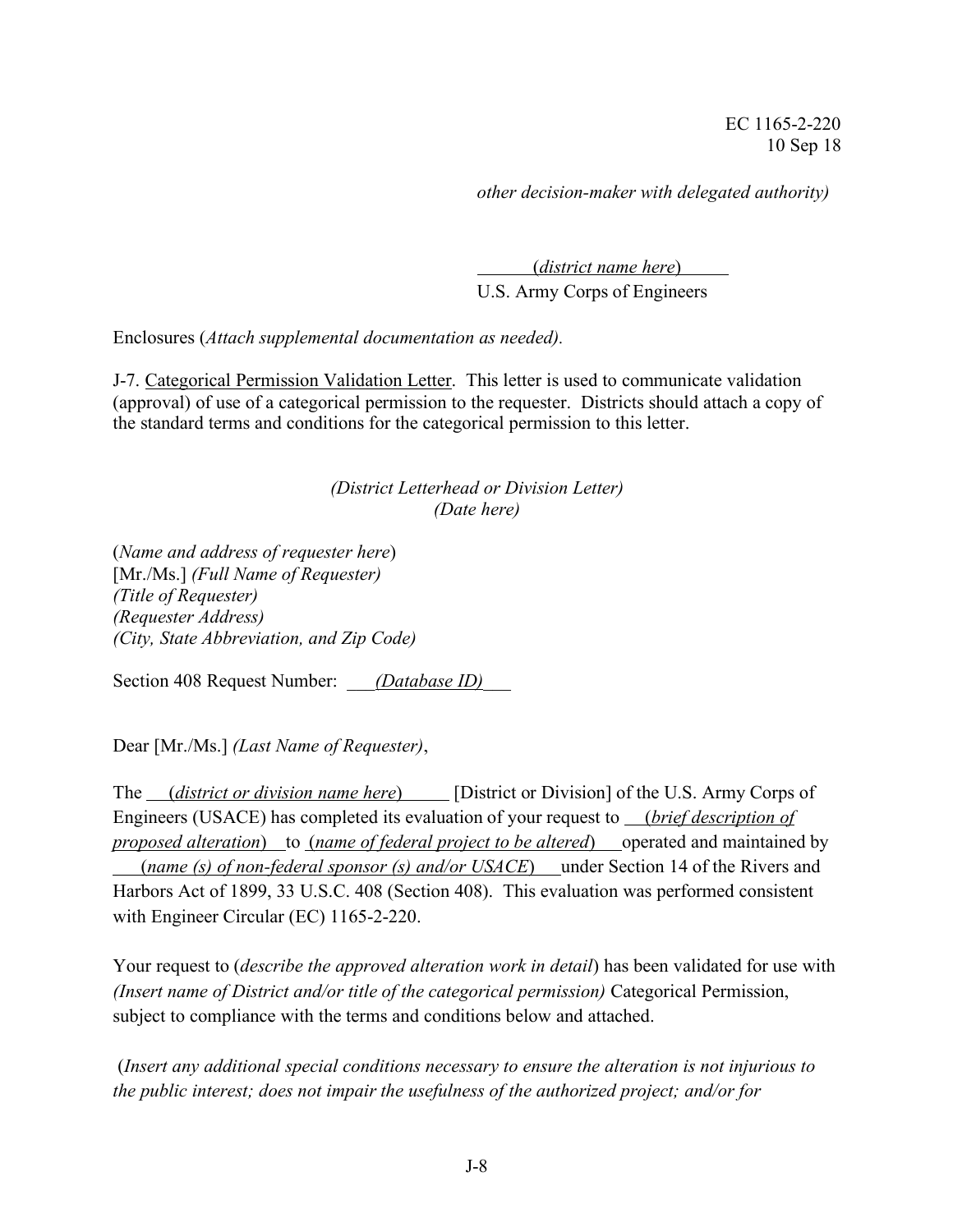*environmental compliance purposes. Also attach a copy of the standard terms and conditions in Appendix K and the terms and conditions specific to the categorical permission.)*

For any questions regarding your Section 408 permission decision, please contact (*name and title of district Section 408 point of contact here*) at (*contact information here*).

> Sincerely, *(Name of District Commander or other decision-maker with delegated authority)*

> > (*district name here*)

U.S. Army Corps of Engineers

Enclosures (*Attach a copy of the standard terms and conditions in Appendix K and the terms and conditions of the categorical permission).*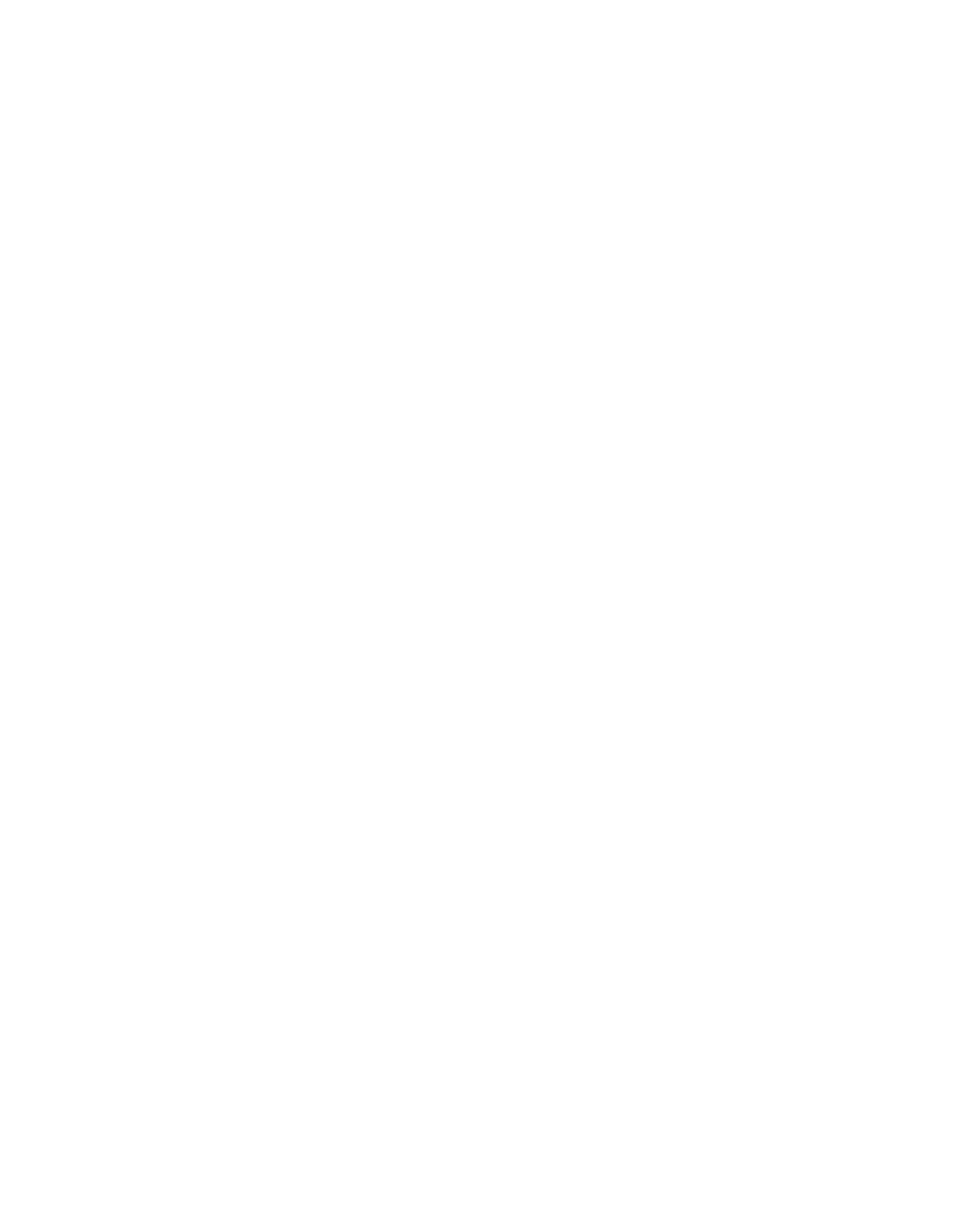## APPENDIX K

#### Standard Terms and Conditions

This appendix includes the standard conditions that must be included in all Section 408 approval notifications, except where marked as optional. Use of optional conditions should be based on scope and scale of the approved activity:

#### LIMITS OF THE AUTHORIZATION

- 1. This permission only authorizes you, the requester, to undertake the activity described herein under the authority provided in Section 14 of the Rivers and Harbors Act of 1899, as amended (33 USC 408). This permission does not obviate the need to obtain other federal, state, or local authorizations required by law. This permission does not grant any property rights or exclusive privileges, and you must have appropriate real estate instruments in place prior to construction and/or installation.
- 2. The time limit for completing the work authorized ends on Figure 1. If you find that you need more time to complete the authorized activity, submit your request for a time extension to this office for consideration at least one month before the above date is reached.
- 3. Without prior written approval of the USACE, you must neither transfer nor assign this permission nor sublet the premises or any part thereof, nor grant any interest, privilege or license whatsoever in connection with this permission. Failure to comply with this condition will constitute noncompliance for which the permission may be revoked immediately by USACE.
- 4. The requester understands and agrees that, if future operations by the United States require the removal, relocation, or other alteration of the work herein authorized, or if, in the opinion of the Secretary of the Army or an authorized representative, said work will cause unreasonable conditions and/or obstruction of USACE project authorized design, the requester will be required upon due notice from the USACE, to remove, relocate, or alter the structural work or obstructions caused thereby, without expense to the United States. No claim can be made against the United States on account of any such removal or alteration.

## INDEMNIFICATION AND HOLD HARMLESS

- 5. The United States will in no case be liable for:
	- a. any damage or injury to the structures or work authorized by this permission that may be caused or result from future operations undertaken by the United States, and no claim or right to compensation will accrue from any damage; or
	- b. damage claims associated with any future modification, suspension, or revocation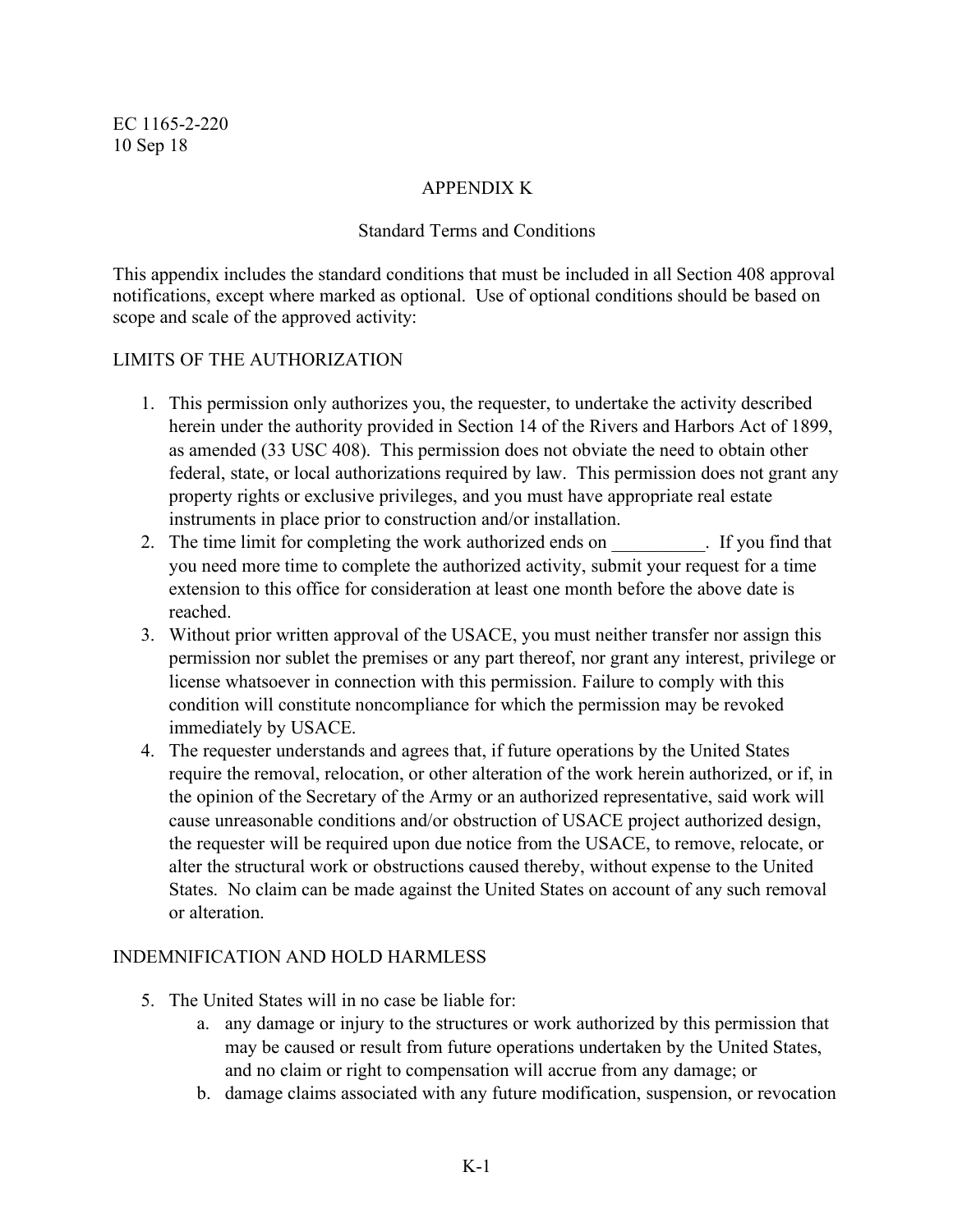of this permission.

- 6. The United States will not be responsible for damages or injuries which may arise from or be incident to the construction, maintenance, and use of the project requested by you, nor for damages to the property or injuries to your officers, agents, servants, or employees, or others who may be on your premises or project work areas or the federal project(s) rights-of-way. By accepting this permission, you hereby agree to fully defend, **indemnify,** and **hold harmless** the United States and USACE from any and all such claims, subject to any limitations in law.
- 7. Any damage to the water resources development project or other portions of any federal project(s) resulting from your activities must be repaired at your expense.

## REEVALUATION OF PERMISSION

- 8. The determination that the activity authorized by this permission would not impair the usefulness of the federal project and would not be injurious to the public interest was made in reliance on the information you provided.
- 9. This office, at its sole discretion, may reevaluate its decision to issue this permission at any time circumstances warrant, which may result in a determination that it is appropriate or necessary to modify or revoke this permission. Circumstances that could require a reevaluation include, but are not limited to, the following:
	- a. you fail to comply with the terms and conditions of this permission;
	- b. the information provided in support of your application for permission proves to have been inaccurate or incomplete; or
	- c. significant new information surfaces which this office did not consider in reaching the original decision that the activity would not impair the usefulness of the water resources development project and would not be injurious to the public interest.

## CONDUCT OF WORK UNDER THIS PERMISSION

- 10. You are responsible for implementing any requirements for mitigation, reasonable and prudent alternatives, or other conditions or requirements imposed as a result of environmental compliance.
- 11. Work/usage allowed under this permission must proceed in a manner that avoids interference with the inspection, operation, and maintenance of the federal project.
- 12. In the event of any deficiency in the design or construction of the requested activity, you are solely responsible for taking remedial action to correct the deficiency.
- 13. The right is reserved to the USACE to enter upon the premises at any time and for any purpose necessary or convenient in connection with government purposes, to make inspections, to operate and/or to make any other use of the lands as may be necessary in connection with government purposes, and you will have no claim for damages on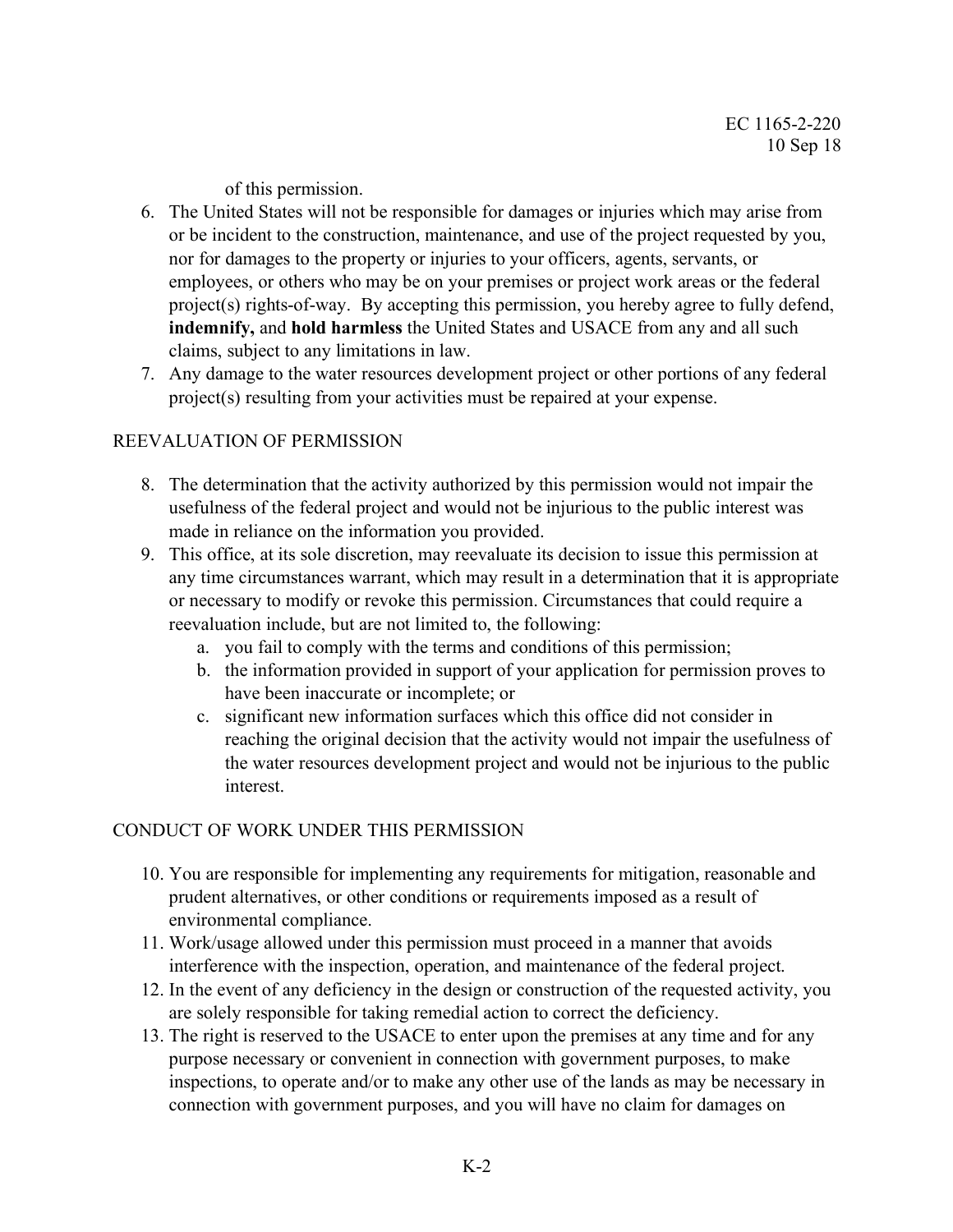account thereof against the United States or any officer, agent or employee thereof.

- 14. You must provide copies of pertinent design, construction, and/or usage submittals/documents. USACE may request that survey and photographic documentation of the alteration work and the impacted project area be provided before, during, and after construction and/or installation.
- 15. You may be required to perform an inspection of the federal project with the USACE, prior to your use of the structure, to document existing conditions.
- 16. USACE shall not be responsible for the technical sufficiency of the alteration design nor for the construction and/or installation work.
- 17. (optional, at the discretion of the district) Once permission is granted, you must notify the USACE District at least  $\qquad \qquad$  ays before work/usage is started so that postpermission over sight can be performed by USACE.
- 18. (optional, at the discretion of the district) You must schedule a final inspection with the USACE within \_\_\_\_\_\_\_\_ (\_\_) days after completion of the work/usage.
- 19. (optional, at the discretion of the district) You must submit a copy of "as-built" drawings within  $\qquad \qquad$  ( $\qquad$ ) days of completion of work showing the new work as it relates to identifiable features of the federal project.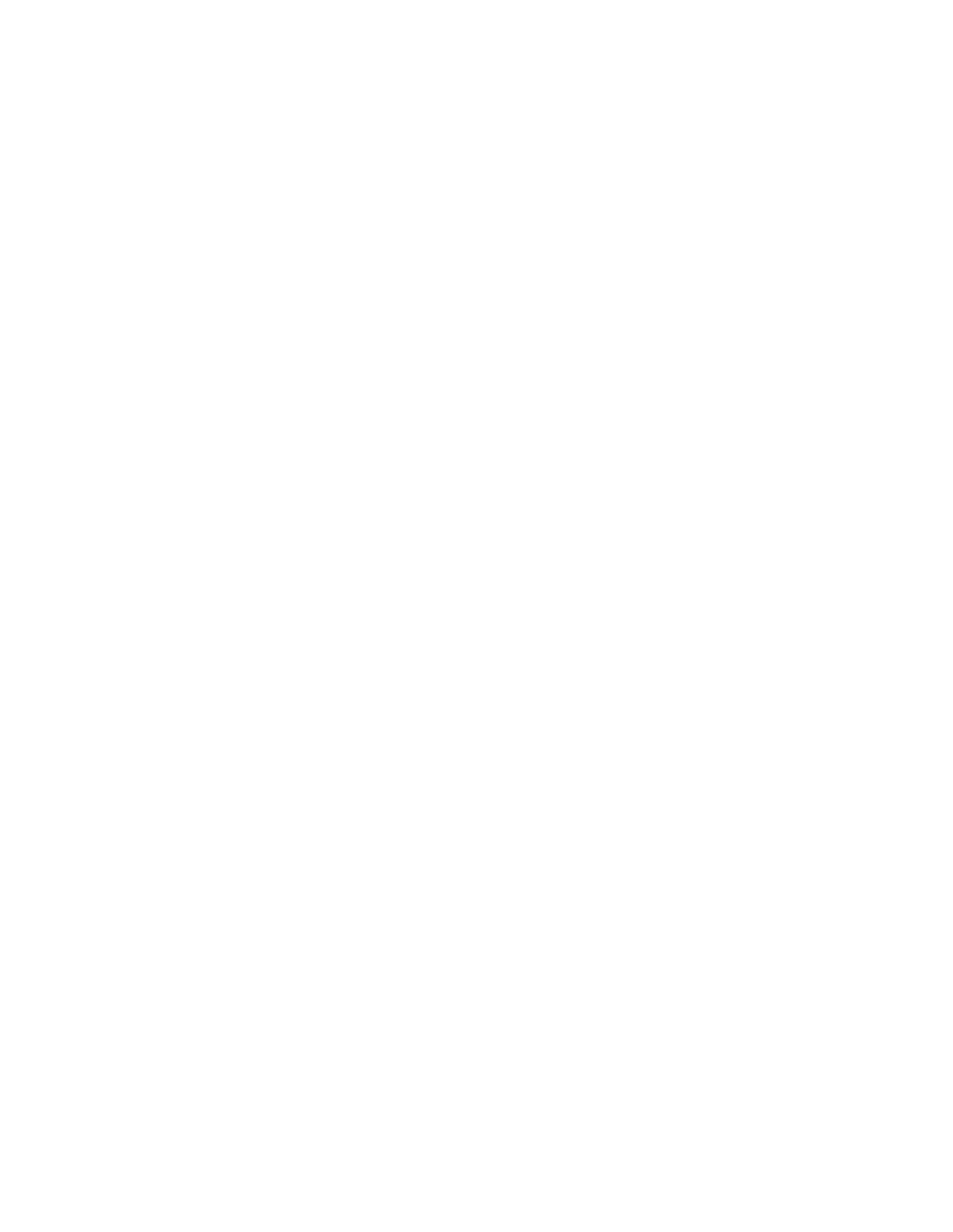# APPENDIX L

# Terms and Abbreviations

| AEP            | Annual Exceedance Probability                                         |
|----------------|-----------------------------------------------------------------------|
| ASA(CW)        | Assistant Secretary of the Army for Civil Works                       |
| <b>CEQ</b>     | Council on Environmental Quality                                      |
| <b>CERCLA</b>  | Comprehensive Environmental Response, Compensation, and Liability Act |
| <b>CFR</b>     | Code of Federal Regulations                                           |
| <b>CWBI</b>    | Civil Works Business Intelligence                                     |
| <b>DSO</b>     | Dam Safety Officer                                                    |
| <b>DSOG</b>    | Dam Safety Oversight Group                                            |
| EA             | <b>Environmental Assessment</b>                                       |
| EC             | Engineer Circular                                                     |
| EFH            | <b>Essential Fish Habitat</b>                                         |
| EIS            | <b>Environmental Impact Statement</b>                                 |
| EO             | <b>Executive Order</b>                                                |
| EPA            | <b>Environmental Protection Agency</b>                                |
| <b>ERDC</b>    | <b>Engineer and Research Development Center</b>                       |
| <b>ESA</b>     | <b>Endangered Species Act</b>                                         |
| <b>FAST-41</b> | Title 41 of the Fixing America's Surface Transportation Act           |
| <b>FCA</b>     | Flood Control Act                                                     |
| <b>FERC</b>    | Federal Energy Regulatory Commission                                  |
| <b>FHWA</b>    | Federal Highway Administration                                        |
| <b>FONSI</b>   | Finding of No Significant Impact                                      |
| <b>FTA</b>     | <b>Federal Transit Administration</b>                                 |
| H&H            | Hydrology and Hydraulics                                              |
| <b>HEC</b>     | Hydrologic Engineering Center                                         |
| <b>HQUSACE</b> | <b>Headquarters USACE</b>                                             |
| <b>LSO</b>     | Levee Safety Officer                                                  |
| <b>LSOG</b>    | Levee Safety Oversight Group                                          |
| <b>LSPM</b>    | Levee Safety Program Manager                                          |
| M&I            | Municipal and Industrial                                              |
| <b>MFR</b>     | Memorandum for Record                                                 |
| <b>MOA</b>     | Memorandum of Agreement                                               |
| <b>MOU</b>     | Memorandum of Understanding                                           |
| <b>NEPA</b>    | National Environmental Policy Act                                     |
| <b>NFIP</b>    | National Flood Insurance Program                                      |